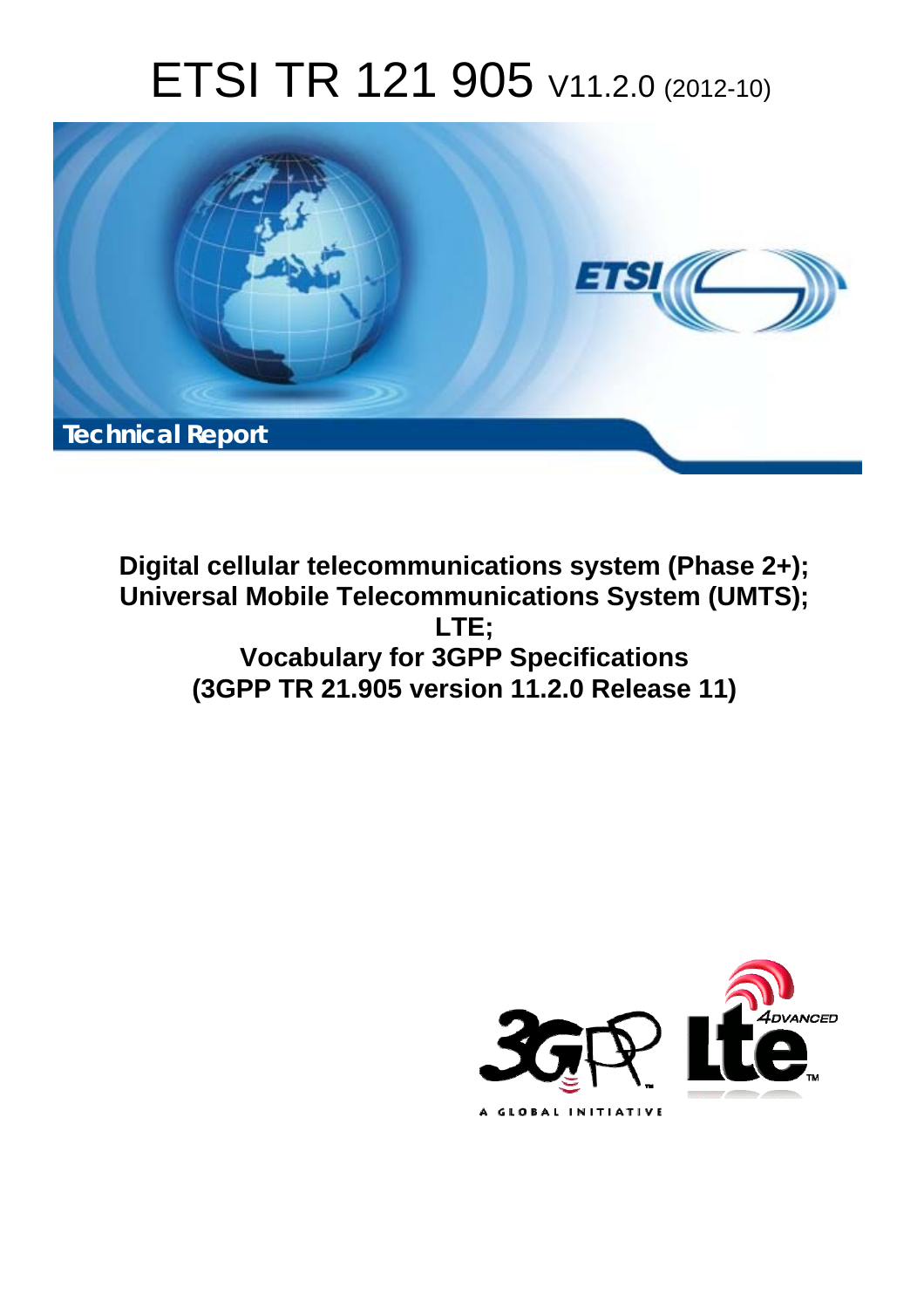Reference RTR/TSGS-0021905vb20

> Keywords GSM,LTE,UMTS

#### *ETSI*

#### 650 Route des Lucioles F-06921 Sophia Antipolis Cedex - FRANCE

Tel.: +33 4 92 94 42 00 Fax: +33 4 93 65 47 16

Siret N° 348 623 562 00017 - NAF 742 C Association à but non lucratif enregistrée à la Sous-Préfecture de Grasse (06) N° 7803/88

#### *Important notice*

Individual copies of the present document can be downloaded from: [http://www.etsi.org](http://www.etsi.org/)

The present document may be made available in more than one electronic version or in print. In any case of existing or perceived difference in contents between such versions, the reference version is the Portable Document Format (PDF). In case of dispute, the reference shall be the printing on ETSI printers of the PDF version kept on a specific network drive within ETSI Secretariat.

Users of the present document should be aware that the document may be subject to revision or change of status. Information on the current status of this and other ETSI documents is available at <http://portal.etsi.org/tb/status/status.asp>

If you find errors in the present document, please send your comment to one of the following services: [http://portal.etsi.org/chaircor/ETSI\\_support.asp](http://portal.etsi.org/chaircor/ETSI_support.asp)

#### *Copyright Notification*

No part may be reproduced except as authorized by written permission. The copyright and the foregoing restriction extend to reproduction in all media.

> © European Telecommunications Standards Institute 2012. All rights reserved.

**DECT**TM, **PLUGTESTS**TM, **UMTS**TM and the ETSI logo are Trade Marks of ETSI registered for the benefit of its Members. **3GPP**TM and **LTE**™ are Trade Marks of ETSI registered for the benefit of its Members and of the 3GPP Organizational Partners.

**GSM**® and the GSM logo are Trade Marks registered and owned by the GSM Association.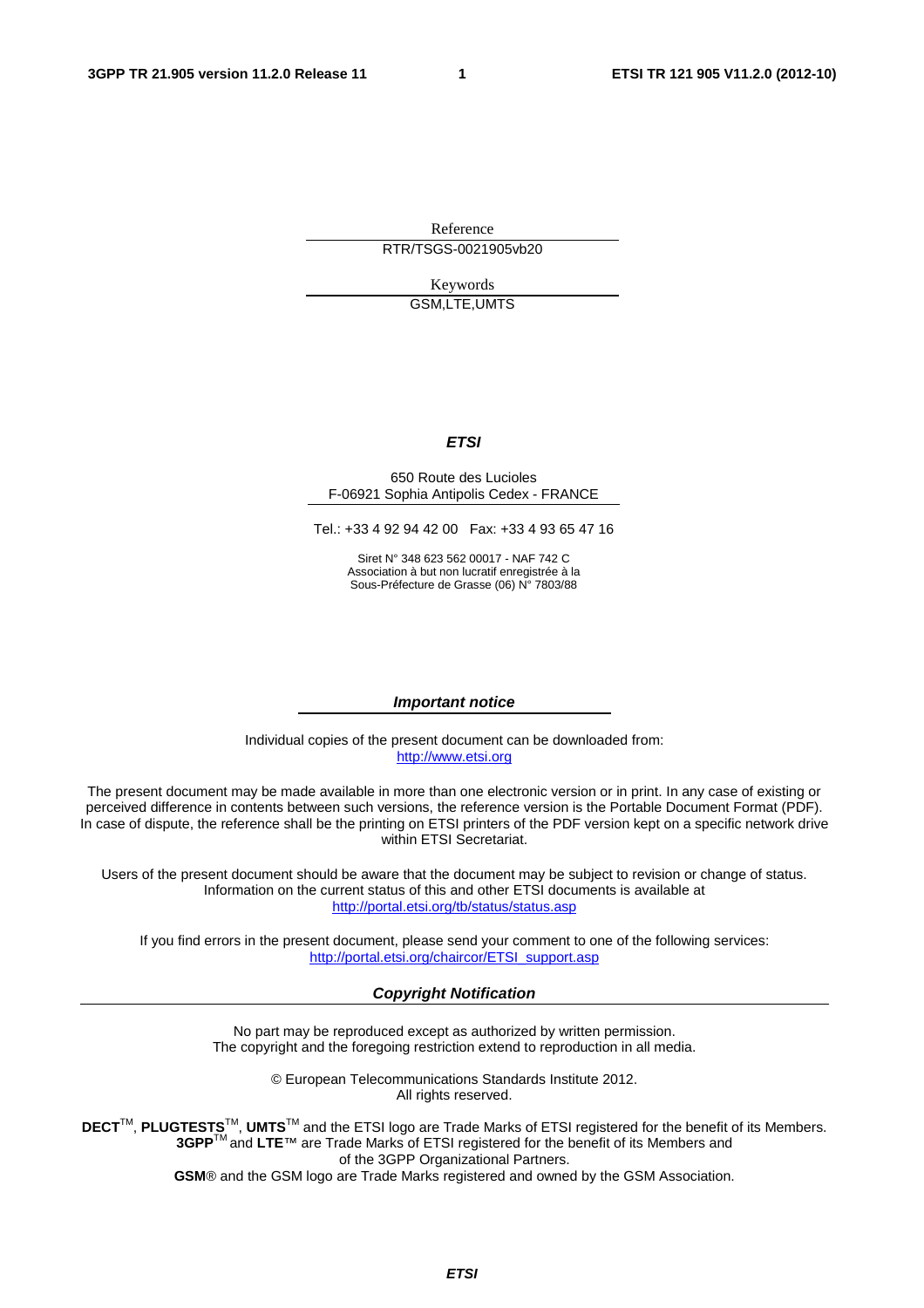### Intellectual Property Rights

IPRs essential or potentially essential to the present document may have been declared to ETSI. The information pertaining to these essential IPRs, if any, is publicly available for **ETSI members and non-members**, and can be found in ETSI SR 000 314: *"Intellectual Property Rights (IPRs); Essential, or potentially Essential, IPRs notified to ETSI in respect of ETSI standards"*, which is available from the ETSI Secretariat. Latest updates are available on the ETSI Web server [\(http://ipr.etsi.org](http://webapp.etsi.org/IPR/home.asp)).

Pursuant to the ETSI IPR Policy, no investigation, including IPR searches, has been carried out by ETSI. No guarantee can be given as to the existence of other IPRs not referenced in ETSI SR 000 314 (or the updates on the ETSI Web server) which are, or may be, or may become, essential to the present document.

### Foreword

This Technical Report (TR) has been produced by ETSI 3rd Generation Partnership Project (3GPP).

The present document may refer to technical specifications or reports using their 3GPP identities, UMTS identities or GSM identities. These should be interpreted as being references to the corresponding ETSI deliverables.

The cross reference between GSM, UMTS, 3GPP and ETSI identities can be found under [http://webapp.etsi.org/key/queryform.asp.](http://webapp.etsi.org/key/queryform.asp)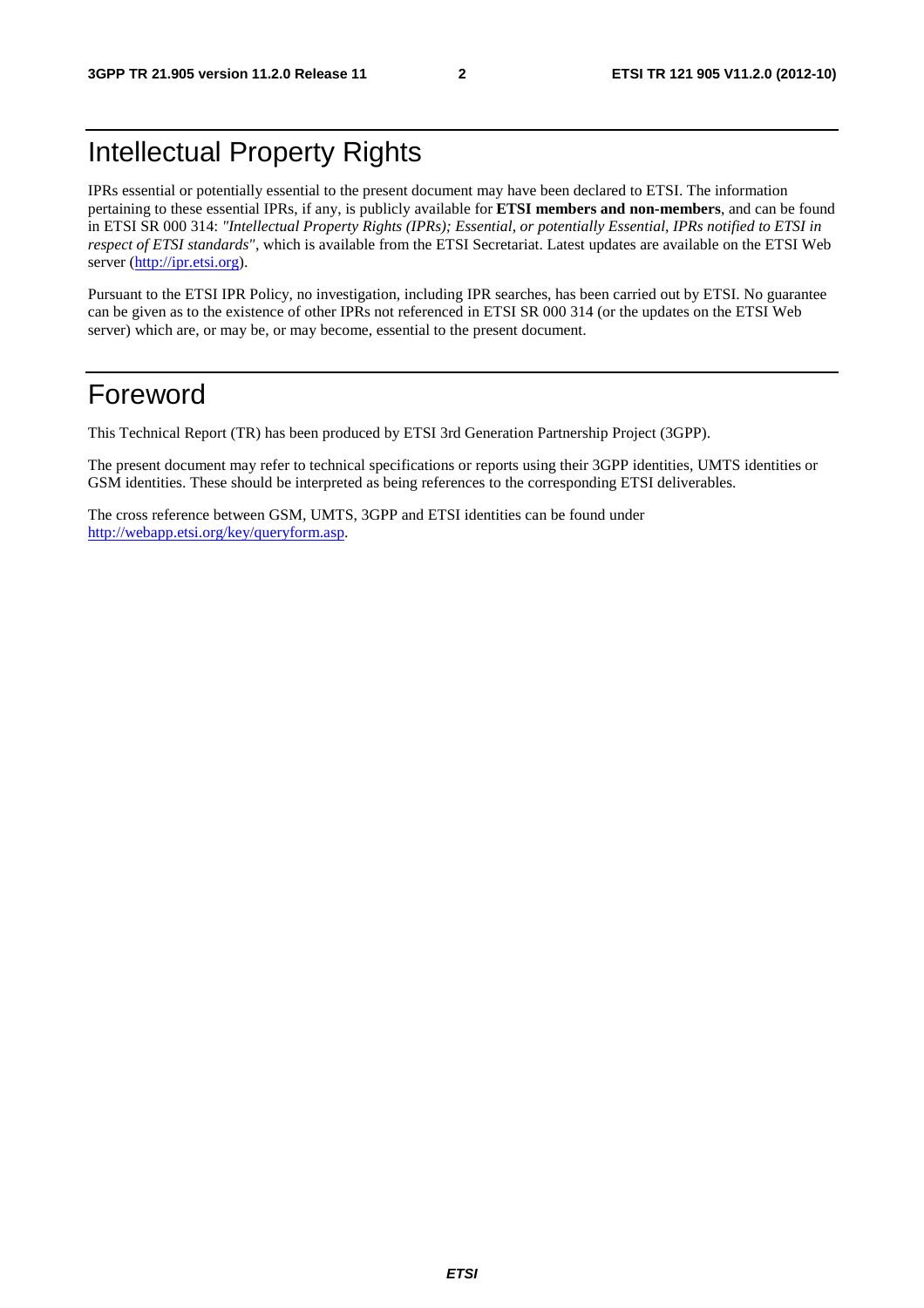$\mathbf{3}$ 

### Contents

| 2       |    |
|---------|----|
| 3       |    |
| $0 - 9$ |    |
| В       |    |
|         |    |
| D<br>Е  |    |
|         |    |
| (j      |    |
| н       |    |
|         |    |
|         |    |
| М       |    |
| N<br>O  |    |
|         |    |
|         |    |
| R       |    |
|         |    |
|         |    |
|         |    |
| Х<br>Y  |    |
| Z       |    |
| 4       |    |
| $0 - 9$ | 34 |
| А<br>В  |    |
| C       |    |
| D<br>Ε  |    |
| F       |    |
| G       |    |
| Н<br>1  |    |
| J       |    |
| Κ<br>L  |    |
| M       |    |
| N<br>O  |    |
| P       |    |
| Q       |    |
| R       |    |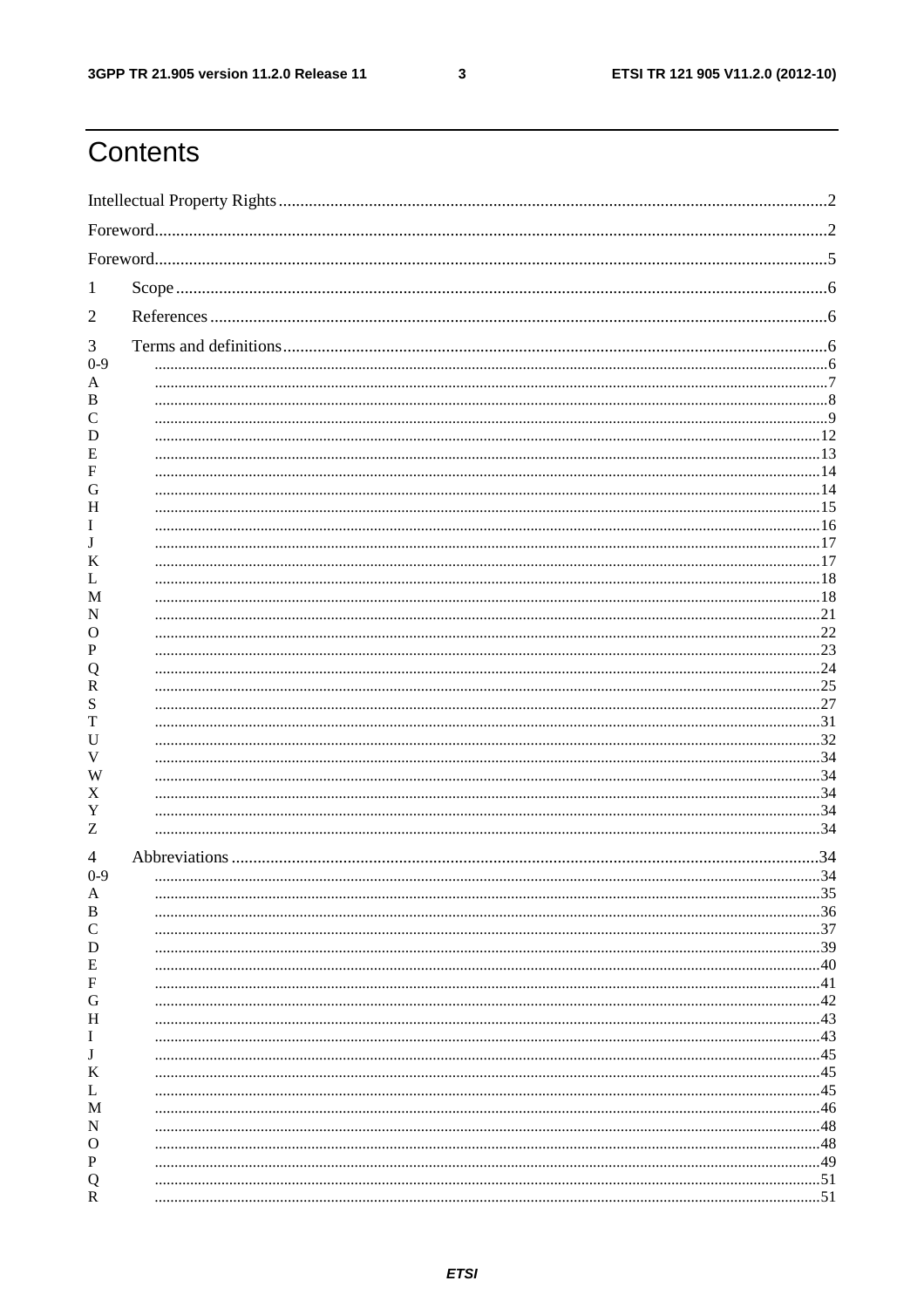#### $\overline{\mathbf{4}}$

| S           |  |
|-------------|--|
| T           |  |
| $\mathbf U$ |  |
| V           |  |
| W           |  |
| X           |  |
| Y           |  |
| Z           |  |
| 5           |  |
|             |  |
|             |  |
|             |  |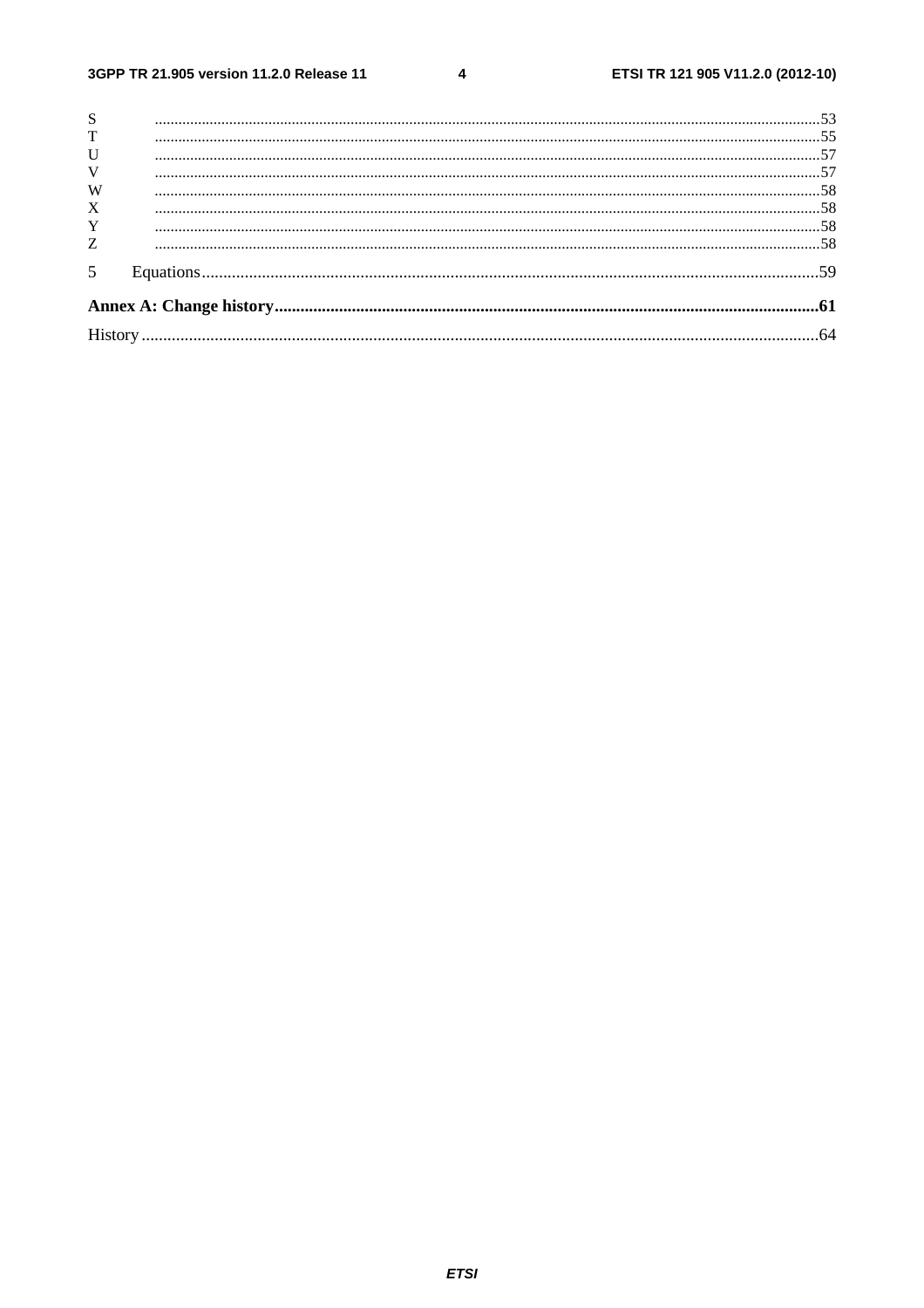### Foreword

This Technical Specification has been produced by the 3<sup>rd</sup> Generation Partnership Project (3GPP).

The contents of the present document are subject to continuing work within the TSG and may change following formal TSG approval. Should the TSG modify the contents of the present document, it will be re-released by the TSG with an identifying change of release date and an increase in version number as follows:

Version x.y.z

where:

- x the first digit:
	- 1 presented to TSG for information;
	- 2 presented to TSG for approval;
	- 3 or greater indicates TSG approved document under change control.
- y the second digit is incremented for all changes of substance, i.e. technical enhancements, corrections, updates, etc.
- z the third digit is incremented when editorial only changes have been incorporated in the document.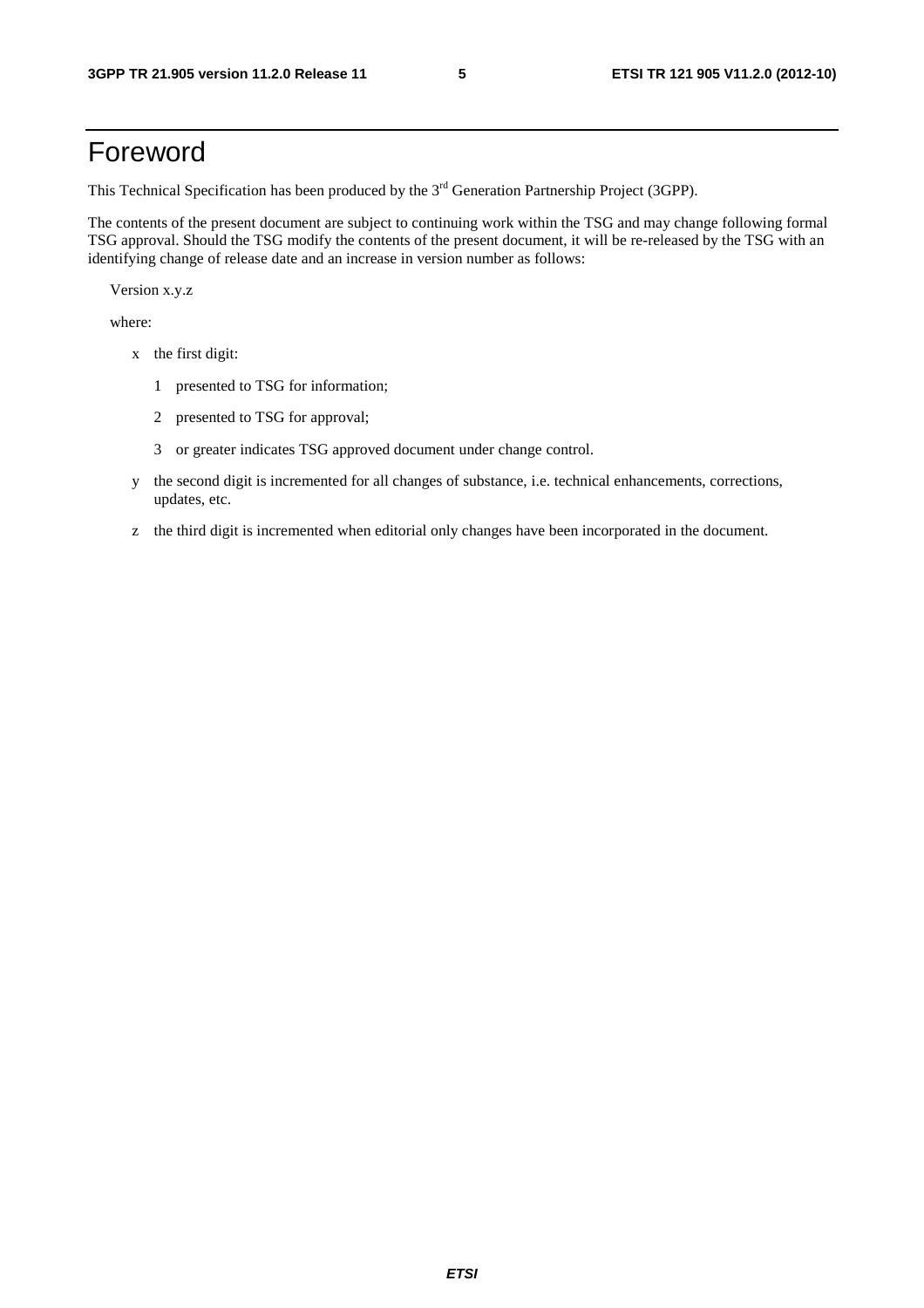### 1 Scope

The purpose of this report is to identify specialist technical terms used within the 3GPP project for the purposes of specifying service requirements. The motivations for this are:

- To ensure that editors use terminology that is consistent across specifications.
- To provide a reader with convenient reference for technical terms that are used across multiple documents.
- To prevent inconsistent use of terminology across documents.

This document is a collection of terms, definitions and abbreviations related to the baseline documents defining 3GPP objectives and systems framework. This document provides a tool for further work on 3GPP technical documentation and facilitates their understanding.

The terms, definitions and abbreviations as given in this document are either imported from existing documentation (ETSI, ITU or elsewhere) or newly created by 3GPP experts whenever the need for precise vocabulary was identified.

### 2 References

The following documents contain provisions which, through reference in this text, constitute provisions of the present document.

- References are either specific (identified by date of publication, edition number, version number, etc.) or non-specific.
- For a specific reference, subsequent revisions do not apply.
- For a non-specific reference, the latest version applies. In the case of a reference to a 3GPP document (including a GSM document), a non-specific reference implicitly refers to the latest version of that document *in the same Release as the present document*.
- [1] Void
- [2] Void
- [3] 'The Path towards UMTS Technologies for the Information Society' Report #2, UMTS Forum.
- [4] 3GPP TS 23.122: "Non-Access-Statum (NAS) functions related to Mobile Station (MS) in idle mode".
- [5] ETSI TR 180 000: "NGN terminology".
- [6] IEC 60050-161: "International Electrotechnical Vocabulary Chapter 161: Electromagnetic compatibility".
- [7] 3GPP TS 23.401: "General Packet Radio Service (GPRS) enhancements for Evolved Universal Terrestrial Radio Access Network (E-UTRAN) access".
- [8] 3GPP TS 23.101: "General Universal Mobile Telecommunications System (UMTS) architecture".
- [9] 3GPP TS 23.682: "Architecture enhancements to facilitate communications with packet data networks and applications".
- 3 Terms and definitions

#### 0-9

**1.8V technology Smart Card:** A Smart Card operating at  $1.8V \pm 10\%$  and  $3V \pm 10\%$ .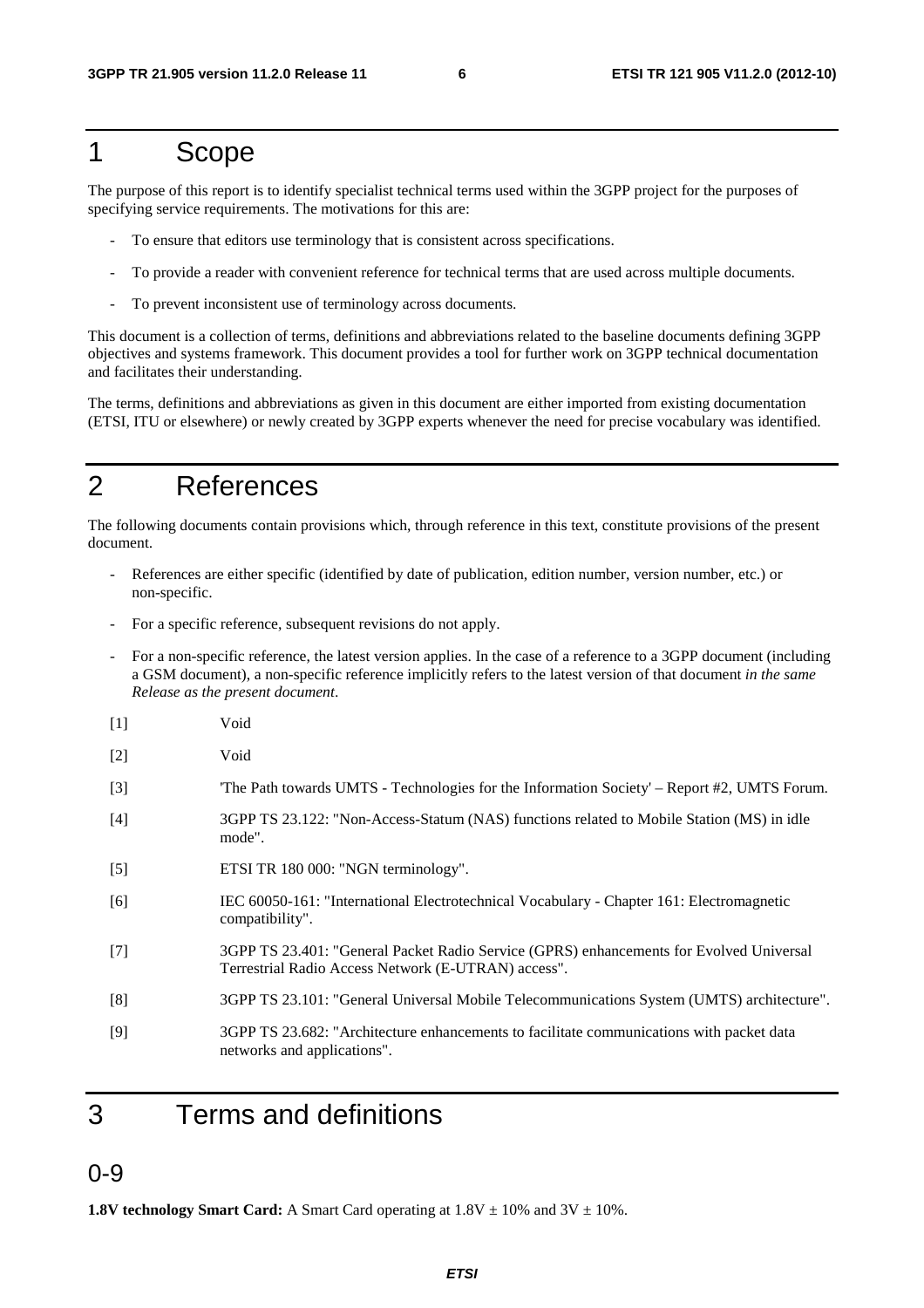**1.8V technology Terminal:** A terminal operating the Smart Card - Terminal interface at  $1.8V \pm 10\%$  and  $3V \pm 10\%$ .

**3GPP Generic User Profile (GUP):** The 3GPP Generic User Profile is the collection of user related data which affects the way in which an individual user experiences services and which may be accessed in a standardised manner.

**3GPP system:** the telecommunication system standardised by the 3GPP consisting of a core network and a radio access network that may be either GERAN or UTRAN, or both.

**3GPP System core network:** refers in this specification to an evolved GSM core network infrastructure.

**3GPP System coverage:** see coverage area.

**3GPP System IC Card:** An IC card (or 'smartcard') of defined electromechanical specification which contains at least one USIM.

**3GPP System mobile termination:** part of the 3GPP System Mobile Station which provides functions specific to the management of the radio interface (Um).

**3GPP-WLAN Interworking:** Used to generically refer to interworking between the 3GPP system and the WLAN family of standards.

**3V technology Smart Card:** A Smart Card operating at  $3V \pm 10\%$  and  $5V \pm 10\%$ .

**3V technology Terminal:** A terminal operating the Smart Card - Terminal interface at  $3V \pm 10\%$  and  $5V \pm 10\%$ .

#### A

**A/Gb mode:** mode of operation of the MS when connected to the Core Network via GERAN and the A and/or Gb interfaces.

**Acceptable Cell:** A cell that the UE may camp on to make emergency calls. It must satisfy certain conditions.

**Access conditions:** A set of security attributes associated with a file.

**Access delay:** The value of elapsed time between an access request and a successful access (source: ITU-T X.140).

**Access Stratum:** functional grouping consisting of the parts in the infrastructure and in the user equipment and the protocols between these parts being specific to the access technique (i.e. the way the specific physical media between the User Equipment and the Infrastructure is used to carry information).

Note: For full definition, see 23.101 [8], clause 6.2.

**Access Stratum SDU (Service Data Unit):** Unit of data transferred over the access stratum SAP (Service Access Point) in the Core Network or in the User Equipment.

**Access protocol:** A defined set of procedures that is adopted at an interface at a specified reference point between a user and a network to enable the user to employ the services and/or facilities of that network (source: ITU-T I.112).

**Accounting:** The process of apportioning charges between the Home Environment, Serving Network and User.

**Accuracy:** A performance criterion that describes the degree of correctness with which a function is performed. (The function may or may not be performed with the desired speed.) (source: ITU-T I.350).

**Active communication:** a UE is in active communication when it has a CS connection established. For PS active communication is defined by the existence of one or more Activated PDP contexts. Either one or both of the mentioned active communications may occur in the UE.

**Active Set:** Set of radio links simultaneously involved in a specific communication service between an UE and a UTRAN.

**Adjacent Channel Leakage power Ratio (ACLR)**: The ratio of the average power centered on the assigned channel frequency to the average power centered on an adjacent channel frequency. In both cases the average power is measured with a filter that has Root Raised Cosine (RRC) filter response with roll-off  $\alpha = 0.22$  and a bandwidth equal to the chip rate.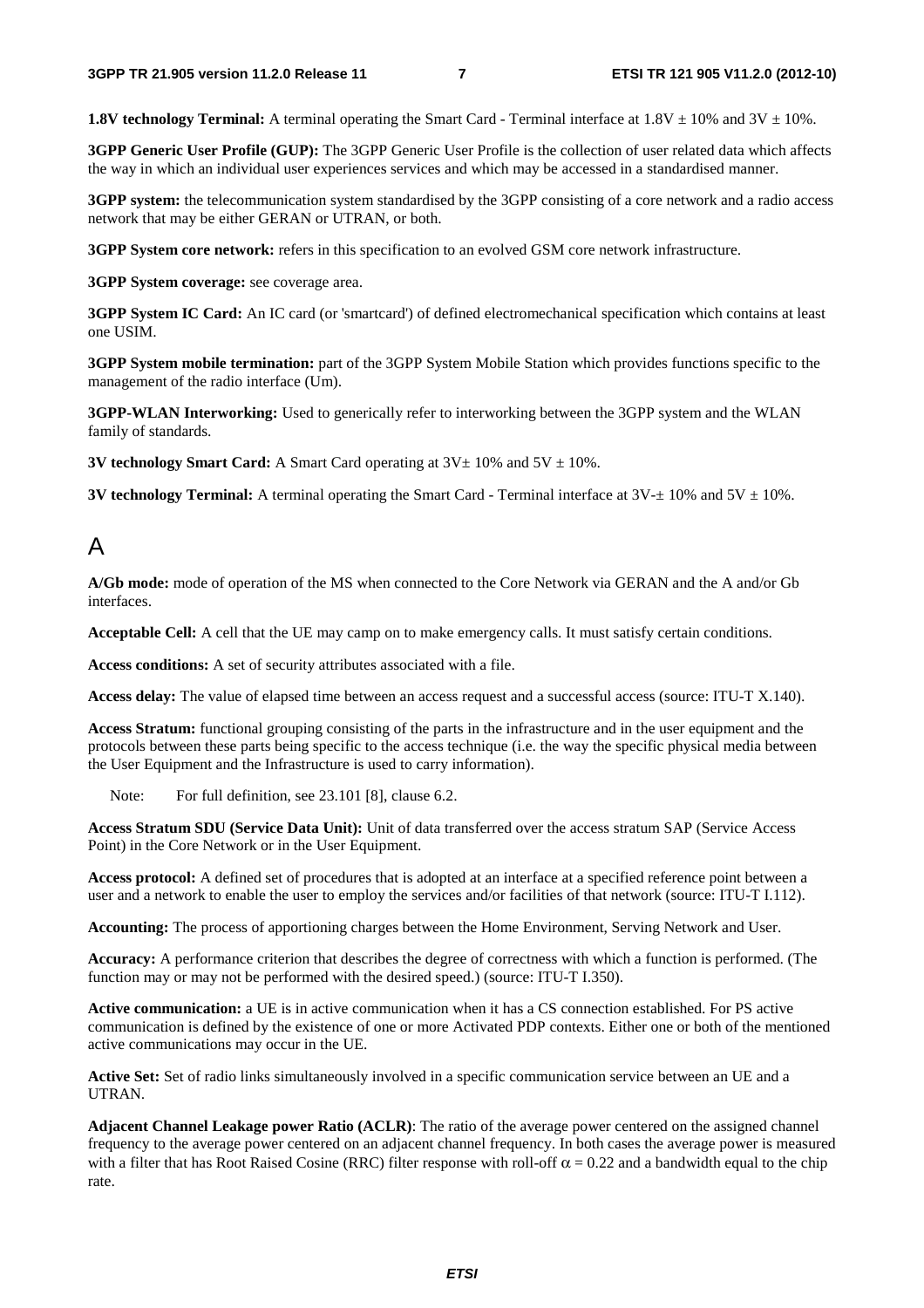**Air Interface User Rate:** The user rate between Mobile Termination and IWF. For T services it is the maximum possible AIUR not including padding. For NT services it is the maximum possible AIUR.

**ALCAP:** Generic name for the transport signalling protocols used to set-up and tear-down transport bearers.

**Allowable PLMN:** A PLMN which is not in the list of forbidden PLMN in the UE.

**Allowed CSG list**: A list stored in the UE containing the CSG identities and associated PLMN identities of the CSGs to which the subscriber belongs.

**Ancillary equipment:** Equipment (apparatus), used in connection with a receiver, transmitter or transceiver is considered as an ancillary equipment (apparatus) if:

- the equipment is intended for use in conjunction with a receiver, transmitter or transceiver to provide additional operational and/or control features to the radio equipment, (e.g. to extend control to another position or location); and
- the equipment cannot be used on a stand alone basis to provide user functions independently of a receiver, transmitter or transceiver; and
- the receiver, transmitter or transceiver to which it is connected, is capable of providing some intended operation such as transmitting and/or receiving without the ancillary equipment (i.e. it is not a sub unit of the main equipment essential to the main equipment basic functions).

**Applet:** A small program that is intended not to be run on its own, but rather to be embedded inside another application

**Application**: an application is a service enabler deployed by service providers, manufacturers or users. Individual applications will often be enablers for a wide range of services. (UMTS Forum report #2) [3]

**Applications / Clients:** These are services, which are designed using service capability features.

**Application Dedicated File (ADF):** an application DF is the entry point to an application on the UICC.

**Application Interface:** Standardised Interface used by application/clients to access service capability features.

**Application protocol:** The set of procedures required by the application.

**ASCI** Generic name to identify the services VGCS, VBS and eMLPP.

**Authentication:** A property by which the correct identity of an entity or party is established with a required assurance. The party being authenticated could be a user, subscriber, home environment or serving network.

**Available PLMN:** A PLMN where the UE has found a cell that satisfies certain conditions.

**Average power:** The thermal power as measured through a root raised cosine filter with roll-off  $\alpha = 0.22$  and a bandwidth equal to the chip rate of the radio access mode. The period of measurement shall be one power control group (timeslot) unless otherwise stated.

#### B

**Band category:** A group of operating bands for which the same MSR scenarios apply

**Base Station:** A base station is a network element in radio access network responsible for radio transmission and reception in one or more cells to or from the user equipment. A base station can have an integrated antenna or be connected to an antenna by feeder cables. In UTRAN it terminates the I<sub>ub</sub> interface towards the RNC. In GERAN it terminates the Abis interface towards the BSC.

**Baseline capabilities:** Capabilities that are required for a service-less UE to operate within a network. The baseline capabilities for a UE include the capabilities to search for, synchronise with and register (with authentication) to a network. The negotiation of the UE and the network capabilities, as well as the maintenance and termination of the registration are also part of the required baseline capabilities.

**Base Station Controller:** This equipment in the BSS is in charge of controlling the use and the integrity of the radio resources.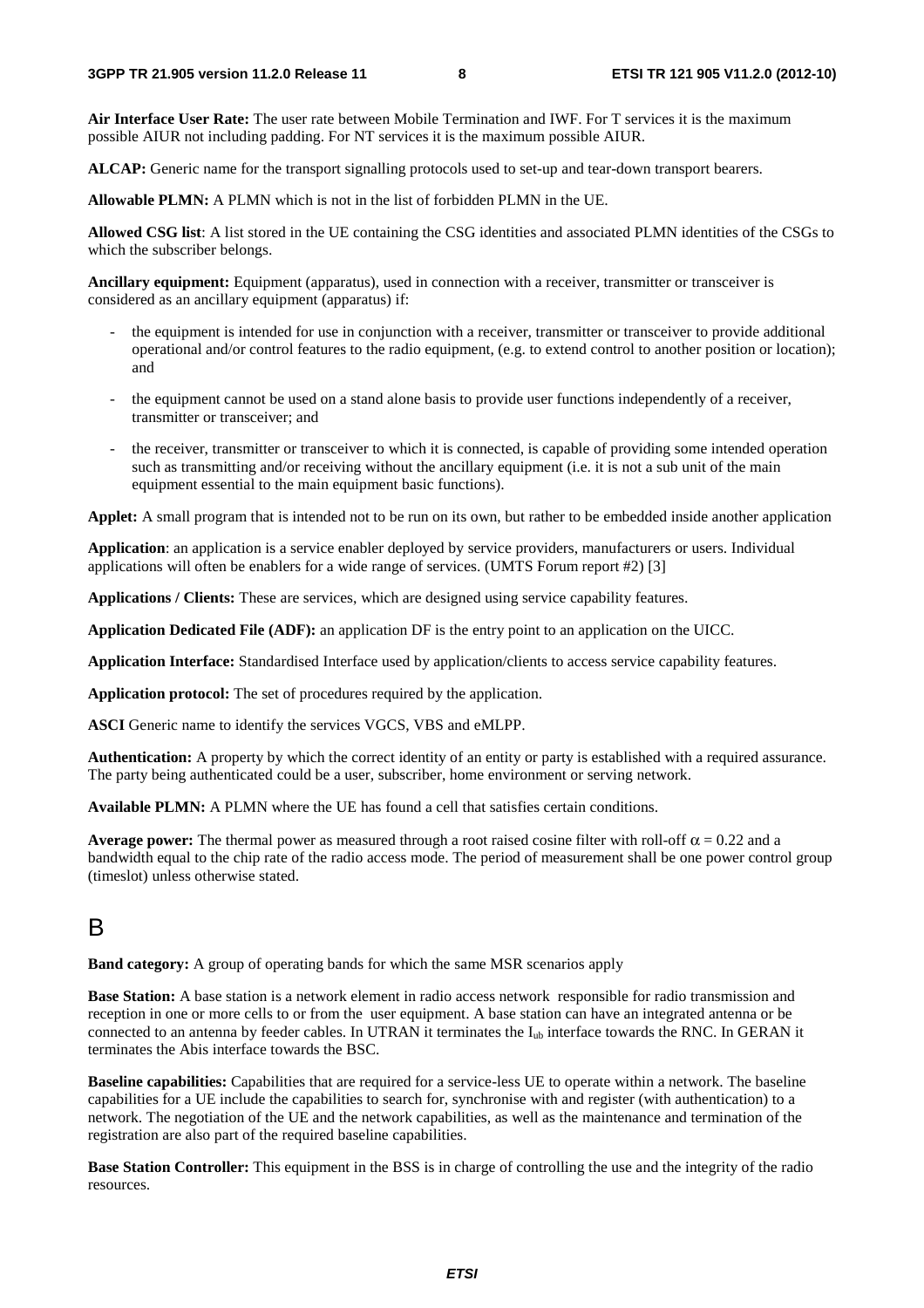**Base station receive period:** The time during which the base station is receiving data subframes or UpPTS.

**Base Station RF bandwidth:** The bandwidth in which a Base Station transmits and receives multiple carriers and/or RATs simultaneously

**Base Station RF bandwidth edge:** The frequency of one of the edges of the Base Station RF bandwidth

**Base Station Subsystem:** Either a full network or only the access part of a GERAN offering the allocation, release and management of specific radio resources to establish means of connection between an MS and the GERAN. A Base Station Subsystem is responsible for the resources and transmission/reception in a set of cells.

**Baseline Implementation Capabilities:** Set of Implementation capabilities, in each technical domain, required to enable a UE to support the required Baseline capabilities.

**Basic OR** Basic Optimal Routeing

**Basic telecommunication service:** This term is used as a common reference to both bearer services and teleservices.

**Bearer:** A information transmission path of defined capacity, delay and bit error rate, etc.

**Bearer capability:** A transmission function which the UE requests to the network.

**Bearer independent protocol**: (UICC) Mechanism by which the ME provides the (U)SIM applications on the UICC with access to the data bearers supported by the ME and the network.

**Bearer service:** A type of telecommunication service that provides the capability of transmission of signals between access points.

**Best effort QoS:** The lowest of all QoS traffic classes. If the guaranteed QoS cannot be delivered, the bearer network delivers the QoS which can also be called best effort QoS.

**Best effort service:** A service model which provides minimal performance guarantees, allowing an unspecified variance in the measured performance criteria.

**Billing:** A function whereby CDRs generated by the charging function are transformed into bills requiring payment.

**Broadcast:** A value of the service attribute "communication configuration", which denotes unidirectional distribution to all users (source: ITU-T I.113).

**Byte code:** (UICC) A hardware machine independent representation of a primitive computer operation that serves as an instruction to a software program called an interpreter or a virtual machine that simulates the hypothetical computer"s central processing unit. code generated by a Java compiler and executed by the Java interpreter.

### $\mathsf{C}$

**Cable, Connector, and Combiner Losses (Transmitter) (dB):** The combined losses of all transmission system components between the transmitter output and the antenna input (all losses in positive dB values).

**Cable, Connector, and Splitter Losses (Receiver) (dB):** The combined losses of all transmission system components between the receiving antenna output and the receiver input.

**CAC (Connection Admission Control):** A set of measures taken by the network to balance between the QoS requirements of new connections request and the current network utilisation without affecting the grade of service of existing/already established connections.

**Call:** a logical association between several users (this could be connection oriented or connection less).

**Carrier:** The modulated waveform conveying the E-UTRA, UTRA or GSM/EDGE physical channels

**Carrier frequency:** center frequency of the cell

**Camped on a cell:** The UE is in idle mode and has completed the cell selection/reselection process and has chosen a cell. The UE monitors system information and (in most cases) paging information. Note that the services may be limited, and that the PLMN may not be aware of the existence of the UE within the chosen cell.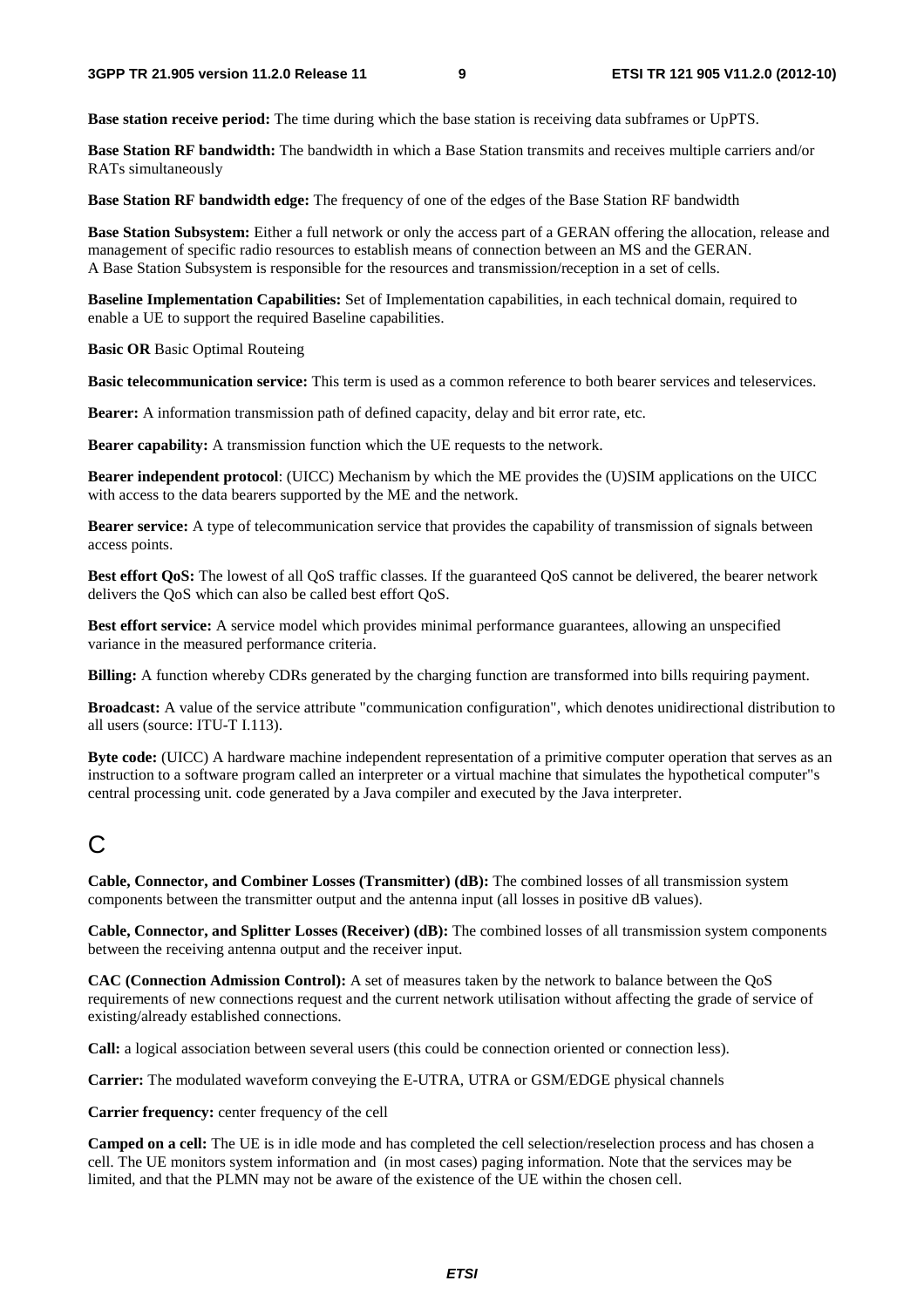**Capability Class:** A piece of information which indicates general 3GPP System mobile station characteristics (e.g. supported radio interfaces,...) for the interest of the network.

**Card session:** A link between the card and the external world starting with the ATR and ending with a subsequent reset or a deactivation of the card.

**CBS DRX cycle:** The time interval between successive readings of BMC messages.

**Cell:** Radio network object that can be uniquely identified by a User Equipment from a (cell) identification that is broadcasted over a geographical area from one UTRAN Access Point. A Cell is either FDD or TDD mode.

**Cell Radio Network Temporary Identifier (C-RNTI):** The C-RNTI is a UE identifier allocated by a controlling RNC and it is unique within one cell controlled by the allocating CRNC. C-RNTI can be reallocated when a UE accesses a new cell with the cell update procedure.

**Cellular Text telephone Modem (CTM):** A modulation and coding method intended for transmission of text in voice channels for the application of real time text conversation.

**Channel bandwidth:** The RF bandwidth supporting a single RF carrier with the transmission bandwidth configured in the uplink or downlink of a cell. The channel bandwidth is measured in MHz and is used as a reference for transmitter and receiver RF requirements.

**Channel edge:** The lowest and highest frequency of the carrier, separated by the channel bandwidth.

**Chargeable Event:** An activity utilising telecommunications network infrastructure and related services for user to user communication (e.g. a single call, a data communication session or a short message), or for user to network communication (e.g. service profile administration), or for inter-network communication (e.g. transferring calls, signalling, or short messages), or for mobility (e.g. roaming or inter-system handover), which the network operator wants to charge for. The cost of a chargeable event may cover the cost of sending, transporting, delivery and storage. The cost of call related signalling may also be included.

**Charged Party:** A user involved in a chargeable event who has to pay parts or the whole charges of the chargeable event, or a third party paying the charges caused by one or all users involved in the chargeable event, or a network operator.

**Charging:** A function whereby information related to a chargeable event is formatted and transferred in order to make it possible to determine usage for which the charged party may be billed.

**Charging Data Record (CDR):** A formatted collection of information about a chargeable event (e.g. time of call setup, duration of the call, amount of data transferred, etc) for use in billing and accounting. For each party to be charged for parts of or all charges of a chargeable event a separate CDR shall be generated, i.e more than one CDR may be generated for a single chargeable event, e.g. because of its long duration, or because more than one charged party is to be charged.

**Cipher key:** A code used in conjunction with a security algorithm to encode and decode user and/or signalling data.

**Closed group:** A group with a pre-defined set of members. Only defined members may participate in a closed group.

**Closed Subscriber Group (CSG)**: A Closed Subscriber Group identifies subscribers of an operator who are permitted to access one or more cells of the PLMN but which have restricted access (CSG cells).

**Coded Composite Transport Channel:** A data stream resulting from encoding and multiplexing of one or several transport channels.

**Common Channel:** A Channel not dedicated to a specific UE.

**Confidentiality:** The avoidance of disclosure of information without the permission of its owner.

**Connected Mode:** Connected mode is the state of User Equipment switched on and an RRC connection established.

**Connection:** A communication channel between two or more end-points (e.g. terminal, server etc.).

**Connection mode:** The type of association between two points as required by the bearer service for the transfer of information. A bearer service is either connection-oriented or connectionless. In a connection oriented mode, a logical association called *connection* needs to be established between the source and the destination entities before information can be exchanged between them. Connection oriented bearer services lifetime is the period of time between the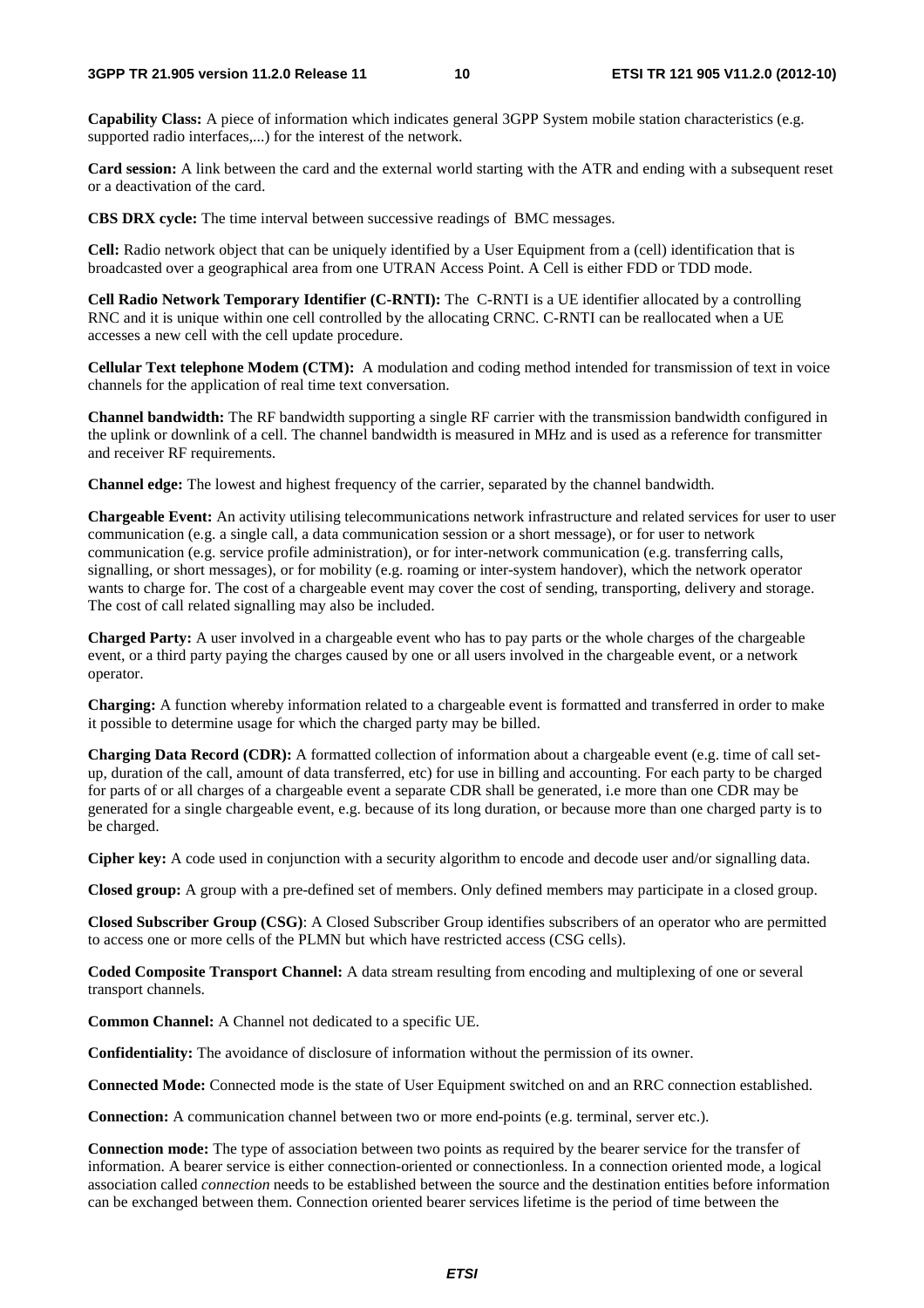establishment and the release of the connection. In a connectionless mode, no connection is established beforehand between the source and the destination entities; the source and destination network addresses need to be specified in each message. Transferred information cannot be guaranteed of ordered delivery. Connectionless bearer services lifetime is reduced to the transport of one message.

**Connectionless (for a bearer service):** In a connectionless bearer, no connection is established beforehand between the source and the destination entities ; the source and destination network addresses need to be specified in each message. Transferred information cannot be guaranteed of ordered delivery. Connectionless bearer services lifetime is reduced to the transport of one message.

**Connectionless service:** A service which allows the transfer of information among service users without the need for end-to-end call establishment procedures (source: ITU-T I.113).

**Continuous phenomena (continuous disturbance):** Electromagnetic disturbance, the effects of which on a particular device or equipment cannot be resolved into a succession of distinct effects (IEC 60050-161 [6]).

**Control channel:** A logical channel that carries system control information.

**Controlling RNC:** A role an RNC can take with respect to a specific set of UTRAN access points. There is only one Controlling RNC for any UTRAN access point. The Controlling RNC has the overall control of the logical resources of its UTRAN access point's.

**Conversational service:** An interactive service which provides for bi-directional communication by means of real-time (no store-and-forward) end-to-end information transfer from user to user (source: ITU-T I.113).

**Core network:** An architectural term relating to the part of 3GPP System which is independent of the connection technology of the terminal (eg radio, wired).

**Core Network Operator:** Operator that offers core network services.

**Corporate code:** Code which when combined with the network and SP codes refers to a unique Corporate. The code is provided in the GID2 file on the (U)SIM (see Annex A.1.) and is correspondingly stored on the ME.

**Corporate code group** combination of the Corporate code and the associated SP and network codes.

**Corporate personalisation:** Allows a corporate customer to personalise MEs that he provides for his employees or customers use so that they can only be used with the company's own (U)SIMs.

**Coverage area (of a mobile cellular system):** An area where mobile cellular services are provided by that mobile cellular system to the level required of that system.

**Coverage area:** Area over which a 3GPP System service is provided with the service probability above a certain threshold.

**CSG cell**: A cell, part of the PLMN, broadcasting a specific CSG Identity. A CSG cell is accessible by the members of the closed subscribers group for that CSG Identity. All the CSG cells sharing the same identity are identifiable as a single group.

**CSG Identity (CSGID)**: An identity broadcast by a CSG cell or cells and used by the UE to facilitate access for authorised members of the associated Closed Subscriber Group.

**CSG Indicator**: An indication transmitted on the broadcast channel of the CSG cell that allows the UE to identify such as CSG cell.

**CSG manager**: A CSG manager can, under the operator's supervision, add, remove and view the list of CSG members.

**Current directory:** The latest MF or DF selected on the UICC.

**Current EF:** The latest EF selected.

**Current serving cell:** This is the cell on which the MS is camped.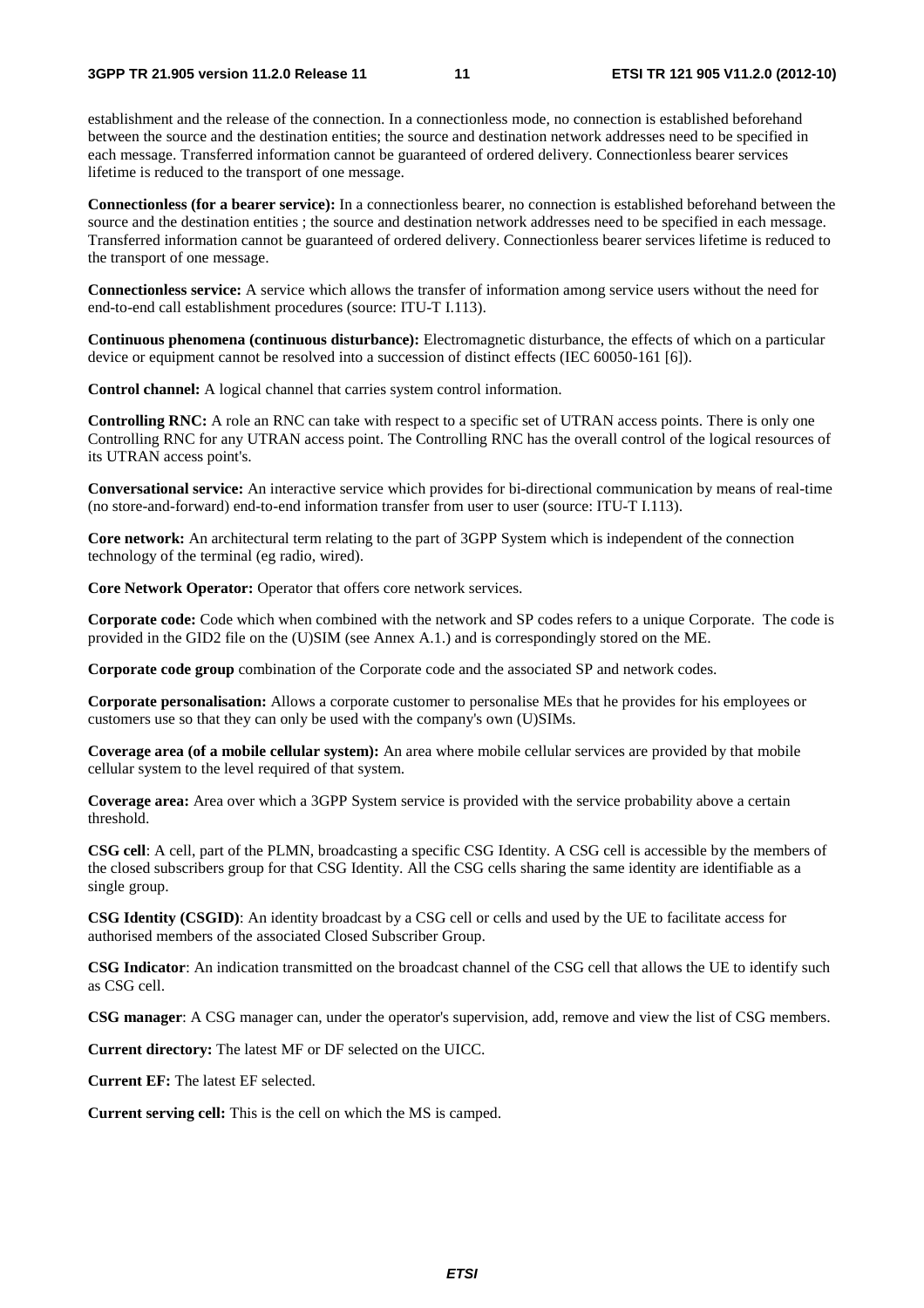#### D<sub>1</sub>

**Data field:** Obsolete term for Elementary File.

**Data Object:** Information coded as TLV objects, i.e. consisting of a Tag, a Length and a Value part.

**Dedicated Channel:** A channel dedicated to a specific UE.

**De-personalisation:** Is the process of deactivating the personalisation so that the ME ceases to carry out the verification checks.

**Dedicated File (DF):** A file containing access conditions and, optionally, Elementary Files (EFs) or other Dedicated Files (DFs).

**Delivered QoS:** Actual QoS parameter values with which the content was delivered over the lifetime of a QoS session.

**Demand service:** A type of telecommunication service in which the communication path is established almost immediately, in response to a user request effected by means of user-network signalling (source: ITU-T I.112).

**Dependability:** A performance criterion that describes the degree of certainty (or surety) with which a function is performed regardless of speed or accuracy, but within a given observational interval (source: ITU-T I.350).

**Destination user:** Entity to which calls to the General Packet Radio Service (GPRS) are directed.

**Directory:** General term for the MF or a DF on the UICC.

**Directory Number:** A string consisting of one or more of the characters from the set  $\{0, 1, 2, 3, 4, 5, 6, 7, 8, 9, *, *, a,$ b, c} associated with a nature of address indicator and number plan indicator. When using the public MMI for the control of supplementary services however, \* and # cannot be part of any SC or SI field.

- NOTE 1: No such restriction on the SC and SI fields exists when using other (e.g. menu-driven) MMI for the control of supplementary services.
- NOTE 2: When using the public MMI, certain limitations on the use of one and two digit directory numbers may apply. The use of other MMI can remove these restrictions.

NOTE 3: This definition is not intended to require the support of all these characters in the MMI itself.

**Distribution service:** Service characterised by the unidirectional flow of information from a given point in the network to other (multiple) locations (source: ITU-T I.113).

**DL RS power:** The resource element power of Downlink Reference Symbol.

**Domain:** The highest-level group of physical entities. Reference points are defined between domains.

**Domain Specific Access Control**: Access control functionality for access barring in either domain (i.e. CS domain or PS domain).

**Donor coupling loss:** the coupling loss between the repeater and the donor base station.

**Donor network:** The subscription network from which a number is ported in the porting process. This may or may not be the number range owner network.

**Downlink:** Unidirectional radio link for the transmission of signals from a UTRAN access point to a UE. Also in general the direction from Network to UE.

**Downlink operating band:** The part of the operating band designated for downlink.

**Downlink Pilot Timeslot:** Downlink part of the special subframe (for TDD operation)

**Drift RNS:** The role an RNS can take with respect to a specific connection between a UE and UTRAN. An RNS that supports the Serving RNS with radio resources when the connection between the UTRAN and the User Equipment need to use cell(s) controlled by this RNS is referred to as Drift RNS.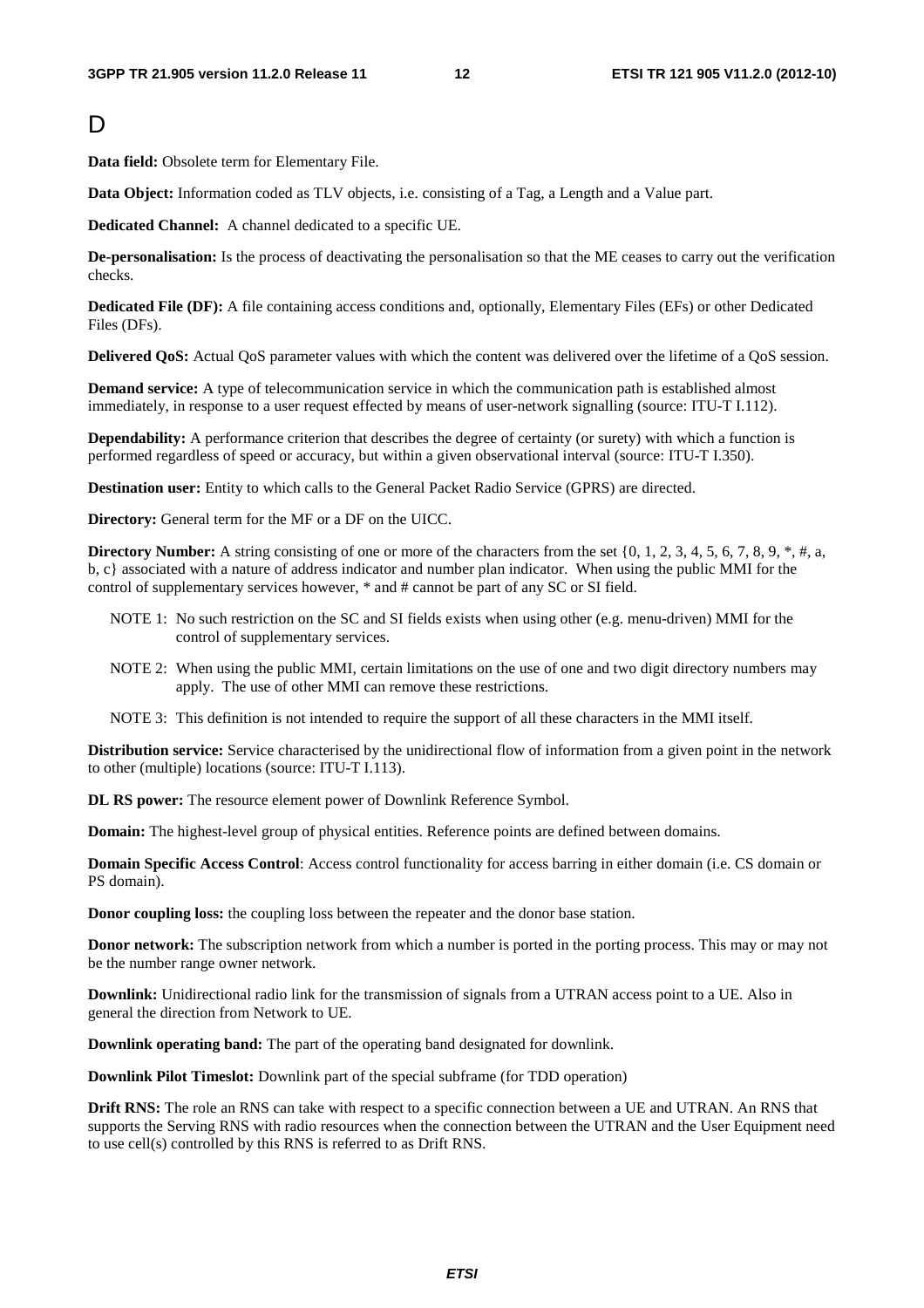#### E

**Element Manager:** Provides a package of end-user functions for management of a set of closely related types of network elements. These functions can be divided into two main categories.

**Element Management Functions:** Set of functions for management of network elements on an individual basis. These are basically the same functions as supported by the corresponding local terminals.

**Elementary File (EF):** A file containing access conditions and data and no other files on the UICC.

**Elementary procedure (EP):** The RANAP, RNSAP, NBAP, S1AP, X2AP, PCAP, HNBAP, LPPa, RNA, RUA, RETAP and TMAAP protocols consist of elementary procedures (EPs).

An EP consists of an initiating message and possibly a response message.

Three kinds of EP are used:

- Class 1: Elementary Procedures with response (success or failure).
- Class 2: Elementary Procedures without response.
- Class 3: Elementary Procedures with possibility of multiple responses (RANAP only).

For Class 1 EPs, the types of responses can be as follows:

#### Successful

- A signalling message explicitly indicates that the elementary procedure has been successfully completed with the receipt of the response.

#### Unsuccessful

- A signalling message explicitly indicates that the EP failed.

Class 2 EPs are considered always successful.

Class 3 EPs have one or several response messages reporting both successful and unsuccessful outcome of the requests, and temporary status information about the requests. This type of EP only terminates through response(s) or EP timer expiry.

**End-User:** An End-User is an entity (typically a user), associated with one or multiple subscriptions through identities (e.g. IMSIs, MSISDNs, IMPIs, IMPUs and application-specific identities). In the 3GPP system an End-User is characterised by an End-User Identity.

**End-User Identity (EUI):** An End-User Identity is an identity that uniquely characterises an End-User in the 3GPP system. An End-User Identity is mainly intended for administration purposes of the operator.

**Enterprise Systems:** Information Systems that are used in the telecommunication organisation but are not directly or essentially related to the telecommunications aspects (Call Centre's, Fraud Detection and Prevention Systems, Invoicing etc).

**Equivalent HPLMN / Equivalent Home PLMN (EHPLMN):** Any of the PLMN entries contained in the Equivalent HPLMN list.

**Equivalent HPLMN list:** To allow provision for multiple HPLMN codes, PLMN codes that are present within this list shall replace the HPLMN code derived from the IMSI for PLMN selection purposes. This list is stored on the USIM and is known as the EHPLMN list. The EHPLMN list may also contain the HPLMN code derived from the IMSI. If the HPLMN code derived from the IMSI is not present in the EHPLMN list then it shall be treated as a Visited PLMN for PLMN selection purposes.

**E-UTRAN Radio Access Bearer (E-RAB):** An E-RAB uniquely identifies the concatenation of an S1 Bearer and the corresponding Data Radio Bearer. When an E-RAB exists, there is a one-to-one mapping between this E-RAB and an EPS bearer of the Non Access Stratum as defined in [7].

**Essential UE Requirement (Conditional):** Requirement which has to be implemented under certain Service conditions. e.g. AMR codec in UE which supports speech service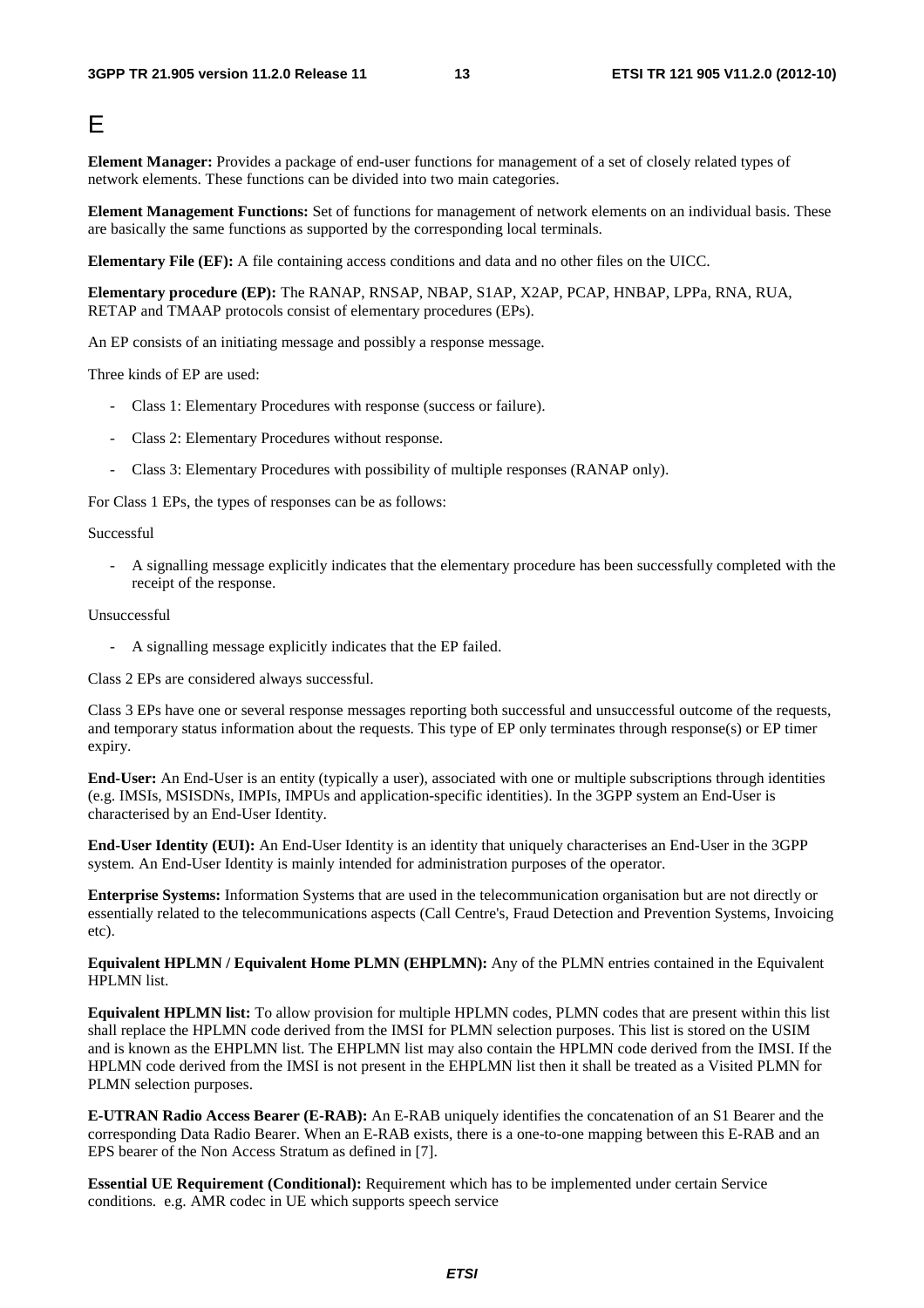**Essential UE Requirement (Unconditional):** Requirement which has to be implemented in any 3G UE in order to exist in and communicate with 3G network (e.g. Chiprate of 3.84Mcps).

**Evolved Packet Core:** Is a framework for an evolution or migration of the 3GPP system to a higher-data-rate, lowerlatency, packet-optimized system that supports, multiple RATs.

**Evolved Packet System:** Is an evolution of the 3G UMTS characterized by higher-data-rate, lower-latency, packetoptimized system that supports multiple RATs. The Evolved Packet System comprises the Evolved Packet Core together with the evolved radio access network (E-UTRA and E-UTRAN).

**Evolved UTRA:** Evolved UTRA is an evolution of the 3G UMTS radio-access technology towards a high-data-rate, low-latency and packet-optimized radio-access technology.

**Evolved UTRAN:** Evolved UTRAN is an evolution of the 3G UMTS radio-access network towards a high-data-rate, low-latency and packet-optimized radio-access network.

**Explicit Diversity Gain (dB):** The effective gain achieved using diversity techniques.

**Extra SDU delivery probability:** The ratio of total (unrequested) extra service data units (SDUs) to total service data units received by a destination user in a specified sample (source: ITU-T X.140).

NOTE: the term "user information unit" has been replaced by the term "service data unit".

#### F

**File:** A named and hierarchically-classified data set on the UICC.

**File identifier (FID):** The 2-byte name of a file or a directory on the UICC.

**Fixed Network User Rate:** The user rate between IWF and the fixed network.

**FC (Flow Control):** A set of mechanisms used to prevent the network from becoming overloaded by regulating the input rate transmissions.

**Flexible Layer One (FLO)**: GERAN feature that allows the channel coding of the layer one to be configured at call setup.

**Fixed Mobile Convergence (FMC)**: In a given network configuration, the capabilities that provide service and application to the end-user irrespective of the fixed or mobile access technologies and independent of user's location. In the NGN environment, it means to provide NGN services to end-users regardless of the access technology.

**Framework:** A framework defines a set of Application Programming Interface (API) classes for developing applications and for providing system services to those applications.

**Frequency layer:** set of cells with the same carrier frequency.

**Functional group:** A set of functions that may be performed by a single equipment (source: ITU-T I.112).

#### G

**Geographical routing:** The conversion of the PDU"s geographical area definition, which specifies the area in which the PDU will be broadcast, into an equivalent radio coverage map.

**GERAN Radio Network Temporary Identifier (G-RNTI):** G-RNTI is an MS identifier which is allocated by the Serving BSC and is unique within this SBSC. It is allocated for all MSs having an RRC connection. The G-RNTI is always reallocated when the Serving BSC for the RRC connection is changed and deallocated when the RRC connection is released. The G-RNTI is also used at RLC/MAC during contention resolution.

**GPRS MS:** An MS capable of GPRS services is a GPRS MS**.** 

**Group:** A set of members allowed to participate in the group call service. The group is defined by a set of rules that identifies a collection of members implicitly or explicitly. These rules may associate members for the purpose of participating in a group call, or may associate members who do not participate in data transfer but do participate in management, security, control, or accounting for the group.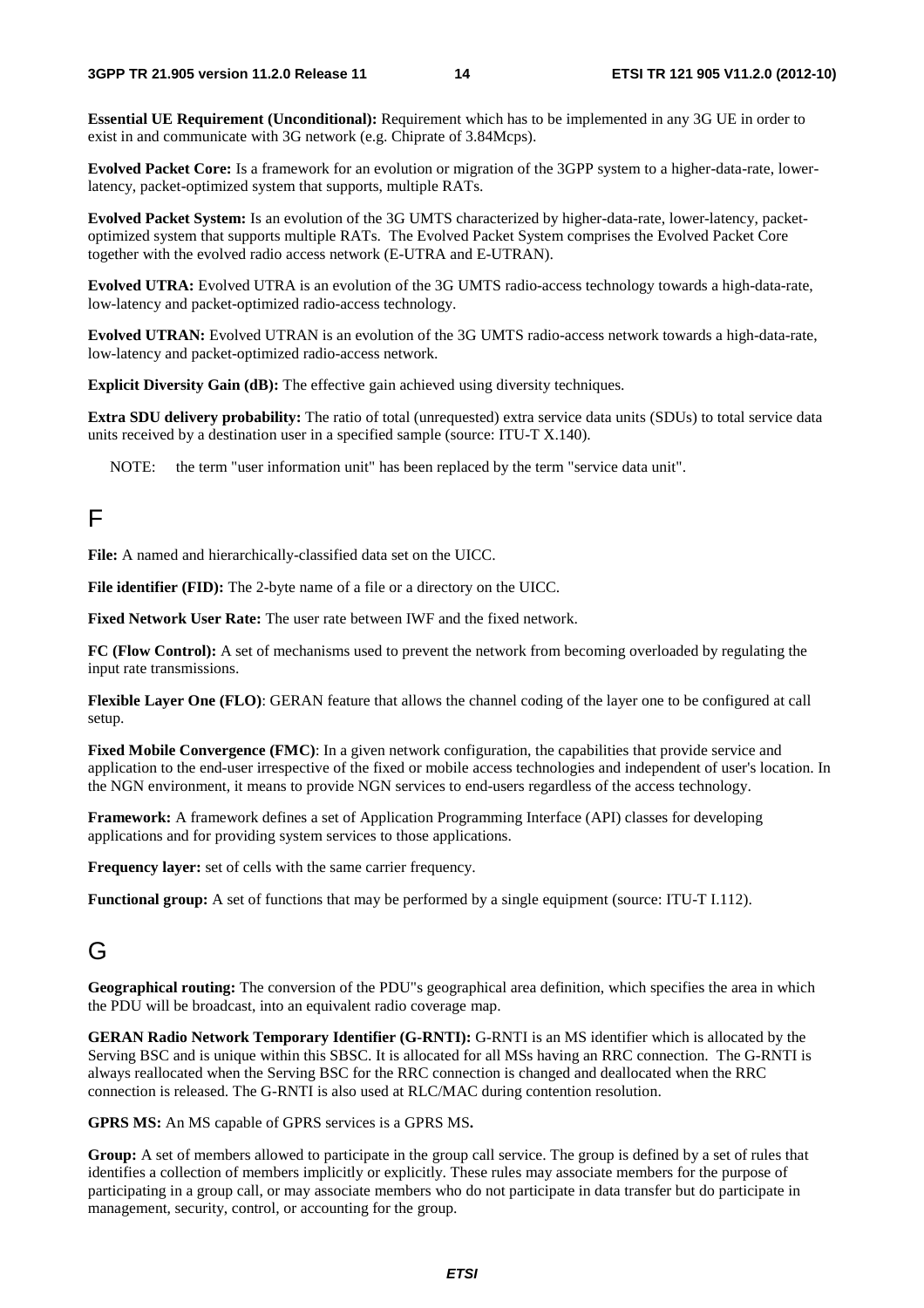**Group call:** The relationship that exists between the members of a group for the purpose of transferring data. More than one group call may exist in a group. A group call establishes an active group.

**Group call initiator:** A member (or third party) authorised to initiate a group call. More than one member may initiate group calls.

**Group call participant:** A member of a group participating in a particular group call at a given time.

**Group call server:** A logical entity that provides the group call service to the members.

**Group call service:** A PTM service in which a relationship exists between participants of the group, and in which a single data unit transmitted by a source participant is received by multiple destination participants; it is a one-in, manyout service.

**Group controller:** The member (or third party) responsible for the group creation and membership control.

**GSM/EDGE Radio Access Network:** GERAN is a conceptual term identifying that part of the network which consists of BSCs and BTSs between A/Gb or Iu and Um interfaces.

**GSM BSS:** refers in this specification to the GSM/GPRS access network.

**GSM core network:** refers in this specification to the GSM NSS and GPRS backbone infrastructure.

**GSM coverage:** an area where mobile cellular services are provided in accordance with GSM standards

**GSM session:** That part of the card session dedicated to the GSM operation.

**Guaranteed service:** A service model which provides highly reliable performance, with little or no variance in the measured performance criteria.

#### $H$

**Handoff Gain/Loss (dB):** This is the gain/loss factor (+ or -) brought by handoff to maintain specified reliability at the cell boundary.

**Handover:** The transfer of a user"s connection from one radio channel to another (can be the same or different cell).

**Handove**r**:** The process in which the radio access network changes the radio transmitters or radio access mode or radio system used to provide the bearer services, while maintaining a defined bearer service QoS.

**Hard Handover:** Hard handover is a category of handover procedures where all the old radio links in the UE are abandoned before the new radio links are established.

**Heterogeneous Network:** a 3GPP access network consisting of multiple cells with different characteristics (e.g., for the case of E-UTRA: a variety of e-NodeBs, Home e-NodeBs, e-UTRA Relays).

**HE-VASP:** Home Environment Value Added Service Provider. This is a VASP that has an agreement with the Home Environment to provide services. The Home Environment provides services to the user in a managed way, possibly by collaborating with HE-VASPs, but this is transparent to the user. The same service could be provided by more than one HE-VASP and each HE-VASP can provide more than one service.

**Home Environment:** responsible for overall provision and control of the Personal Service Environment of its subscribers.

**HNB Name**: The HNB Name is a broadcast string in free text format that provides a human readable name for the Home NodeB/eNodeB.

**Home PLMN:** This is a PLMN where the MCC and MNC of the PLMN identity match the MCC and MNC of the IMSI. Matching criteria are defined in TS 23.122.

**Hybrid cell:** A cell broadcasting a CSG indicator set to false and a specific CSG identity. This cell is accessible as a CSG cell by UEs which are members of the CSG and as a normal cell by all other UEs.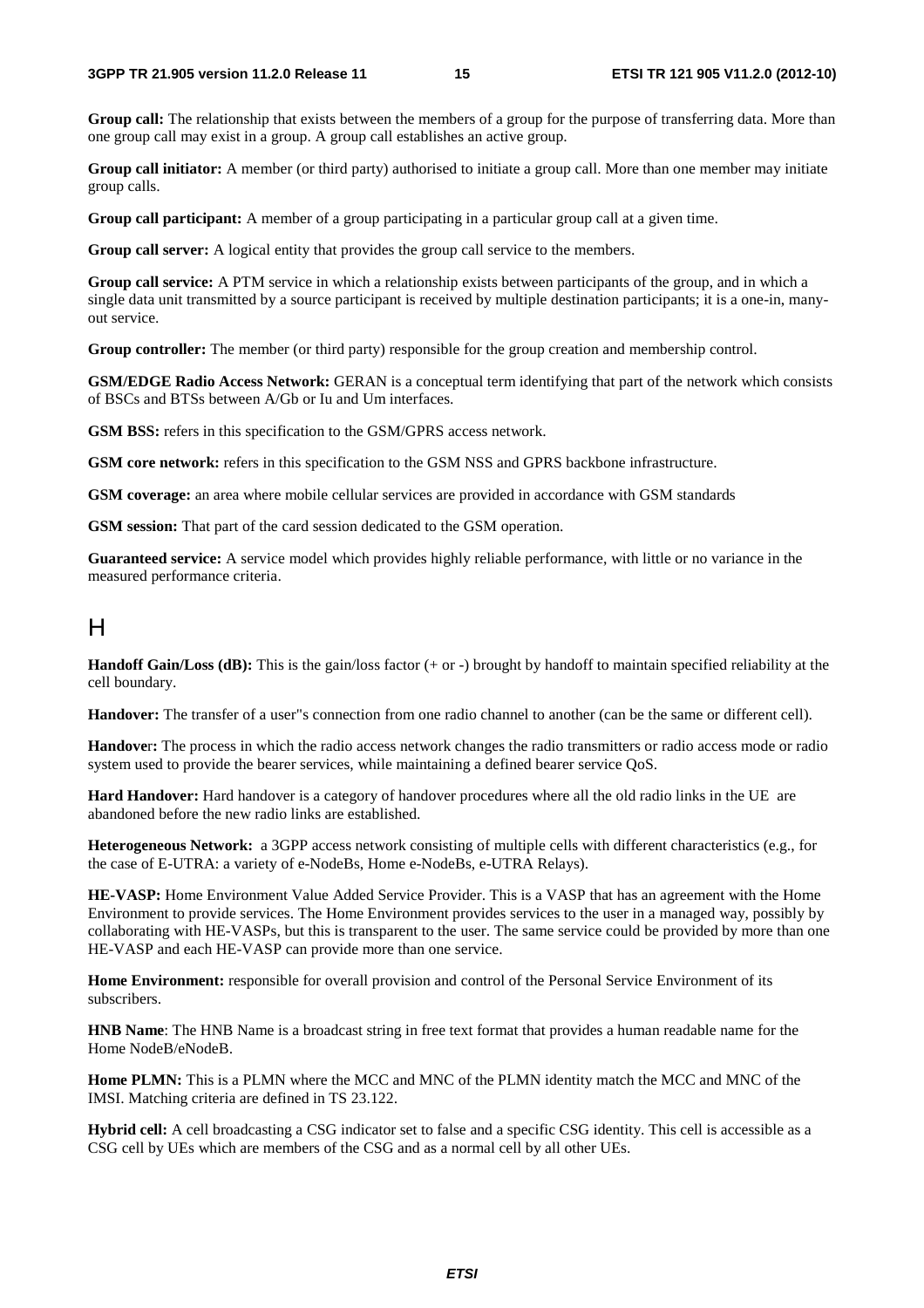I

**IC Card:** A card holding an Integrated Circuit containing subscriber, end user, authentication and/or application data for one or more applications.

**IC card SIM:** Obsolete term for ID-1 SIM.

**ICS proforma:** A document, in the form of a questionnaire, which when completed for an implementation or system becomes an ICS.

**ID-000 SIM:** A UICC having the form on an ID-000 card (see ISO 7816-1 [24]) that contains a SIM application.

**ID-1 SIM:** A UICC having the format of an ID-1 card (see ISO 7816-1 [24]) that contains a SIM.

**Idle mode:** The state of UE switched on but which does not have any established RRC connection.

**IP Flow Mobility**: distribution of IP flows on a UE between 3GPP and WLAN available accesses based on the different characteristics of the IP flows, the operator policies and the capabilities of the available accesses.

**Implementation capability:** A capability that relates to a particular technical domain. Examples: a spreading factor of 128 (in the domain of the physical layer); the A5 algorithm; a 64 bit key length (in the domain of security); a power output of 21 dBm (in the domain of transmitter performance); support of AMR Codec (in the domain of the Codec); support of CHV1 (in the domain of the USIM).

**Implementation Conformance Statement (ICS):** A statement made by the supplier of an implementation or system claimed to conform to a given specification, stating which capabilities have been implemented. The ICS can take several forms: protocol ICS, profile ICS, profile specific ICS, information object ICS, etc.

**Information Data Rate:** Rate of the user information, which must be transmitted over the Air Interface. For example, output rate of the voice codec.

**Initial paging information:** This information indicates if the UE needs to continue to read more paging information and eventually receive a page message.

**Initial paging occasion:** The paging occasion the UE uses as starting point for its paging DRX cycle.

**Integrity:** (in the context of security) The avoidance of unauthorised modification of information.

**Inter-cell handover:** A handover between different cells. An inter-cell handover requires network connections to be altered.

**Inter PLMN handove**r**:** Handover between different PLMNs, ie having different MCC-MNC.

**Inter system handover:** Handover between networks using different radiosystems , e.g. UMTS – GSM.

**Interactive service:** A service which provides the means for bi-directional exchange of information between users. Interactive services are divided into three classes of services: conversational services, messaging services and retrieval services (source: ITU-T I.113).

**Interface:** The common boundary between two associated systems (source: ITU-T I.112).

**International Mobile Station Equipment Identity (IMEI):** An "International Mobile Station Equipment Identity" is a unique number which shall be allocated to each individual mobile station equipment in the PLMN and shall be unconditionally implemented by the MS manufacturer.

**International mobile user number (IMUN):** The International Mobile User Number is a diallable number allocated to a 3GPP System user.

**Interference Signal Code Power (ISCP):** Given only interference power is received, the average power of the received signal after despreading and combining.

**Interpreter:** A software program that simulates a hypothetical computer by performing the operations defined by the instructions of this computer.(see also 'byte code' and 'virtual machine').

**Interworking WLAN (I-WLAN)**: A WLAN that interworks with a 3GPP system.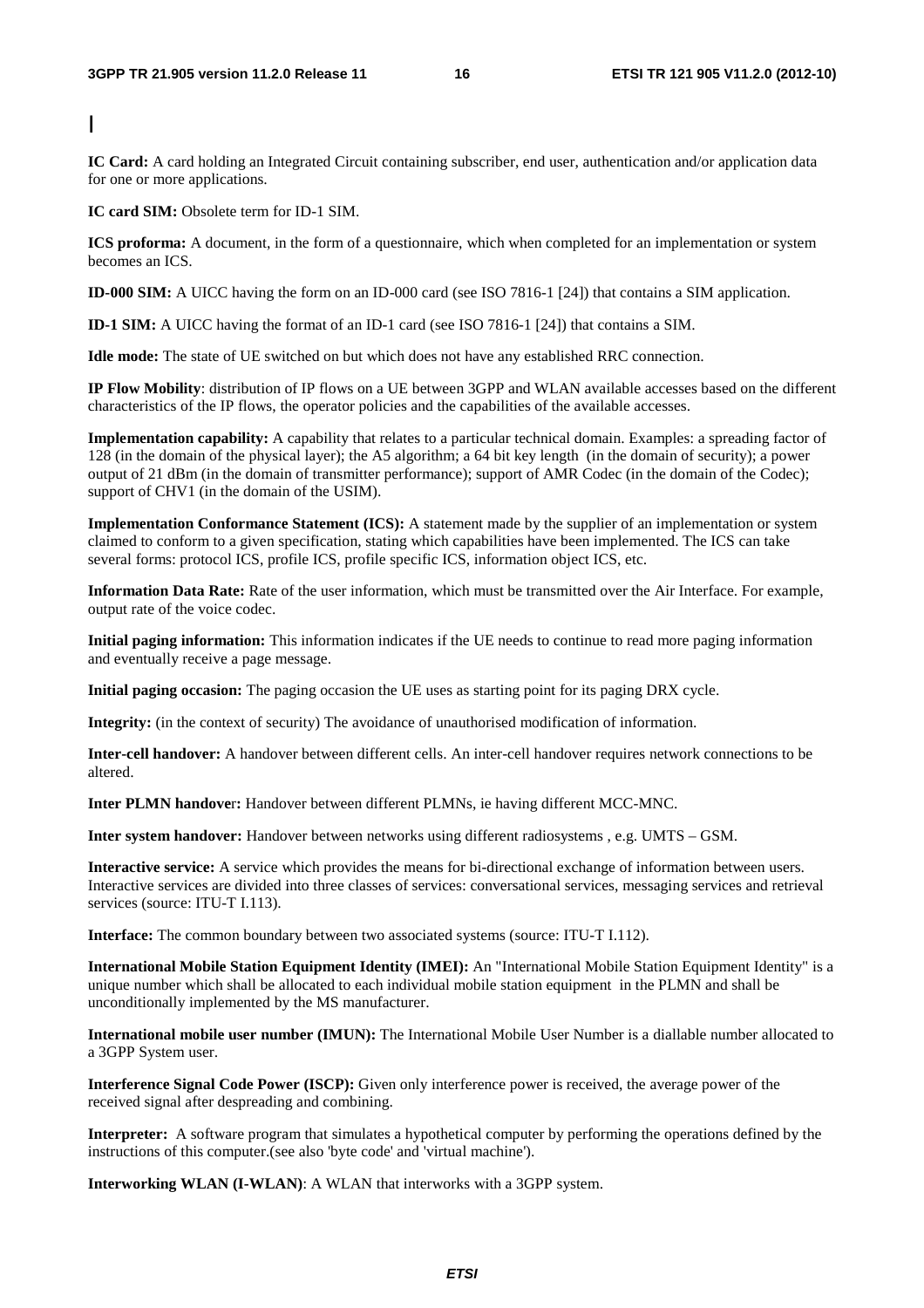**Intra-cell handover:** A handover within one sector or between different sectors of the same cell. An intra-cell handover does not require network connections to be altered.

**Intra PLMN handove**r**:** Handover within the same network, ie having the same MCC-MNC regardless of radio access system.

Note: this includes the case of UMTS  $\leq$  GSM handover where MCC-MNC are the same in both cases.

**IP-Connectivity Access Network (IP-CAN):** The collection of network entities and interfaces that provides the underlying IP transport connectivity between the UE and the IMS entities**.** An example of an "IP-Connectivity Access Network" is GPRS.

**IP-Connectivity Access Network bearer (IP-CAN bearer):** The data communications bearer provided by the IP-Connectivity Access Network. When using GPRS, the IP-Connectivity Access Network bearers are provided by PDP Contexts.

**IRP Information Model:** An IRP Information Model consists of an IRP Information Service and a Network Resource Model (see below for definitions of IRP Information Service and Network Resource Model).

**IRP Information Service:** An IRP Information Service describes the information flow and support objects for a certain functional area, e.g. the alarm information service in the fault management area. As an example of support objects, for the Alarm IRP there is the alarm record and alarm list.

**IRP Solution Set:** An IRP Solution Set is a mapping of the IRP Information Service to one of several technologies (CORBA/IDL, SNMP/SMI, CMIP/GDMO, etc.). An IRP Information Service can be mapped to several different IRP Solution Sets. Different technology selections may be done for different IRPs.

**Inter System Change**: a change of radio access between different radio access technologies such as GSM and UMTS.

**IMS Credentials (IMC):** A set of IMS security data and functions for IMS access by a terminal that does not support any 3GPP access technology.. The IMC is not including an ISIM or a USIM. The IMC is not used if ISIM or USIM is present.

**IMS Multimedia Telephony:** A service that allows multimedia conversational communications between two or more users. It provides real time bidirectional conversational transfer of media, e.g. speech, video, text or other types of data. The IMS multimedia telephony service includes Supplementary Services and takes account of regulatory requirements.

**IMS SIM (ISIM):** An application residing on the UICC that provides access to IP Multimedia Services.

**Iu:** Interconnection point between an RNC or a BSC and a 3G Core Network. It is also considered as a reference point.

**Iu-flex:** Routing functionality for intra domain connection of RAN nodes to multiple CN nodes.

**Iu mode**: mode of operation of the MS when connected to the Core Network via GERAN or UTRAN and the Iu interface.

**Iub:** Interface between an RNC and a Node B.

**Iur:** A logical interface between two RNC. Whilst logically representing a point to point link between RNC, the physical realisation may not be a point to point link.

#### J

<void>

### K

**Key pair:** Key pairs are matching private and public keys. If a block of data is encrypted using the private key, the public key from the pair can be used to decrypt it. The private key is never divulged to any other party, but the public key is available, e.g. in a certificate.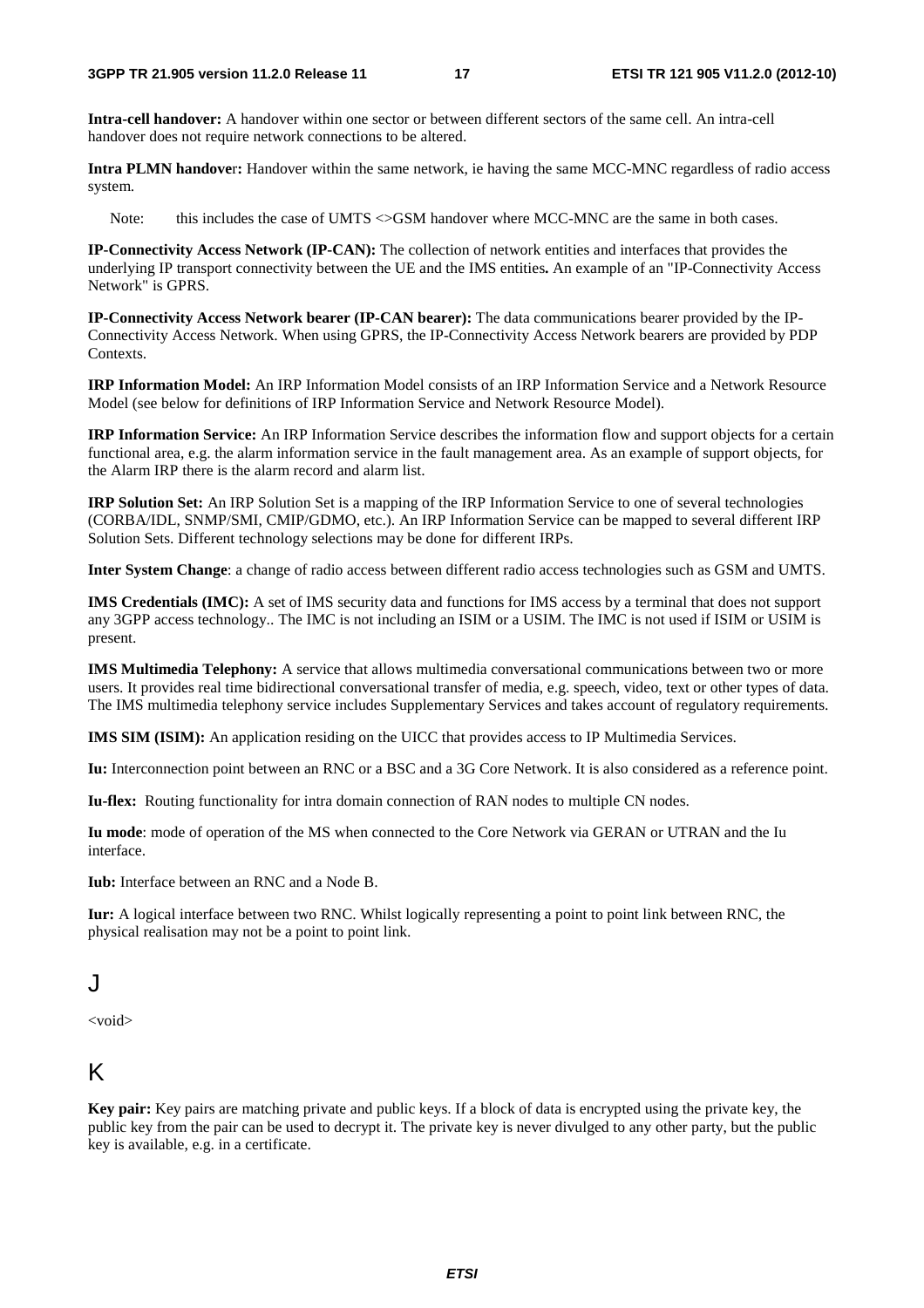L

**Local Service:** Services, which are provided by current roamed to network that are not HE services. The same service can be provided by a network as a local service to inbound roamers and as a HE service to the subscribers of this network.

**Local IP Access (LIPA):** Allows an IP-capable UE connected via a H(e)NB direct access to other IP-capable devices in the local residential/corporate IP network.

**Localised Service Area (LSA):** A LSA is an operator-defined group of cells, for which specific access conditions apply. This may correspond to an area in which the Core Network offers specific services. A LSA may be defined within a PLMN or globally. Therefore, a LSA may offer a non-contiguous radio coverage.

Location Registration (LR): The UE registers its presence in a registration area, for instance regularly or when entering a new registration area.

**Logical Channel:** A logical channel is an information stream dedicated to the transfer of a specific type of information over the radio interface. Logical Channels are provided on top of the MAC layer.

**Logical Channel** (UICC): A command/response communication context multiplexed on the physical channel between the ME and the UICC.

**Logical Model:** A Logical Model defines an abstract view of a network or network element by means of information objects representing network element, aggregations of network elements, the topological relationship between the elements, endpoints of connections (termination points), and transport entities (such as connections) that transport information between two or more termination points.

The information objects defined in the Logical Model are used, among others, by connection management functions. In this way a physical implementation independent management is achieved.

Logical O&M: Logical O&M is the signalling associated with the control of logical resources (channels, cells,) owned by the RNC but physically implemented in the Node B. The RNC controls these logical resources. A number of O&M procedures physically implemented in Node B impact on the logical resources and therefore require an information exchange between RNC and Node B. All messages needed to support this information exchange are classified as Logical O&M forming an integral part of NBAP.

**Lower RF bandwidth edge:** The frequency of the lower edge of the Base Station RF bandwidth, used as a frequency reference point for transmitter and receiver requirements

**LSA exclusive access cell:** A UE may only camp on this cell if the cell belongs to the LSAs to which the user has subscribed. Nevertheless, if no other cells are available, the UE of non-LSA users may originate emergency calls from this cell.

**LSA only access:** When LSA only access applies to the user, the UE can only access cells that belong to the LSAs to which the user has subscribed. Outside the coverage area of the subscribed LSAs, the UE may camp on other cells and limited services apply.

**LSA preferential access cell:** A LSA preferential access cell is a cell which is part of the LSA. UEs of users that have subscribed to a LSA of a LSA-preferential-access cell have higher priority to resources than non-LSA users in the same cell.

#### M

**Macro cells:** "Macro cells" are outdoor cells with a large cell radius.

**Macro diversity handover:** "Macro diversity" is a operation state in which a User Equipment simultaneously has radio links with two or more UTRAN access points for the sole aim of improving quality of the radio connection or providing seamless.

**Management Infrastructure:** The collection of systems (computers and telecommunications) a 3GPP System Organisation has in order to manage a 3GPP System.

**Mandatory UE Requirement:** Regulatory requirement which is applicable to 3G UEs. It is determined by each country/region and beyond the scope of 3GPP specification (e.g. spurious emission in UK).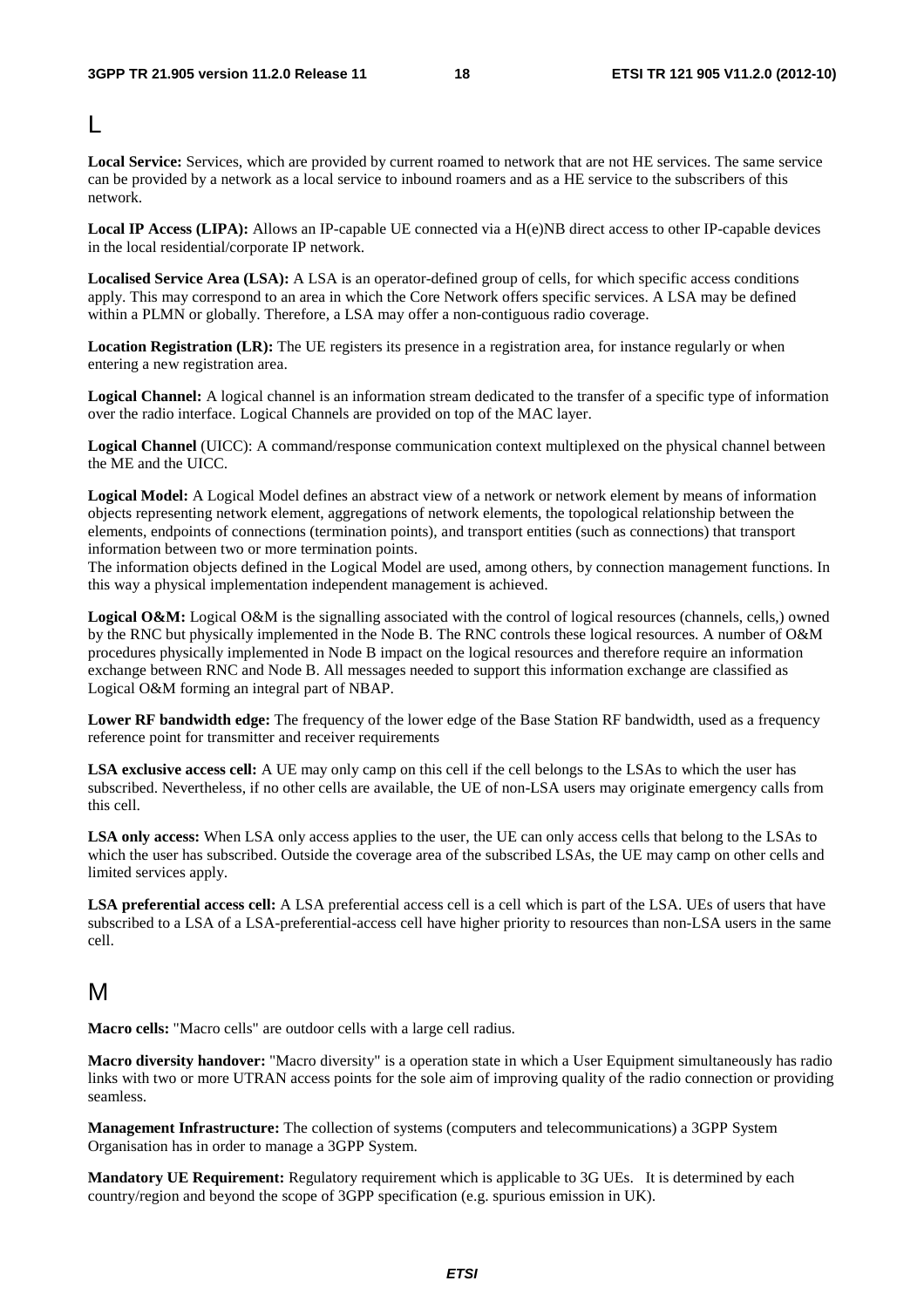**Master File (MF):** The root directory of the file system hierarchy on the UICC.

**Maximum Base Station RF bandwidth:** The maximum RF bandwidth supported by a BS within an operating band.

**Maximum output Power:** For UE, this is a measure of the maximum power supported by the UE (i.e. the actual power as would be measured assuming no measurement error) (TS 25.101). For FDD BS, the mean power level per carrier of the base station measured at the antenna connector in a specified reference condition (TS 25.104). For TDD BS this refers to the measure of power when averaged over the transmit timeslot at the maximum power setting (TS 25.105). For LTE: the mean power level per carrier of the base station measured at the antenna connector in a specified reference condition.

**Maximum possible AIUR:** The highest possible AIUR that the multiple TCH/F can provide, e.g. 2 TCH/F using TCH/F9.6 provides a maximum possible AIUR of 19,2 kbit/s.

**Maximum throughput:** maximum achievable throughput for a reference measurement channel.

**Maximum total output power:** sum of the power of all carriers available at the antenna connector for a specified reference condition.

**Maximum Transmitter Power Per Traffic Channel (dBm):** The maximum power at the transmitter output for a single traffic channel.

**MBMS-service-associated signalling:** When M2AP messages associated to one MBMS service uses the MBMSservice-associated logical M2-connection for association of the message to the respective MBMS service in eNB and EPC.

**Mean bit rate:** A measure of throughput. The average (mean) bit rate available to the user for the given period of time (source: ITU-T I.210).

**Mean power:** When applied to E-UTRA transmission this is the power measured in the operating system bandwidth of the carrier. The period of measurement shall be at least one subframe (1ms) unless otherwise stated.

**Mean transit delay:** The average transit delay experienced by a (typically) large sample of PDUs within the same service category.

**Measurement bandwidth:** The bandwidth in which an emission level is specified.

**Medium Access Control:** A sub-layer of radio interface layer 2 providing unacknowledged data transfer service on logical channels and access to transport channels.

**Messaging service:** An interactive service which offers user-to-user communication between individual users via storage units with store-and-forward, mailbox and/or message handling, (e.g., information editing, processing and conversion) functions (source: ITU-T I.113).

**MExE Classmark:** A MExE classmark identifies a category of MExE UE supporting MExE functionality with a minimum level of processing, memory, display, and interactive capabilities. Several MExE classmarks may be defined to differentiate between the functionalities offered by different MExE UEs. A MExE application or applet defined as being of a specific MExE Classmark indicates that it is supportable by a MExE UE of that Classmark.

**MExE executable:** An executable is an applet, application, or executable content, which conforms to the MExE specification and may execute on the ME.

**MExE server:** A node supporting MExE services in the MExE service environment.

**MExE service:** a service enhanced (or made possible) by MExE technology.

**MExE service environment:** Depending on the configuration of the PLMN, the operator may be able to offer support to MExE services in various ways. Examples of possible sources are from traditional GSM nodes, IN nodes, operatorspecific nodes, operator franchised nodes and services provider nodes, together with access to nodes external (i.e. vendor-specific) to the PLMN depending on the nature of the MExE service. These nodes are considered to constitute the MExE service environment. The MExE service environment shall support direct MExE UE to MExE UE interaction of MExE services.

**MExE service provider:** an organisation which delivers MExE services to the subscriber. This is normally the PLMN operator, but could be an organisation with MExE responsibility (which may have been delegated by the PLMN operator).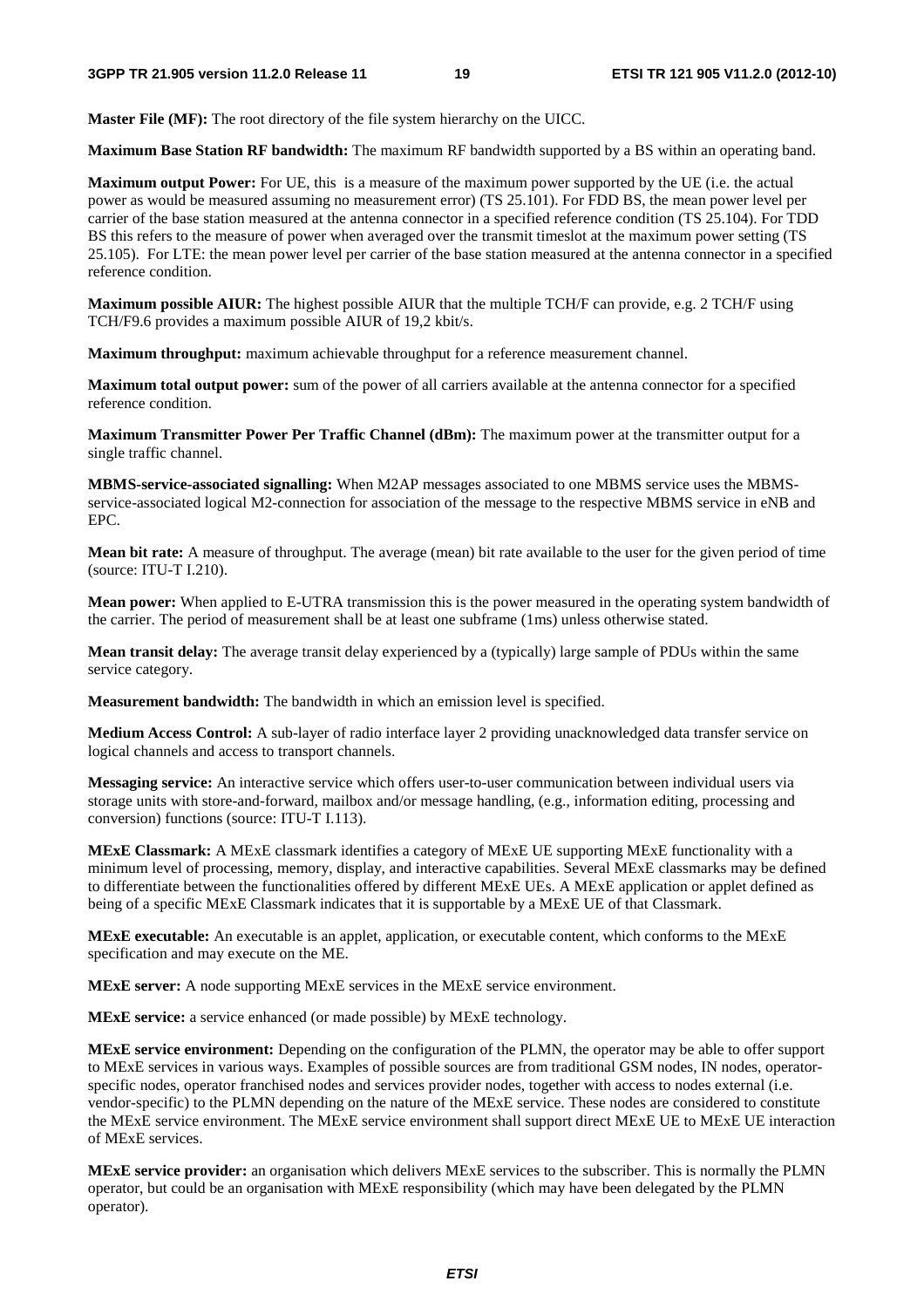**MExE SIM:** A (U)SIM application that is capable of storing a security certificate that is accessible using standard mechanisms.

**MExE subscriber:** The owner of a subscription who has entered into an agreement with a MExE service provider for MExE services.

**Micro cells:** "Micro cells" are small cells.

**Minimum transmit power:** The minimum controlled output power of the TDD BS is when the power control setting is set to a minimum value. Thei si when the power control indicates a miminum transmit output power is required (TS 25.105).

**Mobile Equipment (ME):** The Mobile Equipment is functionally divided into several entities, i.e.one or more Mobile Terminations (MT) and one or more Terminal Equipments (TE)**.** 

**Mobile evaluated handover:** Mobile evaluated handover (MEHO) is a type of handover triggered by an evaluation made in the mobile. The mobile evaluates the necessity of handover based on the measured radio environment and based on criteria defined by the network. When the evaluation meets the hand-off criteria the necessary information is sent from the mobile to the network. The network then decides on the necessity of the handover based on the reported evaluation result and other conditions, e.g. uplink radio environment and/or availability of network resources, the network may then execute the handover.

**Mobile Station (MS):** A Mobile Station (MS) corresponds to a User Equipment (UE). See 3GPP TS 24.002.

**Mobile number portability:** The ability for a mobile subscriber to change subscription network within the same country whilst retaining their original MSISDN(s).

**Mobile Termination (MT):** The Mobile Termination is the component of the Mobile Equipment (ME) which supports functions specific to management of the PLMN access interface (3GPP or non-3GPP). The MT is realized as a single functional entity..

**Mobility:** The ability for the user to communicate whilst moving independent of location.

**Mobility Management:** A relation between the mobile station and the UTRAN that is used to set-up, maintain and release the various physical channels.

**MSR Base station:** Base Station characterized by the ability of its receiver and transmitter to process two or more carriers in common active RF components simultaneously in a declared RF bandwidth, where at least one carrier is of a different RAT than the other carrier(s).

**MTC Device:** A MTC Device is a UE equipped for Machine Type Communication, which communicates through a PLMN with MTC Server(s) and/or other MTC Device(s).

NOTE: A MTC Device might also communicate locally (wirelessly, possibly through a PAN, or hardwired) with other entities which provide the MTC Device 'raw data' for processing and communication to the MTC Server(s) and/or other MTC Device(s). Local communication between MTC Device(s) and other entities is out of scope of this technical specification.

**MTC Server:** A MTC Server is a server, which communicates to the PLMN itself, and to MTC Devices through the PLMN. The MTC Server can also have an interface which can be accessed by the MTC User. The MTC Server can:

- Provide services for other servers (e.g. The MTC Server is a Services Capability Server [9] for an Application Server [9]), and/or
- Provide services for applications and can host the application (e.g. The MTC Server is an Application Server  $[x]$ ).

**MTC User:** A MTC User uses the service provided by the MTC Server.

**MTC Subscriber:** A MTC Subscriber is a subscriber, i.e. a legal entity having a contractual relationship with the network operator to provide service to one or more MTC Devices.

NOTE: Typically a M2M service provider is the party holding subscriptions in order to provide connectivity between MTC Devices and the MTC Server. In practise certain roles can collapse, e.g. the network operator acts as the same time as Service Provider.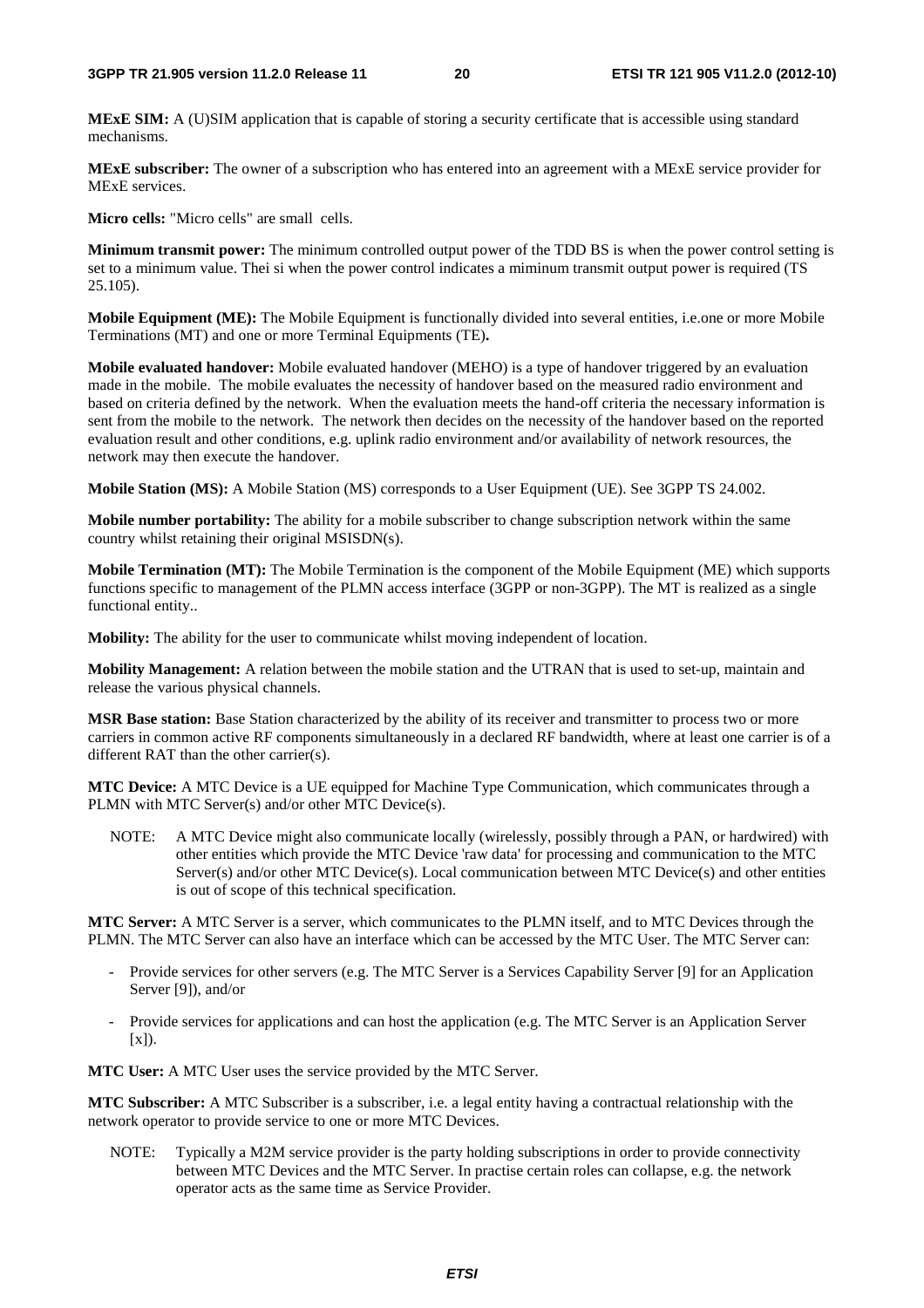**Multi-carrier transmission configuration:** A set of one or more contiguous carriers that a BS is able to transmit simultaneously according to the manufacturer"s specification.

**Multi mode terminal:** UE that can obtain service from at least one UTRA radio access mode, and one or more different systems such as GSM bands or possibly other radio systems such IMT-2000 family members.

**Multicast service:** A unidirectional PTM service in which a message is transmitted from a single source entity to all subscribers currently located within a geographical area. The message contains a group identifier indicating whether the message is of interest to all subscribers or to only the subset of subscribers belonging to a specific multicast group.

**Multipoint:** A value of the service attribute "communication configuration", which denotes that the communication involves more than two network terminations (source: ITU-T I.113).

**Multimedia service:** Services that handle several types of media such as audio and video in a synchronised way from the user's point of view. A multimedia service may involve multiple parties, multiple connections, and the addition or deletion of resources and users within a single communication session.

#### N

**Name:** A name is an alpha numeric label used for identification of end users and may be portable.

**Negotiated QoS:** In response to a QoS request, the network shall negotiate each QoS attribute to a level that is in accordance with the available network resources. After QoS negotiation, the bearer network shall always attempt to provide adequate resources to support all of the negotiated QoS profiles.

#### **Network code:** MCC and MNC.

**Network code group:** Same as network code.

**Network connection:** An association established by a network layer between two users for the transfer of data, which provides explicit identification of a set of network data transmissions and agreement concerning the services to be provided by the set (source: ITU-T X.213 / ISO-IEC 8348).

**Network Element:** A discrete telecommunications entity which can be managed over a specific interface e.g. the RNC.

**Network Manager:** Provides a package of end-user functions with the responsibility for the management of a network, mainly as supported by the EM(s) but it may also involve direct access to the network elements. All communication with the network is based on open and well standardized interfaces supporting management of multi-vendor and multitechnology network elements.

**Network operator:** See PLMN operator.

**Network personalisation:** Allows the network operator to personalise a ME so that it can only be used with that particular network operator's (U)SIMs.

**Network Resource Model:** A protocol independent model describing managed objects representing network resources, e.g. an RNC or NodeB.

**Network service data unit (NSDU):** A unit of data passed between the user and the GPRS network across a Network Service Access Point (NSAP).

**Network subset code:** digits 6 and 7 of the IMSI.

**Network subset code group:** Combination of a network subset code and the associated network code.

**Network subset personalisation:** A refinement of network personalisation, which allows network operators to limit the usage of a ME to a subset of (U)SIMs

**Network termination:** A functional group on the network side of a user-network interface (source: ITU-T I.112).

**Node B:** A logical node responsible for radio transmission / reception in one or more cells to/from the User Equipment. Terminates the Iub interface towards the RNC.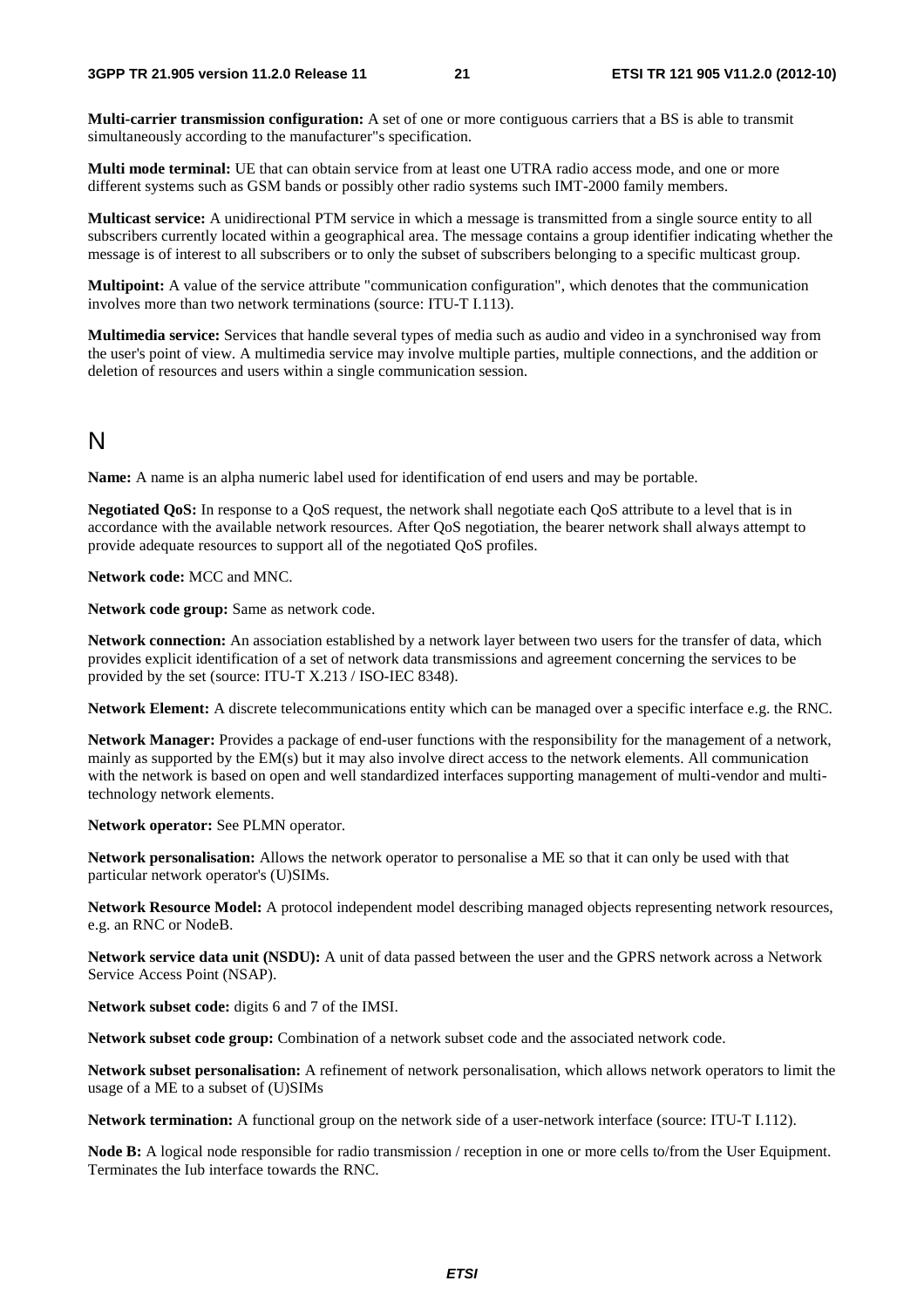**Nomadic Operating Mode:** Mode of operation where the terminal is transportable but being operated while stationary and may in addition require user co-operation (e.g. close to open spaces, antenna setup...).

**Nominal Maximum Output Power:** This is the nominal power defined by the UE power class.

**Non-Access Stratum:** Protocols between UE and the core network that are not terminated in the UTRAN.

**Normal GSM operation:** Relating to general, CHV related, GSM security related and subscription related procedures.

**Normal mode of operation:** The mode of operation into which the ME would have gone if it had no personalisation checks to process.

**NTDD:** Narrow TDD – the 1.28 Mcps chip rate UTRA-TDD option

**Number:** A string of decimal digits that uniquely indicates the public network termination point. The number contains the information necessary to route the call to this termination point.

A number can be in a format determined nationally or in an international format. The international format is known as the International Public Telecommunication Number which includes the country code and subsequent digits, but not the international prefix.

**Number portability:** A capability that allows a user to retain the same public telecommunication number when changing from one service provider to another. Additional regulatory constraints may apply in different regions.

**Number range owner network:** The network to which the number range containing the ported number has been allocated.

### $\Omega$

**Occupied bandwidth:** The width of a frequency band such that, below the lower and above the upper frequency limits, the mean powers emitted are each equal to a specified percentage β/2 of the total mean power of a given emission.

**Off-Line charging:** A charging process where charging information does not affect, in real time, the service rendered.

**On-Line Charging**: A charging process where charging information can affect, in real time, the service rendered and therefore directly interacts with the session/service control.

**One Stop Billing:** One bill for all charges incurred using the 3GPP System.

**Open group:** A group that does not have a pre-defined set of members. Any user may participate in an open group.

**Open Service Access:** Concept for introducing a vendor independent means for introduction of new services.

**Operating band:** A frequency range in which E-UTRA operates (paired or unpaired), that is defined with a specific set of technical requirements. **Operations System:** This abbreviation indicates a generic management system, independent of its location level within the management hierarchy.

**Optional UE Requirement:** Any other requirements than mandatory UE requirement, essential UE requirement (conditional), essential UE requirement (unconditional). It is totally up to individual manufacturer to decide whether it should be implemented or not (e.g. Network initiated MM connection establishment).

**Originating network:** The network where the calling party is located.

**Orthogonal Channel Noise Simulator** a mechanism used to simulate the users or control signals on the other orthogonal channels of a downlink

**OSA Interface:** Standardised Interface used by application/clients to access service capability features.

**Output power (P<sub>out</sub>):** The mean power of one carrier of the UE, delivered to a load with resistance equal to the nominal load impedance of the transmitter.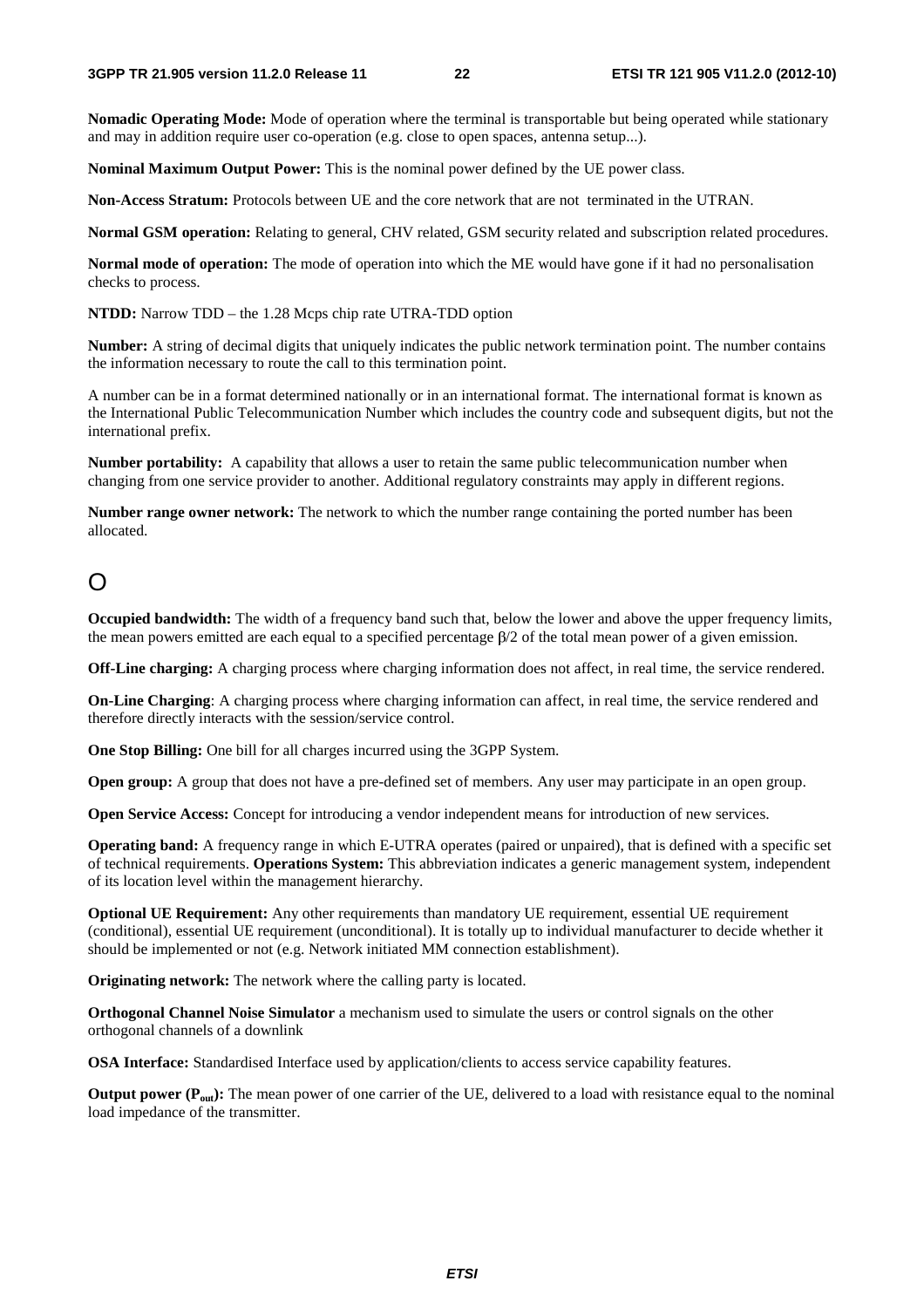#### P

**Packet:** An information unit identified by a label at layer 3 of the OSI reference model (source: ITU-T I.113). A network protocol data unit (NPDU).

**Packet data protocol (PDP):** Any protocol which transmits data as discrete units known as packets, e.g., IP, or X.25.

**Packet transfer mode:** Also known as packet mode. A transfer mode in which the transmission and switching functions are achieved by packet oriented techniques, so as to dynamically share network transmission and switching resources between a multiplicity of connections (source: ITU-T I.113).

**Padding:** One or more bits appended to a message in order to cause the message to contain the required number of bits or bytes.

**Paging:** The act of seeking a User Equipment.

**Paging DRX cycle:** The individual time interval between monitoring Paging Occasion for a specific UE

**Paging Block Periodicity (PBP):** The period of the occurrence of Paging Blocks. (For FDD, PBP = 1).

**Paging Message Receiving Occasion:** The frame where the UE receives actual paging message.

**Paging occasion:** The frame where the UE monitors in FDD or the paging block, which consists of several frames, for TDD. For Paging Blocks, the value of Paging Occasion is equal to the first frame of the Paging Block.

**Pass band:** The frequency range that the repeater operates in with operational configuration. This frequency range can correspond to one or several consecutive nominal channels. If they are not consecutive each subset of channels shall be considered as an individual pass band.

**Peak bit rate:** A measure of throughput. The maximum bit rate offered to the user for a given time period (to be defined) for the transfer of a bursty signal (source: ITU-T I.210). (The maximum user information transfer rate achievable by a user for a single service data unit transfer.)

Performance: The ability to track service and resource usage levels and to provide feedback on the responsiveness and reliability of the network.

**Personal Service Environment:** contains personalised information defining how subscribed services are provided and presented towards the user. Each subscriber of the Home Environment has her own Personal Service Environment. The Personal Service Environment is defined in terms of one or more User Profiles.

**Personalisation:** The process of storing information in the ME and activating the procedures which verify this information against the corresponding information stored in applications on the (U)SIM whenever the ME is powered up or when a UICC containing network access applications (SIM, USIM, etc.) is inserted, in order to limit the applications with which the ME will operate.

**Personalisation entity:** Network, network subset, SP, Corporate or (U)SIM to which the ME is personalised

**Phonebook:** A dataset of personal or entity attributes. The simplest form is a set of name-subscriber phone number pairs as supported by GSM (U)SIMs.

**Physical channel data stream:** In the uplink, a data stream that is transmitted on one physical channel. In the downlink, a data stream that is transmitted on one physical channel in each cell of the active set.

**Physical Channel:** In FDD mode, a physical channel is defined by code, frequency and, in the uplink, relative phase (I/Q). In TDD mode, a physical channel is defined by code, frequency, and time-slot.

**Pico cells:** "Pico cells" are cells, mainly indoor cells, with a radius typically less than 50 metres.

**PICH Monitoring Occasion:** The time instance where the UE monitors PICH within Paging Occasion.

**Pilot Identity:** A service specific public address used for initial contact, associated with a group of publicly addressable identities (e.g. E.164 numbers or SIP URI).

**PLMN Area:** The PLMN area is the geographical area in which a PLMN provides communication services according to the specifications to mobile users. In the PLMN area, the mobile user can set up calls to a user of a terminating network. The terminating network may be a fixed network, the same PLMN, another PLMN or other types of PLMN.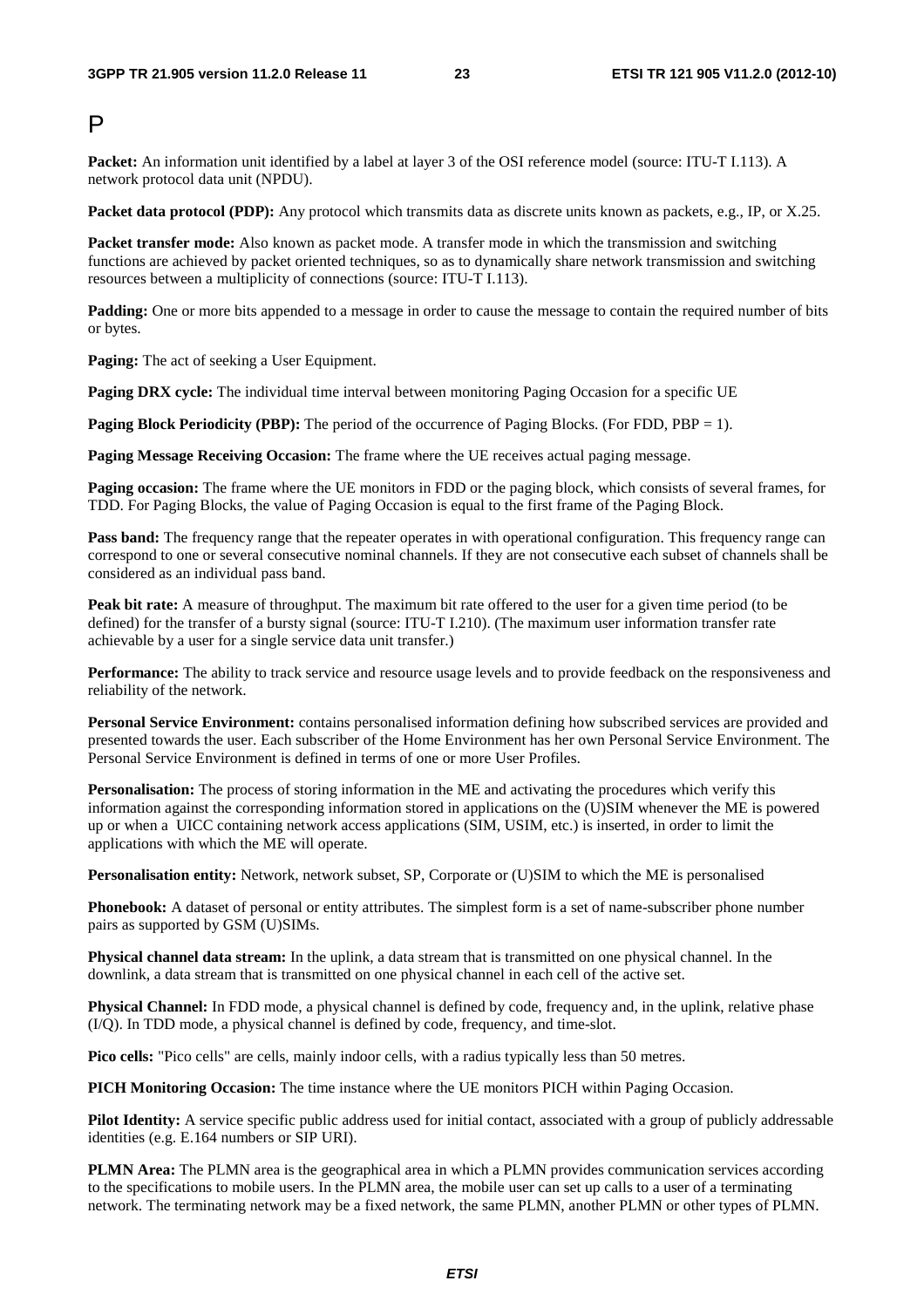Terminating network users can also set up calls to the PLMN. The PLMN area is allocated to a PLMN. It is determined by the service and network provider in accordance with any provisions laid down under national law. In general the PLMN area is restricted to one country. It can also be determined differently, depending on the different telecommunication services, or type of MS. If there are several PLMNs in one country, their PLMN areas may overlap. In border areas, the PLMN areas of different countries may overlap. Administrations will have to take precautions to ensure that cross border coverage is minimised in adjacent countries unless otherwise agreed.

**PLMN Operator:** Public Land Mobile Network operator. The entity which offers telecommunications services over an air interface..

**Plug-in SIM:** A physical form factor of SIM (see ID-000 SIM).

**point-to-multipoint service:** A service type in which data is sent to 'all service subscribers or a pre-defined subset of all subscribers' within an area defined by the Service Requester.

**Point-to-point:** A value of the service attribute "communication configuration", which denotes that the communication involves only two network terminations.

**Point-to-point service:** A service type in which data is sent from a single network termination to another network termination.

**Port:** A particular interface, of the specified equipment (apparatus), with the electromagnetic environment. For example, any connection point on an equipment intended for connection of cables to or from that equipment is considered as a port.

**Ported number:** A MSISDN that has undergone the porting process.

**Ported subscriber:** The subscriber of a ported number.

**Porting process:** A description of the transfer of a number between network operators.

**Power control dynamic range:** The difference between the maximum and the minimum total transmit output power for a specified reference condition (TS 25.104).

**Predictive service:** A service model which provides reliable performance, but allowing a specified variance in the measured performance criteria.

**Prepay billing**: Billing arrangement between customer and operator/service provider where the customer deposits an amount of money in advance, which is subsequently used to pay for service usage.

**Postpay billing**: Billing arrangement between customer and operator/service provider where the customer periodically receives a bill for service usage in the past period.

**Proactive SIM:** A SIM, which is capable of issuing commands to the Terminal. Part of SIM Application Toolkit.

**Protocol:** A formal set of procedures that are adopted to ensure communication between two or more functions within the within the same layer of a hierarchy of functions (source: ITU-T I.112).

**Protocol data unit:** In the reference model for OSI, a unit of data specified in an (N)-protocol layer and consisting of (N)-protocol control information and possibly (N)-user data (source: ITU-T X.200 / ISO-IEC 7498-1).

**Public land mobile network:** A telecommunications network providing mobile cellular services.

#### $\Omega$

**QoS profile:** a QoS profile comprises a number of QoS parameters. A QoS profile is associated with each QoS session. The QoS profile defines the performance expectations placed on the bearer network.

**QoS session:** Lifetime of PDP context. The period between the opening and closing of a network connection whose characteristics are defined by a QoS profile. Multiple QoS sessions may exist, each with a different QoS profile.

**Quality of Service:** The collective effect of service performances which determine the degree of satisfaction of a user of a service. It is characterised by the combined aspects of performance factors applicable to all services, such as;

- service operability performance;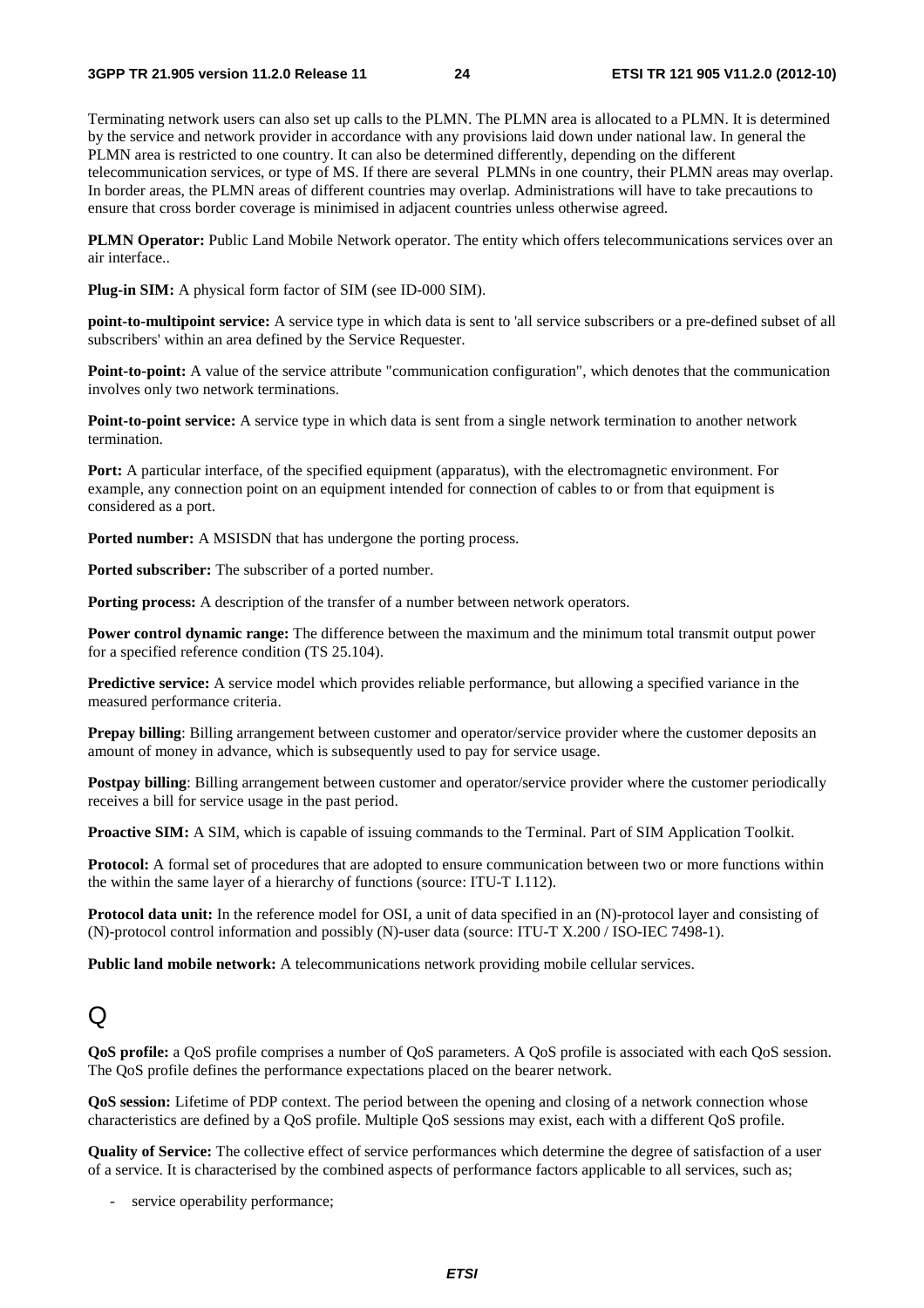- service accessibility performance;
- service retainability performance;
- service integrity performance; and
- other factors specific to each service.

### R

**Radio access bearer:** The service that the access stratum provides to the non-access stratum for transfer of user data between User Equipment and CN.

**Radio Access Mode:** Mode of the cell, FDD or TDD.

**Radio Access Network Information Management:** Functionality supporting the exchange of information, via the Core Network, between peer application entities located in a GERAN or in a UTRAN access network.

**RAN sharing:** Two or more CN operators share the same RAN, i.e. a RAN node (RNC or BSC) is connected to multiple CN nodes (SGSNs and MSC/VLRs) belonging to different CN operators.

**Radio Access Network Application Part:** Radio Network Signalling over the Iu.

**Radio Access Network Operator:** Operator that offers radio access to one or more core network operators.

**Radio Access Technology:** Type of technology used for radio access, for instance E-UTRA, UTRA, GSM, CDMA2000 1xEV-DO (HRPD) or CDMA2000 1x (1xRTT).

**Radio Bearer:** The service provided by the Layer 2 for transfer of user data between User Equipment and UTRAN.

**Radio communications equipment:** Telecommunications equipment which includes one or more transmitters and/or receivers and/or parts thereof for use in a fixed, mobile or portable application. It can be operated with ancillary equipment but if so, is not dependent on it for basic functionality.

**Radio digital unit:** Equipment which contains base band and functionality for controlling Radio unit.

**Radio equipment:** Equipment which contains Radio digital unit and Radio unit.

**Radio frame:** A radio frame is a numbered time interval of 10 ms duration used for data transmission on the radio physical channel. A radio frame is divided into 15 time slots of 0.666 ms duration. The unit of data that is mapped to a radio frame (10 ms time interval) may also be referred to as radio frame.

**Radio interface:** The "radio interface" is the tetherless interface between User Equipment and a UTRAN access point. This term encompasses all the functionality required to maintain such interfaces.

**Radio link:** A "radio link" is a logical association between single User Equipment and a single UTRAN access point. Its physical realisation comprises one or more radio bearer transmissions.

**Radio link addition:** The procedure where a new radio link is added to the active set.

**Radio Link Control:** A sublayer of radio interface layer 2 providing transparent, unacknowledged and acknowledged data transfer service.

**Radio link removal:** The procedure where a radio link is removed from the active set.

**Radio Link Set:** A set of one or more Radio Links that has a common generation of Transmit Power Control (TPC) commands in the DL

**Radio Network Controller:** This equipment in the RNS is in charge of controlling the use and the integrity of the radio resources.

**Radio Network Subsystem Application Part:** Radio Network Signalling over the Iur.

**Radio Network Subsystem:** Either a full network or only the access part of a UTRAN offering the allocation and the release of specific radio resources to establish means of connection in between an UE and the UTRAN. A Radio Network Subsystem is responsible for the resources and transmission/reception in a set of cells.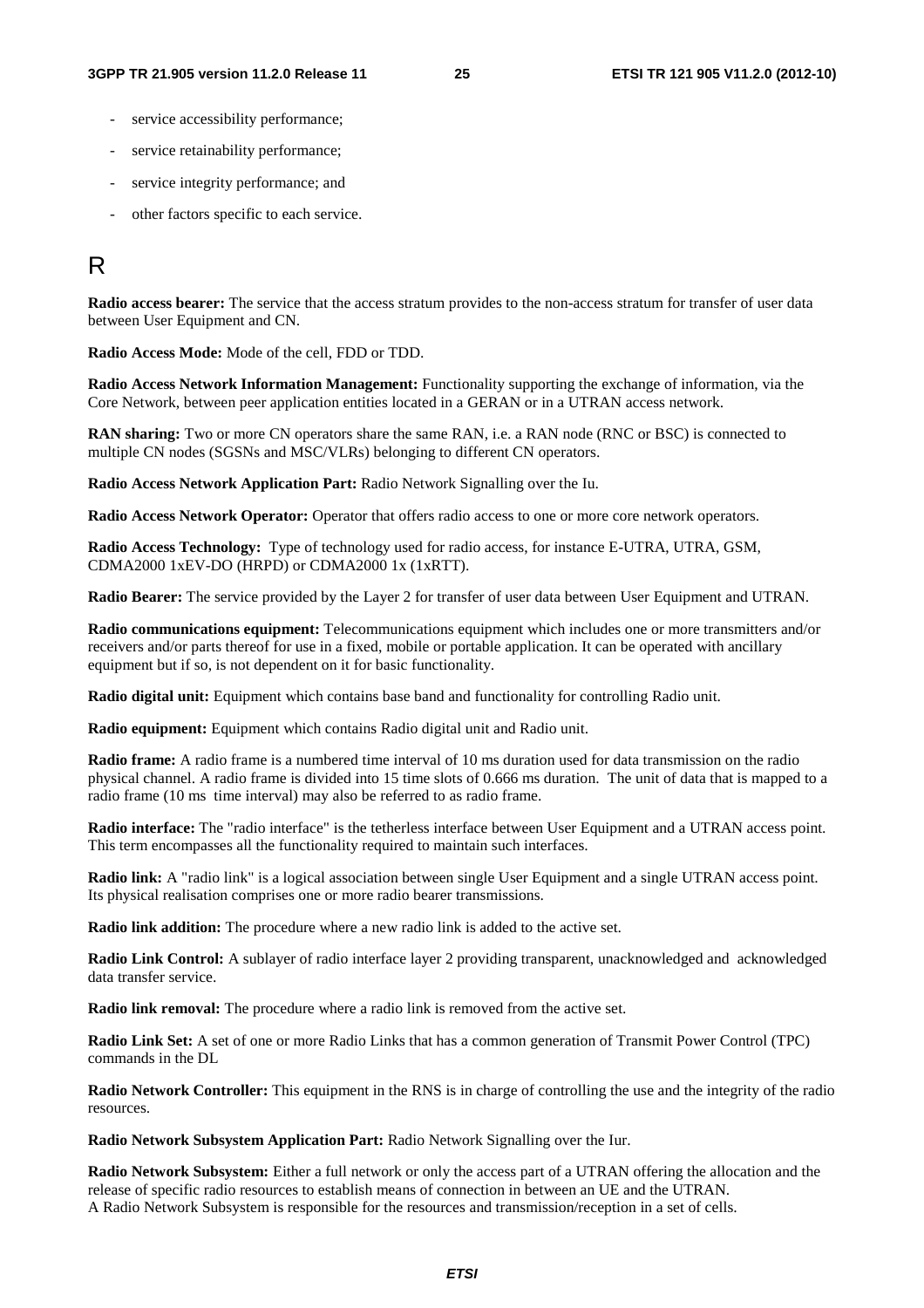**Radio Network Temporary Identifier:** A Radio Network Temporary Identifier is a generic term of an identifier for a UE when an RRC connection exists. Following types of RNTI are defined: Cell RNTI (C-RNTI), Serving RNC RNTI (S-RNTI), UTRAN RNTI (U-RNTI) and GERAN RNTI (G-RNTI).

**Radio Resource Control:** A sublayer of radio interface Layer 3 existing in the control plane only which provides information transfer service to the non-access stratum. RRC is responsible for controlling the configuration of radio interface Layers 1 and 2.

**Radio system:** the selected  $2<sup>nd</sup>$  or  $3<sup>rd</sup>$  generation radio access technology, eg UTRAN or GERAN.

**Radio unit:** Equipment which contains transmitter and receiver.

**Rated Output Power:** For FDD BS, rated output power is the mean power level per carrier that the manufacturer has decared to be available at the antenna connector. For TDD BS rated output power is the mean power level per carrier over an active timeslot that the manufacturer has declared to be available at the antenna connector.

**RE power control dynamic range:** The difference between the power of a RE and the average RE power for a BS at maximum output power for a specified reference condition.

**Real time:** Time, typically in number of seconds, to perform the on-line mechanism used for fraud control and cost control.

**Received Signal Code Power:** Given only signal power is received, the average power of the received signal after despreading and combining.

**Receiver Antenna Gain (dBi):** The maximum gain of the receiver antenna in the horizontal plane (specified as dB relative to an isotropic radiator).

**Receiver exclusion band:** The receiver exclusion band is the band of frequencies over which no tests of radiated immunity of a receiver are made. The exclusion band for receivers is expressed relative to the base station receive band.

**Receiver Noise Figure (dB):** Receiver noise figure is the noise figure of the receiving system referenced to the receiver input.

**Receiver Sensitivity (dBm):** This is the signal level needed at the receiver input that just satisfies the required Eb/(No+Io).

**Recipient network:** The network which receives the number in the porting process. This network becomes the subscription network when the porting process is complete.

**Record:** A string of bytes within an EF handled as a single entity.

**Record number:** The number, which identifies a record within an EF.

**Record pointer:** The pointer, which addresses one record in an EF.

**Reference bandwidth:** The bandwidth in which an emission level is specified.

**Reference configuration:** A combination of functional groups and reference points that shows possible network arrangements (source: ITU-T I.112).

**Reference point:** A conceptual point at the conjunction of two non-overlapping functional groups (source: ITU-T I.112).

**Regionally Provided Service:** A service entitlement to only certain geographical part(s) of a PLMN, as controlled by the network operator.

**Registration:** This is the process of camping on a cell of the PLMN and doing any necessary LRs.

**Registered PLMN (RPLMN):** This is the PLMN on which the UE has performed a location registration successfully.

**Registration Area:** A (NAS) registration area is an area in which the UE may roam without a need to perform location registration, which is a NAS procedure.

**Relay:** Terminal devices capable of ODMA relay communications.

**Relay/Seed Gateway:** Relay or Seed that communicates with the UTRAN, in either TDD or FDD mode.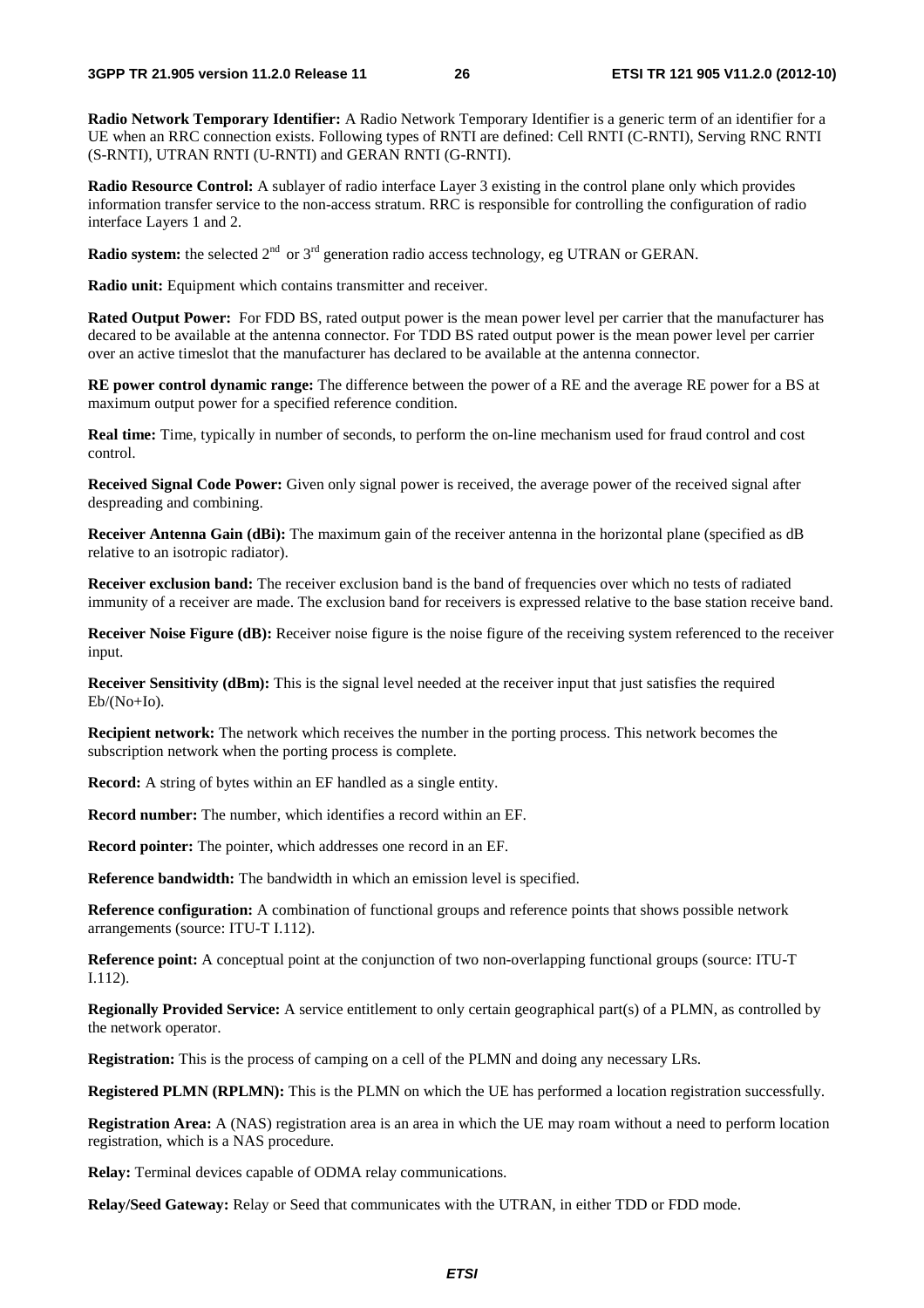**Relaylink:** Relaylink is a communications link between two ODMA relay nodes.

**Release 99:** A particular version of the 3GPP System standards produced by the 3GPP project. Also: Release 4, Release 5, Release 6 etc..

**Repeater:** A device that receives, amplifies and transmits the radiated or conducted RF carrier both in the down-link direction (from the base station to the mobile area) and in the up-link direction (from the mobile to the base station)

**Requested QoS:** a QoS profile is requested at the beginning of a QoS session. QoS modification requests are also possible during the lifetime of a QoS session.

**Required Eb/(No+Io) (dB):** The ratio between the received energy per information bit to the total effective noise and interference power density needed to satisfy the quality objectives.

**Residual error rate:** A parameter describing service accuracy. The frequency of lost SDUs, and of corrupted or duplicated network SDUs delivered at the user-network interface.

**Retrieval service:** An interactive service which provides the capability of accessing information stored in data base centres. The information will be sent to the user on demand only. The information is retrieved on an individual basis, i.e., the time at which an information sequence is to start is under the control of the user (source ITU-T I.113).

**Roaming:** The ability for a user to function in a serving network different from the home network. The serving network could be a shared network operated by two or more network operator.

**Root directory:** Obsolete term for Master File.

**Root Relay:** ODMA relay node where communications originate or terminate.

**RRC Connection:** A point-to-point bi-directional connection between RRC peer entities on the UE and the UTRAN sides, respectively. An UE has either zero or one RRC connection.

**RRC filtered mean power:** The mean power of a UTRA carrier as measured through a root raised cosine filter with roll-off factor a and a bandwidth equal to the chip rate of the radio access mode.

NOTE 1: The RRC filtered mean power of a perfectly modulated UTRA signal is 0.246 dB lower than the mean power of the same signal.

#### S

**S1:** interface between an eNB and an EPC, providing an interconnection point between the EUTRAN and the EPC. It is also considered as a reference point.

**SDU error probability:** The ratio of total incorrect service data units (SDUs) to total successfully transferred service data units plus incorrect service data units in a specified sample (source: ITU-T X.140).

NOTE: the source document term "user information unit" has been replaced by the term "service data unit".

**SDU loss probability:** The ratio of total lost service data units (SDUs) to total transmitted service data units in a specified sample (source: ITU-T X.140).

NOTE: the source document term "user information unit" has been replaced by the term "service data unit".

**SDU misdelivery probability:** The ratio of total misdelivered service data units (SDUs) to total service data units transferred between a specified source and destination user in a specified sample (source: ITU-T X.140).

NOTE: the source document term "user information unit" has been replaced by the term "service data unit".

**SDU transfer delay:** The value of elapsed time between the start of transfer and successful transfer of a specified service data unit (SDU) (source: ITU-T X.140).

NOTE: the source document term "user information unit" has been replaced by the term "service data unit".

**SDU transfer rate:** The total number of successfully transferred service data units (SDUs) in a transfer sample divided by the input/output time for that sample. The input/output time is the larger of the input time or the output time for the sample (source: ITU-T X.140).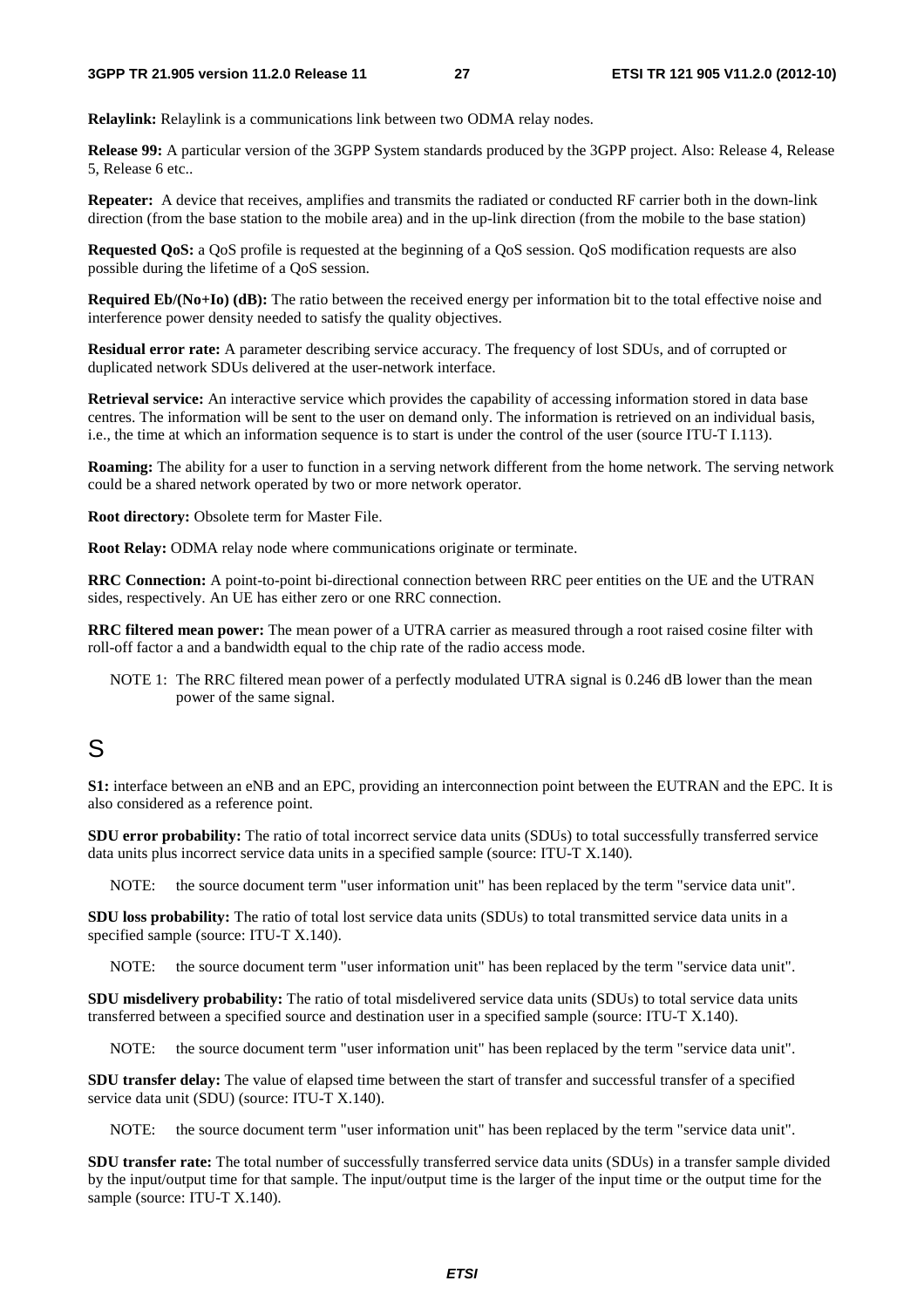NOTE: the source document term "user information unit" has been replaced by the term "service data unit".

**Seamless handover:** "Seamless handover" is a handover without perceptible interruption of the radio connection.

**Sector:** A "sector" is a sub-area of a cell. All sectors within one cell are served by the same base station. A radio link within a sector can be identified by a single logical identification belonging to that sector.

**Secured Packet:** The information flow on top of which the level of required security has been applied. An Application Message is transformed with respect to a chosen Transport Layer and chosen level of security into one or more Secured Packets.

**Security:** The ability to prevent fraud as well as the protection of information availability, integrity and confidentiality.

**Seed:** Deployed ODMA relay node with or without a display/keypad.

**Selected IP Traffic Offload (SIPTO):** Offload of selected types of IP traffic (e.g. internet traffic) towards a defined IP network close to the UE's point of attachment to the access network. SIPTO is applicable to traffic offload for the macro-cellular access network and for the H(e)NB subsystem.

**Selected PLMN:** This is the PLMN that has been selected by the non-access stratum, either manually or automatically.

**Service:** a component of the portfolio of choices offered by service providers to a user, a functionality offered to a user.

**Service-less UE:** A UE that has only the Baseline capabilities.

**Service Access Point:** A conceptual point where a protocol layer offers access to its services to upper layer.

**Service Area:** The Service Area is defined in the same way as the Service Area according to ITU-T Recommendation Q.1001 [4]. In contrast to the PLMN area it is not based on the coverage of a PLMN. Instead it is based on the area in which a fixed network user can call a mobile user without knowing his location. The Service Area can therefore change when the signalling system is being extended, for example.

**Service attribute:** A specified characteristic of a telecommunication service (source: ITU-T I.112).

NOTE: the value(s) assigned to one or more service attributes may be used to distinguish that telecommunications service from others.

**Service bit rate:** The bit rate that is available to a user for the transfer of user information (source: ITU-T I.113).

**Service Capabilities:** Bearers defined by parameters, and/or mechanisms needed to realise services. These are within networks and under network control.

**Service Capability Feature:** Functionality offered by service capabilities that are accessible via the standardised application interface

**Service Capability Server:** Network functionality providing open interfaces towards the functionality offered by 3GPP System service capabilities.

**Service category or service class:** A service offered to the users described by a set of performance parameters and their specified values, limits or ranges. The set of parameters provides a comprehensive description of the service capability.

**Service Continuity:** The uninterrupted user experience of a service that is using an active communication (e.g. an ongoing voice call) when a UE undergoes a radio access technology change or a CS/PS domain change without, as far as possible, the user noticing the change.

NOTE: In particular Service Continuity encompasses the possibility that after a RAT / domain change the user experience is maintained by a different telecommunication service (e.g. tele- or bearer service) than before the RAT / domain change.

**Service Control:** The ability of the user, home environment or serving environment to determine what a particular service does, for a specific invocation of that service, within the limitations of that service.

**Service Data Unit (SDU):** In the reference model for OSI, an amount of information whose identity is preserved when transferred between peer  $(N+1)$ -layer entities and which is not interpreted by the supporting  $(N)$ -layer entities (source: ITU-T X.200 / ISO-IEC 7498-1).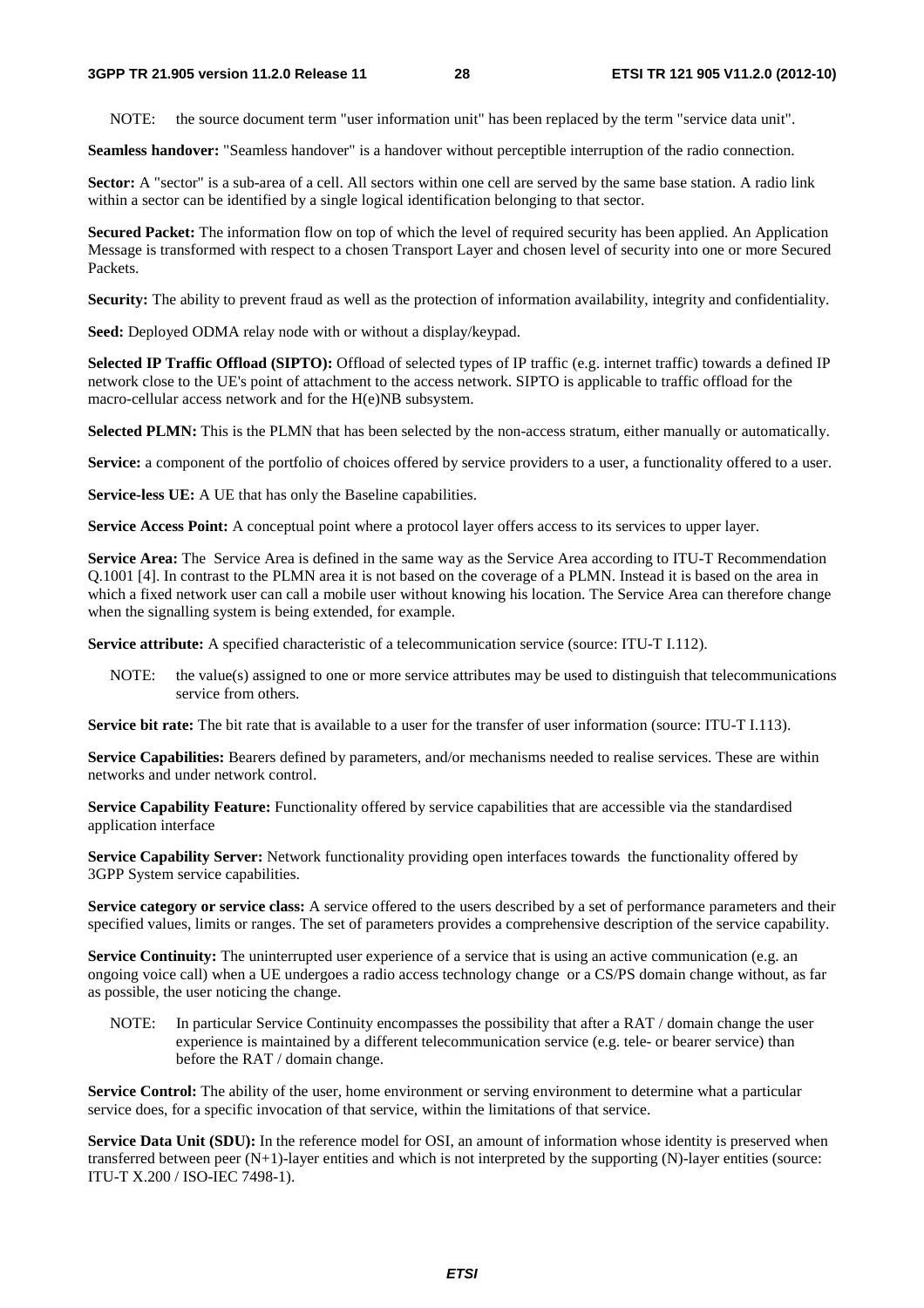**Service delay:** The time elapsed from the invocation of the service request, to the corresponding service request indication at the Service Receiver, indicating the arrival of application data.

**Service Enabler**: a capability which may be used, either by itself or in conjunction with other service enablers, to provide a service to the end user.

**Service Execution Environment:** A platform on which an application or programme is authorised to perform a number of functionalities; examples of service execution environments are the user equipment, integrated circuit card and a network platform or any other server.

**Service Feature:** Functionality that a 3GPP System shall offer to enable provision of services. Services, are made up of different service features.

**Service Implementation Capabilities:** Set of implementation capabilities, in each technical domain, required to enable a UE to support a set of UE Service Capabilities.

**Service model:** A general characterisation of services based upon a QoS paradigm, without specifying the actual performance targets.

**Service Provider:** A Service Provider is either a network operator or an other entity that provides services to a subscriber (e.g. a MVNO)

**Service receiver:** The entity which receives the service request indication primitive, containing the SDU.

**Service relationship:** The association between two or more entities engaged in the provision of services.

**Service request:** This is defined as being one invocation of the service through a service request primitive.

**Service requester:** The entity which requests the initiation of a GPRS operation, through a service request.

**Service Specific Entities:** Entities dedicated to the provisioning of a given (set of) service(s). The fact that they are implemented or not in a given PLMN should have limited impact on all the other entities of the PLMN.

**Service subscriber:** Entity which subscribes to the General Packet Radio Service (GPRS) service.

**Services (of a mobile cellular system):** The set of unctions that the mobile cellular system can make available to the user.

**Serving BSS:** A role a BSS can take with respect to a specific connection between an MS and GERAN. There is one Serving BSS for each MS that has a connection to GERAN. The Serving BSS is in charge of the RRC connection between an MS and the GERAN. The Serving BSS terminates the Iu for this connection.

**Serving Network:** The serving network provides the user with access to the services of home environment.

Serving RNS: A role an RNS can take with respect to a specific connection between an UE and UTRAN. There is one Serving RNS for each UE that has a connection to UTRAN. The Serving RNS is in charge of the RRC connection between a UE and the UTRAN. The Serving RNS terminates the Iu for this connection.

**Settlement:** Payment of amounts resulting from the accounting process.

**Shared Channel:** A radio resource (transport channel or physical channel) that can be shared dynamically between several UEs.

**Shared Network:** When two or more network operator sharing network elements.

**Short File Identifier (SFI):** A 5-bit abbreviated name for a file in a directory on the UICC.

**Short time:** Time, typically in number of minutes, to perform the off-line mechanism used for accounting.

**Signalling:** The exchange of information specifically concerned with the establishment and control of connections, and with management, in a telecommunications network (source: ITU-T I.112).

**Signalling connection:** An acknowledged-mode link between the user equipment and the core network to transfer higher layer information between the entities in the non-access stratum**.**

**Signalling link:** Provides an acknowledged-mode link layer to transfer the UE-UTRAN signalling messages as well as UE - Core Network signalling messages (using the signalling connection.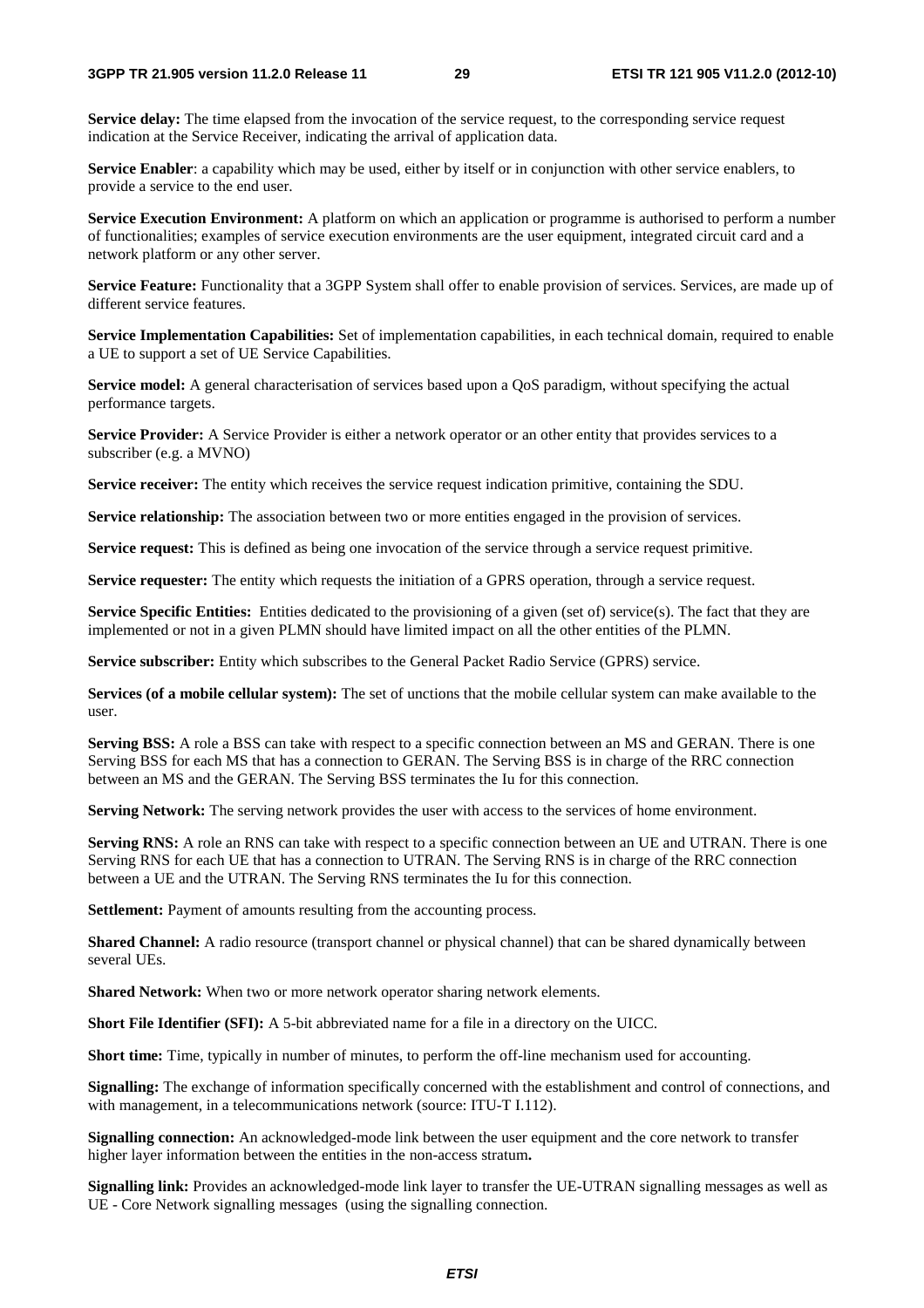**SIM application toolkit procedures:** The portion of the communication protocol between the ME and the UICC that enables applications on the UICC to send commands to the ME.

**SIM code:** Code which when combined with the network and NS codes refers to a unique SIM. The code is provided by the digits 8 to 15 of the IMSI

**(U)SIM code group:** Combination of the (U)SIM code and the associated network subset and network codes (it is equivalent to the IMSI).

**(U)SIM personalisation:** Enables a user to personalise a ME so that it may only be used with particular (U)SIM(s).

**Simultaneous use of services:** The concurrent use of a circuit-mode service (voice or data) and packet-mode services (GPRS) by a single mobile station.

**Soft Handover:** Soft handover is a category of handover procedures where the radio links are added and abandoned in such manner that the UE always keeps at least one radio link to the UTRAN.

**SP code:** code which when combined with the network code refers to a unique SP. The code is provided in the GID1 file on the SIM (see Annex A.1.) and is correspondingly stored on the ME.

**SP code group:** Combination of the SP code and the associated network code.

**SP personalisation:** Allows the service provider to personalise a ME so that it can only be used with that particular service provider's (U)SIMs.

**Speed:** A performance criterion that describes the time interval required to perform a function or the rate at which the function is performed. (The function may or may not be performed with the desired accuracy.) (source: ITU-T I.350).

**SRNC Radio Network Temporary Identifier (S-RNTI):** S-RNTI is UE identifier which is allocated by the Serving RNC and unique within this SRNC. It is allocated for all UEs having a RRC connection. S-RNTI is reallocated always when the Serving RNC for the RRC connection is changed and deallocated when the RRC connection is released.

**SRNS Relocation:** The change of Iu instance and transfer of the SRNS role to another RNS.

**Stratum:** Grouping of protocols related to one aspect of the services provided by one or several domains.

**Steering of Roaming:** A technique whereby a roaming UE is encouraged to roam to a preferred VPLMN by the HPLMN.

**Sub Network Management Functions:** Set of functions that are related to a network model for a set of network elements constituting a clearly defined sub-network, which may include relations between the network elements. This model enables additional functions on the sub-network level (typically in the areas of network topology presentation, alarm correlation, service impact analysis and circuit provisioning).

**Subscribed OoS:** The network will not grant a OoS greater than the subscribed. The OoS profile subscription parameters are held in the HLR. An end user may have several QoS subscriptions. For security and the prevention of damage to the network, the end user cannot directly modify the QoS subscription profile data.

**Subscriber:** A Subscriber is an entity (associated with one or more users) that is engaged in a Subscription with a service provider. The subscriber is allowed to subscribe and unsubscribe services, to register a user or a list of users authorised to enjoy these services, and also to set the limits relative to the use that associated users make of these services.

**Subscription:** A subscription describes the commercial relationship between the subscriber and the service provider.

**Subscription Management (SuM):** set of capabilities that allow Operators, Service Providers, and indirectly subscribers, to provision, control, monitor the Subscription Profile.

**Suitable Cell:** This is a cell on which an UE may camp. It must satisfy certain conditions.

**Supplementary service:** A service which modifies or supplements a basic telecommunication service. Consequently, it cannot be offered to a user as a standalone service. It must be offered together with or in association with a basic telecommunication service. The same supplementary service may be common to a number of basic telecommunication services.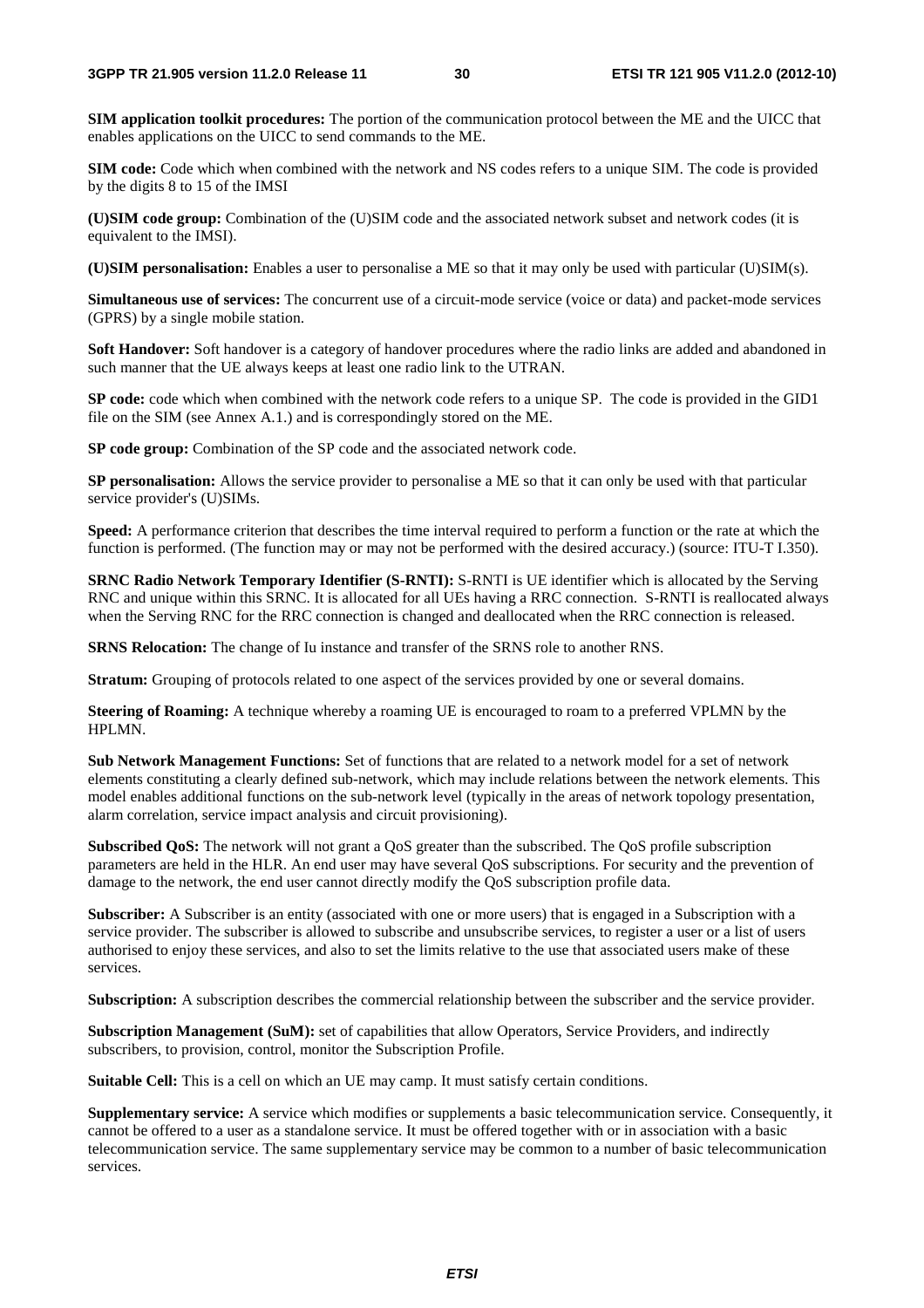**System Area:** The System Area is defined as the group of PLMN areas accessible by MSs. Interworking of several PLMNs and interworking between PLMNs and fixed network(s) permit public land mobile communication services at international level.

#### $T$

**Teleaction service:** A type of telecommunication service that uses short messages, requiring a low transmission rate, between the user and the network (source: ITU-T I.112).

**Telecommunication port:** Ports which are intended to be connected to telecommunication networks (e.g. public switched telecommunication networks, integrated services digital networks), local area networks (e.g. Ethernet, Token Ring) and similar networks.

**Telecommunication service:** What is offered by a PLMN operator or service provider to its customers in order to satisfy a specific telecommunication requirement. (source: ITU-T I.112). Telecommunication services are divided into two broad families: bearer services and teleservices (source: ITU-T I.210).

**Teleservice:** Is a type of telecommunication service that provides the complete capability, including terminal equipment functions, for communication between users according to standardised protocols and transmission capabilities established by agreement between operators.

**Terminal:** A device into which a UICC can be inserted and which is capable of providing access to 3GPP System services to users, either alone or in conjunction with a UICC.

**Terminal Equipment (TE):** Equipment that provides the functions necessary for the operation of the access protocols by the user. A functional group on the user side of a user-network interface (source: ITU-T I.112).

**Test environment:** A "test environment" is the combination of a test propagation environment and a deployment scenario, which together describe the parameters necessary to perform a detailed analysis of a radio transmission technology.

**Text conversation:** Real time transfer of text between users in at least two locations.

**Text Telephony:** An audiovisual conversation service providing bi-directional real time transfer of text and optionally audio between users in two locations. Audio may be transmitted alternating with text or simultaneously with text. (Source ITU-T F.703)

**Transient phenomenon:** Pertaining to or designating a phenomenon or a quantity which varies between two consecutive steady states during a time interval short compared with the time-scale of interest (IEC 60050-161 [6]).

**Throughput:** A parameter describing service speed. The number of data bits successfully transferred in one direction between specified reference points per unit time (source: ITU-T I.113).

**Toolkit applet:** An application on the UICC that generates proactive commands to the ME.

**Total Conversation**: An audiovisual conversation service providing bi-directional symmetric real-time transfer of motion video, text and voice between users in two or more locations. (source ITU-T F.703)

**Total power dynamic range:** The difference between the maximum and the minimum total transmit output power for a specified reference condition (TS25.104).

**Traffic channel:** A "traffic channel" is a logical channel which carries user information.

**Transit delay:** A parameter describing service speed. The time difference between the instant at which the first bit of a protocol data unit (PDU) crosses one designated boundary (reference point), and the instant at which the last bit of the PDU crosses a second designated boundary (source: ITU-T I.113).

**Transmission bandwidth:** Bandwidth of an instantaneous transmission from a UE or BS, measured in Resource Block units.

**Transmission bandwidth configuration:** The highest transmission bandwidth allowed for uplink or downlink in a given channel bandwidth, measured in Resource Block units.

**Transmission Time Interval:** Transmission Time Interval is defined as the inter-arrival time of Transport Block Sets, i.e. the time it shall take to transmit a Transport Block Set.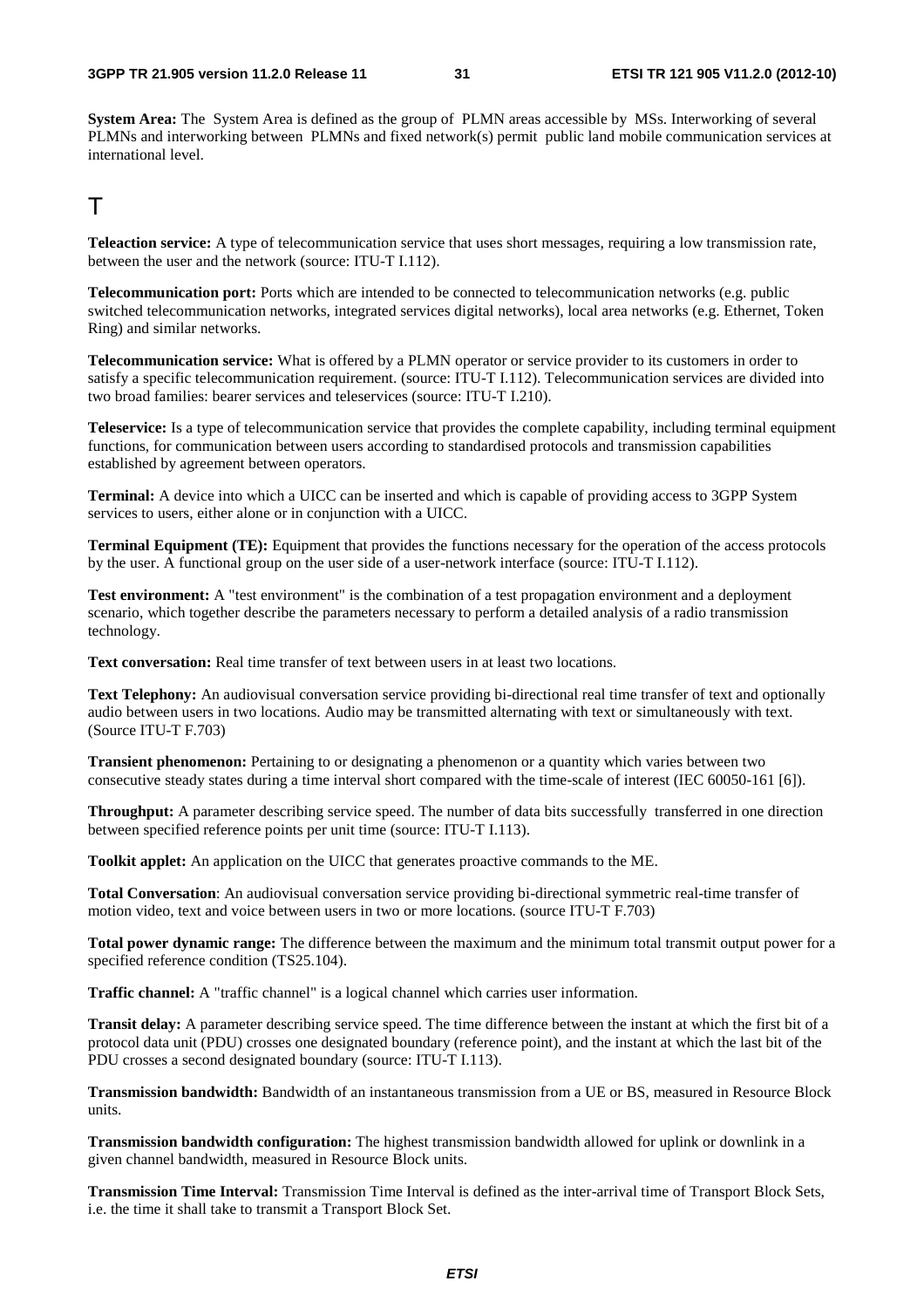**Transmitter Antenna Gain (dBi):** The maximum gain of the transmitter antenna in the horizontal plane (specified as dB relative to an isotropic radiator.

**Transmitter exclusion band:** The transmitter exclusion band is the band of frequencies over which no tests of radiated immunity of a transmitter are made. The exclusion band for transmitters is expressed relative to the carrier frequencies used (the carrier frequencies of the base stations activated transmitter(s).

**Transmitter OFF period:** The time period during which the BS transmitter is not allowed to transmit.

**Transmitter ON period:** The time period during which the BS transmitter is transmitting data and/or reference symbols, i.e. data subframes or DwPTS.

**Transmitter transient period:** The time period during which the transmitter is changing from the OFF period to the ON period or vice versa.

**Transport Block:** Transport Block is defined as the basic data unit exchanged between L1 and MAC. An equivalent term for Transport Block is 'MAC PDU'.

**Transport Block Set:** Transport Block Set is defined as a set of Transport Blocks that is exchanged between L1 and MAC at the same time instance using the same transport channel. An equivalent term for Transport Block Set is 'MAC PDU Set'.

**Transport Block Set Size:** Transport Block Set Size is defined as the number of bits in a Transport Block Set.

**Transport Block Size:** Transport Block Size is defined as the size (number of bits) of a Transport Block.

**Transport channel:** The channels offered by the physical layer to Layer 2 for data transport between peer L1 entities are denoted as Transport Channels. Different types of transport channels are defined by how and with which characteristics data is transferred on the physical layer, e.g. whether using dedicated or common physical channels.

**Transport Format:** A Transport Format is defined as a format offered by L1 to MAC for the delivery of a Transport Block Set during a Transmission Time Interval on a Transport Channel. The Transport Format constitutes of two parts – one dynamic part and one semi-static part.

**Transport Format Combination:** A Transport Format Combination is defined as the combination of currently valid Transport Formats on all Transport Channels of an UE, i.e. containing one Transport Format from each Transport Channel.

**Transport Format Combination Set:** A Transport Format Combination Set is defined as a set of Transport Format Combinations to be used by an UE.

**Transport Format Combination Indicator (TFCI):** A Transport Format Combination Indicator is a representation of the current Transport Format Combination.

**Transport Format Identification (TFI in UTRAN, TFIN in GERAN):** A label for a specific Transport Format within a Transport Format Set.

**Transport Format Set:** A set of Transport Formats. For example, a variable rate DCH has a Transport Format Set (one Transport Format for each rate), whereas a fixed rate DCH has a single Transport Format.

#### $\cup$

**UE Service Capabilities:** Capabilities that can be used either singly or in combination to deliver services to the user. The characteristic of UE Service Capabilities is that their logical function can be defined in a way that is independent of the implementation of the 3GPP System (although all UE Service Capabilities are of course constrained by the implementation of the 3GPP System). Examples: a data bearer of 144 kbps; a high quality speech teleservice; an IP teleservice; a capability to forward a speech call.

**UICC:** a physically secure device, an IC card (or 'smart card'), that can be inserted and removed from the terminal. It may contain one or more applications. One of the applications may be a USIM.

**Universal Subscriber Identity Module (USIM):** An application residing on the UICC used for accessing services provided by mobile networks, which the application is able to register on with the appropriate security.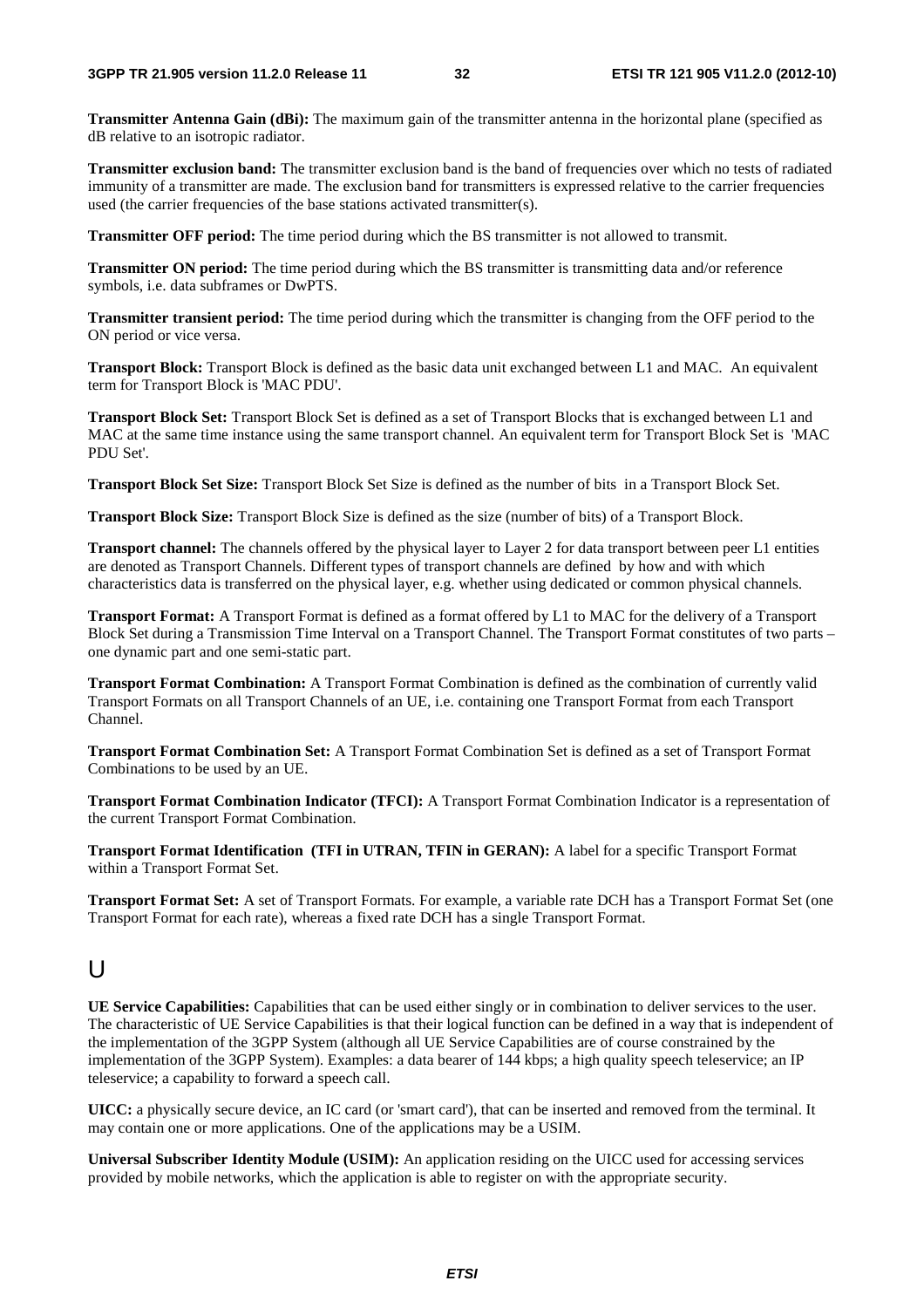**Universal Terrestrial Radio Access Network (UTRAN):** UTRAN is a conceptual term identifying that part of the network which consists of RNCs and Node Bs between Iu and Uu interfaces.

**Usage Parameter Control (UPC):** Set of actions taken by the network to monitor and control the offered traffic and the validity of the connection with respect to the traffic contract negotiated between the user and the network.

**Uplink:** An "uplink" is a unidirectional radio link for the transmission of signals from a UE to a base station, from a Mobile Station to a mobile base station or from a mobile base station to a base station.

**Uplink operating band:** The part of the operating band designated for uplink.

**Uplink Pilot Timeslot:** Uplink part of the special subframe (for TDD operation)

**Upper RF bandwidth edge:** The frequency of the upper edge of the Base Station RF bandwidth, used as a frequency reference point for transmitter and receiver requirements

**URA updating:** URA updating is a family of procedures that updates the UTRAN registration area of a UE when a RRC connection exists and the position of the UE is known on URA level in the UTRAN.

**User:** An entity, not part of the 3GPP System , which uses 3GPP System services. Example: a person using a 3GPP System mobile station as a portable telephone.

**User-network interface:** The interface between the terminal equipment and a network termination at which interface the access protocols apply (source: ITU-T I.112).

**User-user protocol:** A protocol that is adopted between two or more users in order to ensure communication between them (source: ITU-T I.112).

**User access or user network access:** The means by which a user is connected to a telecommunication network in order to use the services and/or facilities of that network (source: ITU-T I.112).

**User Equipment (UE):** Allows a user access to network services. For the purpose of 3GPP specifications the interface between the UE and the network is the radio interface. A User Equipment can be subdivided into a number of domains, the domains being separated by reference points. Currently the User Equipment is subdivided into the UICC domain and the ME Domain. The ME Domain can further be subdivided into one or more Mobile Termination (MT) and Terminal Equipment (TE) components showing the connectivity between multiple functional groups.

In the context of Fixed Broadband Access to IMS, TISPAN defines the term UE in ETSI TR180 000 [5].

**User Interface Profile:** Contains information to present the personalised user interface within the capabilities of the terminal and serving network.

**User Services Profile:** Contains identification of subscriber services, their status and reference to service preferences.

**UTRA Radio access mode:** the selected UTRA radio access mode ie UTRA-FDD;UTRA-TDD.

**UTRA-NTDD:** Time Division Duplex UTRA access mode 1.28 Mcps option

**UTRA-TDD:** Time Division Duplex UTRA Radio access mode (Includes UTRA-NTDD and UTRA-WTDD)

**UTRA-WTDD**: Time Division Duplex UTRA access mode 3.84 Mcps option

**UTRAN access point:** A conceptual point within the UTRAN performing radio transmission and reception. A UTRAN access point is associated with one specific cell, i.e. there exists one UTRAN access point for each cell. It is the UTRAN-side end point of a radio link.

**UTRAN Registration Area:** The UTRAN Registration Area is an area covered by a number of cells. The URA is only internally known in the UTRAN.

**UTRAN Radio Network Temporary Identifier:** The U-RNTI is a unique UE identifier that consists of two parts, an SRNC identifier and a C-RNTI. U-RNTI is allocated to an UE having a RRC connection. It identifies the UE within UTRAN and is used as an UE identifier in cell update, URA update, RRC connection reestablishment and (UTRAN originated) paging messages and associated responses on the radio interface.

**User Profile:** Is the set of information necessary to provide a user with a consistent, personalised service environment, irrespective of the user"s location or the terminal used (within the limitations of the terminal and the serving network).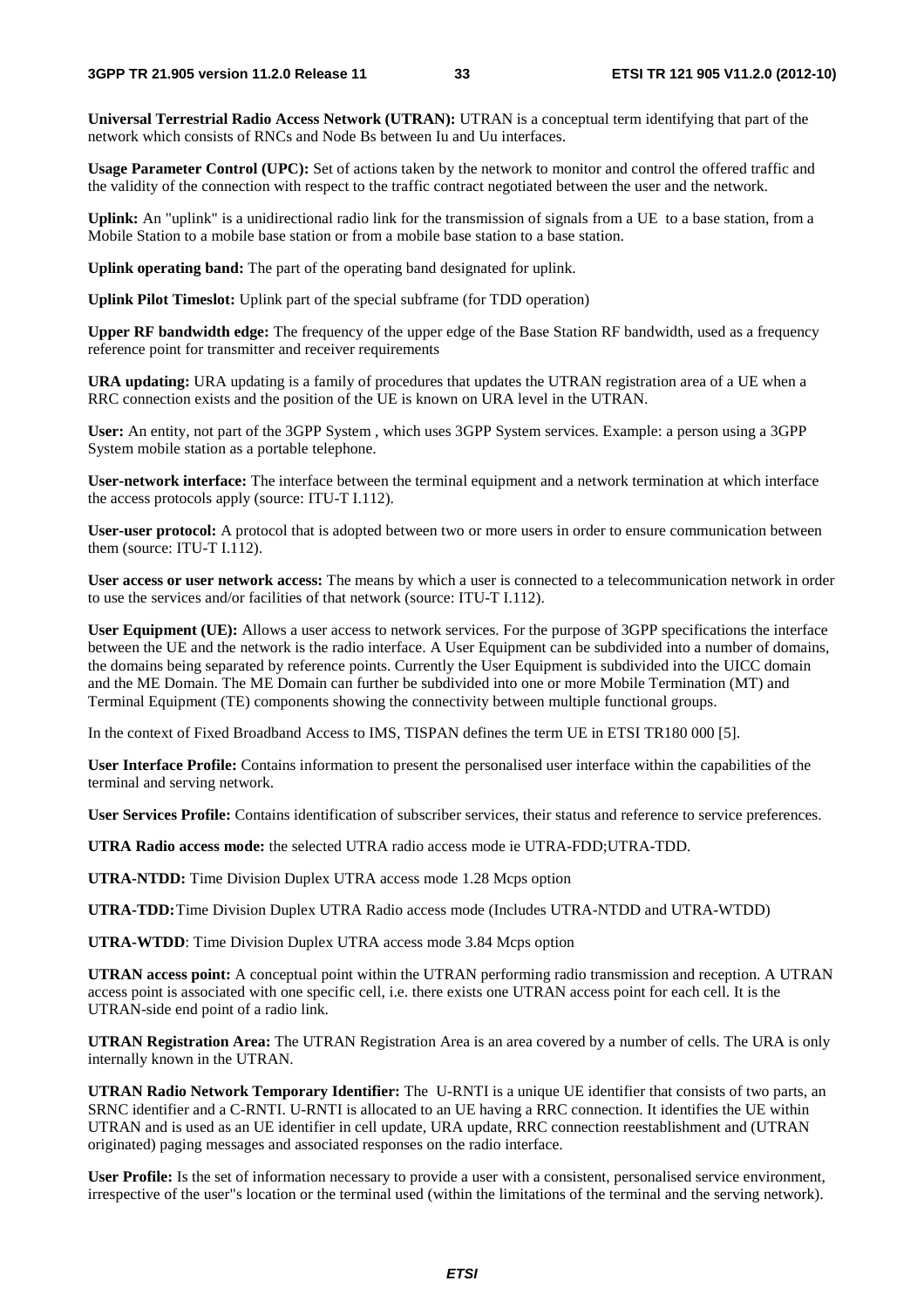**Uu:** The Radio interface between UTRAN and the User Equipment.

#### $\overline{V}$

**Value Added Service Provider:** Provides services other than basic telecommunications service for which additional charges may be incurred.

**Variable bit rate service:** A type of telecommunication service characterised by a service bit rate specified by statistically expressed parameters which allow the bit rate to vary within defined limits (source: ITU-T I.113).

**Virtual Home Environment:** A concept for personal service environment portability across network boundaries and between terminals.

**Virtual Machine:** A software program that simulates a hypothetical computer central processing unit. The programs executed by a virtual machine are represented as byte codes, which are primitive operations for this hypothetical computer.

**Visited PLMN:** This is a PLMN different from the HPLMN (if the EHPLMN list is not present or is empty) or different from an EHPLMN (if the EHPLMN list is present).

**Visited PLMN of home country:** This is a Visited PLMN where the MCC part of the PLMN identity is the same as the MCC of the IMSI.

#### W

**WTDD**: Wide TDD – the 3.84 Mcps chip rate UTRA-TDD option.

**WLAN UE: WLAN User Equipment:** – a UE (equipped with UICC card including (U)SIM) utilized by a subscriber capable of accessing a WLAN network. A WLAN UE may include entities whose configuration, operation and software environment are not under the exclusive control of the 3GPP system operator, such as a laptop computer or PDA with a WLAN card, UICC card reader and suitable software applications.

### X

<void>

### Y

<void>

#### Z

<void>

### 4 Abbreviations

#### 0-9

1x RTT CDMA2000 1x Radio Transmission Technology  $2<sup>nd</sup>$  Generation  $3<sup>rd</sup>$  Generation 3GPP Third Generation Partnership Project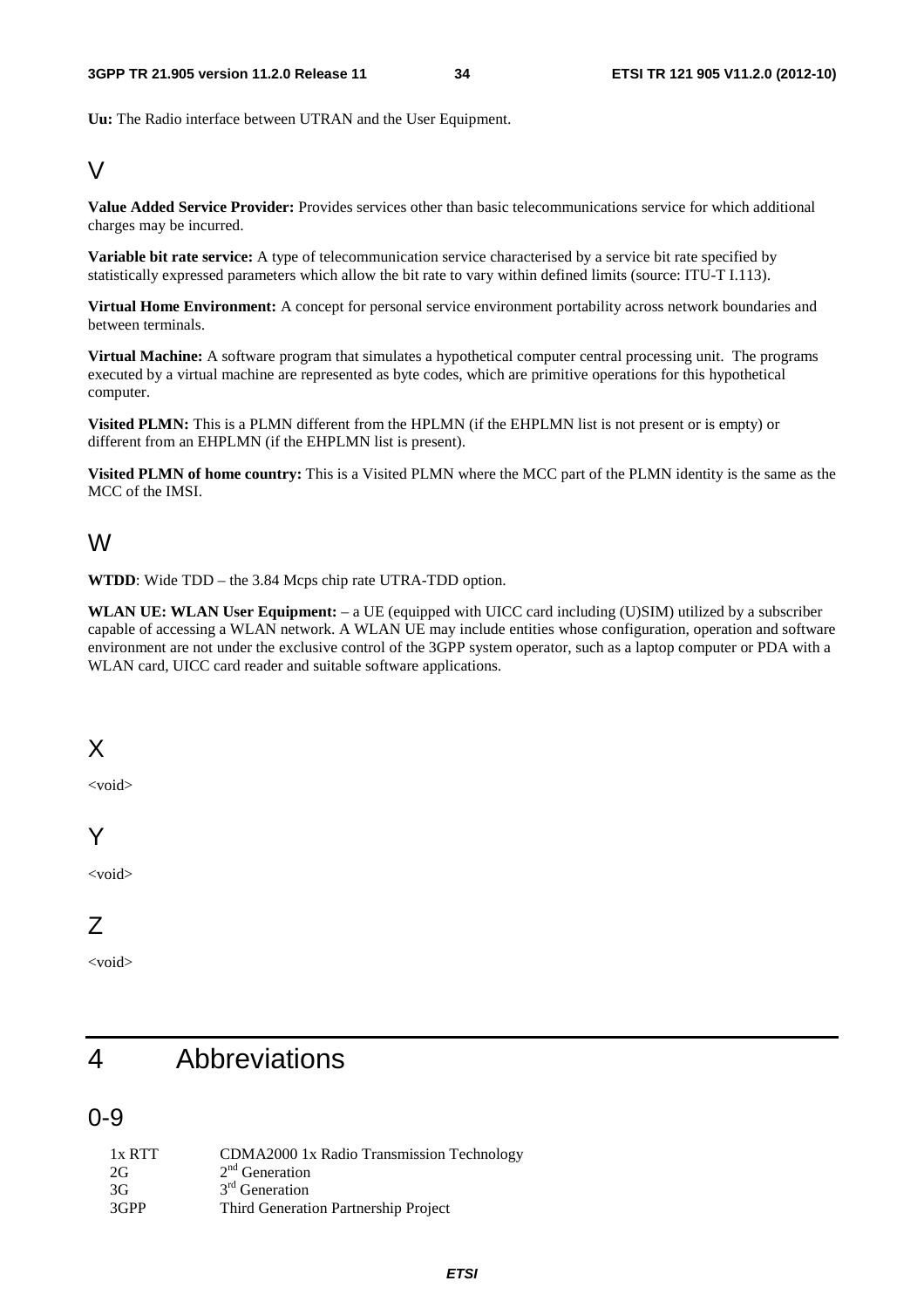#### **3GPP TR 21.905 version 11.2.0 Release 11 35 ETSI TR 121 905 V11.2.0 (2012-10)**

8-PSK 8-state Phase Shift Keying

### A

| A-SGW            | <b>Access Signalling Gateway</b>                                                              |
|------------------|-----------------------------------------------------------------------------------------------|
| A3               | Authentication algorithm A3                                                                   |
| A38              | A single algorithm performing the functions of A3 and A8                                      |
| A5/1             | Encryption algorithm A5/1                                                                     |
| A5/2             | Encryption algorithm A5/2                                                                     |
| A5/X             | Encryption algorithm A5/0-7                                                                   |
| A8               | Ciphering key generating algorithm A8                                                         |
| AAL              | <b>ATM Adaptation Layer</b>                                                                   |
| AAL <sub>2</sub> | ATM Adaptation Layer type 2                                                                   |
| AAL5             | ATM Adaptation Layer type 5                                                                   |
| AB               | <b>Access Burst</b>                                                                           |
| AC               | Access Class (C0 to C15)                                                                      |
|                  | <b>Access Condition</b>                                                                       |
|                  | <b>Application Context</b>                                                                    |
|                  | <b>Authentication Centre</b>                                                                  |
| ACC              | <b>Automatic Congestion Control</b>                                                           |
| <b>ACELP</b>     | Algebraic Code Excited Linear Prediction                                                      |
| <b>ACCH</b>      | <b>Associated Control Channel</b>                                                             |
| <b>ACIR</b>      | Adjacent Channel Interference Ratio                                                           |
| ACK              | Acknowledgement                                                                               |
| ACL              | <b>APN Control List</b>                                                                       |
| <b>ACLR</b>      | Adjacent Channel Leakage Power Ratio                                                          |
| <b>ACM</b>       | <b>Accumulated Call Meter</b>                                                                 |
|                  | <b>Address Complete Message</b>                                                               |
| <b>ACMmax</b>    | ACM (Accumulated Call Meter) maximal value                                                    |
| <b>ACRR</b>      | Adjacent Channel Rejection Ratio                                                              |
| ACS              | <b>Adjacent Channel Selectivity</b>                                                           |
| <b>ACU</b>       | Antenna Combining Unit                                                                        |
| <b>ADC</b>       | <b>Administration Centre</b>                                                                  |
|                  | Analogue to Digital Converter                                                                 |
| <b>ADCH</b>      | <b>Associated Dedicated Channel</b>                                                           |
| ADF              | <b>Application Dedicated File</b>                                                             |
| ADM              | Access condition to an EF which is under the control of the authority which creates this file |
| <b>ADN</b>       | <b>Abbreviated Dialling Numbers</b>                                                           |
| <b>ADPCM</b>     | Adaptive Differential Pulse Code Modulation                                                   |
| AE               | <b>Application Entity</b>                                                                     |
|                  | <b>Acoustic Echo Control</b>                                                                  |
| AEC<br>AEF       | <b>Additional Elementary Functions</b>                                                        |
| <b>AESA</b>      | <b>ATM End System Address</b>                                                                 |
| <b>AFC</b>       | <b>Automatic Frequency Control</b>                                                            |
| AGCH             | <b>Access Grant CHannel</b>                                                                   |
| Ai               | Action indicator                                                                              |
| AI               | <b>Acquisition Indicator</b>                                                                  |
| <b>AICH</b>      | <b>Acquisition Indicator Channel</b>                                                          |
| AID              | <b>Application IDentifier</b>                                                                 |
| <b>AIUR</b>      | Air Interface User Rate                                                                       |
| AK               | Anonymity Key                                                                                 |
| AKA              | Authentication and Key Agreement                                                              |
| AKI              | Asymmetric Key Index                                                                          |
| <b>ALCAP</b>     | <b>Access Link Control Application Protocol</b>                                               |
| <b>ALSI</b>      | Application Level Subscriber Identity                                                         |
| <b>ALW</b>       | ALWays                                                                                        |
| AM               | Acknowledged Mode                                                                             |
| AMF              | <b>Authentication Management Field</b>                                                        |
| AMN              | <b>Artificial Mains Network</b>                                                               |
| <b>AMR</b>       | Adaptive Multi Rate                                                                           |
|                  |                                                                                               |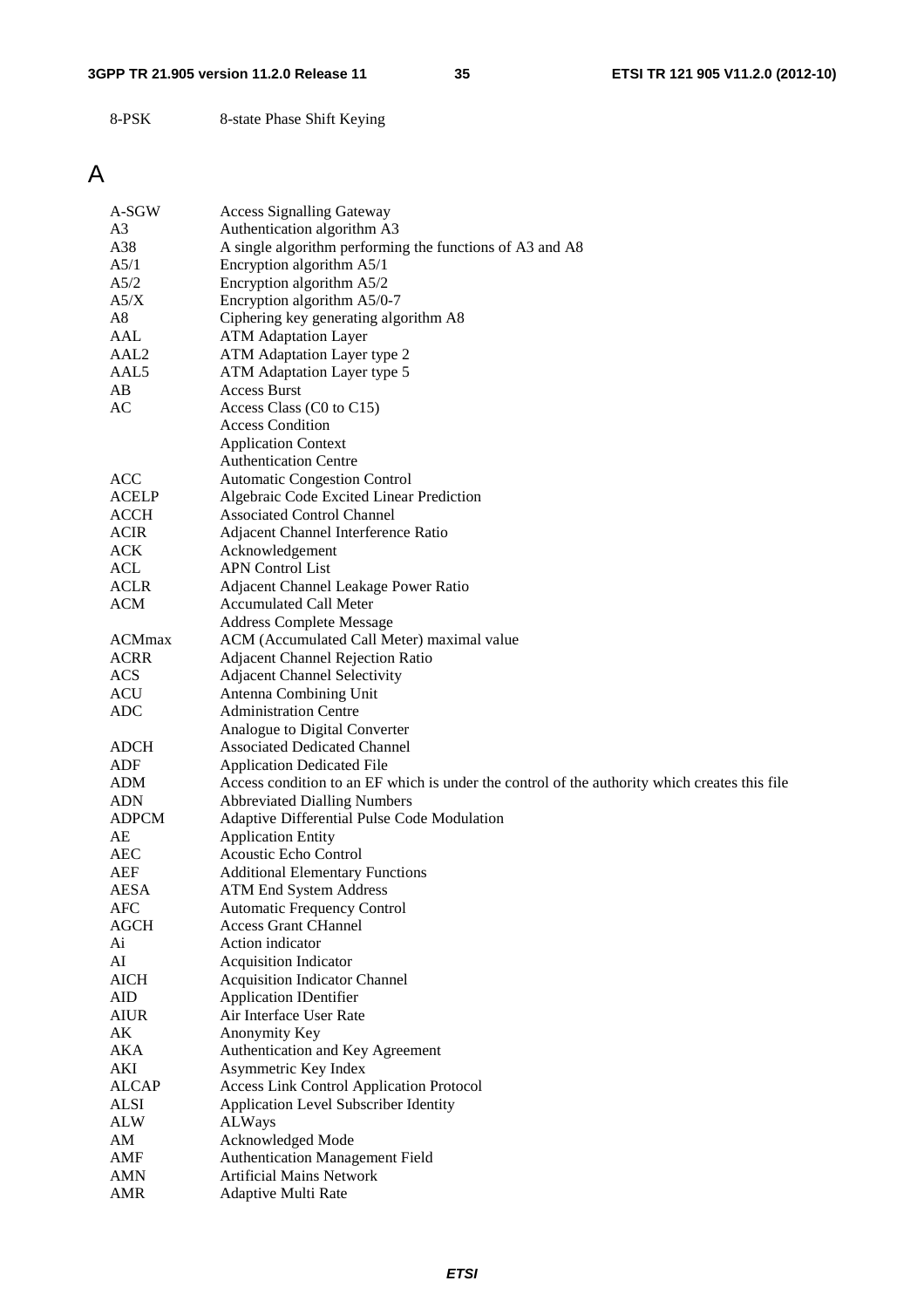| AMR-WB       | Adaptive Multi Rate Wide Band           |
|--------------|-----------------------------------------|
| AN           | <b>Access Network</b>                   |
| <b>ANP</b>   | <b>Access Network Provider</b>          |
| $A_0C$       | Advice of Charge                        |
| AoCC         | Advice of Charge Charging               |
| <b>AoCI</b>  | Advice of Charge Information            |
| AP.          | Access preamble                         |
| <b>APDU</b>  | <b>Application Protocol Data Unit</b>   |
| <b>API</b>   | Application Programming Interface       |
| <b>APN</b>   | <b>Access Point Name</b>                |
| <b>ARFCN</b> | Absolute Radio Frequency Channel Number |
| ARP          | <b>Address Resolution Protocol</b>      |
| ARO          | <b>Automatic Repeat ReQuest</b>         |
| ARR          | Access Rule Reference                   |
| AS.          | <b>Access Stratum</b>                   |
| ASC          | Access Service Class                    |
| ASCI         | <b>Advanced Speech Call Items</b>       |
| ASE          | <b>Application Service Element</b>      |
| ASN.1        | <b>Abstract Syntax Notation One</b>     |
| AT command   | <b>ATtention Command</b>                |
| <b>ATM</b>   | Asynchronous Transfer Mode              |
| <b>ATR</b>   | <b>Answer To Reset</b>                  |
| ATT (flag)   | Attach                                  |
| AU           | Access Unit                             |
| AuC          | <b>Authentication Centre</b>            |
| AUT(H)       | Authentication                          |
| <b>AUTN</b>  | Authentication token                    |
| AWGN         | <b>Additive White Gaussian Noise</b>    |

### B

| <b>B-ISDN</b>   | <b>Broadband ISDN</b>                                                |
|-----------------|----------------------------------------------------------------------|
| <b>BA</b>       | <b>BCCH</b> Allocation                                               |
| <b>BAIC</b>     | Barring of All Incoming Calls                                        |
| <b>BAOC</b>     | <b>Barring of All Outgoing Calls</b>                                 |
| BC              | <b>Band Category</b>                                                 |
| <b>BCC</b>      | Base Transceiver Station (BTS) Colour Code                           |
| <b>BCCH</b>     | <b>Broadcast Control Channel</b>                                     |
| <b>BCD</b>      | <b>Binary Coded Decimal</b>                                          |
| <b>BCF</b>      | <b>Base station Control Function</b>                                 |
| <b>BCFE</b>     | <b>Broadcast Control Functional Entity</b>                           |
| <b>BCH</b>      | <b>Broadcast Channel</b>                                             |
| <b>BCIE</b>     | <b>Bearer Capability Information Element</b>                         |
| <b>BDN</b>      | <b>Barred Dialling Number</b>                                        |
| <b>BER</b>      | <b>Bit Error Ratio</b>                                               |
|                 | Basic Encoding Rules (of ASN.1)                                      |
| BFI             | <b>Bad Frame Indication</b>                                          |
| <b>BG</b>       | <b>Border Gateway</b>                                                |
| <b>BGT</b>      | <b>Block Guard Time</b>                                              |
| BI              | all Barring of Incoming call                                         |
| <b>BIC</b>      | <b>Baseline Implementation Capabilities</b>                          |
| <b>BIC-Roam</b> | Barring of Incoming Calls when Roaming outside the home PLMN country |
| <b>BID</b>      | <b>Binding Identity</b>                                              |
| <b>BLER</b>     | <b>Block Error Ratio</b>                                             |
| <b>Bm</b>       | Full-rate traffic channel                                            |
| BMC             | <b>Broadcast/Multicast Control</b>                                   |
| BN              | <b>Bit Number</b>                                                    |
| <b>BO</b>       | all Barring of Outgoing call                                         |
| <b>BOC</b>      | <b>Bell Operating Company</b>                                        |
| <b>BOIC</b>     | Barring of Outgoing International Calls                              |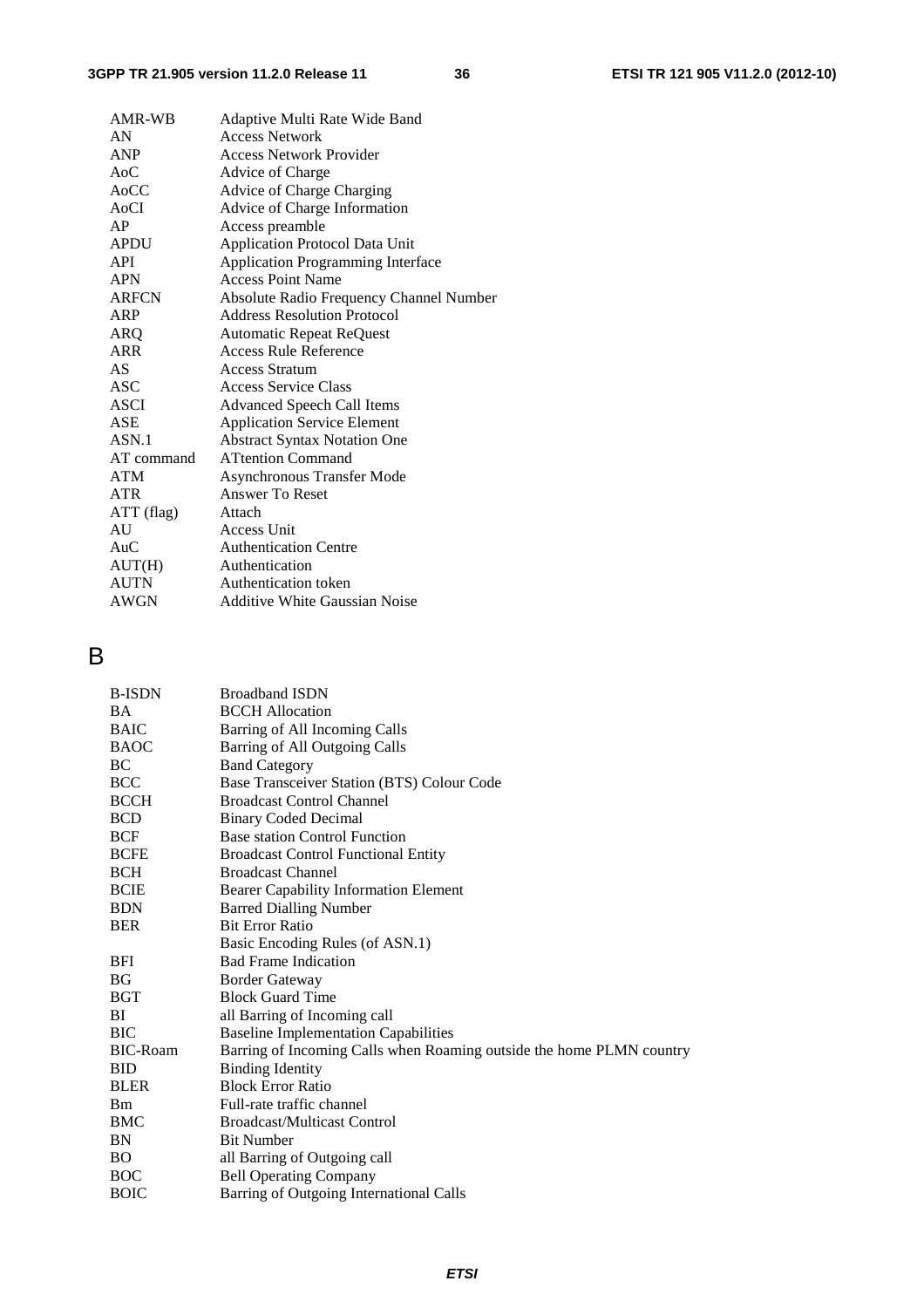| BOIC-exHC<br><b>BPSK</b> | Barring of Outgoing International Calls except those directed to the Home PLMN Country<br>Binary Phase Shift Keying |
|--------------------------|---------------------------------------------------------------------------------------------------------------------|
| <b>BS</b>                | <b>Base Station</b>                                                                                                 |
|                          | Basic Service (group)                                                                                               |
|                          | <b>Bearer Service</b>                                                                                               |
| <b>BSG</b>               | Basic Service Group                                                                                                 |
| <b>BSC</b>               | <b>Base Station Controller</b>                                                                                      |
| <b>BSIC</b>              | Base transceiver Station Identity Code                                                                              |
| <b>BSIC-NCELL</b>        | BSIC of an adjacent cell                                                                                            |
| <b>BSR</b>               | <b>Buffer Status Report</b>                                                                                         |
| <b>BSS</b>               | <b>Base Station Subsystem</b>                                                                                       |
| <b>BSSAP</b>             | Base Station Subsystem Application Part                                                                             |
| <b>BSSGP</b>             | Base Station Subsystem GPRS Protocol                                                                                |
| <b>BSSMAP</b>            | Base Station Subsystem Management Application Part                                                                  |
| <b>BSSOMAP</b>           | Base Station Subsystem Operation and Maintenance Application Part                                                   |
| <b>BTFD</b>              | <b>Blind Transport Format Detection</b>                                                                             |
| <b>BTS</b>               | <b>Base Transceiver Station</b>                                                                                     |
| <b>BVC</b>               | <b>BSS GPRS Protocol Virtual Connection</b>                                                                         |
| <b>BVCI</b>              | <b>BSS GPRS Protocol Virtual Connection Identifier</b>                                                              |
| <b>BW</b>                | Bandwidth                                                                                                           |
| <b>BWT</b>               | <b>Block Waiting Time</b>                                                                                           |

### C

| $\mathbf C$   | Conditional                                                                                     |
|---------------|-------------------------------------------------------------------------------------------------|
| $C-$          | Control-                                                                                        |
| C/I           | Carrier-to-Interference Power Ratio                                                             |
| CA            | Carrier Aggregation                                                                             |
| <b>C-APDU</b> | <b>Command APDU</b>                                                                             |
| C-RNTI        | Cell Radio Network Temporary Identity                                                           |
| <b>C-TPDU</b> | <b>Command TPDU</b>                                                                             |
| <b>CA</b>     | Capacity Allocation                                                                             |
|               | Cell Allocation                                                                                 |
|               | <b>Certification Authority</b>                                                                  |
| <b>CAA</b>    | Capacity Allocation Acknowledgement                                                             |
| CAD           | Card Acceptance Device                                                                          |
| <b>CAI</b>    | Charge Advice Information                                                                       |
| <b>CAMEL</b>  | Customised Application for Mobile network Enhanced Logic                                        |
| CAP           | <b>CAMEL Application Part</b>                                                                   |
| <b>CAZAC</b>  | Constant Amplitude Zero Auto-Correlation                                                        |
| CB            | Cell Broadcast                                                                                  |
| <b>CBC</b>    | <b>Cell Broadcast Centre</b>                                                                    |
|               | <b>Cipher Block Chaining</b>                                                                    |
| <b>CBCH</b>   | Cell Broadcast CHannel                                                                          |
| <b>CBMI</b>   | Cell Broadcast Message Identifier                                                               |
| <b>CBR</b>    | <b>Constant Bit Rate</b>                                                                        |
| <b>CBS</b>    | <b>Cell Broadcast Service</b>                                                                   |
| CC            | Call Control                                                                                    |
|               | <b>Country Code</b>                                                                             |
|               | Cryptographic Checksum                                                                          |
|               | <b>Component Carrier</b>                                                                        |
| CC/PP         | <b>Composite Capability/Preference Profiles</b>                                                 |
| <b>CCBS</b>   | Completion of Calls to Busy Subscriber                                                          |
| <b>CCCH</b>   | <b>Common Control Channel</b>                                                                   |
| CCE           | <b>Control Channel Element</b>                                                                  |
| <b>CCF</b>    | <b>Call Control Function</b>                                                                    |
| <b>CCH</b>    | <b>Control Channel</b>                                                                          |
| <b>CCI</b>    | Capability / Configuration Identifier                                                           |
| <b>CCITT</b>  | Comité Consultatif International Télégraphique et Téléphonique (The International Telegraph and |
|               | Telephone Consultative Committee)                                                               |
| <b>CCK</b>    | Corporate Control Key                                                                           |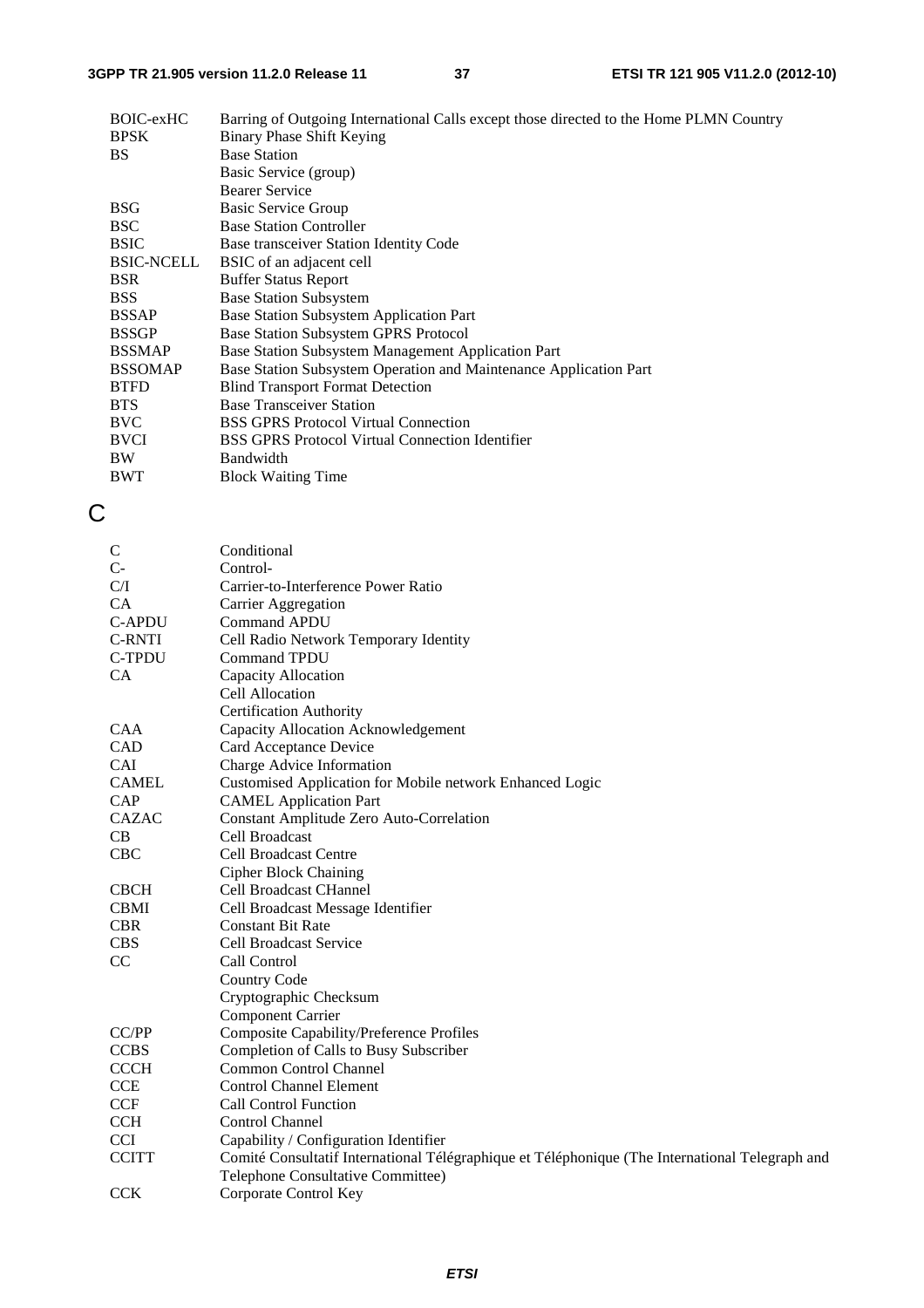| <b>CCM</b>    | <b>Certificate Configuration Message</b>                                    |
|---------------|-----------------------------------------------------------------------------|
|               | <b>Current Call Meter</b>                                                   |
| <b>CCO</b>    | Cell Change Order                                                           |
| <b>CCP</b>    | Capability/Configuration Parameter                                          |
| <b>CCPCH</b>  | Common Control Physical Channel                                             |
| Cct           | Circuit                                                                     |
| <b>CCTrCH</b> | Coded Composite Transport Channel                                           |
| <b>CD</b>     | <b>Capacity Deallocation</b>                                                |
|               | <b>Collision Detection</b>                                                  |
| <b>CDA</b>    | Capacity Deallocation Acknowledgement                                       |
| <b>CDCH</b>   | Control-plane Dedicated CHannel                                             |
| <b>CDMA</b>   | <b>Code Division Multiple Access</b>                                        |
| <b>CDN</b>    | Coupling/Decoupling Network                                                 |
| <b>CDR</b>    | Charging Data Record                                                        |
| <b>CDUR</b>   | Chargeable DURation                                                         |
| <b>CED</b>    | called station identifier                                                   |
| <b>CEIR</b>   | Central Equipment Identity Register                                         |
| <b>CEND</b>   | end of charge point                                                         |
| <b>CEPT</b>   | Conférence des administrations Européennes des Postes et Telecommunications |
| CF            | <b>Conversion Facility</b>                                                  |
|               | all Call Forwarding services                                                |
| <b>CFB</b>    | Call Forwarding on mobile subscriber Busy                                   |
| <b>CFN</b>    | <b>Connection Frame Number</b>                                              |
| <b>CFNRc</b>  | Call Forwarding on mobile subscriber Not Reachable                          |
| <b>CFNRy</b>  | Call Forwarding on No Reply                                                 |
| <b>CFU</b>    | Call Forwarding Unconditional                                               |
| <b>CGI</b>    | Common Gateway Interface                                                    |
|               | Cell Global Identifier                                                      |
| <b>CHAP</b>   | Challenge Handshake Authentication Protocol                                 |
| <b>CHP</b>    | <b>CHarging Point</b>                                                       |
| <b>CHV</b>    | Card Holder Verification information                                        |
| CI            | Cell Identity                                                               |
|               | CUG index                                                                   |
| <b>CID</b>    | Cell-ID (positioning method)                                                |
| <b>CIM</b>    | <b>Common Information Model</b>                                             |
| <b>CIR</b>    | Carrier to Interference Ratio                                               |
| CK            | Cipher Key                                                                  |
| <b>CKSN</b>   | Ciphering Key Sequence Number                                               |
| <b>CLA</b>    | <b>CLAss</b>                                                                |
| <b>CLI</b>    | Calling Line Identity                                                       |
| <b>CLIP</b>   | Calling Line Identification Presentation                                    |
| <b>CLIR</b>   | Calling Line Identification Restriction                                     |
| <b>CLK</b>    | Clock                                                                       |
| CM            |                                                                             |
| <b>CMAS</b>   | <b>Connection Management</b><br><b>Commercial Mobile Alert Service</b>      |
| <b>CMC</b>    |                                                                             |
|               | <b>Connection Mobility Control</b><br>Command                               |
| <b>CMD</b>    |                                                                             |
| <b>CMIP</b>   | <b>Common Management Information Protocol</b>                               |
| <b>CMISE</b>  | <b>Common Management Information Service</b>                                |
| $\rm CMM$     | Channel Mode Modify                                                         |
| CN            | <b>Core Network</b>                                                         |
|               | <b>Comfort Noise</b>                                                        |
| <b>CNAP</b>   | <b>Calling Name Presentation</b>                                            |
| <b>CNG</b>    | Calling Tone                                                                |
| <b>CNL</b>    | Co-operative Network List                                                   |
| <b>CNTR</b>   | Counter                                                                     |
| <b>CLNP</b>   | Connectionless network protocol                                             |
| <b>CLNS</b>   | Connectionless network service                                              |
| <b>COLI</b>   | COnnected Line Identity                                                     |
| <b>COLP</b>   | COnnected Line identification Presentation                                  |
| <b>COLR</b>   | COnnected Line identification Restriction                                   |
| <b>COM</b>    | COMplete                                                                    |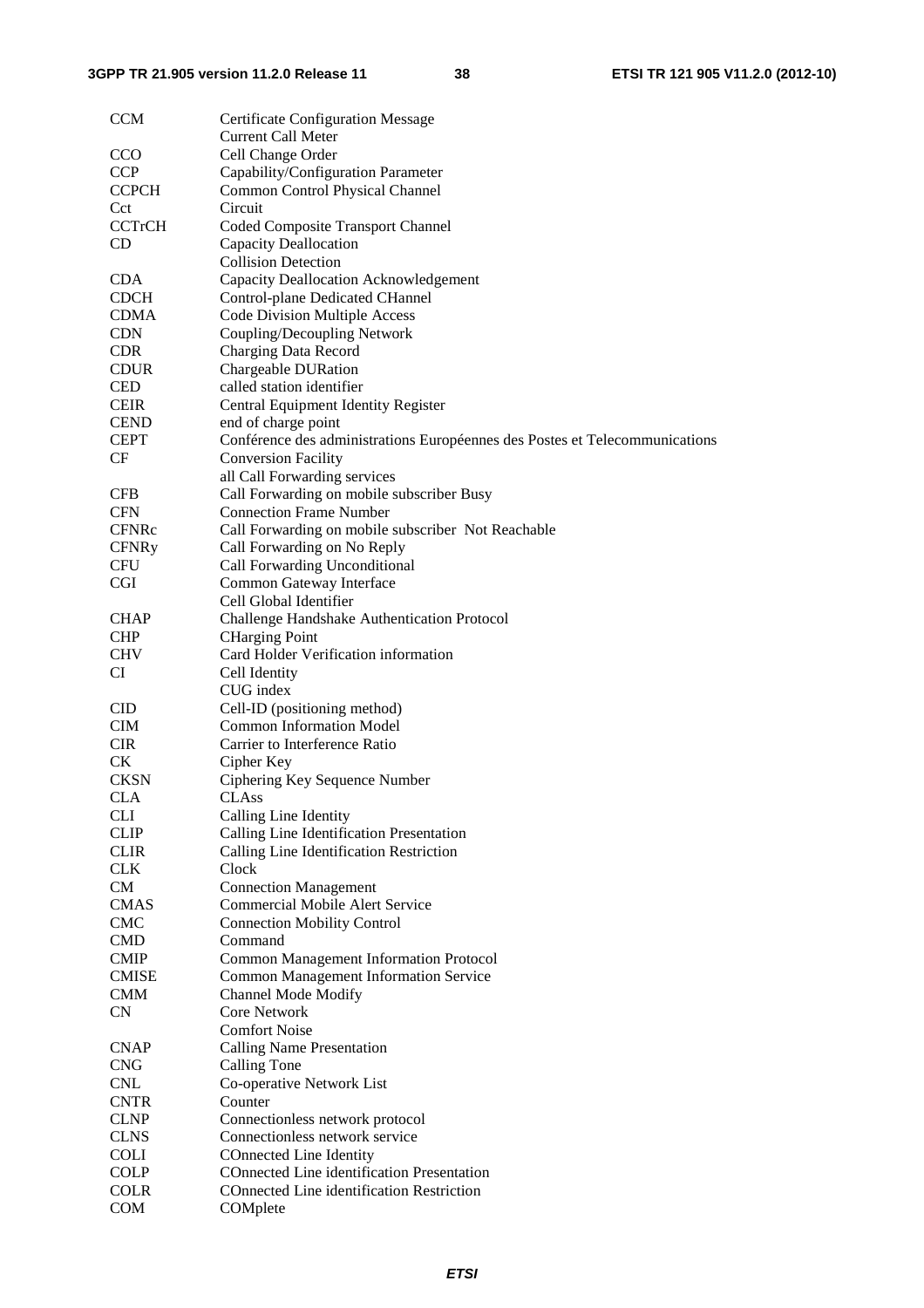| <b>CONNACK</b>  | <b>Connect Acknowledgement</b>                      |
|-----------------|-----------------------------------------------------|
| <b>CONS</b>     | Connection-oriented network service                 |
| <b>CORBA</b>    | Common Object Request Broker Architecture           |
| $\overline{CP}$ | Cyclic prefix                                       |
| CP-Admin        | Certificate Present (in the MExE SIM)-Administrator |
| CP-TP           | Certificate Present (in the MExE SIM)-Third Party   |
| <b>CPBCCH</b>   | <b>COMPACT Packet BCCH</b>                          |
| <b>CPICH</b>    | Common Pilot Channel                                |
| <b>CPCH</b>     | <b>Common Packet Channel</b>                        |
| <b>CPCS</b>     | Common Part Convergence Sublayer                    |
| <b>CPS</b>      | Common Part Sublayer                                |
| <b>CPU</b>      | <b>Central Processing Unit</b>                      |
| C-plane         | <b>Control Plane</b>                                |
| C/R             | Command/Response field bit                          |
| CQI             | <b>Channel Quality Indicator</b>                    |
| <b>CRC</b>      | <b>Cyclic Redundancy Check</b>                      |
| <b>CRE</b>      | Call Ree-establishment procedure                    |
| <b>CRNC</b>     | <b>Controlling Radio Network Controller</b>         |
| $CS$ -GW        | Circuit Switched Gateway                            |
| CS              | Circuit Switched                                    |
|                 | Coding Scheme                                       |
| <b>CSCF</b>     | <b>Call Server Control Function</b>                 |
| <b>CSD</b>      | Circuit Switched Data                               |
| <b>CSE</b>      | <b>Camel Service Environment</b>                    |
| CSG             | Closed Subscriber Group                             |
| <b>CSGID</b>    | Closed Subscriber Group Identity                    |
| <b>CSI</b>      | <b>Channel State Information</b>                    |
| <b>CSPDN</b>    | Circuit Switched Public Data Network                |
| <b>CT</b>       | Call Transfer supplementary service                 |
|                 | <b>Channel Tester</b>                               |
|                 | Channel Type                                        |
| <b>CTCH</b>     | Common Traffic Channel                              |
| <b>CTDMA</b>    | Code Time Division Multiple Access                  |
| <b>CTFC</b>     | <b>Calculated Transport Format Combination</b>      |
| <b>CTM</b>      | Cellular Text telephone Modem                       |
| <b>CTR</b>      | <b>Common Technical Regulation</b>                  |
| <b>CTS</b>      | <b>Cordless Telephony System</b>                    |
| <b>CUG</b>      | Closed User Group                                   |
| CW              | Call Waiting                                        |
|                 | Continuous Wave (unmodulated signal)                |
| <b>CWI</b>      | <b>Character Waiting Integer</b>                    |
| <b>CWT</b>      | <b>Character Waiting Time</b>                       |
| <b>C-RNTI</b>   | <b>Cell RNTI</b>                                    |
|                 |                                                     |

### D

| DAC.        | Digital to Analog Converter        |
|-------------|------------------------------------|
| <b>DAD</b>  | <b>Destination ADress</b>          |
| <b>DAM</b>  | <b>DECT</b> Authentication Module  |
| DB          | Dummy Burst                        |
| DC          | Dedicated Control (SAP)            |
|             | Direct Current                     |
| <b>DCA</b>  | <b>Dynamic Channel Allocation</b>  |
| <b>DCCH</b> | Dedicated Control Channel          |
| <b>DCE</b>  | Data Circuit terminating Equipment |
| <b>DCF</b>  | Data Communication Function        |
| <b>DCH</b>  | Dedicated Channel                  |
| <b>DCI</b>  | Downlink Control Information       |
| <b>DCK</b>  | Depersonalisation Control Key      |
| DCN         | <b>Data Communication Network</b>  |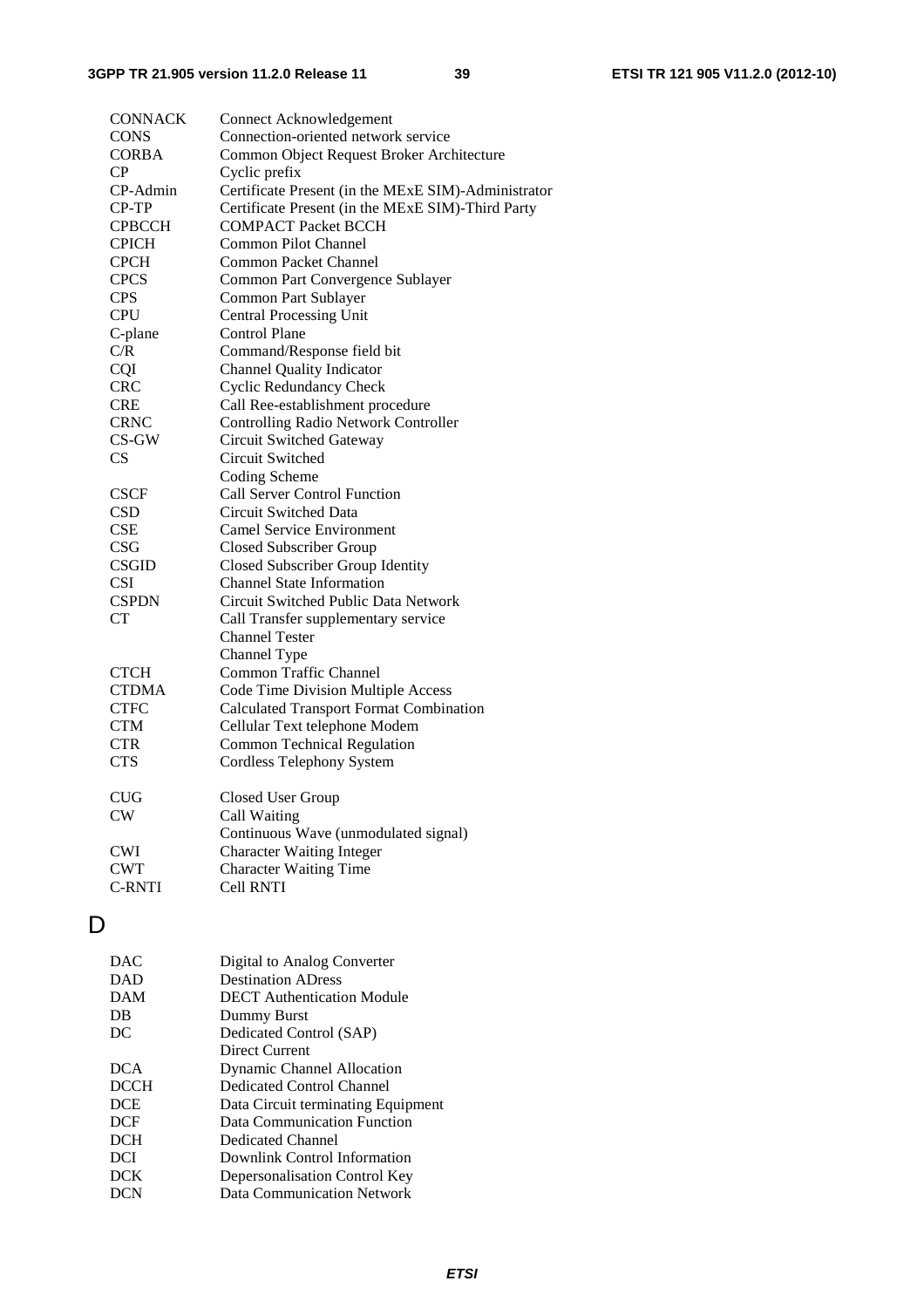| <b>DCS</b>       | Data Coding Scheme                                           |
|------------------|--------------------------------------------------------------|
| <b>DCS1800</b>   | Digital Cellular Network at 1800MHz                          |
| DC-HSDPA         | Dual Cell HSDPA                                              |
| DDI              | Direct Dial In                                               |
| <b>DECT</b>      | <b>Digital Enhanced Cordless Telecommunications</b>          |
| <b>DET</b>       | Detach                                                       |
| DES              | Data Encryption Standard                                     |
| DF               | <b>Dedicated File</b>                                        |
| <b>DFT</b>       | <b>Discrete Fourier Transformation</b>                       |
| DHCP             | <b>Dynamic Host Configuration Protocol</b>                   |
| <b>DHO</b>       | Diversity Handover                                           |
| diff-serv        | Differentiated services                                      |
| <b>DISC</b>      | Disconnect                                                   |
| DL               | Data Layer                                                   |
|                  | Downlink (Forward Link)                                      |
| <b>DLCI</b>      | Data Link Connection Identifier                              |
| DLD              | Data Link Discriminator                                      |
| DL-SCH           | Downlink Shared channel                                      |
| Dm               | Control channel (ISDN terminology applied to mobile service) |
| <b>DMR</b>       |                                                              |
| <b>DMTF</b>      | Digital Mobile Radio<br>Distributed Management Task Force    |
| DN               | <b>Destination Network</b>                                   |
| <b>DNIC</b>      | Data Network Identifier                                      |
| <b>DNS</b>       |                                                              |
|                  | Directory Name Service                                       |
| DO               | Data Object                                                  |
| DP.              | Dial/Dialled Pulse                                           |
| <b>DPCCH</b>     | Dedicated Physical Control Channel                           |
| <b>DPCH</b>      | Dedicated Physical Channel                                   |
| <b>DPDCH</b>     | Dedicated Physical Data Channel                              |
| <b>DRAC</b>      | <b>Dynamic Resource Allocation Control</b>                   |
| DRB              | Data Radio Bearer                                            |
| <b>DRNC</b>      | Drift Radio Network Controller                               |
| <b>DRNS</b>      | Drift RNS                                                    |
| <b>DRX</b>       | Discontinuous Reception                                      |
| DS-CDMA          | Direct-Sequence Code Division Multiple Access                |
| <b>DSAC</b>      | Domain Specific Access Control                               |
| <b>DSCH</b>      | Downlink Shared Channel                                      |
| <b>DSE</b>       | Data Switching Exchange                                      |
| DSI              | Digital Speech Interpolation                                 |
| DSS <sub>1</sub> | Digital Subscriber Signalling No1                            |
| <b>DTAP</b>      | <b>Direct Transfer Application Part</b>                      |
| <b>DTCH</b>      | Dedicated Traffic Channel                                    |
| <b>DTE</b>       | Data Terminal Equipment                                      |
| <b>DTMF</b>      | Dual Tone Multiple Frequency                                 |
| <b>DTT</b>       | <b>Digital Terrestrial Television</b>                        |
| <b>DTX</b>       | Discontinuous Transmission                                   |
| <b>DUT</b>       | Device Under Test                                            |
| <b>DwPTS</b>     | <b>Downlink Pilot Timeslot</b>                               |

### E

| E-CID         | Enhanced Cell-ID (positioning method)          |
|---------------|------------------------------------------------|
| E-GGSN        | <b>Enhanced GGSN</b>                           |
| E-HLR         | <b>Enhanced HLR</b>                            |
| E-RAB         | E-UTRAN Radio Access Bearer                    |
| E-SMLC        | <b>Enhanced Serving Mobile Location Centre</b> |
| E-TM          | <b>E-UTRA Test Model</b>                       |
| EA            | External Alarms                                |
| <b>EARFCN</b> | E-UTRA Absolute Radio Frequency Channel Number |
| <b>EBSG</b>   | <b>Elementary Basic Service Group</b>          |
| <b>ECB</b>    | Electronic Code-book                           |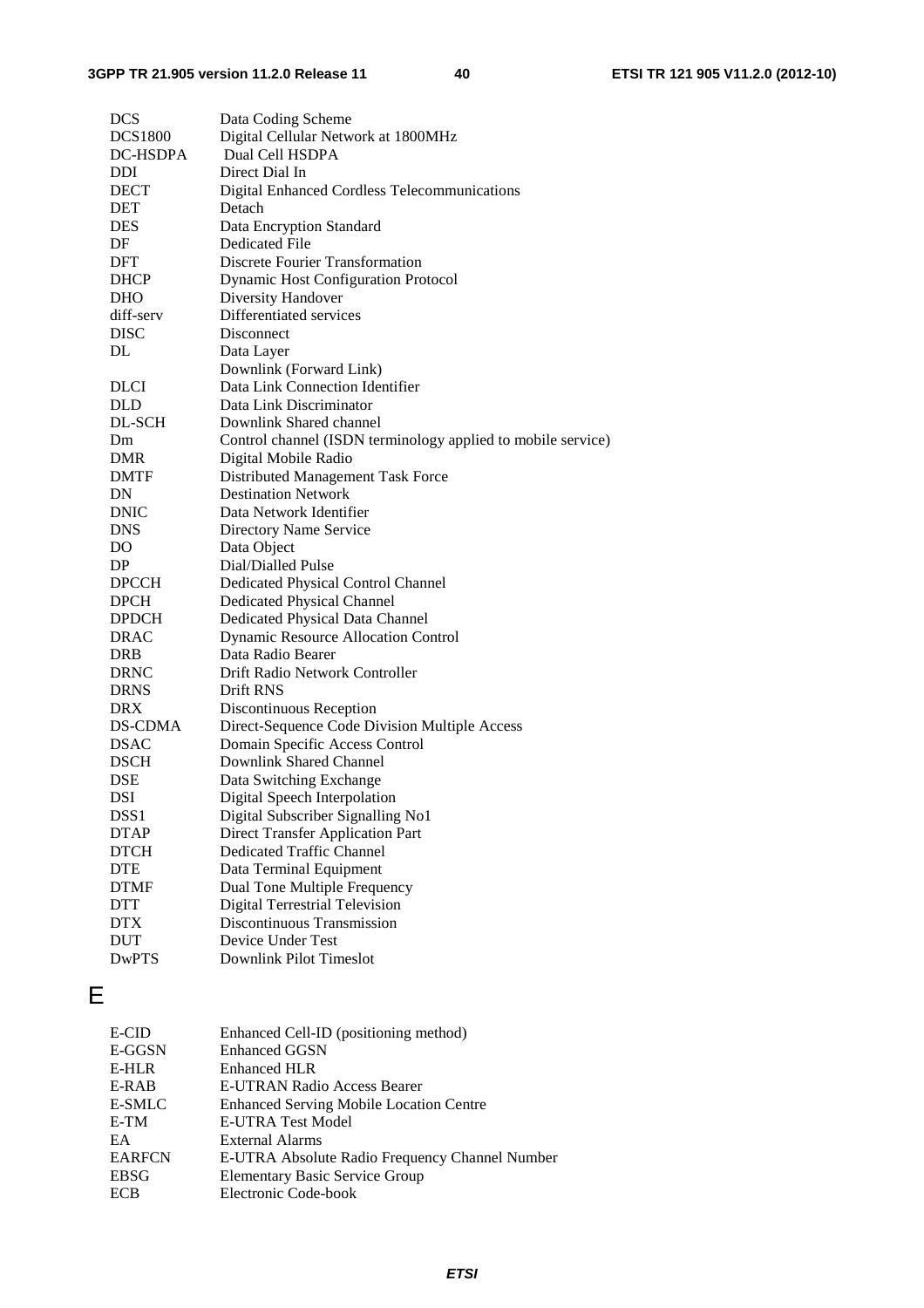| ECC            | <b>Emergency Call Code</b><br><b>Elliptic Curve Cryptography</b> |
|----------------|------------------------------------------------------------------|
|                |                                                                  |
| <b>ECEF</b>    | Earth Centred, Earth Fixed                                       |
| <b>ECGI</b>    | E-UTRAN Cell Global Identifier                                   |
| <b>ECI</b>     | Earth-Centered-Inertial                                          |
| <b>ECM</b>     | Error Correction Mode (facsimile)                                |
|                | <b>EPS Connection Management</b>                                 |
| Ec/No          | Ratio of energy per modulating bit to the noise spectral density |
| <b>ECSD</b>    | <b>Enhanced CSD</b>                                              |
| <b>ECT</b>     | Explicit Call Transfer supplementary service                     |
| <b>ECTRA</b>   | European Committee of Telecommunications Regulatory Affairs      |
| <b>EDC</b>     | Error Detection Code byte                                        |
| <b>EDGE</b>    | <b>Enhanced Data rates for GSM Evolution</b>                     |
| <b>EEL</b>     | Electric Echo Loss                                               |
| EF             | Elementary File (on the UICC)                                    |
| EFR            | <b>Enhanced Full Rate</b>                                        |
| <b>EFS</b>     | Error free seconds                                               |
| <b>EGPRS</b>   | <b>Enhanced GPRS</b>                                             |
| <b>EHPLMN</b>  | <b>Equivalent Home PLMN</b>                                      |
| EIR            | <b>Equipment Identity Centre</b>                                 |
|                | <b>Equipment Identity Register</b>                               |
| <b>EIRP</b>    | Equivalent Isotropic Radiated Power                              |
| EL             | Echo Loss                                                        |
| EF             | <b>Elementary File</b>                                           |
| EM             | <b>Element Manager</b>                                           |
| <b>EMC</b>     | ElectroMagnetic Compatibility                                    |
| eMLPP          | enhanced Multi-Level Precedence and Pre-emption                  |
| <b>EMMI</b>    | Electrical Man Machine Interface                                 |
| eNB            | E-UTRAN Node B                                                   |
|                | evolved Node B                                                   |
| EP             | <b>Elementary Procedure</b>                                      |
| EPA            | Extended Pedestrian A model                                      |
| <b>EPC</b>     | <b>Enhanced Power Control</b>                                    |
|                | <b>Evolved Packet Core</b>                                       |
| EPRE           | <b>Energy Per Resource Element</b>                               |
| E-UTRA         | <b>Evolved UTRA</b>                                              |
|                | <b>Evolved Universal Terrestrial Radio Access</b>                |
| <b>E-UTRAN</b> | <b>Evolved UTRAN</b>                                             |
|                |                                                                  |
| <b>EPS</b>     | Evolved Universal Terrestrial Radio Access Network               |
|                | <b>Evolved Packet System</b>                                     |
| <b>EPCCH</b>   | <b>Enhanced Power Control Channel</b>                            |
| <b>EPROM</b>   | Erasable Programmable Read Only Memory                           |
| ERP            | Ear Reference Point                                              |
|                | <b>Equivalent Radiated Power</b>                                 |
| ERR            | Error                                                            |
| <b>ESD</b>     | Electrostatic discharge                                          |
| <b>ETNS</b>    | European Telecommunications Numbering Space                      |
| <b>ETR</b>     | <b>ETSI Technical Report</b>                                     |
| <b>ETS</b>     | <b>European Telecommunication Standard</b>                       |
| <b>ETSI</b>    | European Telecommunications Standards Institute                  |
| etu            | elementary time unit                                             |
| <b>ETU</b>     | Extended Typical Urban model                                     |
| <b>ETWS</b>    | Earthquake and Tsunami Warning System                            |
| EUI            | End-User Identity                                                |
| <b>EVA</b>     | Extended Vehicular A model                                       |
| <b>EVM</b>     | Error Vector Magnitude                                           |

F

| FA | <b>Full Allocation</b> |
|----|------------------------|
|    | Fax Adaptor            |

*ETSI*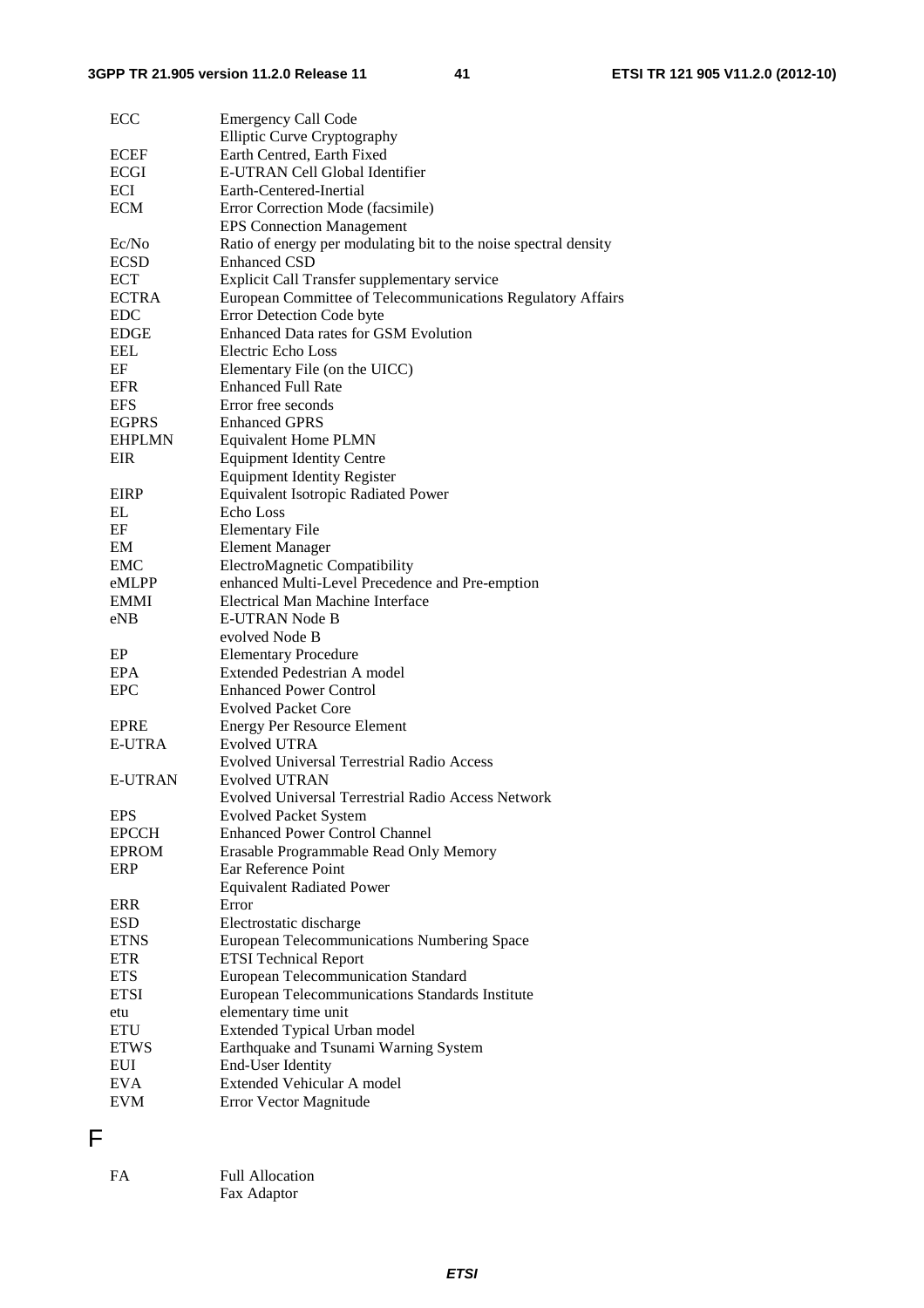| <b>FAC</b>     | Final Assembly Code                              |
|----------------|--------------------------------------------------|
| <b>FACCH</b>   | <b>Fast Associated Control CHannel</b>           |
| <b>FACCH/F</b> | <b>Fast Associated Control Channel/Full rate</b> |
| <b>FACCH/H</b> | <b>Fast Associated Control Channel/Half rate</b> |
| <b>FACH</b>    | Forward Access Channel                           |
| <b>FAUSCH</b>  | <b>Fast Uplink Signalling Channel</b>            |
| <b>FAX</b>     | Facsimile                                        |
| FB             | Frequency correction Burst                       |
| <b>FBI</b>     | <b>Feedback Information</b>                      |
| FCC            | <b>Federal Communications Commission</b>         |
| <b>FCCH</b>    | <b>Frequency Correction CHannel</b>              |
| FCI            | <b>File Control Information</b>                  |
| <b>FCP</b>     | <b>File Control Parameter</b>                    |
| <b>FCS</b>     | <b>Frame Check Sequence</b>                      |
| <b>FDD</b>     | <b>Frequency Division Duplex</b>                 |
| <b>FDM</b>     | <b>Frequency Division Multiplex</b>              |
| <b>FDMA</b>    | <b>Frequency Division Multiple Access</b>        |
| <b>FDN</b>     | <b>Fixed Dialling Number</b>                     |
| <b>FDR</b>     | False transmit format Detection Ratio            |
| <b>FEC</b>     | <b>Forward Error Correction</b>                  |
| <b>FER</b>     | Frame Erasure Rate, Frame Error Rate             |
| <b>FFS</b>     | For Further Study                                |
| FFT            | <b>Fast Fourier Transformation</b>               |
| FH             | Frequency Hopping                                |
| <b>FLO</b>     | Flexible Layer One                               |
| <b>FM</b>      | <b>Fault Management</b>                          |
| <b>FMC</b>     | <b>Fixed Mobile Convergence</b>                  |
| FN             | <b>Frame Number</b>                              |
| <b>FNUR</b>    | <b>Fixed Network User Rate</b>                   |
| FP.            | Frame Protocol                                   |
| <b>FPLMN</b>   | Forbidden PLMN                                   |
| <b>FR</b>      | <b>Full Rate</b>                                 |
| <b>FRC</b>     | <b>Fixed Reference Channel</b>                   |
| <b>FTAM</b>    | File Transfer Access and Management              |
| ftn            | forwarded-to number                              |
|                |                                                  |

### G

| <b>GERAN Radio Network Temporary Identity</b>                                                |
|----------------------------------------------------------------------------------------------|
| GPS Aided Geo Augmented Navigation                                                           |
| <b>Guaranteed Bit Rate</b>                                                                   |
| General Control (SAP)                                                                        |
| Group Call Register                                                                          |
| <b>GSM EDGE Radio Access Network</b>                                                         |
| <b>Gateway GPRS Support Node</b>                                                             |
| Group Identifier (level 1)                                                                   |
| Group Identifier (level 2)                                                                   |
| GLObal'naya NAvigatsionnaya Sputnikovaya Sistema (Engl.: Global Navigation Satellite System) |
| Gateway Mobile Location Centre                                                               |
| <b>GPRS Mobility Management</b>                                                              |
| Gateway MSC                                                                                  |
| Gaussian Minimum Shift Keying                                                                |
| <b>Guard Period</b>                                                                          |
| <b>GSM PLMN Area</b>                                                                         |
| General Packet Radio Service                                                                 |
| Global Positioning System                                                                    |
| <b>GERAN Registration Area</b>                                                               |
| GSM System Area                                                                              |
| <b>GSM Service Identity Module</b>                                                           |
| Global System for Mobile communications                                                      |
| <b>GPRS Support Nodes</b>                                                                    |
|                                                                                              |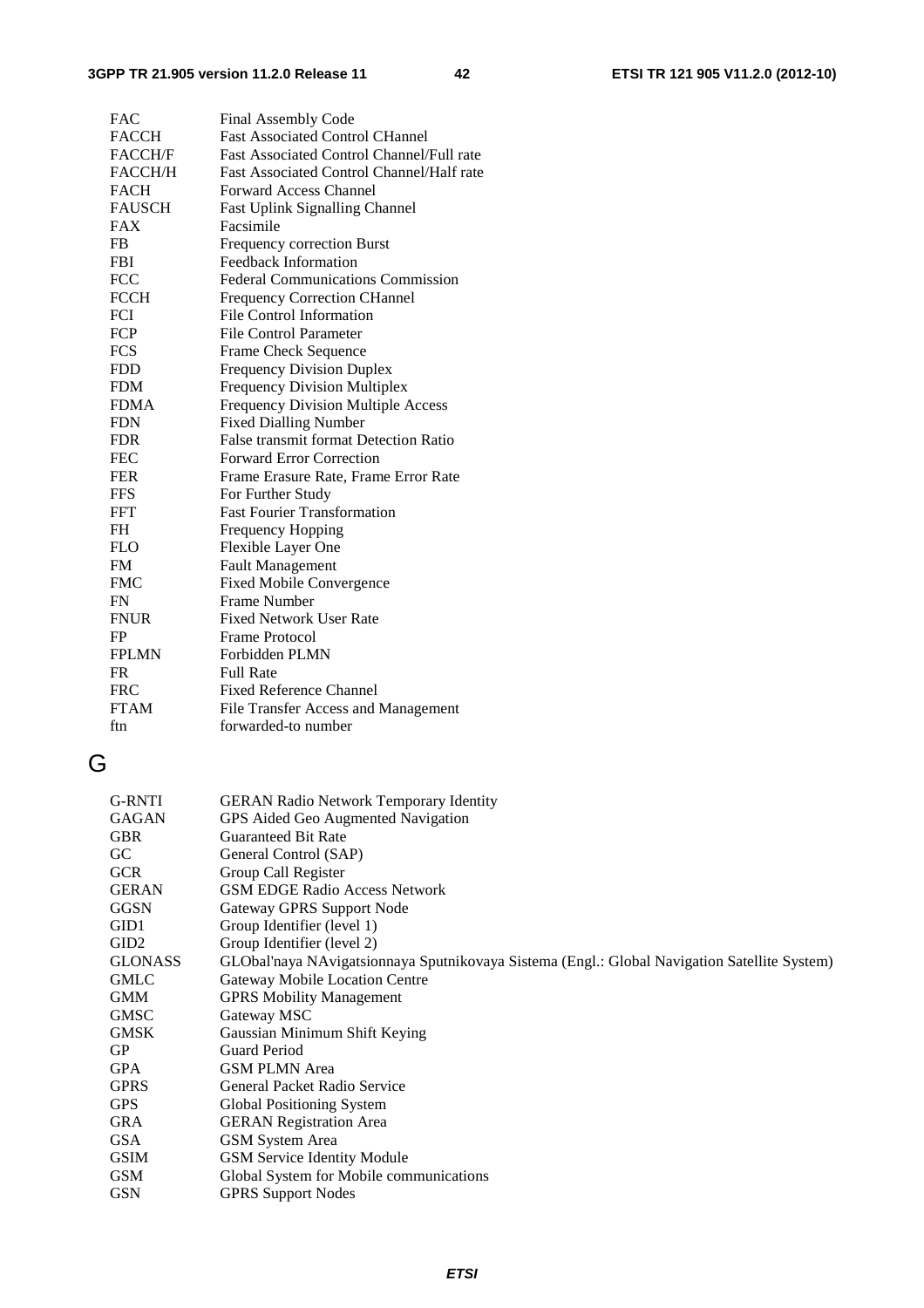| <b>GT</b>     | Global Title                                   |
|---------------|------------------------------------------------|
| <b>GTP</b>    | <b>GPRS</b> Tunneling Protocol                 |
| GTP-U         | <b>GPRS</b> Tunnelling Protocol for User Plane |
| <b>GTT</b>    | Global Text Telephony                          |
| <b>GUMMEI</b> | Globally Unique MME Identifier                 |
| <b>GUP</b>    | 3GPP Generic User Profile                      |
|               |                                                |

### H

| H-CSCF         | Home CSCF                                                                       |
|----------------|---------------------------------------------------------------------------------|
| <b>HANDO</b>   | Handover                                                                        |
| HARQ           | Hybrid ARQ, Hybrid Automatic Repeat Request                                     |
| <b>HCS</b>     | <b>Hierarchical Cell Structure</b>                                              |
| <b>HDLC</b>    | High Level Data Link Control                                                    |
| HE             | Home Environment                                                                |
| <b>HE-VASP</b> | Home Environment Value Added Service Provider                                   |
| HF             | <b>Human Factors</b>                                                            |
| <b>HFN</b>     | HyperFrame Number                                                               |
| <b>HHO</b>     | <b>Hard Handover</b>                                                            |
| <b>HLC</b>     | <b>High Layer Compatibility</b>                                                 |
| <b>HLR</b>     | Home Location Register                                                          |
| HN             | Home Network                                                                    |
| HO.            | Handover                                                                        |
| <b>HOLD</b>    | Call hold                                                                       |
| <b>HPLMN</b>   | Home Public Land Mobile Network                                                 |
| <b>HPS</b>     | <b>Handover Path Switching</b>                                                  |
| <b>HPU</b>     | <b>Hand Portable Unit</b>                                                       |
| HR             | <b>Half Rate</b>                                                                |
| <b>HRPD</b>    | CDMA2000 High Rate Packet Data                                                  |
| <b>HRR</b>     | <b>Handover Resource Reservation</b>                                            |
| <b>HSCSD</b>   | High Speed Circuit Switched Data                                                |
| <b>HSDPA</b>   | <b>High Speed Downlink Packet Access</b>                                        |
| <b>HSN</b>     | Hopping Sequence Number                                                         |
| <b>HSPA</b>    | <b>High Speed Packet Access</b>                                                 |
| <b>HSS</b>     | Home Subscriber Server                                                          |
| <b>HSUPA</b>   | <b>High Speed Uplink Packet Access</b>                                          |
| <b>HTTP</b>    | Hyper Text Transfer Protocol                                                    |
| <b>HTTPS</b>   | Hyper Text Transfer Protocol Secure (https is http/1.1 over SSL, i.e. port 443) |
| HU             | Home Units                                                                      |

I

| <b>Information Block</b>                     |
|----------------------------------------------|
| Interim European Telecommunications Standard |
| Input/Output                                 |
| Information frames (RLP)                     |
| Incoming Access (closed user group SS)       |
| Initial Address Message                      |
| <b>Integrated Circuit</b>                    |
| Interlock Code (CUG SS)                      |
| Interlock Code of the preferential CUG       |
| Incoming Calls Barred (within the CUG)       |
| <b>Integrated Circuit Card</b>               |
| Integrated Circuit Card Identification       |
| <b>Interface Control Document</b>            |
| Incoming Call Gateway                        |
| Incoming Call Information                    |
| Inter-Cell Interference Coordination         |
| In-Call Modification                         |
| Internet Control Message Protocol            |
| In-Channel Selectivity                       |
|                                              |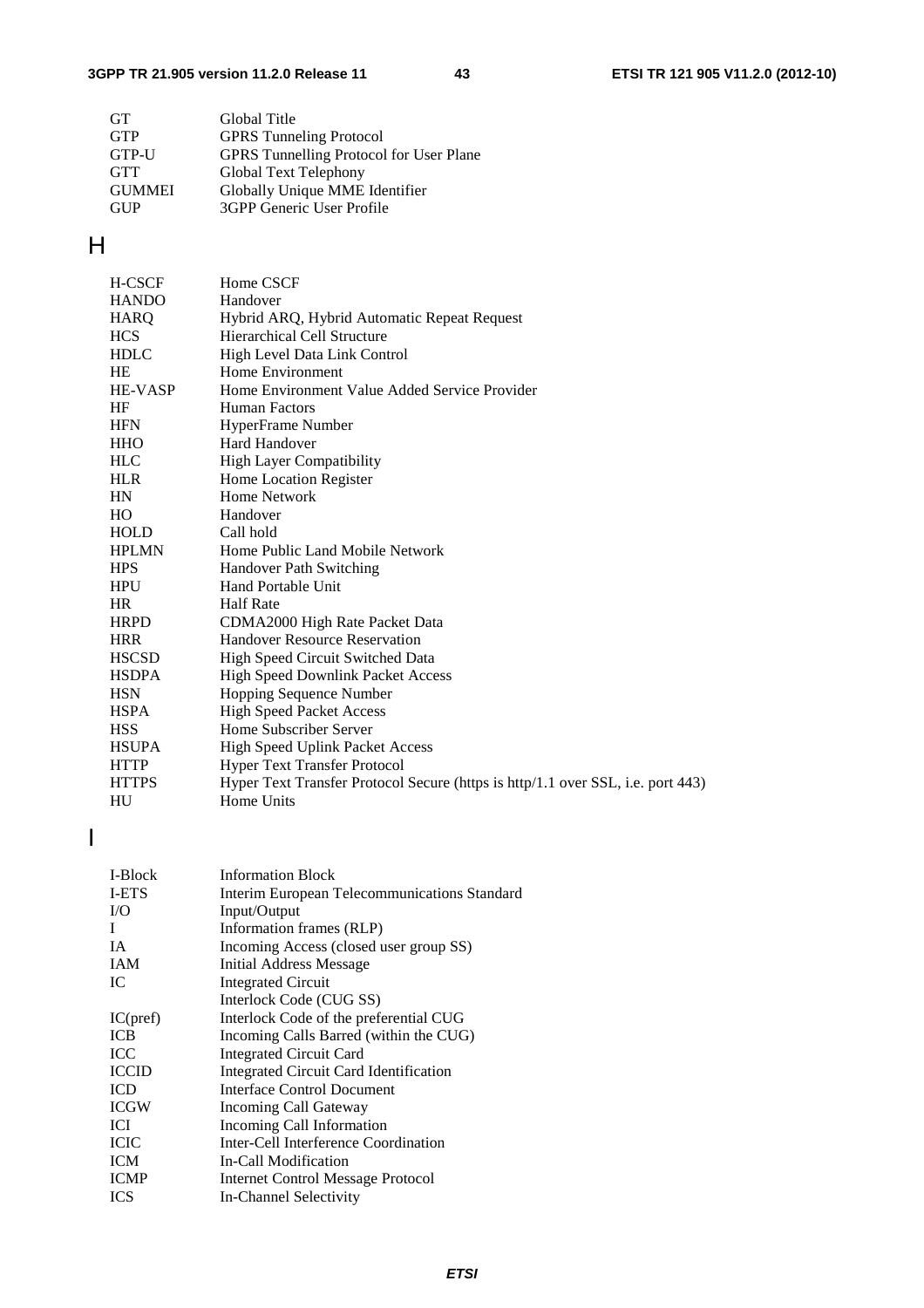| <b>ICT</b>                 | <b>Incoming Call Timer</b>                                                           |
|----------------------------|--------------------------------------------------------------------------------------|
| ID                         | Identifier                                                                           |
| <b>IDFT</b>                | <b>Inverse Discrete Fourier Transform</b>                                            |
| <b>IDL</b>                 | <b>Interface Definition Language</b>                                                 |
| <b>IDN</b>                 | <b>Integrated Digital Network</b>                                                    |
| <b>IDNNS</b>               | Intra Domain NAS Node Selector                                                       |
| IE                         | <b>Information Element</b>                                                           |
| <b>IEC</b>                 | <b>International Electrotechnical Commission</b>                                     |
| <b>IED</b>                 | <b>Information Element Data</b>                                                      |
| IEI                        | <b>Information Element Identifier</b>                                                |
| <b>IEIDL</b>               | Information Element Identifier Data Length                                           |
| <b>IETF</b>                | <b>Internet Engineering Task Force</b>                                               |
| ΙF                         | Infrastructure                                                                       |
| <b>IFD</b>                 | <b>Interface Device</b>                                                              |
| <b>IFOM</b>                | IP FlOw Mobility                                                                     |
| <b>IFS</b>                 | <b>Information Field Sizes</b>                                                       |
| <b>IFSC</b>                | Information Field Size for the UICC                                                  |
| <b>IFSD</b>                | Information Field Size for the Terminal                                              |
| <b>IHOSS</b>               | <b>Internet Hosted Octet Stream Service</b>                                          |
| <b>IIOP</b>                | Internet Inter-ORB Protocol                                                          |
| IK                         |                                                                                      |
| <b>IM</b>                  | Integrity key<br>Intermodulation                                                     |
|                            |                                                                                      |
|                            | IP Multimedia                                                                        |
| IMA                        | Inverse Multiplexing on ATM                                                          |
| <b>IMC</b>                 | <b>IMS</b> Credentials                                                               |
| <b>IMEI</b>                | <b>International Mobile Equipment Identity</b>                                       |
| IMGI                       | International mobile group identity                                                  |
| <b>IMPI</b>                | IP Multimedia Private Identity                                                       |
| <b>IMPU</b>                | IP Multimedia PUblic identity                                                        |
| <b>IMS</b>                 | IP Multimedia Subsystem                                                              |
|                            |                                                                                      |
| <b>IMSI</b>                | <b>International Mobile Subscriber Identity</b>                                      |
| <b>IMT-2000</b>            | International Mobile Telecommunications 2000                                         |
| <b>IMUN</b>                | <b>International Mobile User Number</b>                                              |
| IN                         | <b>Intelligent Network</b>                                                           |
|                            | <b>Interrogating Node</b>                                                            |
| <b>INAP</b>                | <b>Intelligent Network Application Part</b>                                          |
| INF                        | <b>INFormation field</b>                                                             |
| IP                         | Internet Protocol                                                                    |
| IP-CAN                     | <b>IP-Connectivity Access Network</b>                                                |
| IP-M                       | <b>IP</b> Multicast                                                                  |
| IPv4                       | <b>Internet Protocol Version 4</b>                                                   |
| IP <sub>v</sub> 6          | Internet Protocol Version 6                                                          |
| IR                         | Infrared                                                                             |
| <b>IRP</b>                 | <b>Integration Reference Point</b>                                                   |
| IS                         | <b>Interface Specification</b>                                                       |
| <b>ISC</b>                 |                                                                                      |
| <b>ISCP</b>                | <b>International Switching Centre</b>                                                |
| <b>ISDN</b>                | Interference Signal Code Power                                                       |
| <b>ISIM</b>                | <b>Integrated Services Digital Network</b>                                           |
| <b>ISO</b>                 | IM Services Identity Module                                                          |
|                            | International Organisation for Standardisation<br><b>Internet Service Provider</b>   |
| <b>ISP</b><br><b>ISUP</b>  | <b>ISDN</b> User Part                                                                |
| <b>ITC</b>                 |                                                                                      |
|                            | <b>Information Transfer Capability</b>                                               |
| <b>ITU</b>                 | <b>International Telecommunication Union</b><br>Radiocommunication Sector of the ITU |
| <b>ITU-R</b>               |                                                                                      |
| IUI                        | <b>International USIM Identifier</b>                                                 |
| <b>IUT</b>                 | <b>Implementation Under Test</b>                                                     |
| <b>IWF</b>                 | <b>InterWorking Function</b>                                                         |
| <b>I-WLAN</b>              | <b>Interworking WLAN</b>                                                             |
| <b>IWMSC</b><br><b>IWU</b> | <b>InterWorking MSC</b><br>Inter Working Unit                                        |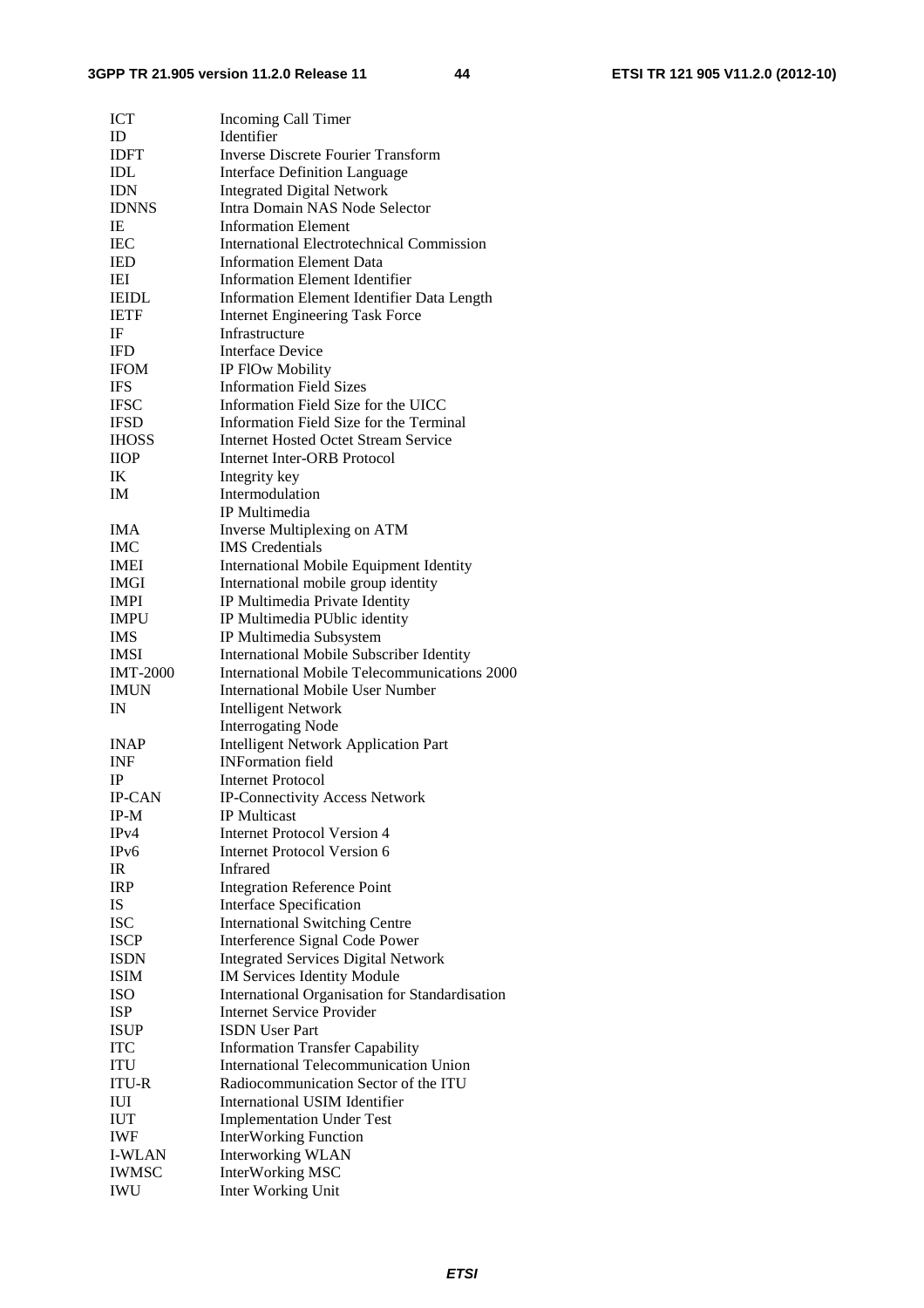### J

| JAR file     | Java Archive File                                |
|--------------|--------------------------------------------------|
| <b>JCRE</b>  | Java Card™ Run Time Environment                  |
| JD           | <b>Joint Detection</b>                           |
| JNDI         | Java Naming Directory Interface                  |
| JP.          | Joint Predistortion                              |
| <b>JPEG</b>  | Joint Photographic Experts Group                 |
| <b>JTAPI</b> | Java Telephony Application Programming Interface |
| <b>JVM</b>   | Java™ Virtual Machine                            |

### K

| k    | Windows size                                |
|------|---------------------------------------------|
| K    | Constraint length of the convolutional code |
|      | USIM Individual key                         |
| kbps | kilo-bits per second                        |
| Kc   | Ciphering key                               |
| Ki   | Individual subscriber authentication key    |
| KSI  | Key Set Identifier                          |
| ksps | kilo-symbols per second                     |

### L

| L1                   | Layer 1 (physical layer)                      |
|----------------------|-----------------------------------------------|
| L2                   | Layer 2 (data link layer)                     |
| L2ML                 | Layer 2 Management Link                       |
| L2R                  | Layer 2 Relay                                 |
| <b>L2R BOP</b>       | <b>L2R Bit Orientated Protocol</b>            |
| L <sub>2</sub> R COP | <b>L2R Character Orientated Protocol</b>      |
| L <sub>3</sub>       | Layer 3 (network layer)                       |
| LA                   | <b>Location Area</b>                          |
| <b>LAC</b>           | Link Access Control                           |
|                      | <b>Location Area Code</b>                     |
| LAI                  | <b>Location Area Identity</b>                 |
| LAN                  | Local Area Network                            |
| <b>LAPB</b>          | <b>Link Access Protocol Balanced</b>          |
| <b>LAPDm</b>         | Link Access Protocol on the Dm channel        |
| <b>LATA</b>          | Local Access and Transport Area               |
| LAU                  | Location Area Update                          |
| LB                   | Load Balancing                                |
| <b>LCD</b>           | Low Constrained Delay                         |
| <b>LCG</b>           | Logical Channel Group                         |
| <b>LCN</b>           | <b>Local Communication Network</b>            |
| <b>LCP</b>           | <b>Link Control Protocol</b>                  |
| <b>LCR</b>           | Low Chip Rate                                 |
| <b>LCS</b>           | <b>Location Services</b>                      |
| <b>LCSC</b>          | <b>LCS</b> Client                             |
| <b>LCSS</b>          | <b>LCS</b> Server                             |
| LE                   | Local Exchange                                |
| <b>LEN</b>           | LENgth                                        |
| LI                   | Language Indication                           |
|                      | Length Indicator                              |
|                      | Line Identity                                 |
| <b>LIPA</b>          | <b>Local IP Access</b>                        |
| <b>LLC</b>           | Logical Link Control                          |
|                      | Low Layer Compatibility                       |
| Lm                   | Traffic channel with capacity lower than a Bm |
| <b>LMSI</b>          | Local Mobile Station Identity                 |
| LMU                  | <b>Location Measurement Unit</b>              |
| LN                   | Logical Name                                  |
|                      |                                               |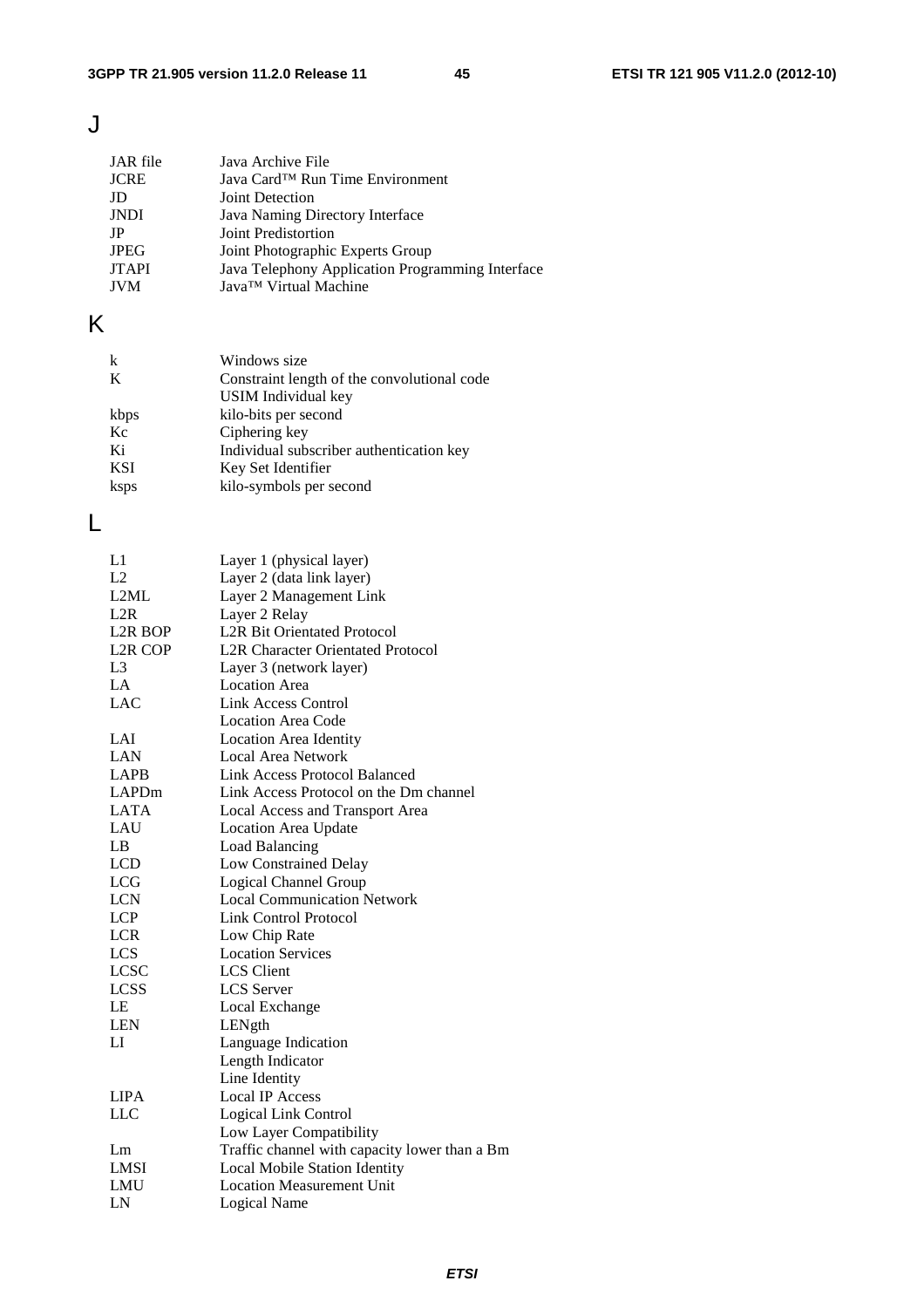#### **3GPP TR 21.905 version 11.2.0 Release 11 46 ETSI TR 121 905 V11.2.0 (2012-10)**

| <b>LNA</b>   | Low Noise Amplifier                   |
|--------------|---------------------------------------|
| <b>LND</b>   | Last Number Dialled                   |
| <b>LNS</b>   | L2TP Network Server                   |
| <b>LPLMN</b> | <b>Local PLMN</b>                     |
| <b>LPP</b>   | <b>LTE Positioning Protocol</b>       |
| LPPa         | <b>LTE Positioning Protocol Annex</b> |
| LR           | <b>Location Register</b>              |
|              | <b>Location Registration</b>          |
| LSA          | Localised Service Area                |
| <b>LSB</b>   | Least Significant Bit                 |
| <b>LSTR</b>  | Listener SideTone Rating              |
| <b>LTE</b>   | <b>Local Terminal Emulator</b>        |
|              | Long Term Evolution                   |
| <b>LTZ</b>   | Local Time Zone                       |
| LU           | <b>Local Units</b>                    |
|              | <b>Location Update</b>                |
| LV           | Length and Value                      |
|              |                                       |

### M

| М            | Mandatory                                                              |
|--------------|------------------------------------------------------------------------|
| М            | Mandatory                                                              |
| MA           | Mobile Allocation                                                      |
|              | <b>Multiple Access</b>                                                 |
| <b>MAC</b>   | Medium Access Control (protocol layering context)                      |
|              | Message authentication code (encryption context)                       |
| MAC-A        | MAC used for authentication and key agreement (TSG T WG3 context)      |
| MAC-I        | MAC used for data integrity of signalling messages (TSG T WG3 context) |
| <b>MACN</b>  | Mobile Allocation Channel Number                                       |
| <b>MAF</b>   | Mobile Additional Function                                             |
| <b>MAH</b>   | Mobile Access Hunting supplementary service                            |
| МАНО         | Mobile Assisted Handover                                               |
| MAI          | Mobile Allocation Index                                                |
| <b>MAIO</b>  | Mobile Allocation Index Offset                                         |
| <b>MAP</b>   | <b>Mobile Application Part</b>                                         |
| <b>MBMS</b>  | Multimedia Broadcast and Multicast Service                             |
| <b>MBSFN</b> |                                                                        |
|              | Multimedia Broadcast multicast service Single Frequency Network        |
| MCC          | Mobile Country Code                                                    |
| <b>MCCH</b>  | <b>Multicast Control Channel</b>                                       |
| <b>MCE</b>   | Multi-cell/multicast Coordination Entity                               |
| <b>MCH</b>   | Multicast channel                                                      |
| <b>MCI</b>   | Malicious Call Identification supplementary service                    |
| <b>MCML</b>  | Multi-Class Multi-Link PPP                                             |
| Mcps         | Mega-chips per second                                                  |
| <b>MCS</b>   | Modulation and Coding Scheme                                           |
| <b>MCU</b>   | Media Control Unit                                                     |
| MD           | <b>Mediation Device</b>                                                |
| MDL          | (mobile) Management (entity) - Data Link (layer)                       |
| <b>MDS</b>   | Multimedia Distribution Service                                        |
| <b>MDT</b>   | <b>Minimization of Drive Tests</b>                                     |
| MЕ           | Maintenance Entity                                                     |
|              | Mobile Equipment                                                       |
| <b>MEF</b>   | Maintenance Entity Function                                            |
| <b>MEHO</b>  | Mobile evaluated handover                                              |
| <b>MER</b>   | Message Error Ratio                                                    |
| MExE         | <b>Mobile Execution Environment</b>                                    |
| MF           | <b>Master File</b>                                                     |
|              | MultiFrame                                                             |
| MGCF         | Media Gateway Control Function                                         |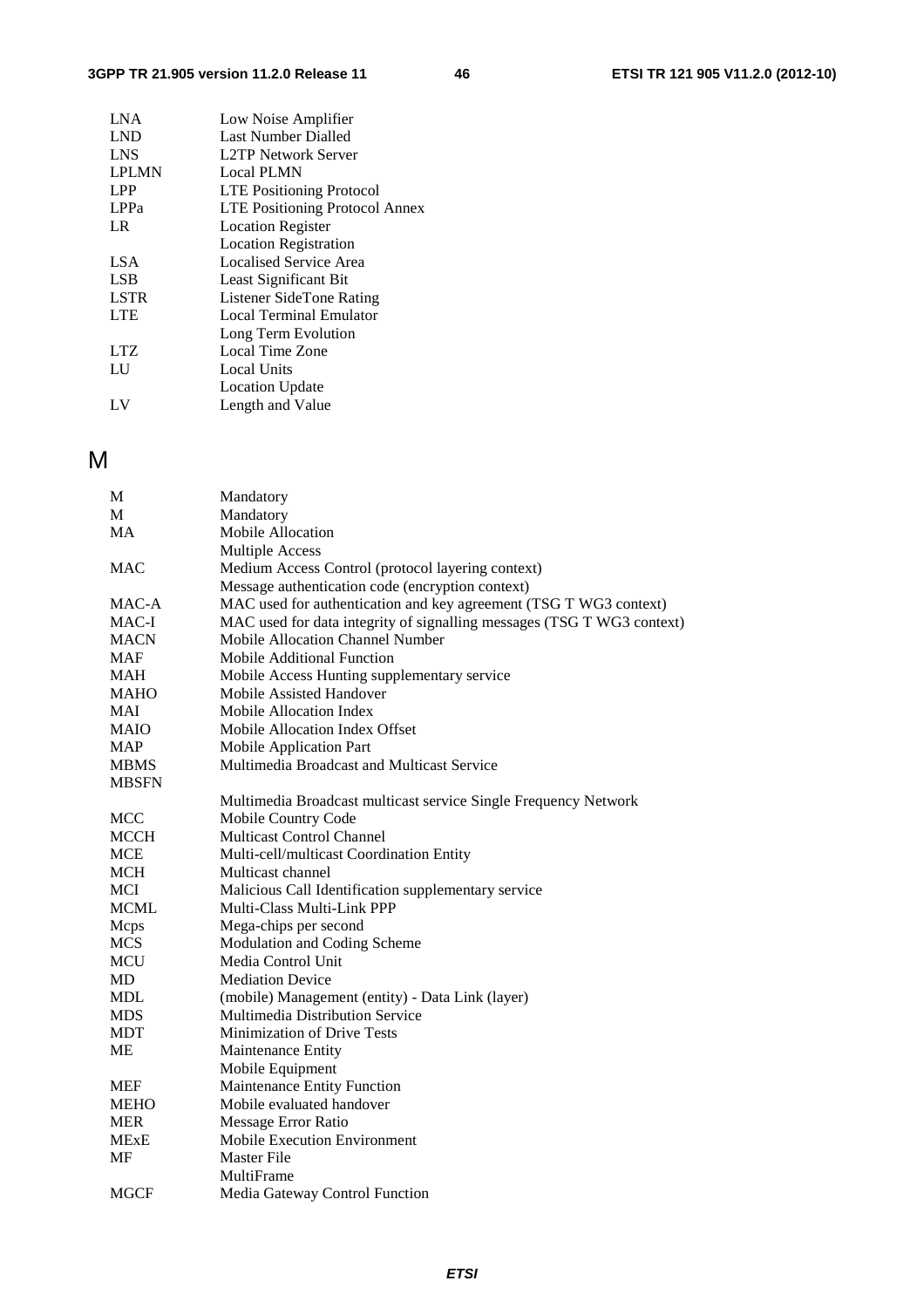#### **3GPP TR 21.905 version 11.2.0 Release 11 47 ETSI TR 121 905 V11.2.0 (2012-10)**

| <b>MGCP</b>   | Media Gateway Control Part                                  |
|---------------|-------------------------------------------------------------|
| MGT           | Mobile Global Title                                         |
| <b>MGW</b>    | Media GateWay                                               |
| <b>MHEG</b>   | Multimedia and Hypermedia Information Coding Expert Group   |
| <b>MHS</b>    | <b>Message Handling System</b>                              |
| <b>MIB</b>    | <b>Management Information Base</b>                          |
|               | <b>Master Information Block</b>                             |
| <b>MIC</b>    | Mobile Interface Controller                                 |
| MIM           | <b>Management Information Model</b>                         |
| <b>MIMO</b>   | Multiple Input Multiple Output                              |
| MIP           | Mobile IP                                                   |
| <b>MIPS</b>   | Million Instructions Per Second                             |
| MLC           | <b>Mobile Location Centre</b>                               |
| MМ            | Man Machine                                                 |
|               | Mobility Management                                         |
|               | Multimedia                                                  |
| MME           | Mobile Management Entity                                    |
| MMI           | Man Machine Interface                                       |
| <b>MNC</b>    | Mobile Network Code                                         |
|               |                                                             |
| <b>MNP</b>    | Mobile Number Portability                                   |
| МO            | Mobile Originated                                           |
| MO-LR         | Mobile Originating Location Request                         |
| <b>MO-SMS</b> | Mobile Originated Short Message Service                     |
| <b>MOHO</b>   | Mobile Originated Handover                                  |
| <b>MOS</b>    | <b>Mean Opinion Score</b>                                   |
| MoU           | Memorandum of Understanding                                 |
| MP            | Multi-link PPP                                              |
| <b>MPEG</b>   | Moving Pictures Experts Group                               |
| MPH           | (mobile) Management (entity) - PHysical (layer) [primitive] |
| <b>MPTY</b>   | <b>MultiParTY</b>                                           |
| <b>MRF</b>    | <b>Media Resource Function</b>                              |
| <b>MRP</b>    | Mouth Reference Point                                       |
| <b>MS</b>     | <b>Mobile Station</b>                                       |
| <b>MSA</b>    | <b>MCH</b> Subframe Allocation                              |
| MSB           | Most Significant Bit                                        |
| <b>MSC</b>    | Mobile Switching Centre                                     |
| <b>MSCM</b>   | <b>Mobile Station Class Mark</b>                            |
| <b>MSCU</b>   | Mobile Station Control Unit                                 |
| <b>MSD</b>    | <b>Maximum Sensitivity Degradation</b>                      |
| <b>MSE</b>    | <b>MExE Service Environment</b>                             |
| MSID          | <b>Mobile Station Identifier</b>                            |
| MSD           | Maximum Sensitivity Degradation                             |
| <b>MSI</b>    | MCH Scheduling Information                                  |
| <b>MSIN</b>   | Mobile Station Identification Number                        |
| <b>MSISDN</b> | Mobile Subscriber ISDN Number                               |
| <b>MSP</b>    | Multiple Subscriber Profile                                 |
| <b>MSR</b>    | Multi-Standard Radio                                        |
| <b>MSRN</b>   | <b>Mobile Station Roaming Number</b>                        |
| МT            | Mobile Terminated                                           |
|               | <b>Mobile Termination</b>                                   |
| MTCH          | <b>Multicast Traffic Channel</b>                            |
| MT-LR         | <b>Mobile Terminating Location Request</b>                  |
| MT-SMS        | Mobile Terminated Short Message Service                     |
| <b>MTM</b>    | Mobile-To-Mobile (call)                                     |
| MTP           | <b>Message Transfer Part</b>                                |
| MTP3-B        | Message Transfer Part level 3                               |
| MTU           | Maximum Transfer Unit                                       |
| MU            | Mark Up                                                     |
| MUI           | Mobile User Identifier                                      |
| MUMS          | Multi User Mobile Station                                   |
| <b>MVNO</b>   | Mobile Virtual Network Operator                             |
|               |                                                             |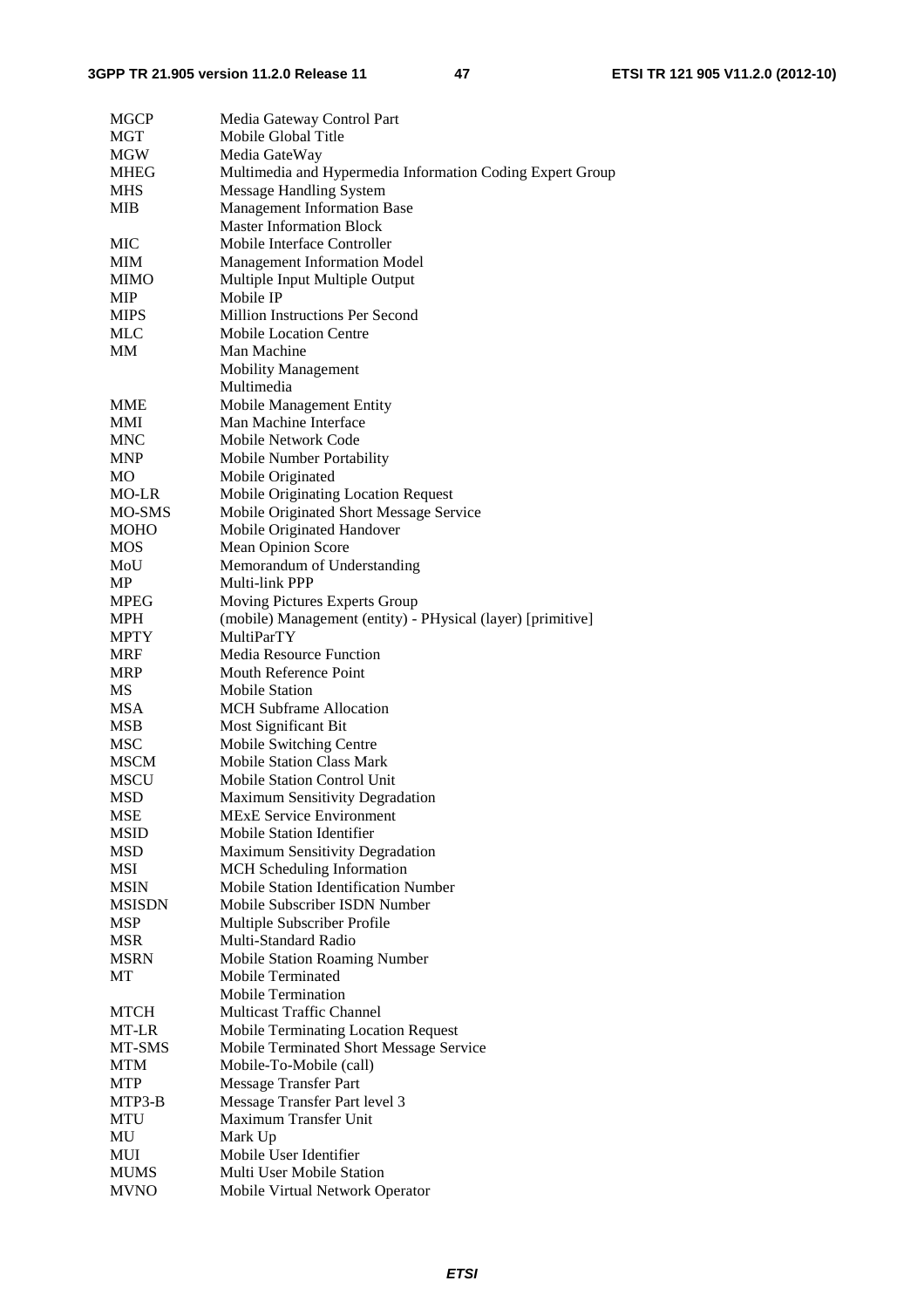### N

| <b>NACC</b>  | Network Assisted Cell Change            |
|--------------|-----------------------------------------|
| <b>NACK</b>  | Negative Acknowledgement                |
| NAD          | Node Address byte                       |
| <b>NAI</b>   | Network Access Identifier               |
| <b>NAS</b>   | <b>Non-Access Stratum</b>               |
| <b>NBAP</b>  | Node B Application Part                 |
| NB           | Normal Burst                            |
| <b>NCELL</b> | Neighbouring (of current serving) Cell  |
| <b>NBAP</b>  | Node B Application Part                 |
| <b>NBIN</b>  | A parameter in the hopping sequence     |
| <b>NCC</b>   | Network (PLMN) Colour Code              |
| <b>NCH</b>   | Notification CHannel                    |
| <b>NCK</b>   | Network Control Key                     |
| <b>NCP</b>   | <b>Network Control Protocol</b>         |
| <b>NDC</b>   | <b>National Destination Code</b>        |
| <b>NDUB</b>  | Network Determined User Busy            |
| <b>NE</b>    | Network Element                         |
|              | <b>Network Element Function</b>         |
| <b>NEF</b>   |                                         |
| <b>NEHO</b>  | Network evaluated handover              |
| <b>NET</b>   | <b>NETwork</b>                          |
|              | Norme Europeenne de Télécommunications  |
| <b>NEV</b>   | <b>NEVer</b>                            |
| NF           | <b>Network Function</b>                 |
| NI-LR        | Network Induced Location Request        |
| <b>NIC</b>   | Network Independent Clocking            |
| <b>NITZ</b>  | Network Identity and Time Zone          |
| <b>NM</b>    | Network Manager                         |
| <b>NMC</b>   | <b>Network Management Centre</b>        |
| NMR          | <b>Network Measurement Results</b>      |
| NMO          | Network Mode of Operation               |
| <b>NMS</b>   | Network Management Subsystem            |
| <b>NMSI</b>  | National Mobile Station Identifier      |
| <b>NNI</b>   | Network-Node Interface                  |
| NO           | Network Operator                        |
| NP           | <b>Network Performance</b>              |
| <b>NPA</b>   | Numbering Plan Area                     |
| <b>NPI</b>   | Numbering Plan Identifier               |
| <b>NRI</b>   | Network Resource Identifier             |
| <b>NRM</b>   | <b>Network Resource Model</b>           |
| <b>NRT</b>   | Non-Real Time                           |
|              | <b>Network Service Access Point</b>     |
| <b>NSAP</b>  | Network Service Access Point Identifier |
| <b>NSAPI</b> |                                         |
| <b>NSCK</b>  | Network Subset Control Key              |
| <b>NSDU</b>  | Network service data unit               |
| <b>NSS</b>   | Network Sub System                      |
| Nt           | Notification (SAP)                      |
| NT           | <b>Network Termination</b>              |
|              | Non Transparent                         |
| <b>NTAAB</b> | New Type Approval Advisory Board        |
| <b>NTDD</b>  | Narrow-band Time Division Duplexing     |
| <b>NUA</b>   | <b>Network User Access</b>              |
| <b>NUI</b>   | National User / USIM Identifier         |
|              | Network User Identification             |
| <b>NUP</b>   | National User Part (SS7)                |
| NW           | Network                                 |
|              |                                         |

O

O Optional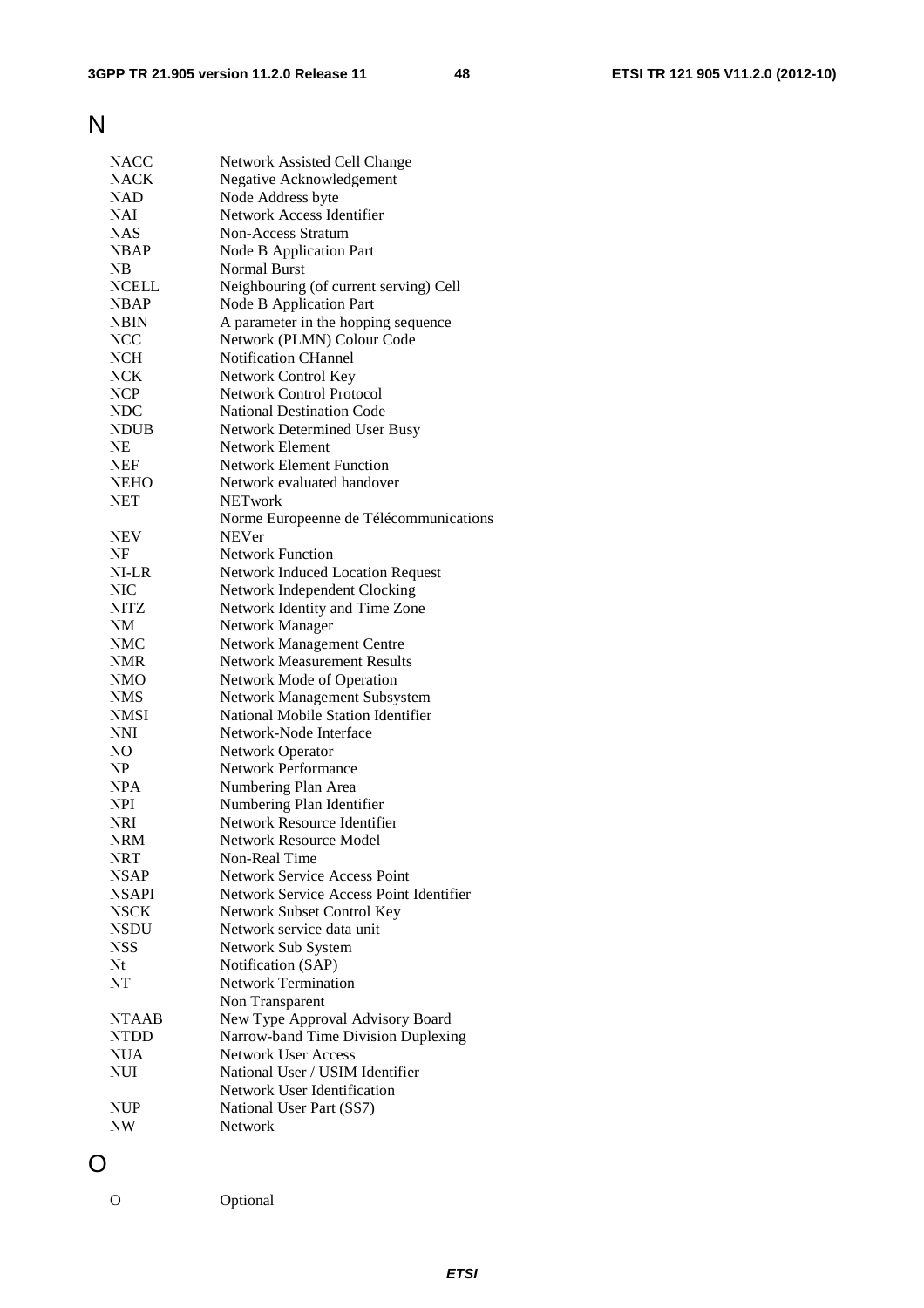| O&M              | Operations & Maintenance                                       |
|------------------|----------------------------------------------------------------|
| <b>OA</b>        | Outgoing Access (CUG SS)                                       |
| <b>OACSU</b>     | Off-Air-Call-Set-Up                                            |
| <b>OCB</b>       | Outgoing Calls Barred within the CUG                           |
| <b>OCCCH</b>     | <b>ODMA Common Control Channel</b>                             |
| <b>OCF</b>       | Open Card Framework                                            |
| <b>OCI</b>       | <b>Outgoing Call Information</b>                               |
| <b>OCNG</b>      | <b>OFDMA Channel Noise Generator</b>                           |
| <b>OCNS</b>      | Orthogonal Channel Noise Simulator                             |
| <b>OCT</b>       | <b>Outgoing Call Timer</b>                                     |
| OD               | Optional for operators to implement for their aim              |
| <b>ODB</b>       | <b>Operator Determined Barring</b>                             |
| <b>ODCCH</b>     | <b>ODMA Dedicated Control Channel</b>                          |
| <b>ODCH</b>      | <b>ODMA</b> Dedicated Channel                                  |
| <b>OLR</b>       | <b>Overall Loudness Rating</b>                                 |
| <b>ODMA</b>      | <b>Opportunity Driven Multiple Access</b>                      |
| <b>ODTCH</b>     | <b>ODMA</b> Dedicated Traffic Channel                          |
| <b>OID</b>       | Object Identifier                                              |
| <b>OFDM</b>      | <b>Orthogonal Frequency Division Multiplex</b>                 |
|                  | Orthogonal Frequency Division Multiplexing                     |
| <b>OFDMA</b>     | <b>Orthogonal Frequency Division Multiple Access</b>           |
| <b>OFM</b>       | <b>Operational Feature Monitor</b>                             |
| OMC              | <b>Operation and Maintenance Centre</b>                        |
| OML              | Operations and Maintenance Link                                |
| <b>OOB</b>       | Out-of-band                                                    |
| <b>OPLMN</b>     | Operator Controlled PLMN (Selector List)                       |
| <b>OR</b>        | <b>Optimal Routeing</b>                                        |
| <b>ORACH</b>     | <b>ODMA Random Access CHannel</b>                              |
| ORLCF            | Optimal Routeing for Late Call Forwarding                      |
| OS               | <b>Operations System</b>                                       |
| <b>OSA</b>       | Open Service Access                                            |
| <b>OSI</b>       | Open System Interconnection                                    |
| <b>OSI RM</b>    | <b>OSI Reference Model</b>                                     |
| <b>OSP</b>       | <b>Octet Stream Protocol</b>                                   |
| <b>OSP:IHOSS</b> | Octet Stream Protocol for Internet Hosted Octet Stream Service |
| <b>OTA</b>       | Over-The-Air                                                   |
| <b>OTDOA</b>     | Observed Time Difference Of Arrival (positioning method)       |
| <b>OTP</b>       | One Time Password                                              |
| <b>OVSF</b>      | Orthogonal Variable Spreading Factor                           |

### P

| P-CCPCH | Primary Common Control Physical Channel |
|---------|-----------------------------------------|
| P-CPIH  | Primary Common Pilot Channel            |
| P-RNTI  | Paging RNTI                             |
| P-TMSI  | Packet TMSI                             |
| PА      | Power Amplifier                         |
| PAPR    | Peak-to-Average Power Ratio             |
| PABX    | Private Automatic Branch eXchange       |
| PACCH   | Packet Associated Control Channel       |
| PAD     | Packet Assember/Disassembler            |
| PAGCH   | Packet Access Grant Channel             |
| PAP     | <b>Password Authentication Protocol</b> |
| PAR     | Peak to Average Ratio                   |
| PB      | Pass Band                               |
| PBID    | PhoneBook IDentifier                    |
| PBCCH   | Packet Broadcast Control Channel        |
| PBCH    | <b>Physical Broadcast Channel</b>       |
| PBP     | Paging Block Periodicity                |
| PBX     | Private Branch eXchange                 |
| PС      | <b>Power Control</b>                    |
|         |                                         |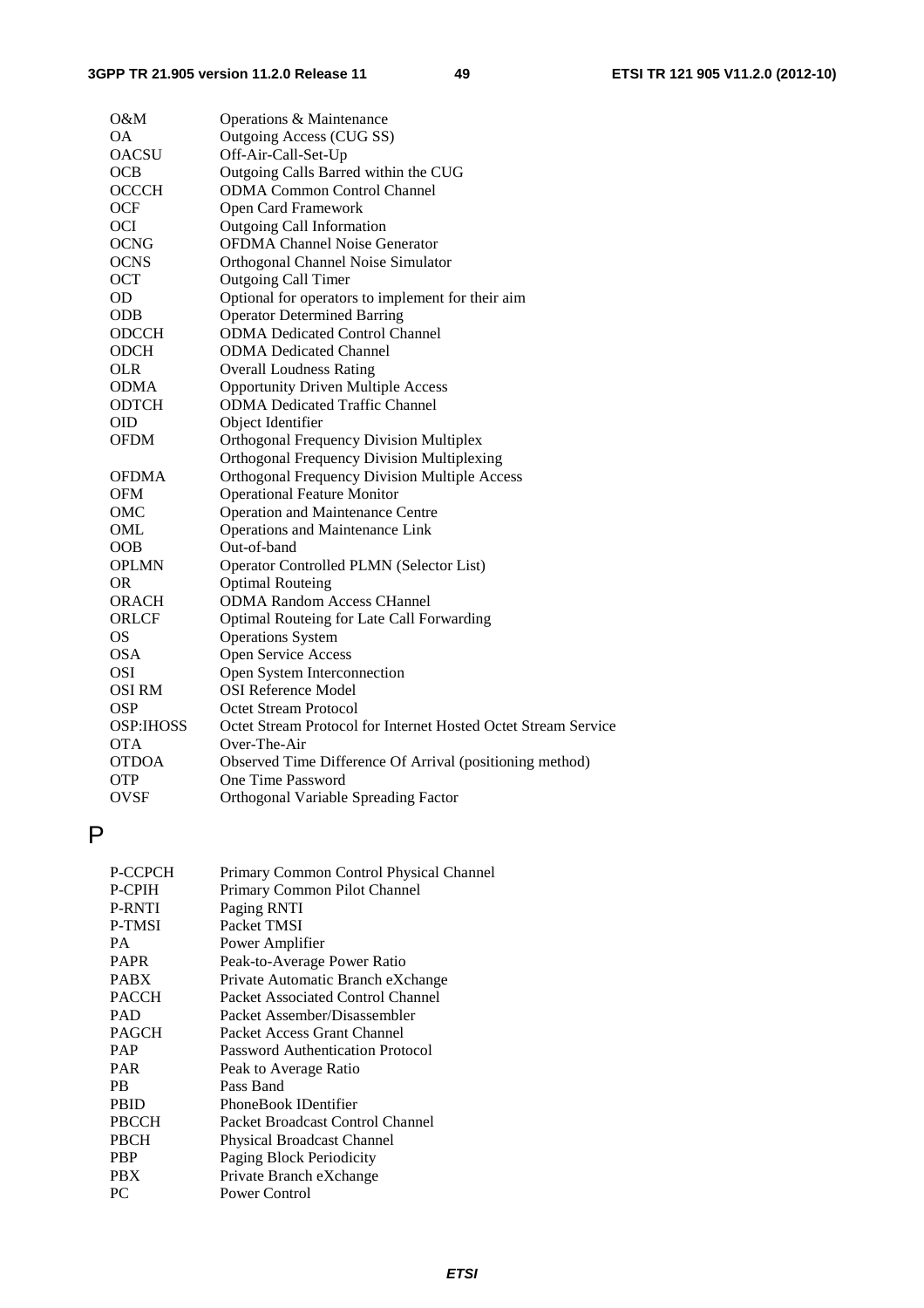|               | Personal Computer                                       |
|---------------|---------------------------------------------------------|
| <b>PCB</b>    | Protocol Control Byte                                   |
| <b>PCCC</b>   | Parallel Concatenated Convolutional Code                |
| <b>PCCCH</b>  | Packet Common Control Channel                           |
| <b>PCCH</b>   | Paging Control Channel                                  |
| <b>PCDE</b>   | Peak Code Domain Error                                  |
| PCell         | Primary Cell                                            |
| <b>PCFICH</b> | Physical control format indicator channel               |
| PCG           |                                                         |
| <b>PCH</b>    | Project Co-ordination Group<br>Paging Channel           |
| <b>PCK</b>    | Personalisation Control Key                             |
| <b>PCM</b>    | <b>Pulse Code Modulation</b>                            |
| <b>PCMCIA</b> | Personal Computer Memory Card International Association |
| <b>PCPCH</b>  | Physical Common Packet Channel                          |
| <b>PCS</b>    | Personal Communication System                           |
| PCU           | Packet Control Unit                                     |
| PD            | <b>Protocol Discriminator</b>                           |
|               | <b>Public Data</b>                                      |
| <b>PDCCH</b>  | Physical Downlink Control Channel                       |
| <b>PDCP</b>   | Packet Data Convergence Protocol                        |
| <b>PDCH</b>   | Packet Data Channel                                     |
| PDH           | Plesiochronous Digital Hierarchy                        |
| <b>PDN</b>    | <b>Public Data Network</b>                              |
|               | Packet Data Network                                     |
| <b>PDP</b>    | Packet Data Protocol                                    |
| <b>PDSCH</b>  | Physical Downlink Shared Channel                        |
| <b>PDTCH</b>  | Packet Data Traffic Channel                             |
| <b>PDU</b>    | Protocol Data Unit                                      |
| PG            | Processing Gain                                         |
| PH.           | Packet Handler                                          |
|               | PHysical (layer)                                        |
| <b>PHF</b>    | <b>Packet Handler Function</b>                          |
| <b>PHI</b>    | Packet Handler Interface                                |
| <b>PHICH</b>  | Physical hybrid-ARQ indicator channel                   |
| <b>PHS</b>    | Personal Handyphone System                              |
| <b>PHY</b>    | Physical layer                                          |
| PhyCH         | Physical Channel                                        |
| PI            | Page Indicator                                          |
|               | <b>Presentation Indicator</b>                           |
| <b>PICH</b>   | Page Indicator Channel                                  |
| <b>PICS</b>   | Protocol Implementation Conformance Statement           |
| PID           | Packet Identification                                   |
| PIN           | Personal Identification Number                          |
| <b>PIXT</b>   | Protocol Implementation eXtra information for Testing   |
| <b>PKCS</b>   | Public-Key Cryptography Standards                       |
| PL            | <b>Preferred Languages</b>                              |
| <b>PLMN</b>   | Public Land Mobile Network                              |
| <b>PMCH</b>   | <b>Physical Multicast Channel</b>                       |
| <b>PMD</b>    | Physical Media Dependent                                |
| <b>PMI</b>    | Precoding Matrix Indicator                              |
| <b>PN</b>     | Pseudo Noise                                            |
| <b>PNE</b>    | Présentation des Normes Européennes                     |
| <b>PNP</b>    | Private Numbering Plan                                  |
| POI           | Point Of Interconnection (with PSTN)                    |
| PoR           | Proof of Receipt                                        |
| <b>POTS</b>   | Plain Old Telephony Service                             |
| PP            | Point-to-Point                                          |
| <b>PPCH</b>   | Packet Paging Channel                                   |
| <b>PPE</b>    | Primative Procedure Entity                              |
| PPF           | Paging Proceed Flag                                     |
| <b>PPM</b>    | Parts Per Million                                       |
| PPP           | Point-to-Point Protocol                                 |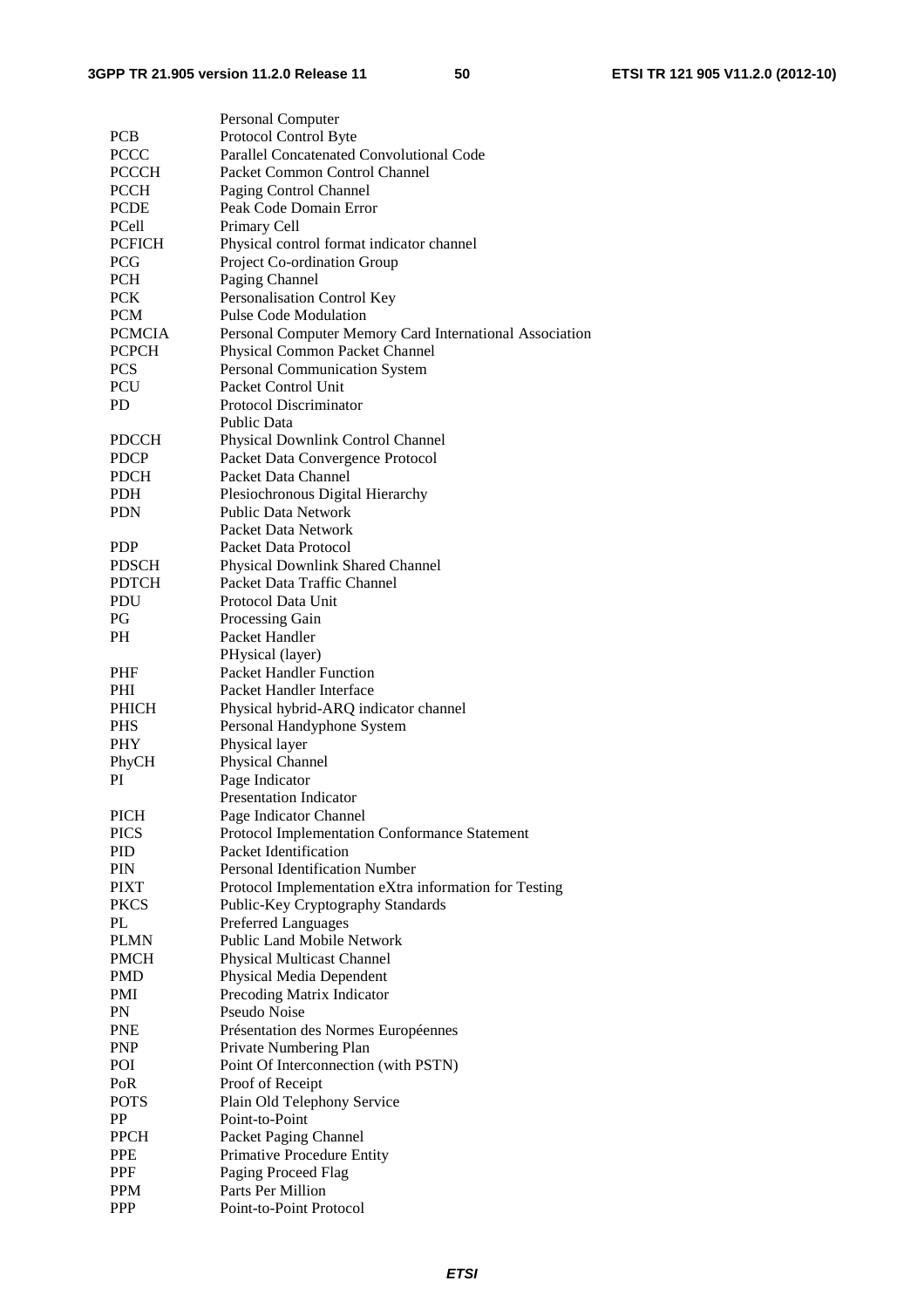| <b>PPS</b>   | Protocol and Parameter Select (response to the ATR) |
|--------------|-----------------------------------------------------|
| <b>PRACH</b> | Physical Random Access Channel                      |
|              | Packet Random Access Channel                        |
| <b>PRB</b>   | Physical Resource Block                             |
| Pref CUG     | Preferential CUG                                    |
| <b>PRS</b>   | Positioning Reference Signal                        |
| <b>PS</b>    | Packet Switched                                     |
|              | <b>Location Probability</b>                         |
| <b>PSC</b>   | Primary Synchronisation Code                        |
|              | Packet Scheduling                                   |
| <b>PSCH</b>  | <b>Physical Shared Channel</b>                      |
| <b>PSE</b>   | Personal Service Environment                        |
| <b>PSPDN</b> | Packet Switched Public Data Network                 |
| <b>PSTN</b>  | Public Switched Telephone Network                   |
| <b>PTCCH</b> | Packet Timing advance Control Channel               |
| <b>PTM</b>   | Point-to-Multipoint                                 |
| PTM-G        | PTM Group Call                                      |
| PTM-M        | <b>PTM</b> Multicast                                |
| <b>PTP</b>   | Point to point                                      |
| PU           | Payload Unit                                        |
| <b>PUCCH</b> | Physical Uplink Control Channel                     |
| <b>PUCT</b>  | Price per Unit Currency Table                       |
| <b>PUK</b>   | PIN Unblocking Key                                  |
| <b>PUSCH</b> | Physical Uplink Shared Channel                      |
| <b>PVC</b>   | <b>Permanent Virtual Circuit</b>                    |
| PW.          | Pass Word                                           |
| <b>PWS</b>   | Public Warning System                               |

### Q

| <b>OA</b>        | Q (Interface) - Adapter                    |
|------------------|--------------------------------------------|
| <b>QAF</b>       | Q - Adapter Function                       |
| <b>QAM</b>       | Quadrature Amplitude Modulation            |
| <b>OCI</b>       | OoS Class Identifier                       |
| O <sub>0</sub> S | Quality of Service                         |
| <b>QPSK</b>      | Quadrature (Quaternary) Phase Shift Keying |
| <b>QZSS</b>      | Quasi-Zenith Satellite System              |

### R

| R              | Value of Reduction of the MS transmitted RF power relative to the maximum allowed output<br>power of the highest power class of MS (A) |
|----------------|----------------------------------------------------------------------------------------------------------------------------------------|
| <b>R-APDU</b>  | Response APDU                                                                                                                          |
| R-Block        | Receive-ready Block                                                                                                                    |
| R-PDCCH        | Relay Physical Downlink Control Channel                                                                                                |
| R-SGW          | Roaming Signalling Gateway                                                                                                             |
| R-TPDU         | <b>Response TPDU</b>                                                                                                                   |
| R99            | Release 1999                                                                                                                           |
| RA             | Routing Area                                                                                                                           |
|                | Random mode request information field                                                                                                  |
| <b>RA-RNTI</b> | Random Access RNTI                                                                                                                     |
| RAB            | Radio Access Bearer                                                                                                                    |
|                | <b>Random Access Burst</b>                                                                                                             |
| <b>RAC</b>     | Routing Area Code                                                                                                                      |
| <b>RACH</b>    | Random Access Channel                                                                                                                  |
| <b>RADIUS</b>  | Remote Authentication Dial In User Service                                                                                             |
| RAI            | Routing Area Identity                                                                                                                  |
| <b>RAN</b>     | Radio Access Network                                                                                                                   |
| <b>RANAP</b>   | Radio Access Network Application Part                                                                                                  |
| <b>RAND</b>    | RANDom number (used for authentication)                                                                                                |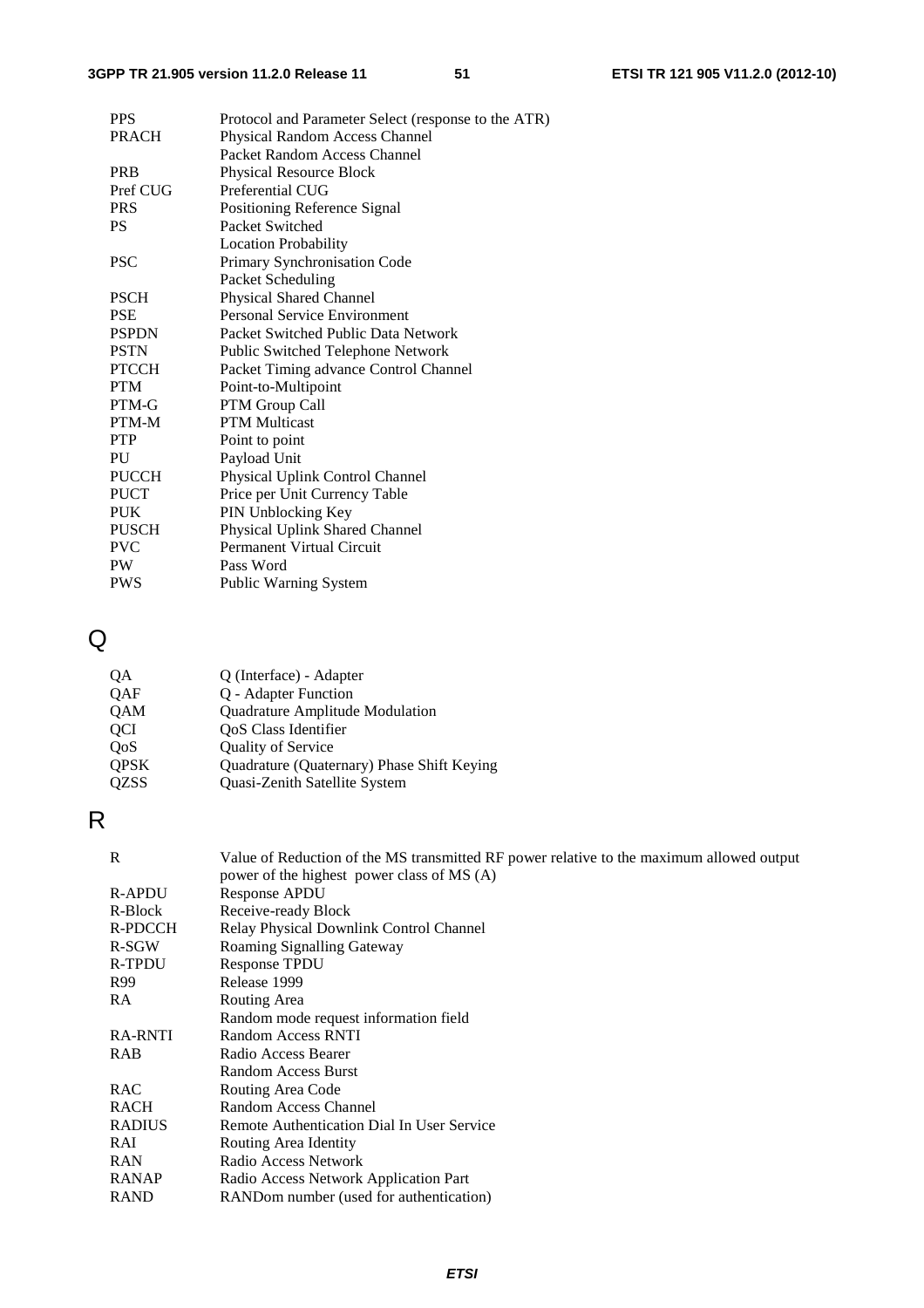#### **3GPP TR 21.905 version 11.2.0 Release 11 52 ETSI TR 121 905 V11.2.0 (2012-10)**

| RAT            | Radio Access Technology                                                  |
|----------------|--------------------------------------------------------------------------|
| RAU            | Routing Area Update                                                      |
| RB             | Radio Bearer                                                             |
| RBC            | Radio Bearer Control                                                     |
| RBER           | <b>Residual Bit Error Ratio</b>                                          |
| RDF            | <b>Resource Description Format</b>                                       |
| RDI            | <b>Restricted Digital Information</b>                                    |
| RE             | <b>Resource Element</b>                                                  |
| REC            | RECommendation                                                           |
| REG            | <b>Resource Element Group</b>                                            |
| <b>REJ</b>     | REJect(ion)                                                              |
| REL            | RELease                                                                  |
| Rel-4          | Release 4                                                                |
| Rel-5          | Release 5                                                                |
| <b>REQ</b>     | <b>REQuest</b>                                                           |
| RES            | user RESponse                                                            |
|                | 64-bit signed RESponse that is the output of the function f2 in a 3G AKA |
| RET            | <b>Remote Electrical Tilting</b>                                         |
| <b>RETAP</b>   | Remote Electrical Tilting Application Part                               |
| RF             | Radio Frequency                                                          |
| RFC            | <b>Request For Comments</b>                                              |
|                | Radio Frequency Channel                                                  |
| <b>RFCH</b>    | Radio Frequency CHannel                                                  |
| <b>RFE</b>     | Routing Functional Identity                                              |
| <b>RFN</b>     | Reduced TDMA Frame Number                                                |
| RFU            | Reserved for Future Use                                                  |
| RI             | Rank Indication                                                          |
| RIM            | <b>RAN</b> Information Management                                        |
| RL             | Radio Link                                                               |
| <b>RLC</b>     | Radio Link Control                                                       |
| RLCP           | Radio Link Control Protocol                                              |
| RLP            | Radio Link Protocol                                                      |
| RLR            | <b>Receiver Loudness Rating</b>                                          |
| <b>RLS</b>     | Radio Link Set                                                           |
| <b>RMS</b>     | Root Mean Square (value)                                                 |
| <b>RN</b>      | <b>Relay Node</b>                                                        |
| RNC            | Radio Network Controller                                                 |
| RNL            | Radio Network Layer                                                      |
| <b>RNS</b>     | Radio Network Subsystem                                                  |
| <b>RNSAP</b>   | Radio Network Subsystem Application Part                                 |
| <b>RNTABLE</b> | Table of 128 integers in the hopping sequence                            |
| <b>RNTI</b>    | Radio Network Temporary Identity                                         |
| <b>ROHC</b>    | <b>Robust Header Compression</b>                                         |
| <b>RPLMN</b>   | Registered Public Land Mobile Network                                    |
| <b>RPOA</b>    | Recognised Private Operating Agency                                      |
| RR             | Radio Resources                                                          |
| <b>RRC</b>     | Radio Resource Control                                                   |
| <b>RRM</b>     | Radio Resource Management                                                |
| <b>RS</b>      | Reference Symbol                                                         |
| <b>RSA</b>     | Algorithm invented by Rivest, Adleman and Shamir                         |
| <b>RSCP</b>    | Received Signal Code Power                                               |
| <b>RSE</b>     | Radio System Entity                                                      |
| RSL            | Radio Signalling Link                                                    |
| <b>RSRQ</b>    | Reference Signal Received Quality                                        |
| RSSI           | Received Signal Strength Indicator                                       |
| <b>RST</b>     | Reset                                                                    |
| <b>RSTD</b>    | Reference Signal Time Difference                                         |
| <b>RSVP</b>    | <b>Resource ReserVation Protocol</b>                                     |
| <b>RSZI</b>    | Regional Subscription Zone Identity                                      |
| <b>RT</b>      | <b>Real Time</b>                                                         |
| <b>RTE</b>     | <b>Remote Terminal Emulator</b>                                          |
| <b>RTP</b>     | Real Time Protocol                                                       |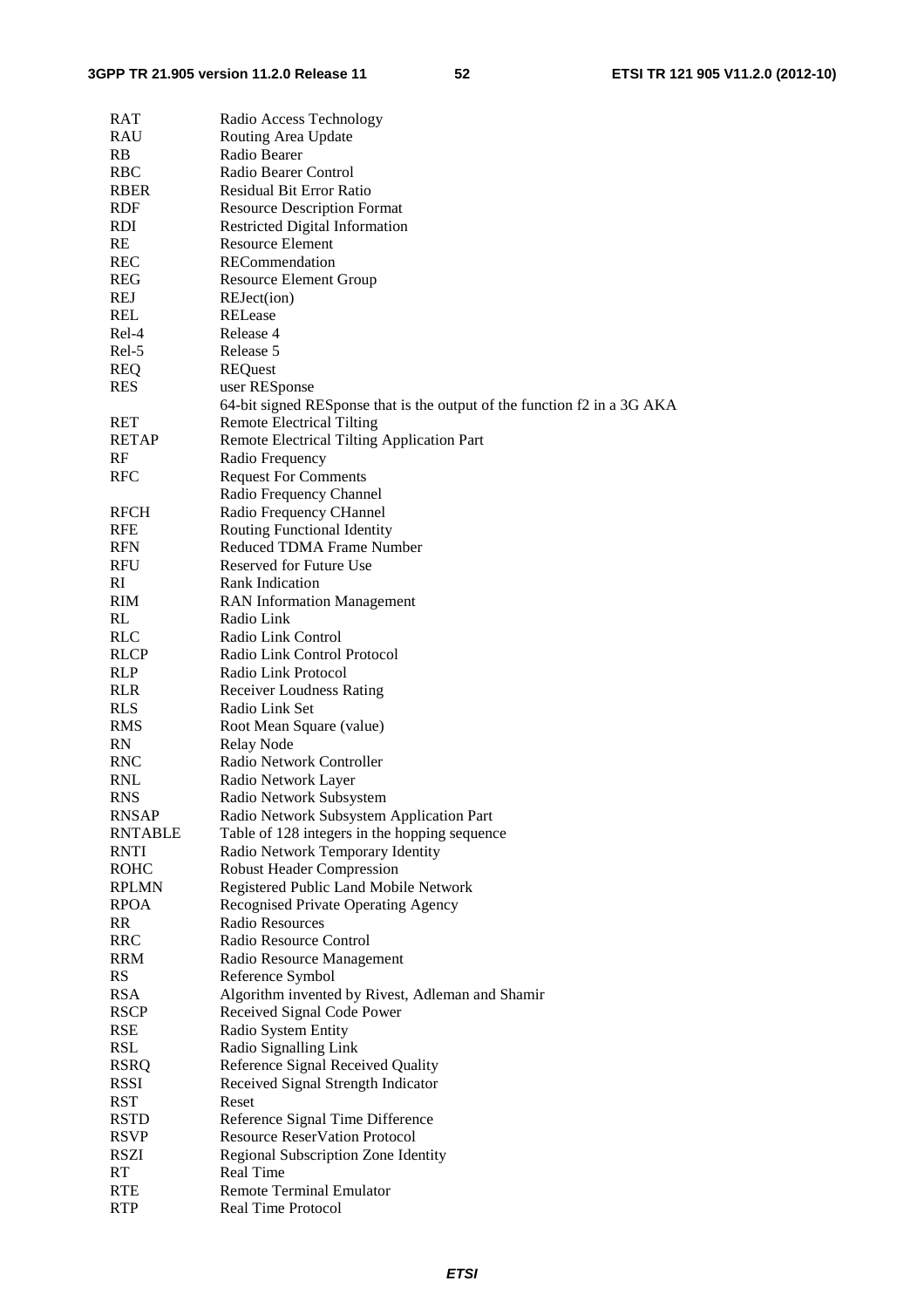| <b>RU</b>     | Resource Unit               |
|---------------|-----------------------------|
| <b>RWB</b>    | <b>Resolution Bandwidth</b> |
| RX            | Receive                     |
| <b>RXLEV</b>  | Received signal level       |
| <b>RXOUAL</b> | Received Signal Quality     |

### S

| S <sub>1</sub> AP   | S1 Application Protocol                                                             |
|---------------------|-------------------------------------------------------------------------------------|
| S <sub>1</sub> -MME | S1 for the control plane                                                            |
| $S1-U$              | S1 for the user plane                                                               |
| S-Block             | <b>Supervisory Block</b>                                                            |
| <b>S-CCPCH</b>      | Secondary Common Control Physical Channel                                           |
| <b>S-CPICH</b>      | Secondary Common Pilot Channel                                                      |
| S-CSCF              | <b>Serving CSCF</b>                                                                 |
| S-GW                | Serving Gateway                                                                     |
| <b>S-RNTI</b>       | <b>SRNC Radio Network Temporary Identity</b>                                        |
| S-TMSI              | SAE Temporary Mobile Station Identifier                                             |
| SAAL                | <b>Signalling ATM Adaptation Layer</b>                                              |
| <b>SABM</b>         | Set Asynchronous Balanced Mode                                                      |
| <b>SACCH</b>        | <b>Slow Associated Control Channel</b>                                              |
| SACCH/C4            | Slow Associated Control CHannel/SDCCH/4                                             |
| SACCH/C8            | Slow Associated Control CHannel/SDCCH/8                                             |
| SACCH/T             | Slow Associated Control CHannel/Traffic channel                                     |
| <b>SACCH/TF</b>     | Slow Associated Control CHannel/Traffic channel Full rate                           |
| <b>SACCH/TH</b>     | Slow Associated Control CHannel/Traffic channel Half rate                           |
| SAD                 | Source Address                                                                      |
| SAE                 | <b>System Architecture Evolution</b>                                                |
| SAP                 | Service Access Point                                                                |
| SAPI                | Service Access Point Identifier                                                     |
| SAR                 | Segmentation and Reassembly                                                         |
| <b>SAT</b>          | <b>SIM Application Toolkit</b>                                                      |
| SB.                 | Synchronization Burst                                                               |
| <b>SBAS</b>         | Space Based Augmentation System                                                     |
| <b>SBLP</b>         | Service Based Local Policy                                                          |
| <b>SBSC</b>         | Serving Base Station Controller                                                     |
| <b>SBSS</b>         | Serving Base Station Subsystem                                                      |
| <b>SC</b>           | Service Centre (used for SMS)                                                       |
|                     | Service Code                                                                        |
| <b>SC-FDMA</b>      | Single-Carrier Frequency Division Multiple Access                                   |
| <b>SCCH</b>         | <b>Synchronisation Control Channel</b>                                              |
| <b>SCCP</b>         | <b>Signalling Connection Control Part</b>                                           |
| SCell               | Secondary Cell                                                                      |
| <b>SCF</b>          | Service Control Function (IN context), Service Capability Feature (VHE/OSA context) |
| <b>SCH</b>          | <b>Synchronisation Channel</b>                                                      |
| SCI                 | Subscriber Controlled Input                                                         |
| <b>SCN</b>          | Sub-Channel Number                                                                  |
| <b>SCP</b>          | Service Control Point                                                               |
| <b>SCTP</b>         | <b>S Common Transport Protocol</b>                                                  |
| <b>SCUDIF</b>       | Service Change and UDI/RDI Fallback                                                 |
| <b>SDCCH</b>        | <b>Stand-Alone Dedicated Control Channel</b>                                        |
| <b>SDH</b>          |                                                                                     |
| <b>SDL</b>          | Synchronous Digital Hierarchy                                                       |
|                     | Specification Description Language                                                  |
| <b>SDMA</b>         | <b>Spatial Division Multiple Access</b>                                             |
| <b>SDN</b>          | <b>Service Dialling Number</b>                                                      |
| <b>SDP</b>          | Service Discovery Protocol (Bluetooth related)                                      |
|                     | <b>Session Description Protocol</b>                                                 |
| <b>SDT</b>          | SDL Development Tool                                                                |
| SDU                 | Service Data Unit                                                                   |
| $\rm SE$            | Security Environment                                                                |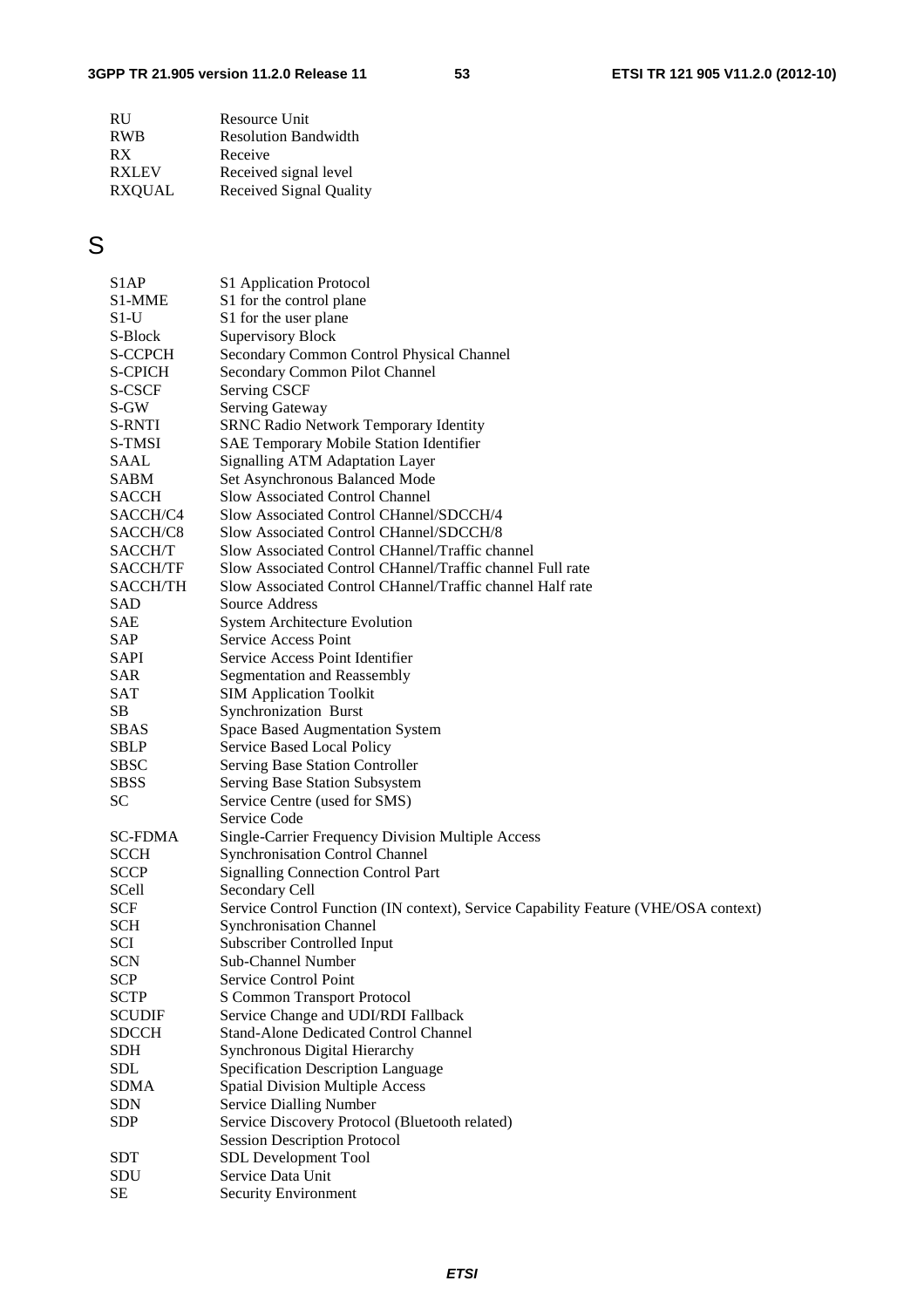|                | <b>Sending Entity</b>                                                               |
|----------------|-------------------------------------------------------------------------------------|
|                | <b>Support Entity</b>                                                               |
| SEF            | <b>Support Entity Function</b>                                                      |
| <b>SET</b>     | <b>SUPL Enabled Terminal</b>                                                        |
| SF             | <b>Spreading Factor</b>                                                             |
|                |                                                                                     |
| <b>SFH</b>     | Slow Frequency Hopping                                                              |
| SFI            | Short EF Identifier                                                                 |
| <b>SFN</b>     | <b>System Frame Number</b>                                                          |
| <b>SGSN</b>    | Serving GPRS Support Node                                                           |
| <b>SHCCH</b>   | <b>Shared Channel Control Channel</b>                                               |
| SI             | Screening Indicator                                                                 |
|                | Service Interworking                                                                |
|                | Supplementary Information ( $SIA =$ Supplemenatary Information A)                   |
|                | <b>System Information</b>                                                           |
|                |                                                                                     |
| <b>SI-RNTI</b> | <b>System Information RNTI</b>                                                      |
| <b>SIB</b>     | <b>System Information Block</b>                                                     |
| <b>SIC</b>     | Service Implementation Capabilities                                                 |
| <b>SID</b>     | <b>SIlence Descriptor</b>                                                           |
| <b>SIM</b>     | <b>GSM Subscriber Identity Module</b>                                               |
| <b>SIP</b>     | <b>Session Initiated Protocol</b>                                                   |
| <b>SIPTO</b>   | Selected IP Traffic Offload                                                         |
| <b>SIR</b>     | Signal-to-Interference Ratio                                                        |
| <b>SLA</b>     | Service Level Agreement                                                             |
| <b>SLP</b>     | <b>SUPL Location Platform</b>                                                       |
|                | Subscriber LCS Privacy Profile                                                      |
| <b>SLPP</b>    |                                                                                     |
| <b>SLR</b>     | Send Loudness Rating                                                                |
| <b>SLTM</b>    | <b>Signalling Link Test Message</b>                                                 |
| <b>SM</b>      | <b>Session Management</b>                                                           |
|                | <b>Short Message</b>                                                                |
| <b>SMDS</b>    | Switched Multimegabit Data Service                                                  |
| SME            | <b>Short Message Entity</b>                                                         |
| SMG            | Special Mobile Group                                                                |
| SMI            | Structure of Management Information (RFC 1155)                                      |
| <b>SMLC</b>    | Serving Mobile Location Centre                                                      |
| <b>SMS</b>     | <b>Short Message Service</b>                                                        |
| SMS-CB         | <b>SMS Cell Broadcast</b>                                                           |
| SMS-PP         | Short Message Service/Point-to-Point                                                |
| SMS-SC         | Short Message Service - Service Centre                                              |
|                |                                                                                     |
| Smt            | Short message terminal                                                              |
| <b>SN</b>      | Serial Number                                                                       |
|                | <b>Serving Network</b>                                                              |
|                | Sequence Number                                                                     |
|                | Subscriber Number                                                                   |
| <b>SNDCP</b>   | Sub-Network Dependent Convergence Protocol                                          |
| <b>SNMP</b>    | Simple Network Management Protocol                                                  |
| <b>SNR</b>     | Serial NumbeR                                                                       |
|                | Signal-to-Noise Ratio                                                               |
| SOA            | Suppress Outgoing Access (CUG SS)                                                   |
| SoLSA          | Support of Localised Service Area                                                   |
| SON            | <b>Self Organizing Networks</b>                                                     |
| SoR            | <b>Steering of Roaming</b>                                                          |
| <b>SP</b>      | <b>Switching Point</b>                                                              |
|                | Service Provider                                                                    |
| <b>SPC</b>     | <b>Signalling Point Code</b>                                                        |
|                | <b>Suppress Preferential CUG</b>                                                    |
| <b>SPCK</b>    | Service Provider Control Key                                                        |
|                |                                                                                     |
| <b>SPI</b>     | <b>Security Parameters Indication</b>                                               |
| <b>SQN</b>     | Sequence number                                                                     |
| <b>SR</b>      | <b>Scheduling Request</b>                                                           |
| <b>SRB</b>     | <b>Signalling Radio Bearer</b>                                                      |
| <b>SRES</b>    | Signed RESponse (authentication value returned by the SIM or by the USIM in 2G AKA) |
| <b>SRNC</b>    | Serving Radio Network Controller                                                    |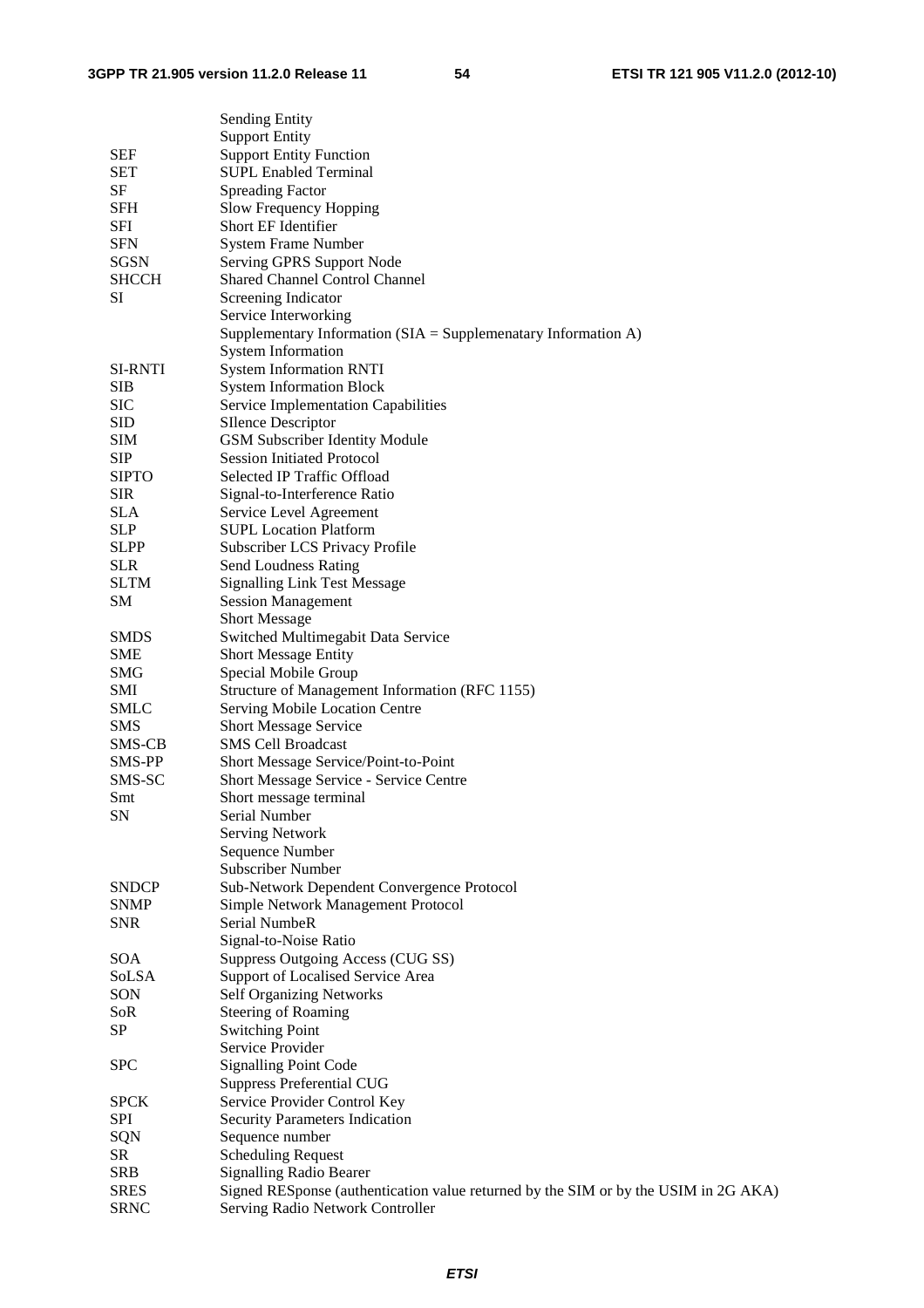| <b>SRNS</b>     | Serving RNS                                                     |  |  |  |  |  |  |
|-----------------|-----------------------------------------------------------------|--|--|--|--|--|--|
| <b>SRS</b>      | Sounding Reference Signal                                       |  |  |  |  |  |  |
| SS              | <b>Supplementary Service</b>                                    |  |  |  |  |  |  |
|                 | <b>System Simulator</b>                                         |  |  |  |  |  |  |
| SS7             | Signalling System No. 7                                         |  |  |  |  |  |  |
| SSC             | Secondary Synchronisation Code                                  |  |  |  |  |  |  |
|                 | <b>Supplementary Service Control string</b>                     |  |  |  |  |  |  |
| <b>SSCOP</b>    | Service Specific Connection Oriented Protocol                   |  |  |  |  |  |  |
| <b>SSCF</b>     | Service Specific Co-ordination Function                         |  |  |  |  |  |  |
| <b>SSCF-NNI</b> | Service Specific Coordination Function - Network Node Interface |  |  |  |  |  |  |
| <b>SSCS</b>     | Service Specific Convergence Sublayer                           |  |  |  |  |  |  |
| <b>SSDT</b>     | <b>Site Selection Diversity Transmission</b>                    |  |  |  |  |  |  |
| <b>SSE</b>      | Service Specific Entities                                       |  |  |  |  |  |  |
| <b>SSF</b>      | <b>Service Switching Function</b>                               |  |  |  |  |  |  |
| <b>SSN</b>      | Sub-System Number                                               |  |  |  |  |  |  |
| <b>SSSAR</b>    | Service Specific Segmentation and Re-assembly sublayer          |  |  |  |  |  |  |
| <b>STC</b>      | <b>Signalling Transport Converter</b>                           |  |  |  |  |  |  |
| <b>STMR</b>     | <b>SideTone Masking Rating</b>                                  |  |  |  |  |  |  |
| <b>STP</b>      | <b>Signalling Transfer Point</b>                                |  |  |  |  |  |  |
| <b>STTD</b>     | <b>Space Time Transmit Diversity</b>                            |  |  |  |  |  |  |
| SuM             | <b>Subscription Management</b>                                  |  |  |  |  |  |  |
| <b>SUPL</b>     | <b>Secure User Plane Location</b>                               |  |  |  |  |  |  |
| SV              | Space Vehicle                                                   |  |  |  |  |  |  |
| <b>SVC</b>      | Switched virtual circuit                                        |  |  |  |  |  |  |
| SVN             | <b>Software Version Number</b>                                  |  |  |  |  |  |  |
| <b>SW</b>       | <b>Status Word</b>                                              |  |  |  |  |  |  |
|                 | Software                                                        |  |  |  |  |  |  |
| SW1/SW2         | Status Word 1/Status Word 2                                     |  |  |  |  |  |  |
|                 |                                                                 |  |  |  |  |  |  |

### T

| T-SGW         | <b>Transport Signalling Gateway</b>         |  |  |  |  |  |
|---------------|---------------------------------------------|--|--|--|--|--|
| т             | Timer                                       |  |  |  |  |  |
|               | Transparent                                 |  |  |  |  |  |
|               | Type only                                   |  |  |  |  |  |
| TA            | <b>Terminal Adaptation</b>                  |  |  |  |  |  |
|               | <b>Timing Advance</b>                       |  |  |  |  |  |
|               | <b>Tracking Area</b>                        |  |  |  |  |  |
| TAC           | Type Approval Code                          |  |  |  |  |  |
| TAF           | <b>Terminal Adaptation Function</b>         |  |  |  |  |  |
| <b>TAR</b>    | <b>Toolkit Application Reference</b>        |  |  |  |  |  |
| TB            | <b>Transport Block</b>                      |  |  |  |  |  |
| <b>TBD</b>    | To Be Defined                               |  |  |  |  |  |
| TBF           | <b>Temporary Block Flow</b>                 |  |  |  |  |  |
| TBR           | <b>Technical Basis for Regulation</b>       |  |  |  |  |  |
| ТC            | <b>Transaction Capabilities</b>             |  |  |  |  |  |
|               | TransCoder                                  |  |  |  |  |  |
|               | <b>Transmission Convergence</b>             |  |  |  |  |  |
| TCH           | <b>Traffic Channel</b>                      |  |  |  |  |  |
| TCH/F         | A full rate TCH                             |  |  |  |  |  |
| TCH/F2,4      | A full rate data TCH ( $\leq$ 2,4kbit/s)    |  |  |  |  |  |
| TCH/F4,8      | A full rate date TCH (4,8kbit/s)            |  |  |  |  |  |
| TCH/F9.6      | A full rate data TCH (9,6kbit/s)            |  |  |  |  |  |
| <b>TCH/FS</b> | A full rate Speech TCH                      |  |  |  |  |  |
| TCH/H         | A half rate TCH                             |  |  |  |  |  |
| TCH/H2,4      | A half rate data TCH $(\leq 2,4$ kbit/s)    |  |  |  |  |  |
| TCH/H4,8      | A half rate data TCH (4,8kbit/s)            |  |  |  |  |  |
| <b>TCH/HS</b> | A half rate Speech TCH                      |  |  |  |  |  |
| TC-TR         | <b>Technical Committee Technical Report</b> |  |  |  |  |  |
| TCI           | <b>Transceiver Control Interface</b>        |  |  |  |  |  |
| <b>TCP</b>    | <b>Transmission Control Protocol</b>        |  |  |  |  |  |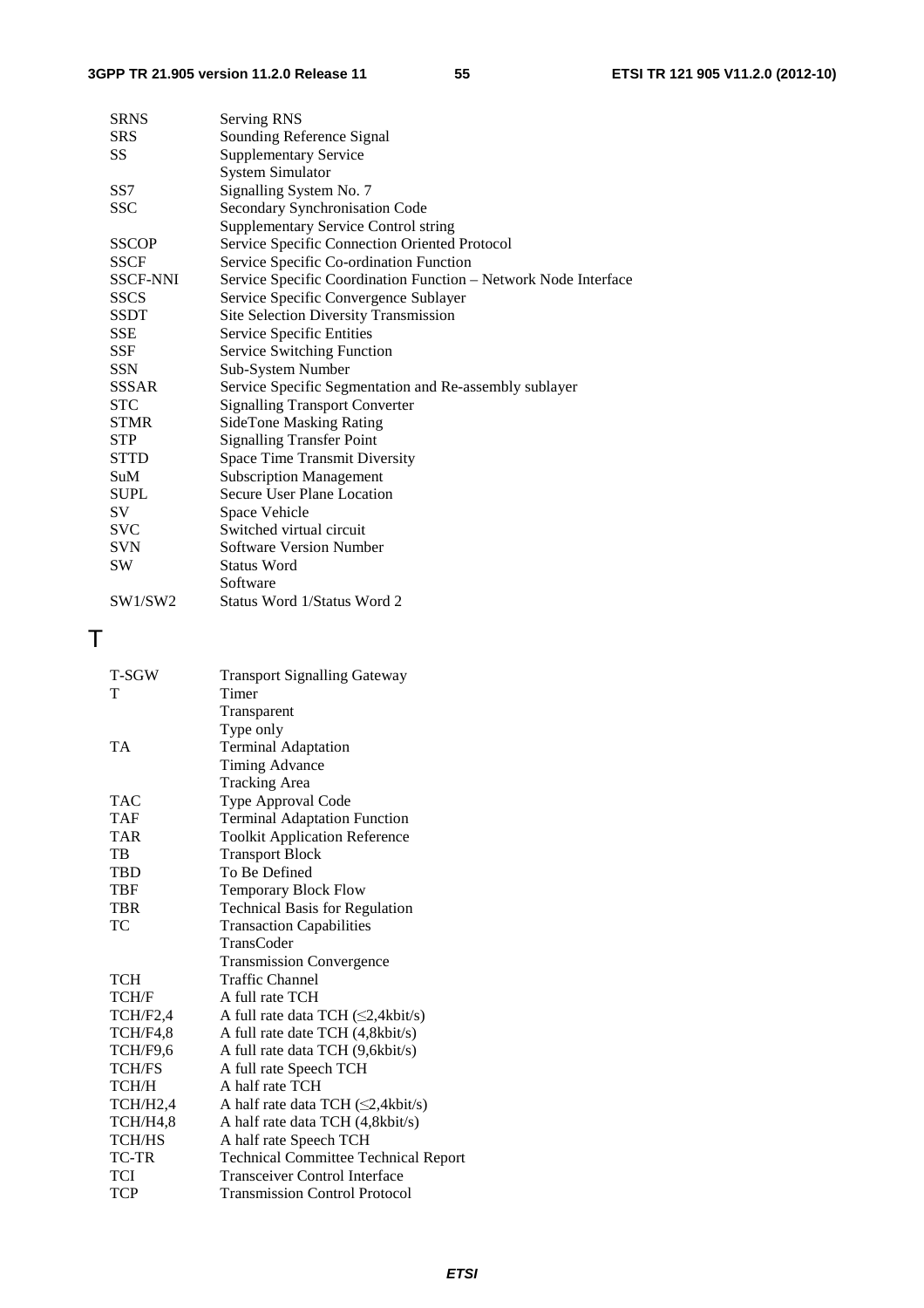| <b>TD-CDMA</b>   | Time Division-Code Division Multiple Access                              |
|------------------|--------------------------------------------------------------------------|
| <b>TDD</b>       | Time Division Duplex(ing)                                                |
| <b>TDMA</b>      | Time Division Multiple Access                                            |
| <b>TDoc</b>      | <b>Temporary Document</b>                                                |
| TE               | <b>Terminal Equipment</b>                                                |
| TE9              | Terminal Equipment 9 (ETSI sub-technical committee)                      |
| Tei              | Terminal endpoint identifier                                             |
| <b>TEID</b>      | Tunnel End Point Identifier                                              |
| TF               | <b>Transport Format</b>                                                  |
| <b>TFA</b>       | <b>TransFer Allowed</b>                                                  |
| <b>TFC</b>       | <b>Transport Format Combination</b>                                      |
| <b>TFCI</b>      | <b>Transport Format Combination Indicator</b>                            |
| <b>TFCS</b>      | <b>Transport Format Combination Set</b>                                  |
| <b>TFI</b>       | <b>Transport Format Indicator</b>                                        |
|                  | <b>Temporary Flow Identity</b>                                           |
| <b>TFIN</b>      | <b>Transport Format INdicator</b>                                        |
| <b>TFP</b>       | <b>TransFer Prohibited</b>                                               |
| <b>TFS</b>       | <b>Transport Format Set</b>                                              |
| <b>TFT</b>       | <b>Traffic Flow Template</b>                                             |
| TI               | <b>Transaction Identifier</b>                                            |
| <b>TLLI</b>      | Temporary Logical Link Identity                                          |
| <b>TLM</b>       | TeLeMetry word                                                           |
| <b>TLS</b>       | <b>Transport Layer Security</b>                                          |
| <b>TLV</b>       | Tag Length Value                                                         |
| TM               | <b>Telecom Management</b>                                                |
|                  | <b>Transparent Mode</b>                                                  |
| <b>TMA</b>       | <b>Tower Mounted Amplifier</b>                                           |
| <b>TMAAP</b>     | Tower Mounted Amplifier application part                                 |
| <b>TMF</b>       | <b>Telecom Management Forum</b>                                          |
| <b>TMN</b>       | <b>Telecom Management Network</b>                                        |
| <b>TMSI</b>      | Temporary Mobile Subscriber Identity                                     |
| <b>TN</b>        | <b>Termination Node</b>                                                  |
|                  | <b>Timeslot Number</b>                                                   |
| <b>TNL</b>       | <b>Transport Network Layer</b>                                           |
| <b>TO</b>        | <b>Telecom Operations Map</b>                                            |
| <b>TOA</b>       | Time of Arrival                                                          |
| <b>TON</b>       | Type Of Number                                                           |
| TP               | <b>Third Party</b>                                                       |
| <b>TPC</b>       | <b>Transmit Power Control</b>                                            |
| <b>TPDU</b>      | Transfer Protocol Data Unit                                              |
| TR               | <b>Technical Report</b>                                                  |
| <b>TRAU</b>      | Transcoder and Rate Adapter Unit                                         |
| <b>TrCH</b>      | <b>Transport Channel</b>                                                 |
| <b>TRX</b>       | Transceiver                                                              |
| <b>TS</b>        | <b>Technical Specification</b>                                           |
|                  | Teleservice                                                              |
|                  | Time Slot                                                                |
| <b>TSC</b>       | <b>Training Sequence Code</b>                                            |
| <b>TSDI</b>      | Transceiver Speech & Data Interface                                      |
| <b>TSG</b>       | <b>Technical Specification Group</b>                                     |
| <b>TSTD</b>      | Time Switched Transmit Diversity                                         |
| <b>TTCN</b>      | Tree and Tabular Combined Notation                                       |
| TTI              | <b>Transmission Timing Interval</b>                                      |
| <b>TUP</b>       | Telephone User Part (SS7)                                                |
| TV               | Type and Value                                                           |
| ${\rm T}{\rm X}$ | Transmit                                                                 |
| <b>TXPWR</b>     | Transmit PoWeR; Tx power level in the MS_TXPWR_REQUEST and MS_TXPWR_CONF |
|                  | parameters                                                               |
|                  |                                                                          |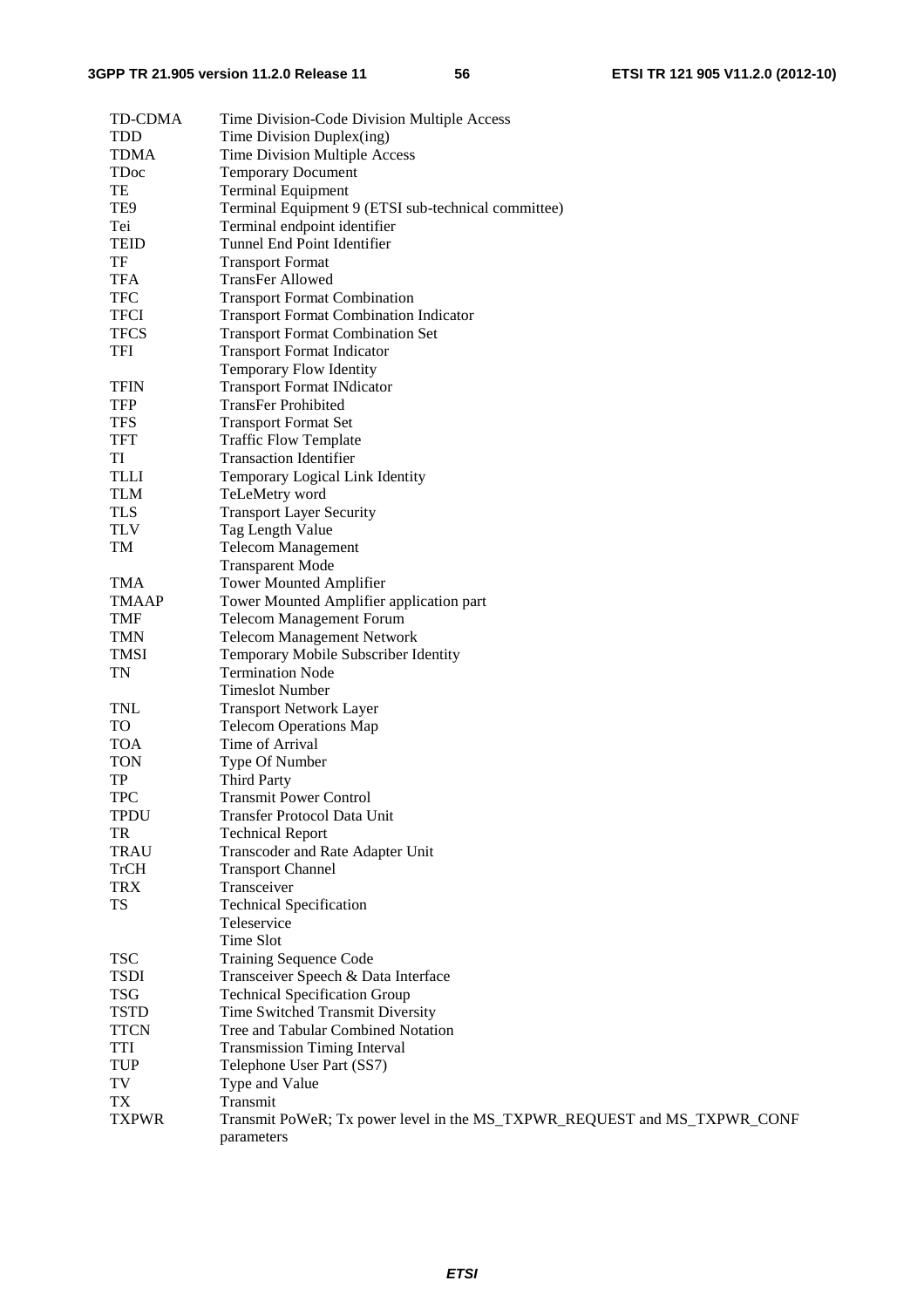U

| U-plane          | User plane                                                      |
|------------------|-----------------------------------------------------------------|
| <b>U-RNTI</b>    | <b>UTRAN Radio Network Temporary Identity</b>                   |
| <b>UARFCN</b>    | UTRA Absolute Radio Frequency Channel Number                    |
| <b>UARFN</b>     | UTRA Absolute Radio Frequency Number                            |
| <b>UART</b>      | Universal Asynchronous Receiver and Transmitter                 |
| UCS <sub>2</sub> | Universal Character Set 2                                       |
|                  |                                                                 |
| <b>UDD</b>       | <b>Unconstrained Delay Data</b>                                 |
| <b>UDI</b>       | Unrestricted Digital Information                                |
| <b>UDP</b>       | <b>User Datagram Protocol</b>                                   |
| <b>UDUB</b>      | <b>User Determined User Busy</b>                                |
| <b>UDCH</b>      | <b>User-plane Dedicated CHannel</b>                             |
| UE               | <b>User Equipment</b>                                           |
| $UE_R$           | User Equipment with ODMA relay operation enabled                |
| <b>UEM</b>       | operating band Unwanted Emissions Mask                          |
| UI               | <b>User Interface</b>                                           |
|                  | Unnumbered Information (Frame)                                  |
| UIA              | 3G Integrity Algorithm                                          |
| UIC              | Union Internationale des Chemins de Fer                         |
| UL               | Uplink (Reverse Link)                                           |
| UL-SCH           | <b>Uplink Shared channel</b>                                    |
| <b>UM</b>        | Unacknowledged Mode                                             |
| <b>UML</b>       | <b>Unified Modelling Language</b>                               |
| <b>UMS</b>       | <b>User Mobility Server</b>                                     |
| <b>UMSC</b>      | <b>UMTS Mobile Services Switching Centre</b>                    |
| <b>UMTS</b>      | Universal Mobile Telecommunications System                      |
| <b>UNI</b>       | User-Network Interface                                          |
| UP               | User Plane                                                      |
| <b>UPCMI</b>     | Uniform PCM Interface (13-bit)                                  |
| <b>UPE</b>       | <b>User Plane Entity</b>                                        |
| <b>UPD</b>       | Up to date                                                      |
| <b>UpPTS</b>     | <b>Uplink Pilot Timeslot</b>                                    |
| <b>UPT</b>       | Universal Personal Telecommunication                            |
| <b>URA</b>       |                                                                 |
|                  | <b>User Registration Area</b><br><b>UTRAN Registration Area</b> |
|                  |                                                                 |
| <b>URAN</b>      | <b>UMTS Radio Access Network</b>                                |
| <b>URB</b>       | User Radio Bearer                                               |
| <b>URI</b>       | Uniform Resource Identifier                                     |
| <b>URL</b>       | <b>Uniform Resource Locator</b>                                 |
| USAT             | <b>USIM Application Toolkit</b>                                 |
| <b>USB</b>       | <b>Universal Serial Bus</b>                                     |
| <b>USC</b>       | <b>UE Service Capabilities</b>                                  |
| <b>USCH</b>      | <b>Uplink Shared Channel</b>                                    |
| <b>USF</b>       | <b>Uplink State Flag</b>                                        |
| <b>USIM</b>      | Universal Subscriber Identity Module                            |
| <b>USSD</b>      | <b>Unstructured Supplementary Service Data</b>                  |
| UT               | Universal Time                                                  |
| <b>UTRA</b>      | <b>Universal Terrestrial Radio Access</b>                       |
| <b>UTRAN</b>     | Universal Terrestrial Radio Access Network                      |
| UUI              | <b>User-to-User Information</b>                                 |
| UUS              | Uu Stratum                                                      |
|                  | User-to-User Signalling                                         |
|                  |                                                                 |

### V

| V          | Value only               |
|------------|--------------------------|
| <b>VA</b>  | Voice Activity factor    |
| <b>VAD</b> | Voice Activity Detection |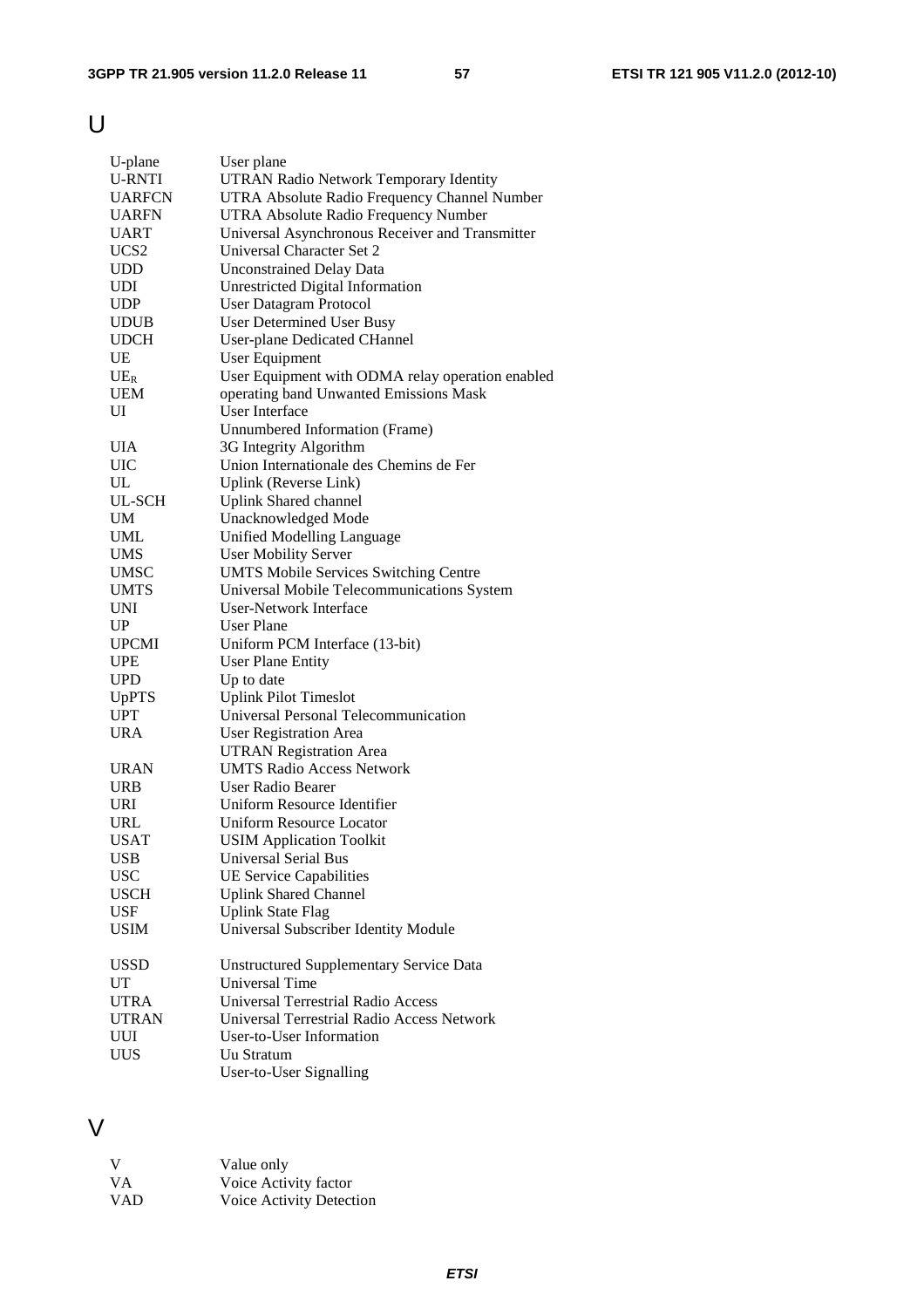| <b>VAP</b>   | Videotex Access Point                        |
|--------------|----------------------------------------------|
| <b>VASP</b>  | Value Added Service Provider                 |
| <b>VBR</b>   | Variable Bit Rate                            |
| <b>VBS</b>   | Voice Broadcast Service                      |
| VC.          | Virtual Circuit                              |
| <b>VGCS</b>  | Voice Group Call Service                     |
| <b>VHE</b>   | Virtual Home Environment                     |
| <b>VLR</b>   | Visitor Location Register                    |
| <b>VMSC</b>  | Visited MSC                                  |
| <b>V</b> oIP | Voice Over IP                                |
| <b>VPLMN</b> | Visited Public Land Mobile Network           |
| <b>VPN</b>   | Virtual Private Network                      |
| <b>VRB</b>   | Virtual Resource Block                       |
| <b>VSC</b>   | Videotex Service Centre                      |
| V(SD)        | Send state variable                          |
| VTX host     | The components dedicated to Videotex service |
|              |                                              |

### W

| WA             | Wide Area                                 |
|----------------|-------------------------------------------|
| WAAS           | Wide Area Augmentation System             |
| WAE            | <b>Wireless Application Environment</b>   |
| WAP            | <b>Wireless Application Protocol</b>      |
| WBEM           | Web Based Enterprise Management           |
| <b>WCDMA</b>   | Wideband Code Division Multiple Access    |
| <b>WDP</b>     | Wireless Datagram Protocol                |
| WG             | <b>Working Group</b>                      |
| WGS-84         | World Geodetic System 1984                |
| WIM            | <b>Wireless Identity Module</b>           |
| WIN            | Wireless Intelligent Network              |
| WLAN           | Wireless Local Area Network               |
| <b>WLAN UE</b> | <b>WLAN</b> User Equipment                |
| <b>WPA</b>     | Wrong Password Attempts (counter)         |
| WS             | <b>Work Station</b>                       |
| WSP            | <b>Wireless Session Protocol</b>          |
| WTA            | <b>Wireless Telephony Applications</b>    |
| WTAI           | Wireless Telephony Applications Interface |
| WTDD           | <b>Wideband Time Division Duplexing</b>   |
| <b>WTLS</b>    | <b>Wireless Transport Layer Security</b>  |
| <b>WTP</b>     | <b>Wireless Transaction Protocol</b>      |
| WTX            | Waiting Time eXtenstion                   |
| WWT            | Work Waiting Time                         |
| <b>WWW</b>     | World Wide Web                            |
|                |                                           |

### X

| exXpected Message Authentication Code (calculated by the USIM application in 3G AKA) |
|--------------------------------------------------------------------------------------|
|                                                                                      |

### Y

<void>

Z

$$
\angle
$$

ZC Zone Code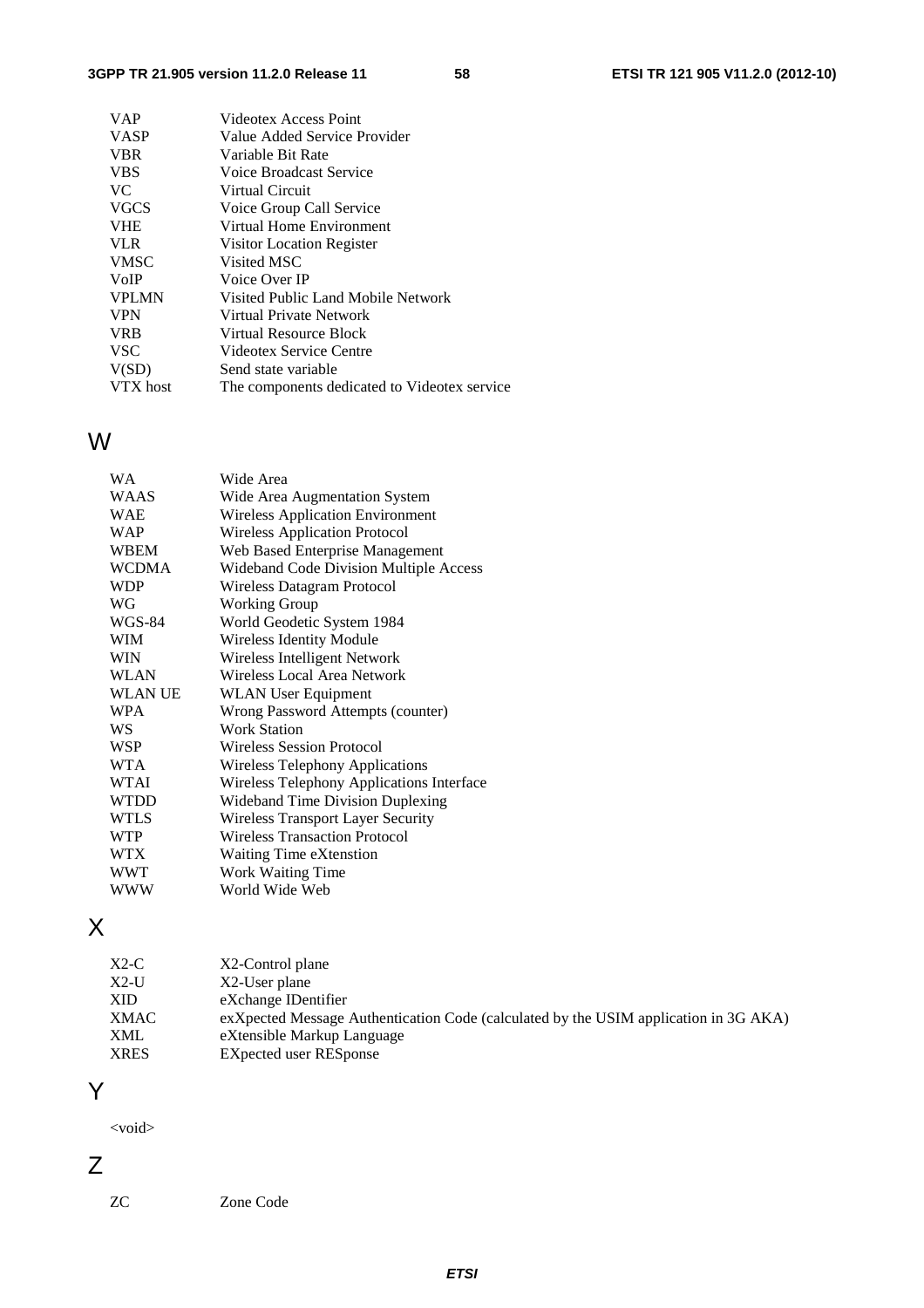## 5 Equations

| $CPICH$ $E_c$<br>$I_{\alpha r}$                                      | The ratio of the received energy per PN chip of the CPICH to the total<br>transmit power spectral density at the Node_B (SS) antenna connector.                                                                                                                                                                                                          |
|----------------------------------------------------------------------|----------------------------------------------------------------------------------------------------------------------------------------------------------------------------------------------------------------------------------------------------------------------------------------------------------------------------------------------------------|
| $DPCH$ <sub>_</sub> E <sub>c</sub>                                   | Average energy per PN chip for DPCH.                                                                                                                                                                                                                                                                                                                     |
| $DPCH$ <sub>-</sub> $E_c$<br>$I_{or}$                                | The ratio of the transmit energy per PN chip of the DPCH to the total<br>transmit power spectral density at the Node_B antenna connector.                                                                                                                                                                                                                |
| $DPCCH$ <sub><math>-E_c</math></sub><br>$I_{\scriptscriptstyle{or}}$ | The ratio of the transmit energy per PN chip of the DPCCH to the total<br>transmit power spectral density at the Node B antenna connector.                                                                                                                                                                                                               |
| $DPDCH$ <sub><math>-E_c</math></sub><br>$I_{\scriptscriptstyle{or}}$ | The ratio of the transmit energy per PN chip of the DPDCH to the total<br>transmit power spectral density at the Node B antenna connector.                                                                                                                                                                                                               |
| $E_c$                                                                | Average energy per PN chip.                                                                                                                                                                                                                                                                                                                              |
| $\frac{E_c}{I_{or}}$                                                 | The ratio of the average transmit energy per PN chip for different fields or<br>physical channels to the total transmit power spectral density.                                                                                                                                                                                                          |
| $F_{uw}$                                                             | Frequency of unwanted signal                                                                                                                                                                                                                                                                                                                             |
| I <sub>o</sub>                                                       | The total received power spectral density, including signal and interference,<br>as measured at the UE antenna connector.                                                                                                                                                                                                                                |
| $\bm{I}_{\mathit{oac}}$                                              | The power spectral density of the adjacent frequency channel as measured<br>at the UE antenna connector.                                                                                                                                                                                                                                                 |
| $I_{oc}$                                                             | The power spectral density of a band limited white noise source (simulating<br>interference from cells, which are not defined in a test procedure) as<br>measured at the UE antenna connector. The power spectral density of a<br>band limited white noise source (simulating interference from other cells) as<br>measured at the UE antenna connector. |
| $I_{or}$                                                             | The total transmit power spectral density of the Forward down link at the<br>base stationNode B antenna connector.                                                                                                                                                                                                                                       |
| $\hat{I}_{or}$                                                       | The received power spectral density of the down link as measured at the<br>UE antenna connector.                                                                                                                                                                                                                                                         |
| $I_{\scriptscriptstyle \textit{ouw}}$                                | Unwanted signal power level.                                                                                                                                                                                                                                                                                                                             |
| $OCNS$ <sub>-E<sub>c</sub></sub>                                     | Average energy per PN chip for the OCNS.                                                                                                                                                                                                                                                                                                                 |
| $OCNS$ <sub>-</sub> $E_c$<br>$I_{or}$                                | The ratio of the average transmit energy per PN chip for the OCNS to the<br>total transmit power spectral density.                                                                                                                                                                                                                                       |
| $P - CCPCH$ <sub>-E<sub>c</sub></sub>                                | Average* energy per PN chip for P-CCPCH.                                                                                                                                                                                                                                                                                                                 |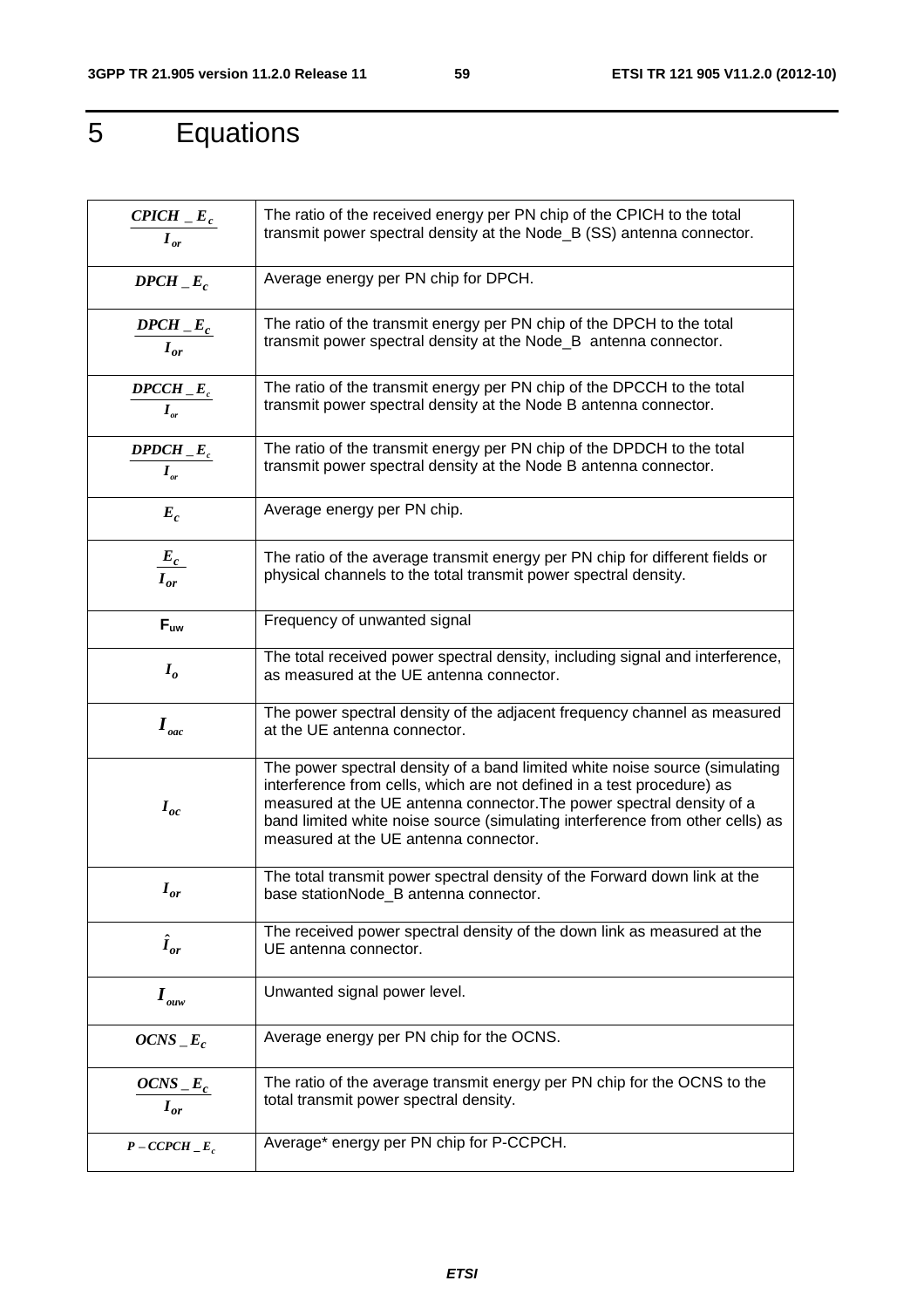| $P-CCPCH \frac{E_c}{I_c}$                          | The ratio of the received P-CCPCH energy per chip to the total received<br>power spectral density at the UE antenna connector.                                    |
|----------------------------------------------------|-------------------------------------------------------------------------------------------------------------------------------------------------------------------|
| $P$ – CCPCH $\_E_c$<br>$I_{\alpha r}$              | The ratio of the average* transmit energy per PN chip for the P-CCPCH to<br>the total transmit power spectral density.                                            |
| $P-CPICH$ <sub><math>-E_c</math></sub>             | Average* energy per PN chip for P-CPICH.                                                                                                                          |
| $PICH$ <sub><math>-E_c</math></sub>                | Average* energy per PN chip for PICH.                                                                                                                             |
| $PICH$ <sub>-E<sub>c</sub></sub><br>$I_{\alpha r}$ | The ratio of the received energy per PN chip of the PICH to the total<br>transmit power spectral density at the Node B (SS) antenna connector.                    |
| PCCPCH $\frac{E_c}{I_a}$                           | The ratio of the received PCCPCH energy per chip to the total received<br>power spectral density at the UE antenna connector.                                     |
| $\frac{PCCPCH - E_c}{P}$<br>$I_{\alpha r}$         | The ratio of the average transmit energy per PN chip for the PCCPCH to<br>the total transmit power spectral density.                                              |
| $\sum$ DPCH $\_E_c$<br>$I_{\alpha r}$              | The ratio of the sum DPCH Ex for one service in case of multicode to the<br>total tramsmit power spectral density of the downlink at the BS antenna<br>connector. |
| $S$ – CCPCH $E_c$                                  | Average energy per PN chip for S-CCPCH.                                                                                                                           |
| $S$ – CPICH $E_c$                                  | Average* energy per PN chip for S-CPICH.                                                                                                                          |
| $SCH\_E_c$                                         | Average* energy per PN chip for SCH.                                                                                                                              |
| $SCCPCH$ $E_c$                                     | Average energy per PN chip for SCCPCH.                                                                                                                            |

\*Note: Averaging period for energy/power of discontinuously transmitted channels should be defined.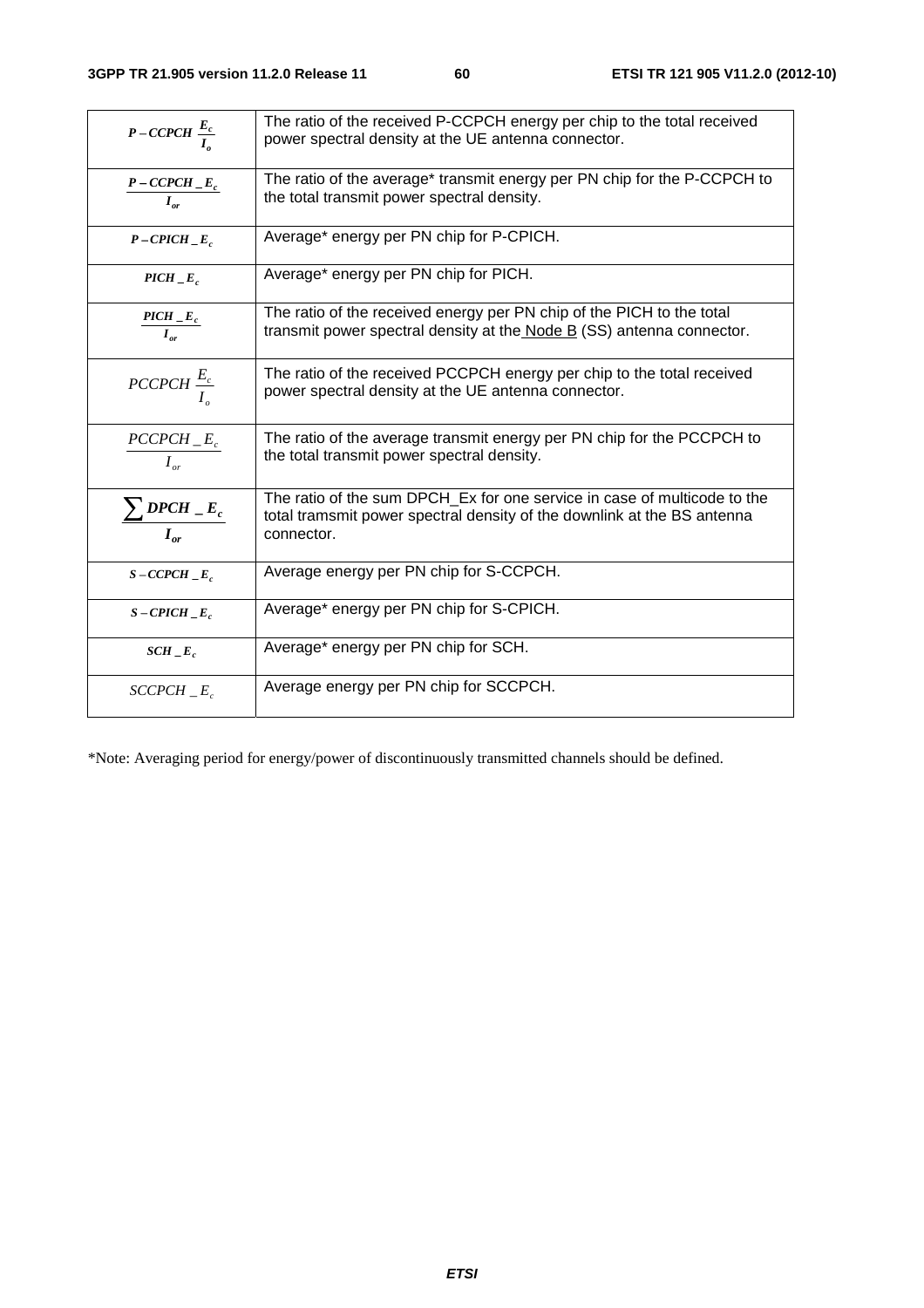### Annex A: Change history

| TSG SA# SA Doc. |           | <b>SA1 Doc</b>      | <b>Spec</b> | <b>CR</b>             | Rev          | Rel            |    | Cat Subject/Comment                                                                                            | Old   | <b>New</b> | WI                 |
|-----------------|-----------|---------------------|-------------|-----------------------|--------------|----------------|----|----------------------------------------------------------------------------------------------------------------|-------|------------|--------------------|
| $SP-07$         |           |                     | 21.905      |                       |              |                |    | Approved at SA#07 as version<br>3.0.0                                                                          |       | 3.0.0      |                    |
| $SP-08$         | SP-000209 | S1-000369           | 21.905      | 0001                  |              | <b>R99</b>     | B  | New Abbreviations and<br>Definitions for R99, language<br>alignment and editorial changes                      | 3.0.0 | 3.1.0      |                    |
| 08/2000         |           |                     | 21.905      | $\tilde{\phantom{a}}$ | $\mathbf{r}$ |                |    | MCC correction of CR001<br>implementation; editorial update.                                                   | 3.1.0 | 3.1.1      |                    |
| $SP-09$         | SP-000380 | S1-000477           | 21.905      | 0002                  |              | R99            | D  | New Abbreviations and<br>Definitions for R99                                                                   | 3.1.1 | 3.2.0      |                    |
| SP-09           | SP-000381 | S1-000627           | 21.905      | 0003                  |              | R <sub>4</sub> | D  | Change of Name of MExE                                                                                         | 3.1.1 | 4.0.0      |                    |
| $SP-10$         | SP-000659 | S1-000731           | 21.905      | 0004                  |              | $Rel-4$        | B  | Introduces ASCI definition                                                                                     | 4.0.0 | 4.1.0      | ASCI               |
| $SP-10$         | SP-000659 | S1-000736           | 21.905      | 0005                  | $\mathbf{1}$ | $Rel-4$        | B  | Inclusion of GSM 01.04 v 7.0.0<br>acronyms and abbreviations in<br>the vocabulary                              | 4.0.0 | 4.1.0      | <b>CORREC</b><br>т |
| $SP-11$         | SP-010038 | S1-010233           | 21.905      | 0006                  |              | Rel-4          | D  | Editorial changes and new<br>definitions                                                                       | 4.1.0 | 4.2.0      | Vocab              |
| $SP-11$         | SP-010038 | S1-010234           | 21.905      | 0007                  |              | $Rel-4$        | B  | Inclusion of commonly used<br>definition contained in 23.122                                                   | 4.1.0 | 4.2.0      | Vocab              |
| SP-12           | SP-010256 | S1-010366           | 21.905      | 0008                  |              | Rel-4          | F  | Corrections to the vocabulary<br>requested by RAN-4                                                            | 4.2.0 | 4.3.0      | Vocab              |
| $SP-12$         | SP-010256 | S1-010582           | 21.905      | 0009                  |              | $Rel-4$        | F  | CR to 21.905 on Definitions in<br>22.101 subscription and service<br>provider                                  | 4.2.0 | 4.3.0      | Vocab              |
| $SP-12$         | SP-010258 | S1-010537           | 21.905      | 0010                  |              | $Rel-5$        | D  | Addition of definition of Service<br>Provider and Subscription.<br>Modification of definition of<br>Subscriber | 4.3.0 | 5.0.0      | Vocab              |
| SP-13           | SP-010430 | S1-010649           | 21.905      | 0013                  |              | Rel-5          | B  | CR to 21.905v5.0.0 (Rel-5) on<br>Alignment of definitions<br>requested by RAN 4                                | 5.0.0 | 5.1.0      | Vocab              |
| SP-13           | SP-010431 | S1-010838           | 21.905      | 0016                  |              | Rel-5          | B  | CR to 21.905 version 5.0.0<br>Nomenclature for GTT                                                             | 5.0.0 | 5.1.0      | <b>GTT</b>         |
| SP-14           | SP-010671 | S1-011276           | 21.905      | 0021                  | $\mathbf{1}$ | Rel-5          | F  | Defintion of Local Services                                                                                    | 5.1.0 | 5.2.0      | <b>IMS</b>         |
| $SP-15$         | SP-020046 | S1-020393           | 21.905      | 0030                  |              | Rel-5          | B  | CR to 21.905: new definition of<br>the term 'service'                                                          | 5.2.0 | 5.3.0      | <b>TEI</b>         |
| $SP-15$         | SP-020063 | S1-020431           | 21.905      | 0031                  |              | $Rel-5$        | B  | CR 21.905 Rel. 5 Introduction of<br>new abbreviations derived of the<br>approval of 3GPP TS 23.236             | 5.2.0 | 5.3.0      | PSS-E              |
| $SP-15$         | SP-020046 | S1-020452           | 21.905      | 0032                  |              | $Rel-5$        | B  | CR 21.905 Rel.5 B Introduction<br>of the definitions of 'pre-pay' and<br>'post-pay' billing                    | 5.2.0 | 5.3.0      | TEI                |
| $SP-15$         | SP-020046 | S1-020526           | 21.905      | 0033                  |              | Rel-5          | F. | CR to 21.905: Replacement of<br>the term UMTS with 3GPP<br>system                                              | 5.2.0 | 5.3.0      | TEI                |
| $SP-15$         |           | SP-020046 S1-020527 | 21.905      | 0034                  |              | Rel-5          | B  | CR to 21.905: missing<br>abbreviations                                                                         | 5.2.0 | 5.3.0 TEI  |                    |
| $SP-15$         | SP-020046 | S1-020528           | 21.905      | 0035                  |              | Rel-5          | B  | CR to 21.905: new definition of<br>the term 'application'                                                      | 5.2.0 | 5.3.0      | TEI                |
| SP-15           | SP-020046 | S1-020617           | 21.905      | 0036                  |              | Rel-5          | B  | CR to 21905: definitions of<br>online and offline charging                                                     | 5.2.0 | 5.3.0      | TEI                |
| SP-15           | SP-020046 | S1-020620           | 21.905      | 0037                  |              | Rel-5          | B  | CR to 21.905: Improved<br>definition of the term 'application'                                                 | 5.2.0 | 5.3.0      | TEI                |
| $SP-16$         | SP-020243 | S1-020973           | 21.905      | 0038                  |              | Rel-5          | F  | CR to 21.905 5.3.0 - removal of<br>obsolete reference                                                          | 5.3.0 | 5.4.0      | Vocab              |
| $SP-17$         | SP-020596 |                     | 21.905      | 0039                  | 1            | $Rel-5$        | F  | Addition of GERAN definitions<br>and abbreviations                                                             | 5.4.0 | 5.5.0      | TEI                |
| $SP-17$         | SP-020596 |                     | 21.905      | 0040                  | $\mathbf{1}$ | Rel-5          | F  | Addition of missing GSM/GPRS<br>abbreviations                                                                  | 5.4.0 | 5.5.0      | TEI                |
| $SP-17$         | SP-020555 | S1-021762           | 21.905      | 0041                  |              | Rel-6          | B  | CR to 21.905 definitions from<br>TR 22.951                                                                     | 5.4.0 | 6.0.0      | TEI                |
| $SP-17$         | SP-020555 | S1-021715           | 21.905      | 0042                  |              | Rel-6          | F  | Enhancement of the definition of<br>the 'Subscriber'                                                           | 5.4.0 | 6.0.0      | TEI                |
| $SP-18$         | SP-020654 | S1-022223           | 21.905      | 0043                  |              | Rel-6          | D  | Update to 3GPP TR 21.905,<br>Vocabulary for 3GPP<br>Specifications                                             | 6.0.0 | 6.1.0      | TEI6               |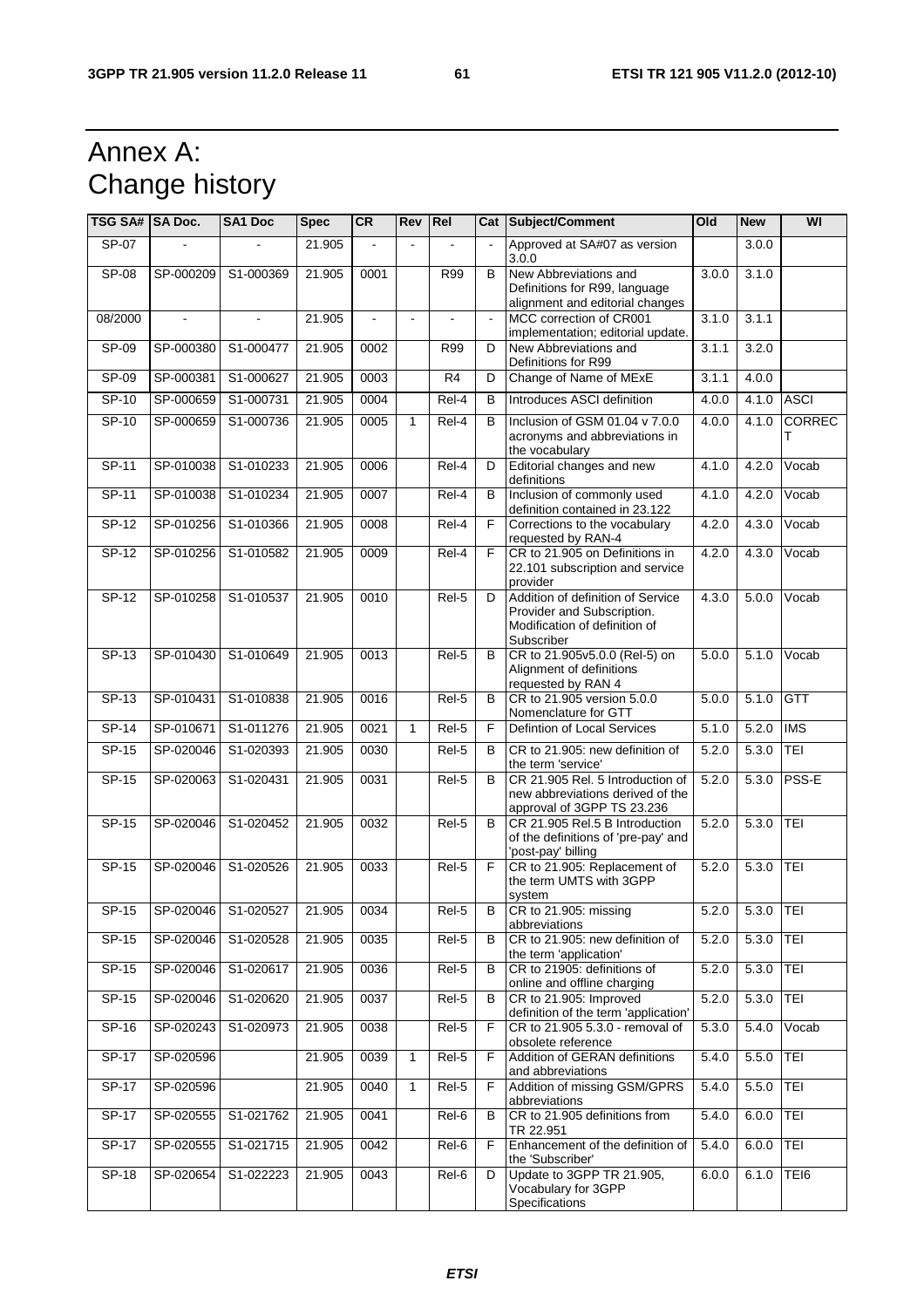| $SP-18$      | SP-020666           | S1-022264           | 21.905 | 0044 |                | Rel-6              | B  | CR to 21.905 to introduce<br><b>WLAN</b> terminology                                                                                                                     | 6.0.0 | 6.1.0  | <b>WLAN</b>                |
|--------------|---------------------|---------------------|--------|------|----------------|--------------------|----|--------------------------------------------------------------------------------------------------------------------------------------------------------------------------|-------|--------|----------------------------|
| $SP-19$      | SP-030012           | S1-030238           | 21.905 | 0046 | $\blacksquare$ | $Rel-6$            | A  | CR on Entities of the mobile<br>system                                                                                                                                   | 6.1.0 | 6.2.0  | OAM-AR                     |
| SP-20        | SP-030247           | S1-030391           | 21.905 | 0047 | ä,             | Rel-6              | B  | Addition of the definition and<br>acronym of 3GPP Generic User<br>Profile                                                                                                | 6.2.0 | 6.3.0  | GUP                        |
| $SP-20$      | SP-030240           | S1-030576           | 21.905 | 0050 | $\blacksquare$ | Rel-6              | A  | Correction of acronyms in<br>TR21.905                                                                                                                                    | 6.2.0 | 6.3.0  | TEI4                       |
| $SP-21$      | SP-030456           | S1-030971           | 21.905 | 0052 | $\blacksquare$ | Rel-6              | A  | Correction of the Defintion of<br>CDR                                                                                                                                    | 6.3.0 | 6.4.0  | OAM-CH                     |
| SP-22        | SP-030694           | S1-031145           | 21.905 | 0053 | $\blacksquare$ | Rel-6              | F  | Terminology addtions for IP-<br>CAN and IP-CAN bearer                                                                                                                    | 6.4.0 | 6.5.0  | TEI6                       |
| $SP-22$      | SP-030694           | S1-031311           | 21.905 | 0054 | ÷.             | Rel-6              | F  | Modified base station definition                                                                                                                                         | 6.4.0 | 6.5.0  | Vocab                      |
| SP-23        | SP-040087           | S1-040115           | 21.905 | 0055 | $\Box$         | $Rel-6$            | В  | Acronyms for the Flexible Layer<br>One                                                                                                                                   | 6.5.0 | 6.6.0  | <b>FLOGER</b>              |
| SP-23        | SP-040107           | S5-042112           | 21.905 | 0056 | $\overline{a}$ | Rel-6              | F. | <b>Add Subscription Management</b><br>(SuM) Definition and<br>Abbreviation to SA1's 21.905 -<br>Align with SA5's 32.140/1,<br>32.171/2/ & 3GPP Work Plan<br>(WI Acronym) | 6.5.0 | 6.6.0  | SuM                        |
| $SP-24$      | SP-040286 S1-040507 |                     | 21.905 | 0057 | $\overline{a}$ | Rel-6              | F  | Inclusion of ANP abbreviation as 6.6.0<br>requested by SA3                                                                                                               |       | 6.7.0  | Vocab                      |
| $SP-24$      | SP-040476           |                     | 21.905 | 0058 | $\overline{2}$ | Rel-6              | F  | TR 21.905 Addition WLAN UE<br>definition and classes of<br>equipment and abbreviation                                                                                    | 6.6.0 | 6.7.0  | <b>WLAN</b>                |
| <b>SP-27</b> | SP-050055 S1-050143 |                     | 21.905 | 0061 | $\overline{a}$ | Rel-6              | Α  | Introduction of RAN Information<br>Management                                                                                                                            | 6.7.0 | 6.8.0  | TEI5                       |
| $SP-28$      | SP-050213 S1-050487 |                     | 21.905 | 0062 |                | Rel-6              | F  | Correction of OSA acronym                                                                                                                                                | 6.8.0 | 6.9.0  | Vocab                      |
| $SP-29$      | SP-050509 S1-050780 |                     | 21.905 | 0065 |                | $Rel-6$            | A  | Abbreviation for SCUDIF                                                                                                                                                  | 6.9.0 | 6.10.0 | Vocab                      |
| $SP-29$      | SP-050515 S1-050781 |                     | 21.905 | 0066 | $\blacksquare$ | Rel-6              | F  | Definition and abbreviation for<br><b>DSAC</b>                                                                                                                           | 6.9.0 | 6.10.0 | Vocab                      |
| $SP-29$      | SP-050524 S1-050828 |                     | 21.905 | 0067 | $\overline{a}$ | $ReI-7$            | B  | Introduction of SBLP<br>abbreviation                                                                                                                                     | 6.9.0 | 7.0.0  | Vocab                      |
| $SP-31$      | SP-060033 S1-060266 |                     | 21.905 | 0068 |                | Rel-7              | F  | Correction of terminology                                                                                                                                                | 7.0.0 | 7.1.0  | NSP-CR                     |
| SP-32        | SP-060428           |                     | 21.905 | 0069 | $\mathbf{1}$   | $ReI-7$            | F  | <b>TISPAN UE definition</b>                                                                                                                                              | 7.1.0 | 7.2.0  | <b>FBI</b>                 |
| $SP-35$      | SP-070231           |                     | 21.905 | 0071 | 3              | Rel-7              | F  | Terminology clarification for<br>User Equipment and User<br>Equipment components                                                                                         | 7.2.0 | 7.3.0  | Vocab                      |
| $SP-35$      | SP-070135 S1-070248 |                     | 21.905 | 0072 | ÷,             | Rel-8              | D  | Adding FMC to terms and<br>abbreviations                                                                                                                                 | 7.3.0 | 8.0.0  | Vocab                      |
| SP-36        | SP-070475 S1-070442 |                     | 21.905 | 0074 | 1              | Rel-8              | A  | Addition of "Steering of<br>Roaming" to definitions and<br>abbreviations                                                                                                 | 8.0.0 | 8.1.0  | TEI                        |
| SP-37        | SP-070562 S1-070949 |                     | 21.905 | 76   |                | Rel-8              | B  | To define 'Service Continuity' in<br>the vocabulary                                                                                                                      | 8.1.0 | 8.2.0  | TEI8                       |
| $SP-37$      |                     | SP-070562 S1-070986 | 21.905 | 77   |                | Rel-8              | B  | Proposal to add E-UTRA and E-<br>UTRAN                                                                                                                                   | 8.1.0 | 8.2.0  | TEI8                       |
| $SP-37$      |                     | SP-070562 S1-071102 | 21.905 | 75 1 |                | Rel-8              | B  | Proposal to add Evolved Packet<br>System Evolved Packet Core                                                                                                             | 8.1.0 | 8.2.0  | TEI8                       |
| SP-37        | SP-070562 S1-071233 |                     | 21.905 | 78 2 |                | Rel-8              | С  | NP definition                                                                                                                                                            | 8.1.0 | 8.2.0  | TEI8                       |
| SP-38        |                     | SP-070848 S1-071893 | 21.905 | 0079 | 1              | $\overline{Rel-8}$ | B  | Addition of definitions of an End-<br>User and End-User Identity                                                                                                         | 8.2.0 | 8.3.0  | <b>EUI</b>                 |
| SP-39        | SP-080045 S1-080276 |                     | 21.905 | 0080 | $\overline{2}$ | Rel-8              | F  | Proposal to add abbreviation for<br><b>Evolved Packet Core</b>                                                                                                           | 8.3.0 | 8.4.0  | TEI8                       |
| SP-39        | SP-080045           | S1-080275           | 21.905 | 0081 | $\overline{c}$ | Rel-8              | F  | Correction of UICC definition                                                                                                                                            | 8.3.0 | 8.4.0  | TEI8                       |
| $SP-40$      | SP-080298 S1-080565 |                     | 21.905 | 0082 | $\mathbf{1}$   | Rel-8              | В  | Addition of definition of Pilot<br>Identity                                                                                                                              | 8.4.0 | 8.5.0  | TEI8                       |
| SP-41        |                     | SP-080493 S1-082395 | 21.905 | 0083 | $\overline{2}$ | Rel-8              | B  | Add definitions and<br>abbreviations related to Home<br>NodeB and Home eNodeB                                                                                            | 8.5.0 | 8.6.0  | TEI8                       |
| SP-42        | SP-080769 S1-083441 |                     | 21.905 | 0089 | 1              | Rel-9              | B  | Addition of definition of IMS<br>Credentials and IMC<br>abbreviation                                                                                                     | 8.6.0 | 9.0.0  | CIMS_3G<br>PP <sub>2</sub> |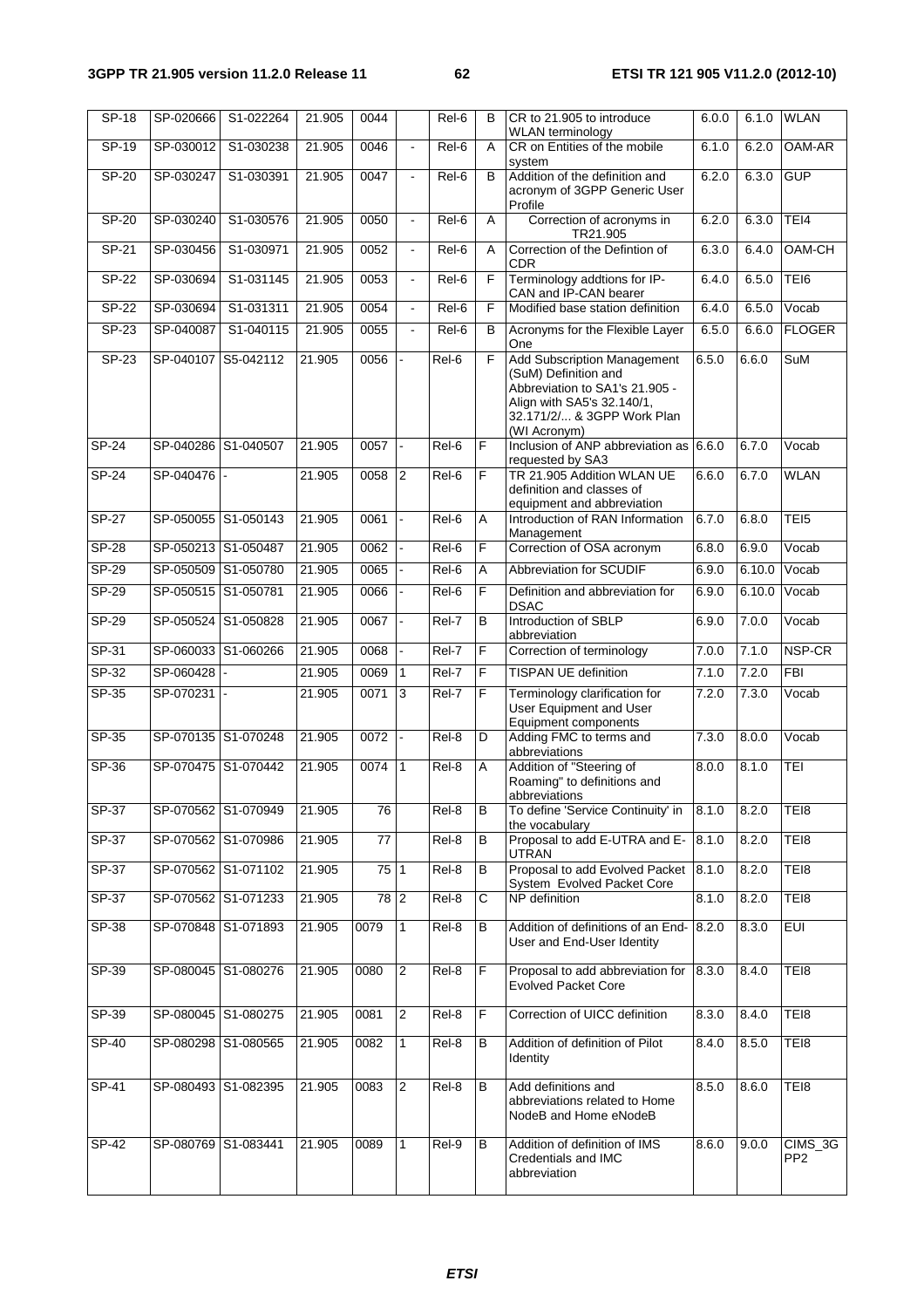#### **3GPP TR 21.905 version 11.2.0 Release 11 63 ETSI TR 121 905 V11.2.0 (2012-10)**

| $SP-43$      |           | SP-090080 S1-090167 | 21.905 | 0092 | $\mathbf{1}$   | Rel-9         | $\overline{A}$ | Introduce the definition of CSG<br>manager (Mirror CR to rel-9)                       | 9.0.0         | 9.1.0         | HomeNB                     |
|--------------|-----------|---------------------|--------|------|----------------|---------------|----------------|---------------------------------------------------------------------------------------|---------------|---------------|----------------------------|
| SP-43        |           | SP-090081 S1-090160 | 21.905 | 0094 | 2              | Rel-9         | A              | Editorial changes in IMC<br>definition                                                | 9.0.0         | 9.1.0         | CIMS_3G<br>PP <sub>2</sub> |
| <b>SP-44</b> |           | SP-090373 S1-091277 | 21.905 | 0095 | $\mathbf{1}$   | Rel-9         | E              | Align definition of Allowed CSG<br>list                                               | 9.1.0         | 9.2.0         | TEI-9                      |
| $SP-45$      |           | SP-090484 S1-093342 | 21.905 | 0098 |                | $ReI-10$ B    |                | Definition for Local IP Access<br>and Selected IP Traffic Offload                     | 9.2.0         |               | 10.0.0 LIPA SIP<br>TO      |
| SP-46        |           | SP-090844 S1-094274 | 21.905 | 0101 | $\mathbf{1}$   | <b>Rel-10</b> | A              | Clarify the term "Active Set" in<br>21.905                                            |               | 10.0.0 10.1.0 | TEI9                       |
| $SP-46$      |           | SP-090848 S1-094467 | 21.905 | 0102 | 3              | $Rel-10$      | B              | Adding IFOM ( IP Flow Mobility)                                                       | 10.0.0        | 10.1.0        | <b>IFOM</b>                |
| $SP-47$      |           | SP-100188 S1-100438 | 21.905 | 0103 | $\mathbf{1}$   | $Rel-10$      | A              | Adding definition of IMS<br>Multimedia Telephony                                      |               | 10.1.0 10.2.0 | <b>TEI10</b>               |
| $SP-47$      |           | SP-100189 S1-100248 | 21.905 | 0104 | $\overline{4}$ | $Rel-10$ B    |                | Definition of Heterogeneous<br>networks                                               |               | 10.1.0 10.2.0 | <b>TEI10</b>               |
| SP-51        | SP-110091 |                     | 21.905 | 105  | 4              | <b>Rel-10</b> | F              | Addition of new terms and<br>abbreviations                                            |               | 10.2.0 10.3.0 | <b>TEI10</b>               |
| SP-54        | SP-110825 |                     | 21.905 | 106  |                | $Rel-11$ $B$  |                | Adding of MTC terms and<br>definitions                                                |               | 10.3.0 11.0.0 | <b>SIMTC</b>               |
|              |           |                     |        |      |                |               |                | Remove unwanted character<br>formatting from definition of<br>"Elementary procedure". | 11.0.0 11.0.1 |               |                            |
| SP-56        | SP-120318 |                     | 21.905 | 107  |                | <b>Rel-11</b> | F              | Removal of invalid<br>reference                                                       | 11.0.1        | 111.1.0       | <b>TEI11</b>               |
| $SP-57$      | SP-120521 |                     | 21.905 | 108  |                | $Rel-11$      |                | <b>Update MTC definitions</b>                                                         |               | 11.1.0 11.2.0 | <b>SIMTC</b>               |